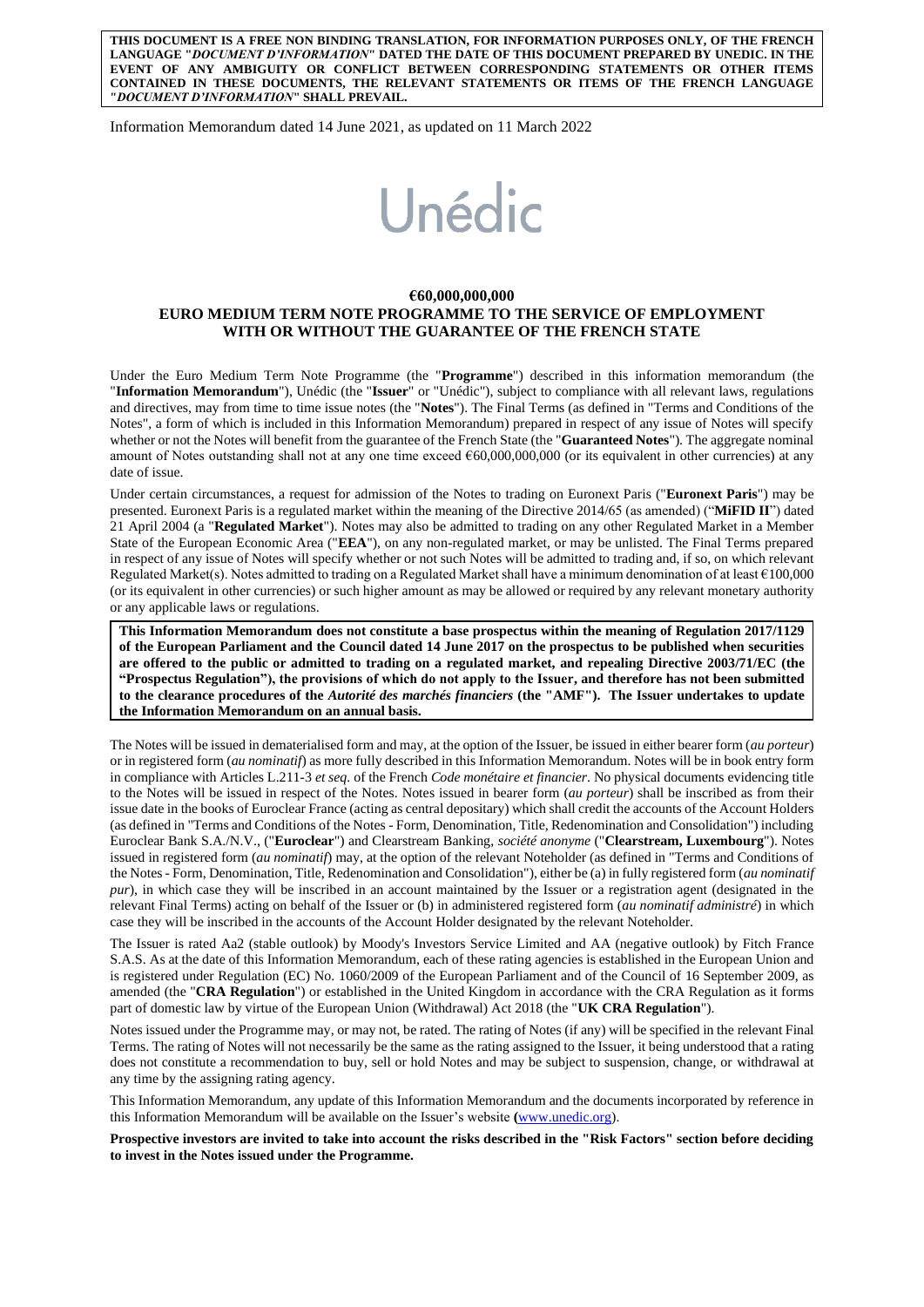**Each Tranche (as defined in "General Description of the Programme") of Notes will be issued pursuant to the relevant provisions described in the "Terms and Conditions of the Notes" chapter of this Information Memorandum, as supplemented by the provisions of the relevant Final Terms determined by the Issuer and the relevant Dealers (as defined in "General Description of the Programme") at the time of the issue of such Tranche.** 

**The Issuer represents that, after having taken all reasonable measures to this effect, all information contained or incorporated by reference in this Information Memorandum is, to its knowledge, in accordance with the facts and does not contain any omission likely to affect its import. It contains all relevant information necessary for prospective investors to knowingly assess the assets, activities, financial position, results and prospects of the Issuer, as well as the rights attached to the securities. The Issuer assumes the responsibility thereto.**

**None of the Dealers has verified the information contained or incorporated by reference in this Information Memorandum. None of the Dealers makes any representation, whether express or implied, or accepts any responsibility, with respect to the accuracy or completeness of any of the information contained or incorporated by reference in this Information Memorandum. Neither this Information Memorandum nor any other information supplied in connection with the Programme is intended to provide the basis of any credit or other evaluation and should not be considered as a recommendation by any of the Issuer or the Dealers that any recipient of this Information Memorandum or any other financial statements should purchase the Notes. Each prospective investor of Notes shall determine the relevance of the information contained or incorporated by reference in this Information Memorandum on its own and its purchase of Notes should be based upon such investigation as it deems necessary. Neither any of the Dealers undertake to review the financial or general condition of the Issuer during the life of the arrangements contemplated by this Information Memorandum nor to advise any investor or prospective investor of any information that may come to their attention.**

**This Information Memorandum may only be used for the purposes for which it has been published.**

**No person is or has been authorised to give any information or to make any representation other than those contained or incorporated by reference in this Information Memorandum in connection with the issue or sale of Notes. If given or made, such information or representation shall not be relied upon as having been authorised by the Issuer or any of the Dealers. Neither the delivery of this Information Memorandum nor any sale made in connection herewith shall, under any circumstances, imply that there has been no change in the Issuer's affairs since the date hereof or the date of the most recent update to this Information Memorandum, or that there has been no adverse change in the Issuer's financial position since the date hereof or the date of the most recent update to this Information Memorandum, or that any other information supplied in connection with the Programme is correct as of any time subsequent to the date on which it is supplied or, if different, the date indicated in the document containing such information.**

**The Notes and any related guarantee have not been and will not be registered under the United States Securities Act of 1933, as amended (the "Securities Act") or with any securities regulatory authority of any state or other jurisdiction of the United States. Subject to certain exceptions, the Notes may not be offered or sold within the United States. The Notes are being offered and sold outside the United States of America to non-U.S. persons in reliance on Regulation S under the Securities Act ("Regulation S").**

**This Information Memorandum does not constitute an offer of, nor an invitation by or on behalf of the Issuer or the Dealers to subscribe for, or purchase, any Notes.**

**The distribution of this Information Memorandum and the offering or sale of Notes may, in certain jurisdictions, be restricted by law. Neither the Issuer nor the Dealers represent that this Information Memorandum will be distributed in compliance with the law, or that the Notes will be offered in compliance with the law, any relevant registration or any requirement of any competent authority or by virtue of any exemption that would be applicable, and shall not be liable for facilitating such distribution or such offer. In particular, neither the Issuer nor the Dealers have taken any action for the Notes to be offered to the public or the distribution of this Information Memorandum on the territory of a competent authority that would require such an action to be taken. As a result, Notes shall not be offered or sold, directly or indirectly, and neither this Information Memorandum nor any offering document shall be distributed or published on the territory of a competent authority, other than compliance with any relevant laws or regulation of such**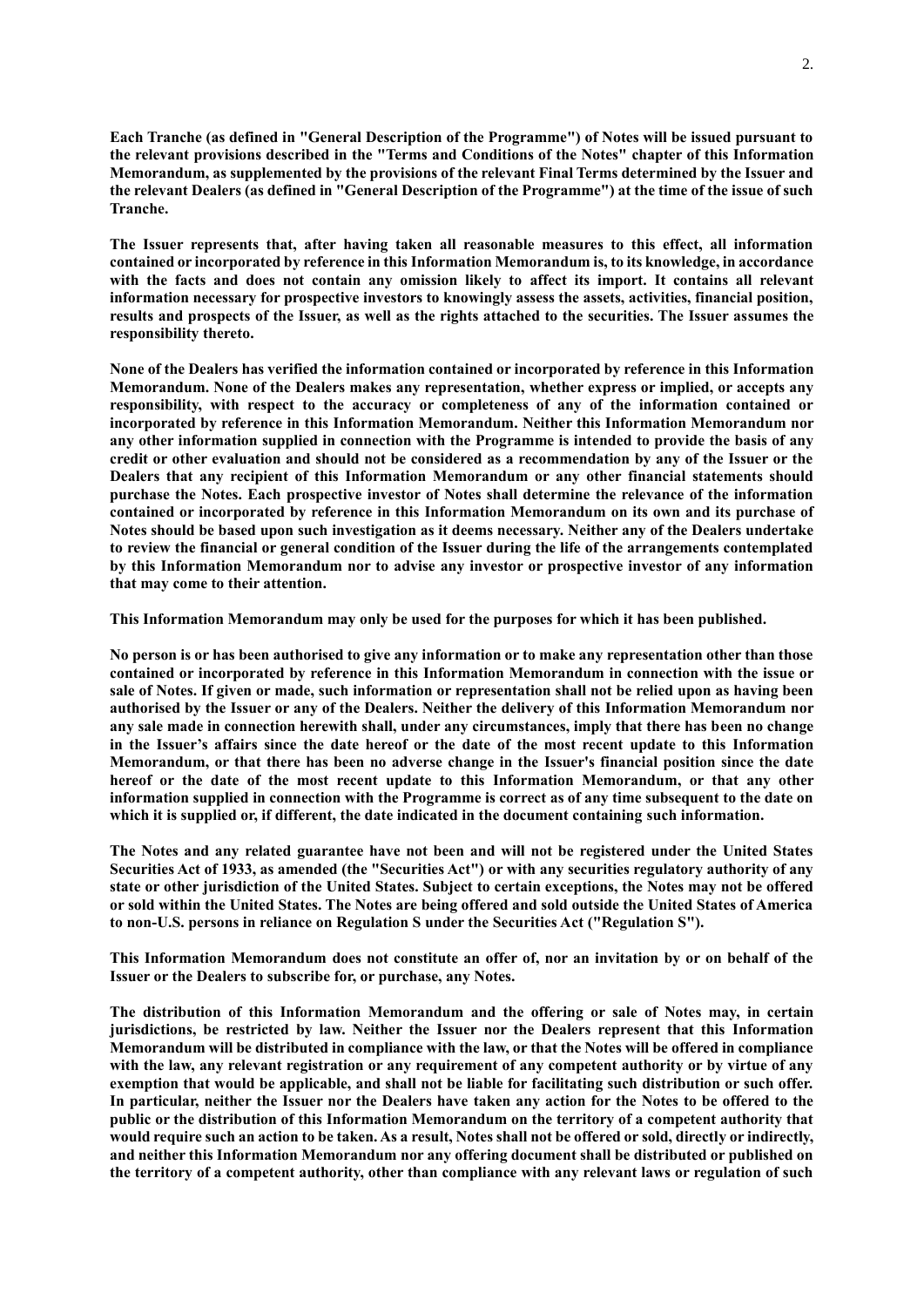**territory. Persons into whose possession this Information Memorandum comes or that would be interested in subscribing to the Notes are required to inform themselves about and to observe the restriction relating to the distribution of this Information Memorandum and the offer and sale of Notes which are applicable to them. Restrictions on the distribution of this Information Memorandum and the offer and sale of Notes notably exist in the United States of America, the EEA (notably in France) and the United Kingdom.**

**For a description of the applicable restrictions on offers, sales and transfers of Notes and on distribution of this Information Memorandum, see "Subscription and Sale".**

**Neither the Notes, the Final Terms or this Information Memorandum have been submitted to the clearance procedures of the French** *Autorité de marchés financiers* **(the "AMF") or of any other competent authority within the meaning of the Prospectus Regulation.** 

**The Issuer alone is responsible for the information contained in this Information Memorandum. The Issuer represents, after having taken all reasonable measures for such purpose, that, to its knowledge, the information contained or incorporated by reference in this Information Memorandum is accurate and does not contain any omission that is liable to make such information misleading.** 

**Neither the Dealers nor the Issuer make any representation to a prospective investor of Notes on the legality of its investment pursuant to the laws applicable to such prospective investor. Any prospective investor in the Notes must be capable of bearing the economic risk of its investment in the Notes for an undetermined period of time.**

**In connection with the issue of any Tranche (as defined in "General Description of the Programme"), the Dealer, if any, named as the stabilising manager in the relevant Final Terms (the "Stabilising Manager") (or persons acting on behalf of any Stabilising Manager(s)) may over-allot Notes or effect transactions with a view to supporting the market price of the Notes at a level higher than that which might otherwise prevail. However, there is no assurance that the Stabilising Manager (or persons acting on behalf of a Stabilising Manager(s)) will undertake such stabilisation actions. Such stabilisation actions may begin on or after the date on which adequate public disclosure of the final terms of the offer of the relevant Tranche is made and, if begun, may be ended at any time, but it must end no later than the earlier of thirty (30) days after the issue date of the relevant Tranche and sixty (60) days after the date of the allotment of the relevant Tranche. Any stabilisation action or over-allotment shall be conducted in accordance with all applicable laws and rules.**

**In this Information Memorandum, unless otherwise specified or the context otherwise requires, references to "€", "Euro", "EUR" and "euro" are to the lawful currency of the member states of the European Union that have adopted the single currency in accordance with the Treaty establishing the European Community, as amended, references to "£", "pounds sterling" and "Sterling" are to the lawful currency of the United Kingdom, references to "\$", "USD", "U.S. dollars" and "US Dollar" are to the lawful currency of the United States of America, references to "¥", "JPY" and "Yen" are to the lawful currency of Japan and references to "CHF" and "Swiss Francs" are to the lawful currency of Switzerland.**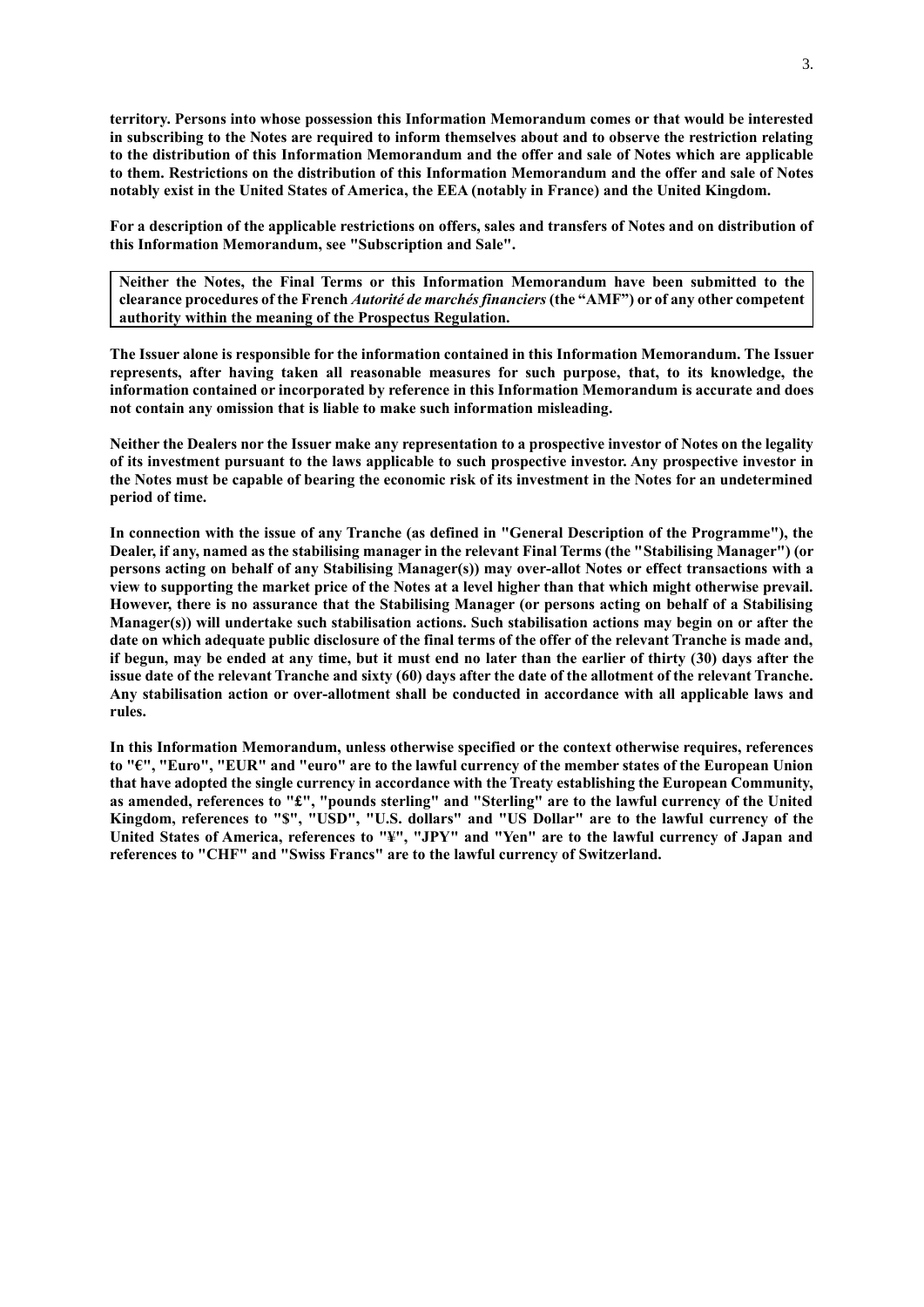## **NOTICE**

#### *The Notes may not be a suitable investment for all investors*

**Each prospective investor must determine, based on its personal assessment and with the help of any adviser it may find to be appropriate depending on the circumstances, the suitability of an investment in the Notes in light of its own circumstances. In particular, each prospective investor should:**

- **(i) have sufficient knowledge and experience to make a meaningful evaluation of the Notes, the merits and risks of investing in the relevant Notes and the information contained in this Information Memorandum, in any update to this Information Memorandum or in the relevant Final Terms;**
- **(ii) have access to and know how to use appropriate analytical tools to evaluate, in the context of its own financial position and of its sensitivity to the risk, an investment in the relevant Notes and the impact the relevant Notes may have on its overall investment portfolio;**
- **(iii) have sufficient financial resources and liquidity to bear all the risks of an investment in the Notes, including where the currency for principal or interest payments is different from the prospective investor's currency;**
- **(iv) understand thoroughly the terms of the relevant Notes and be familiar with the operation of any relevant indices and financial markets; and**
- **(v) be able to assess (either alone or with the help of a financial adviser) possible scenarios for the economy, interest rates or any other factor that may affect its investment and its ability to face the risks incurred.**

**A prospective investor should not invest in Notes unless it has the expertise (either alone or with the help of its advisers) to assess how the Notes will perform under changing conditions, the resulting effects on the value of such Notes and the impact this investment will have on its overall investment portfolio.**

**Each prospective investor should consult its own legal, tax, accounting and/or financial advisers before investing in the Notes.**

#### *Legal restrictions may limit certain investments*

**Certain prospective investors are subject to laws and regulations relating to investments, or to examinations or regulation by certain regulatory or supervisory authorities. Such prospective investors must consult their legal advisers to determine if and the extent to which (1) the law authorises them to invest in the Notes, (2) the Notes may be used as a security for other types of borrowings, and (3) if other restrictions relating to the Notes are applicable. Financial institutions must consult their legal advisers or the relevant regulatory authorities to determine the treatment applicable to the Notes with respect to balanced equity ratios depending on risks and other similar rules.**

#### *The decision to invest in the Notes should depend on the investor's sole judgment*

**A prospective investor cannot rely on the Issuer, the Dealers or their respective affiliates (nor on their employees, directors, officers or external advisers) for determining the legality of its investment in the Notes, nor for appreciating the risk factors mentioned in this section. The Issuer, the Dealers and their respective affiliates (as well as their employees, directors, officers and external advisers) are not responsible for a prospective investor's compliance with the legislation and regulations applicable to it when investing in the Notes, whether such laws are those of the jurisdiction in which it is registered or, if different, those of the jurisdiction in which it operates its business, nor are they responsible for such prospective investor's compliance with the laws, regulations or recommendations to which the prospective investor must or should comply.**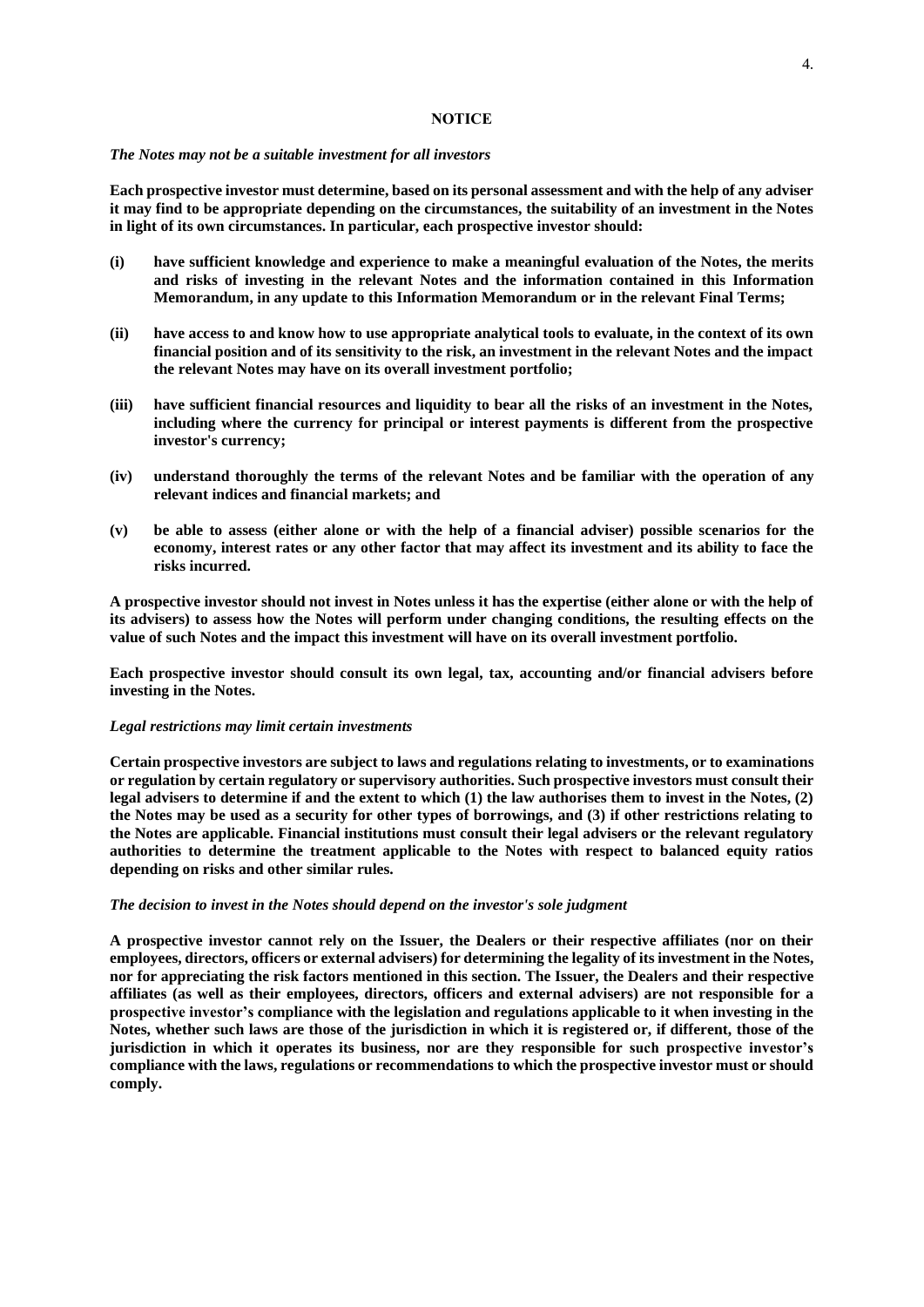**GOVERNANCE OF MIFID II PRODUCTS/TARGET MARKET – The Final Terms of each series of Notes will contain a section entitled "Governance of MiFID II Products" which will set out the assessment of the Notes' target market, by taking into consideration the 5 categories referred to in item 18 of the Orientations published by the European Securities and Markets Authority, and appropriate distribution channels. Any person offering, selling or subsequently recommending the Notes (a "distributor") must take this assessment of the target market into account; however, any distributor subject to Directive 2014/65/EU (as amended, "MiFID II") is required to conduct their own assessment of the target market of the Notes (by adopting or expanding the assessment made of the target market) and determine the appropriate distribution channels.** 

**For each issue it will be determined if, in the interests of the rules of governance of products under Delegated Directive (EU) 2017/593 (the "Rules of Governance for MiFID Products"), any Dealer subscribing for the Notes must be considered as a manufacturer of the said Notes, failing which neither the Arranger, the Dealers nor any of their respective affiliates will be manufacturers within the meaning of the Rules of Governance for MiFID Products.**

**UK MiFIR product governance / target market – The Final Terms of each series of Notes will contain a section entitled "UK MiFIR product governance " which will set out the assessment of the Notes' target market, by taking into consideration the 5 categories referred to in item 18 of the Orientations published by the European Securities and Market Authority (ESMA) (in accordance with the FCA's policy statement entitled "Brexit our approach to EU non-legislative materials"), and which channels for distribution of the Notes are appropriate. Any person offering, selling or subsequently recommending the Notes (a "distributor") must take this assessment of the target market into account; however, any distributor subject to the FCA Handbook Product Intervention and Product Governance Sourcebook (the "UK MiFIR Product Governance Rules") is required to conduct their own assessment of the target market of the Notes (by adopting or expanding the assessment made of the target market) and determine the appropriate distribution channels.**

**For each issue it will be determined if, for the purpose of the UK MiFIR Product Governance Rules, any Dealer subscribing for the Notes must be considered as a manufacturer of the said Notes, failing which neither the Arranger, the Dealers nor any of their respective affiliates will be manufacturers within the meaning of the UK MiFIR Product Governance Rules.**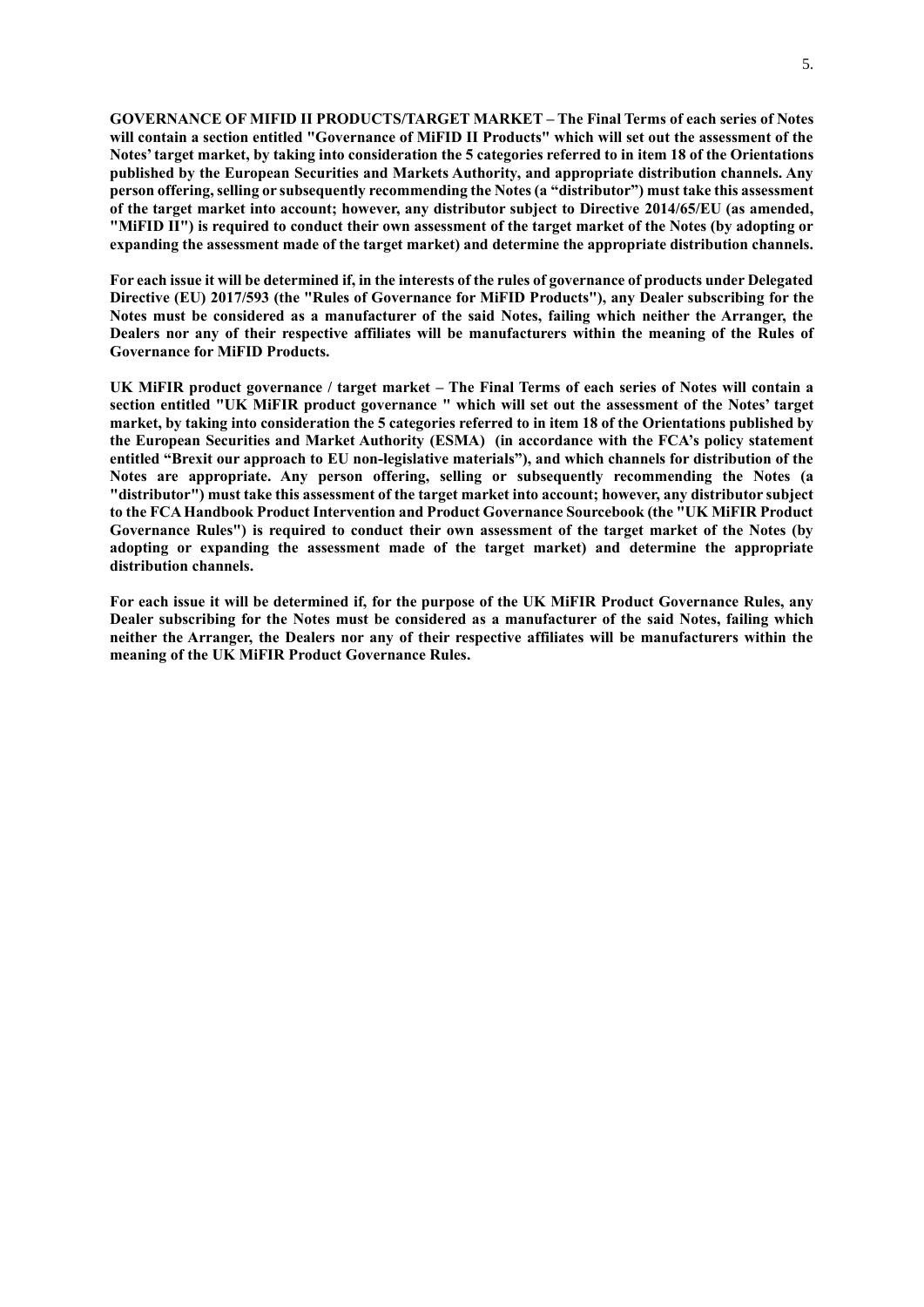# **TABLE OF CONTENTS**

| RESPONSIBILITY WITH RESPECT TO THE INFORMATION MEMORANDUM 75 |  |
|--------------------------------------------------------------|--|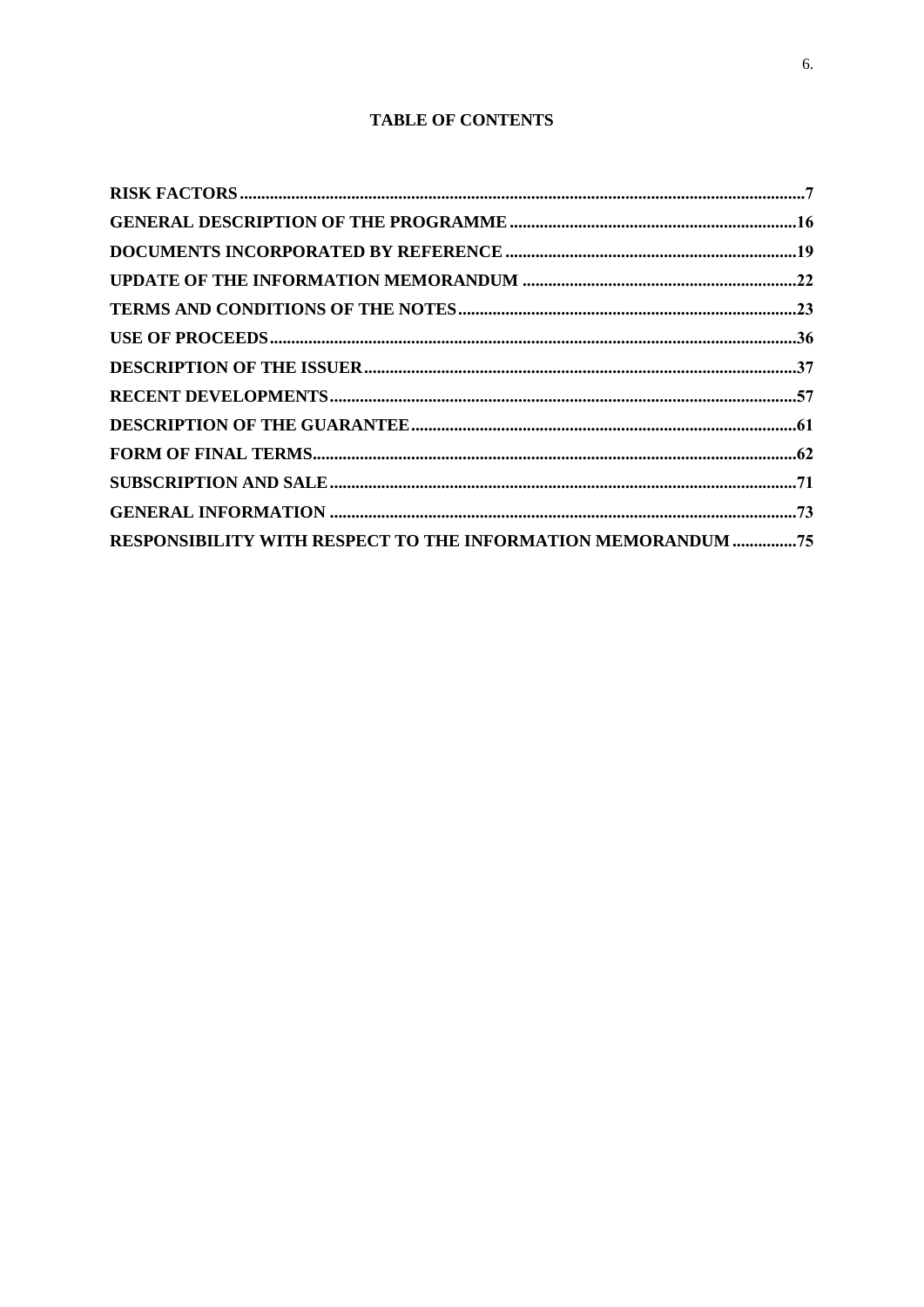# **RISK FACTORS**

<span id="page-6-0"></span>*The Issuer believes that the following factors are relevant for Noteholders to decide whether to invest in the Notes and/or may affect the Issuer's ability to fulfil its obligations towards investors under the Notes. These risks are contingencies which may or may not occur and the Issuer is not in a position to express a view on the likelihood of any such contingency occurring.*

*The Issuer believes that the risk factors described below represent, as at the date of this Information Memorandum, the principal risks inherent in investing in Notes issued under the Programme. The list of risk factors set out below is not intended to be exhaustive and investors may be affected by other factors. Other risks and uncertainties*  which, on the date of this Information Memorandum, are not known to the Issuer, or are considered non-relevant, *may have a significant impact on the investment in the Notes. Prospective investors should also read the detailed information set out elsewhere in this Information Memorandum and have their own opinion prior to making any investment decision. Investors should in particular conduct their own assessment of the risks relating to the Notes before making such an investment.*

*The Issuer considers that the Notes shall only be purchased by investors which are (or are advised by) financial institutions or other professional investors who are in a position to assess the specific risks involved by an investment in the Notes.*

*Any reference thereunder to a Condition refers to a numbered condition in the "Terms and Conditions of the Notes" section.*

## **1. Risk factors relating to the Issuer and its activities**

*It should be recalled at the outset that the Issuer, being a non-profit association governed by the non-profit associations Act of 1 July 1901, exhibits numerous specific features that distinguish it from all other associations governed by that Act of 1 July 1901.*

*This is because the Issuer was instituted at the initiative of the social partners and its affairs are consistently managed on a joint basis. Its activities of managing the unemployment insurance scheme in France (which is compulsory in the sense that all employers in the private sector are required to include their employees in the scheme pursuant to Article L. 5422-13 of the French* Code du Travail*) make it the cornerstone of the French unemployment insurance system, conferring upon it a role in society which has no equivalent elsewhere in France.*

*Its method of governance and its usefulness to society intrinsically link the Issuer to the social partners and the government authorities which organise the unemployment insurance scheme in the public interest. At the date of this Information Memorandum, the predominance of the Issuer as an institution in the public employment service has not been called in question by the national actors in employment policy.*

#### *Impact of the macroeconomic environment on the Issuer*

The Issuer, as manager of the unemployment insurance scheme, is particularly sensitive to national and international macroeconomic trends. The main factors influencing the Issuer's financial position are the growth rate in the French Gross Domestic Product with its knock-on effects on employment among subscribers to the scheme, the employment policies of the Government and of businesses, and the effect of decisions by the social partners on the rules for compensating those seeking work and on contribution rates.

In view of the macroeconomic environment at the date of this Information Memorandum, the Issuer's activity shows a worsening of its financial position; the fund raising needs being inherent to a negative trend of the context and of the current macroeconomic fundamentals.

The scissor effect caused by the increase in number of job seekers (a fall in the number of contributors and an increase in the cost of benefit payments) will negatively impact the Issuer's results; any improvement in the economic situation will result in the opposite scissor effect, contributing to the improvement in the Issuer's financial situation.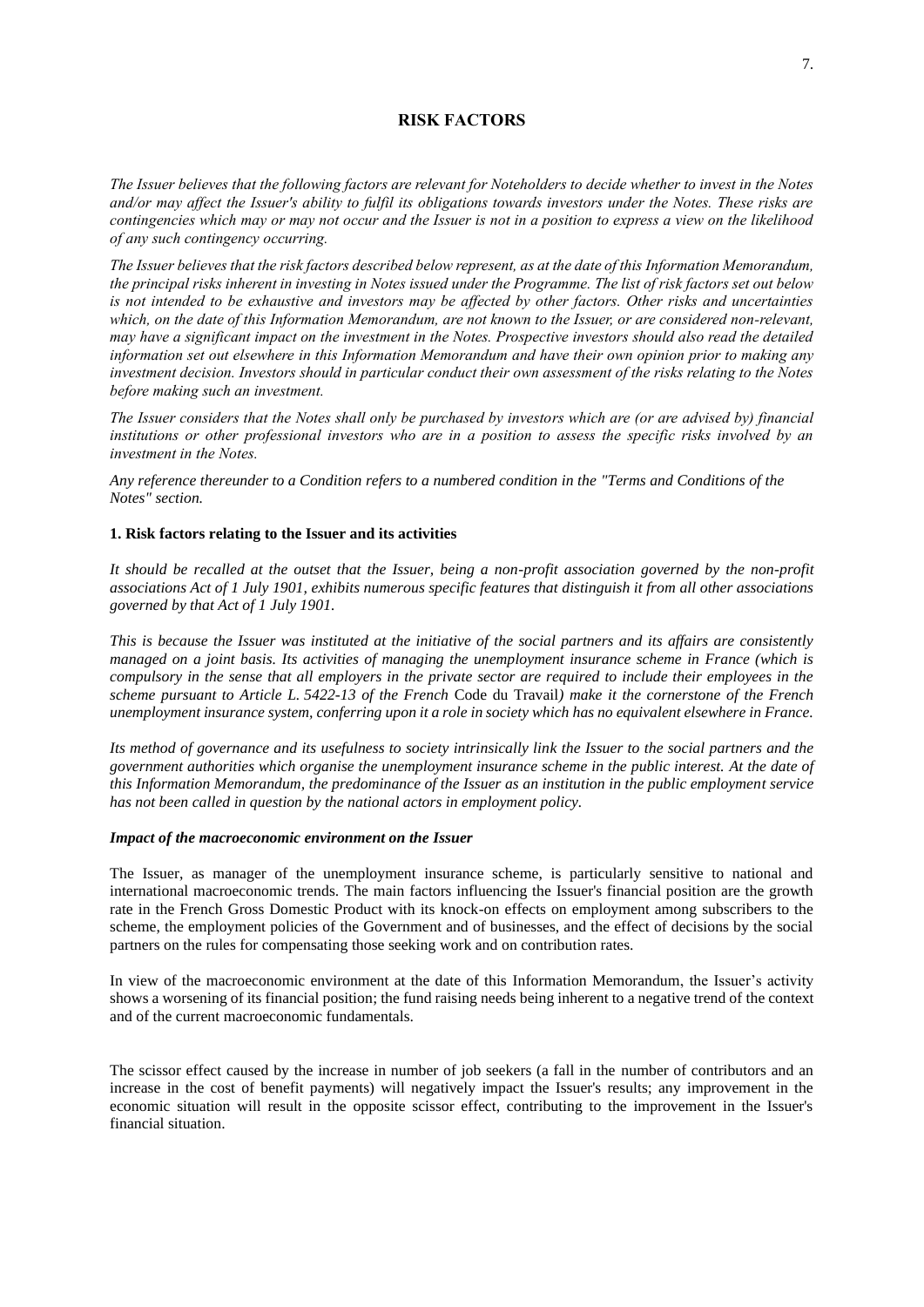#### *Covid 19 epidemic*

The Covid-19 epidemic had serious consequences on the national and international macroeconomic environment, which deteriorated the Issuer's financial situation in respect of its activity of managing the unemployment insurance system to a degree that are and will continue to be assessed in light of developments in the public health crisis. The impact has been experienced both with respect to the Issuer's revenues (through decreased dynamism in its revenues, or even a decrease in revenues due to a downturn in employment) and expenditures (through a lesser decrease in expenditures or through an increase in such expenditures due to the risk of a slowdown in the return to employment arising from stay-at-home orders).

In addition, the public health and economic emergency measures taken on an emergency basis by the public authorities pursuant to French law no. 2020-290 of 3 March 2020 to face the Covid-19 epidemic have, by their nature, a financial impact on Unédic. The exceptional measures include: (i) measures relating to wage-subsidies (*activité partielle*) and back-to-work allowance (*allocation d'aide au retour à l'emploi* or "ARE"), and (ii) operating measures relating to collecting contributions and organising the benefit payment service. This arrangement is intended to allow the unemployment insurance system to continue to play its role as a social and economic stabiliser for households and companies during this period. This crisis, unprecedented in its scope, had significant financial consequences on the system: the unemployment insurance system's balance reached -17.4 billion euros at the end of 2020. Although at a slower pace, this deterioration in the financial situation of the unemployment insurance system continued in 2021.

However, with the gradual lifting of restrictions and the rebound in activity and employment seen in 2021, the situation has improved since the second quarter of 2021 and should continue to improve during 2022.

After various postponements due to the Covid-19 epidemic, the modalities relating to the calculation of the daily reference salary, the duration of compensation and the determination of compensation deferrals under the unemployment insurance scheme provided for by decree No. 2019-797 of 26 July 2019, as amended, finally came into force on 1 October 2021 by decree No. 2021-1251 of 29 September 2021 published in the JORF on 30 September 2021.

Thus, after -17.4 billion in 2020 and -9.3 billion in 2021, Unédic's financial balance would return to surplus in 2022, reaching +2.2 billion, due to the combined effects of the end of the emergency measures, the favourable economic situation and the unemployment insurance rules in force. This improvement in the balance between 2021 and 2022 would come from an improvement in revenues (nearly 30%) and a decrease in expenditures (70%). In 2023 and 2024, the financial balance would continue to improve, reaching +€4.1 billion at the end of 2023 and + $\epsilon$ 5.4 billion at the end of 2024 (including  $\epsilon$ 2 billion per year related to changes in compensation rules). The scheme's debt would reach  $\epsilon$ 63.9 billion at the end of 2021,  $\epsilon$ 61.7 billion at the end of 2022 and then continue to fall to  $\epsilon$ 57.6 billion at the end of 2023 and  $\epsilon$ 52.2 billion at the end of 2024.

Details about the principal measures and estimates are set out in the "Recent Developments" section below, it being specified that, the Issuer will continue to carry out its forecasting work as part of its role of the manager of the Unemployment Insurance system.

## *Authorisation of the unemployment insurance agreement may be withdrawn for failure to maintain the financial equilibrium of the unemployment insurance scheme or to protect the rights of job seekers*

Articles L. 5422-13 *et seq.* of the French *Code du Travail* lay down the principle of the existence of a compulsory unemployment insurance scheme. The measures implementing these rules which were set by the legislator are enacted by way of agreements concluded by the social partners and, for those measures to be binding and applicable, they must be approved by the Prime Minister<sup>1</sup>. This authorisation represents the agreement given by the Prime Minister for the application of the unemployment insurance agreement to all employers and employees in the private sector.

Authorisation may be withdrawn where the stipulations of the agreement or the conditions for its application cease to be in conformity with the legal provisions<sup>2</sup>. The legal provisions in question include in particular those providing for the contribution and benefit rates to be calculated so as to guarantee the financial equilibrium of the unemployment insurance scheme<sup>3</sup>.

<sup>1</sup>Art. L. 5422-21 *Code du Travail*.

<sup>2</sup>Art. R.5422 -16, para. 2 *Code du Travail* .

<sup>3</sup>Art. L. 5422-12 *Code du Travail* .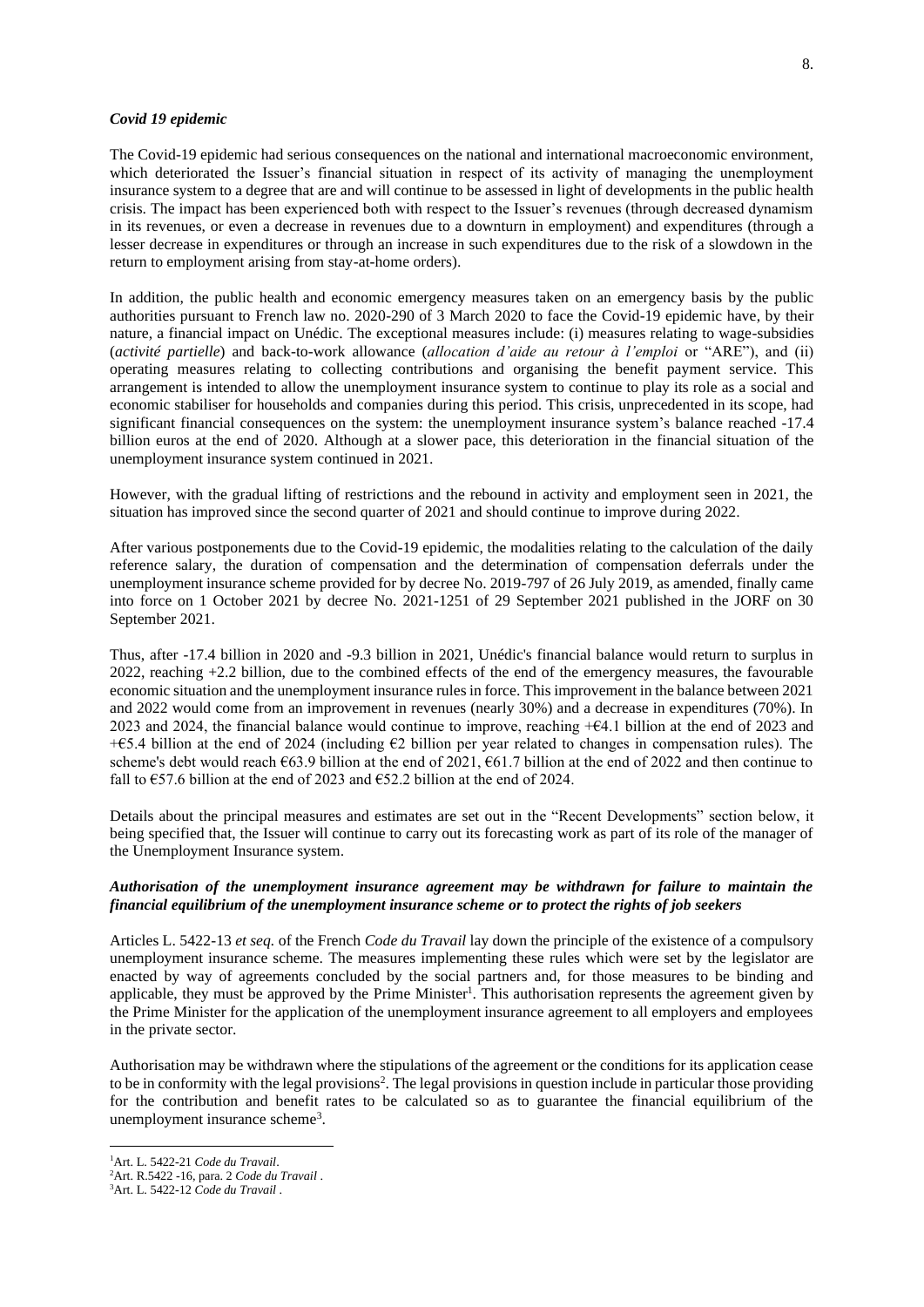Accordingly, adjustments in the financial situation of the unemployment insurance scheme must be covered by an agreement of all the social partners managing the Issuer, and this agreement is subject to the authorisation of the State. In the event that economic conditions make it impossible to continue ensuring the financial equilibrium of the scheme, the social partners must take all necessary measures to restore that financial equilibrium, particularly by revising the parameters for unemployment compensation (contribution rates, benefit entitlement rules). These decisions are designed to ensure the financial equilibrium of the unemployment insurance scheme during mediumterm cycles "accommodating" the economic situation, allowing for the lag between economic developments and their impact on employment.

The Conseil d'Etat took the view that when the Minister with responsibility for Employment regards the financial equilibrium of the unemployment insurance scheme or the protection of the rights of job seekers as not guaranteed by the agreement of the social partners, the State may, by virtue of its powers of appraisal, object in the general interest to the authorisation sought for the unemployment insurance agreement<sup>4</sup>.

In the absence of that authorisation, or in the event of its withdrawal, the French *Code du Travail* provides for the State, under a management agreement, to confer upon any Private bodies that it chooses the management of the unemployment insurance scheme, including the payment of unemployment benefit and the collection of contributions. However, in the absence of such a management agreement, the management of the unemployment insurance scheme is entrusted to a national public corporation of administrative character [quasi-government]<sup>5</sup>.

While a risk therefore exists that the Issuer may have its authorisation withdrawn, so that it no longer has charge of managing the unemployment insurance scheme, undermining the financial equilibrium of the Issuer and, more generally, the French unemployment benefit system, mechanisms exist to forestall such a risk. This is because the Issuer is subject to inspection by the Inspection Générale des Finances (General Finance Inspectorate) and by the Treasury auditors<sup>6</sup>, and is also subject to the supervision of a member of the "corps du contrôle général économique et financier" (general economic and financial inspectorate) who attends the meetings of the Issuer's Executive Committee and Board of Directors. Government is thus involved in the management decisions made by the Issuer and may object to them and withdraw its authorisation if it takes the view that the Issuer's management fails to fulfil the statutory obligation to ensure the scheme's financial equilibrium.

It results from these provisions that the continuity of the unemployment insurance scheme in any event, including notably when the measures provided under the agreement that are necessary to guarantee its equilibrium or return to its equilibrium cannot be taken.

#### *Adoption of the unemployment insurance regulation by decree dated 26 July 2019 (as amended)*

An unemployment benefit agreement was agreed on 14 April 2017 by the social partners. This agreement was approved by Order issued by the Minister of Employment, Vocational Training and Social Dialogue dated 4 May 2017, notably pursuant to the provisions of Article L.5422-20 to Article L.5422-23 of the Labour Code. The agreement and its annexes establish the implementation measures of the unemployment benefit scheme with effect from 1 October 2017 for a duration of 3 years, namely until 30 September 2020.

The main changes made to the unemployment benefit scheme by the agreement of 14 April 2017 notably concerned (*i*) calculation of unemployment benefit, which was based only on the number of days worked, (*ii*) the modification of the maximum benefit duration for unemployed people aged over 50 (progressive scale from 24 months to 36 months maximum for unemployed people aged over 55), (*iii*) specific benefit deferral in the event of supra-legal indemnities being paid (which was reduced from 180 to 150 days), (i*v*) creation of a temporary extraordinary contribution at the rate of  $0.05\%$  and exclusively payable by the employer<sup>7</sup>, and (*v*) elimination of the variations in employers' contributions to the unemployment insurance system for fixed-term contracts.

The social partners not having reached an agreement on a draft reform of the unemployment insurance scheme, it fell to the government to determine the measures for implementing the unemployment insurance system by decree n°2019-797 dated 26 July 2019.

<sup>4</sup>Conseil d'Etat, 11 July 2001, req. [application] No. 224586 and following.

<sup>5</sup>Art. L. 5427-7 *Code du Travail*.

<sup>6</sup>Art. L. 5427-6 *Code du Travail*.

<sup>&</sup>lt;sup>7</sup> The decree of July 26, 2019 then perpetuated this exceptional contribution, initially planned for a maximum period of 3 years (i.e. until 30 September 2020), by increasing the rate of contributions payable by the employer to 4.05%.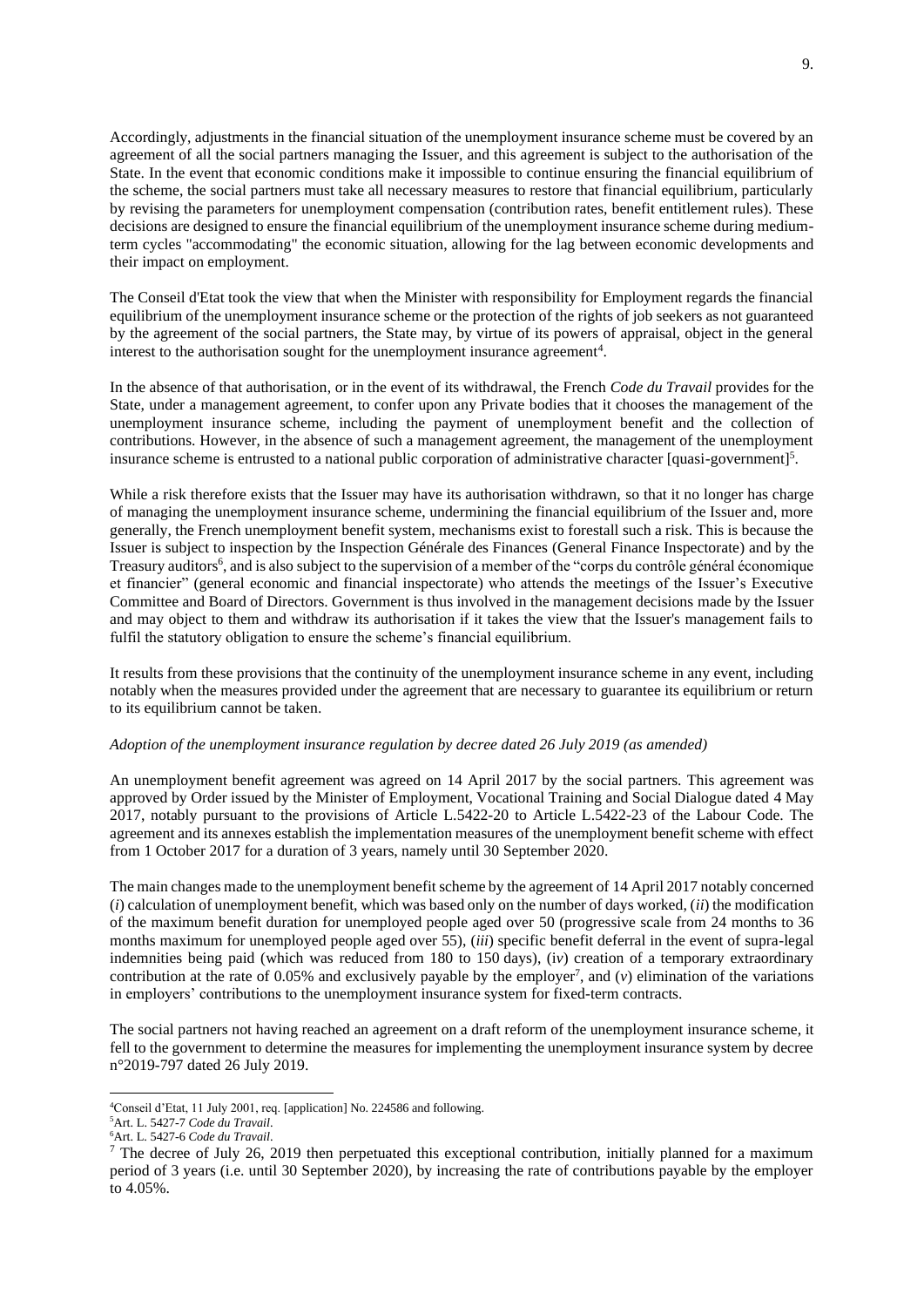Most of the provisions of the decree of 26 July 2019 came into force as of 1 November 2019 and will apply until 1 November 2022.

After various postponements and adjustments due to the Covid-19 epidemic and the decision of the *Conseil d'Etat* of 25 November 2020, the modalities relating to the calculation of the daily reference salary (*salaire journalier de reference*), to the duration of compensation and the determination of compensation deferrals under the unemployment insurance scheme provided for by decree No. 2019-797 of 26 July 2019, as amended, finally came into force starting 1 October 2021 by decree n°2021-1251 of 29 September 2021 published in the JORF on 30 September 2021.

Similarly, the effective date of the provisions relating to the degressivity principle of the allowance and the increase of the minimum employment period necessary to benefit from back-to-work allowance (*aide au retour à l'emploi, or "ARE"*) (to 6 months out of 24 months) provided for by decree No. 2019-797 of 26 July 2019, had been adjusted and postponed to take into account the impact on employment of the crisis due to the Covid-19 epidemic and was to be determined on the basis of economic criteria for a "return to better fortunes", set by decree no. 2021-346 of 30 March 2021, in order to take into account the evolution of the economic and social situation.

The order ("*Arrêté*") of the Minister responsible for employment dated18 November 2021 noted the fulfilment, on 1 October 2021, of the two better fortunes criteria. The publication of this order therefore led to the reinstatement of the 6-month affiliation condition and the reinstatement of the 6-month period before application of the degressivity, as from 1 December 2021.

It should be noted that by order dated 22 October 2021, the interim relief judge (*juge des référés*) of the *Conseil d'Etat* rejected the requests of certain social partners to obtain the suspension of decree no. 2021-1251 of 29 September 2021, on the grounds that the various arguments presented by the latter were not such as to create a serious doubt as to the legality of the decree. Following this decision, certain social partners lodged an appeal on the merits against the unemployment insurance reform, which was rejected by the *Conseil d'Etat* in its decision dated 15 December 2021.

Any related decision or regulatory change will lead to an update of this Information Memorandum.

## *Applicability of Article L. 213-15 of the Monetary and Financial Code*

Article L. 213-15 of the Monetary and Financial Code provides in particular that when, as a result of the cumulative losses recognised in the accounting records, the net worth of a non-profit association has fallen by more than half of the amount outstanding at the end of the financial year preceding that of the issue, the general meeting, the Board of Directors for purposes of the Issuer since under the Articles of association that Board exercises the powers and duties usually assigned to the general meetings must meet within four months of the approval of the financial statements recording such losses, for the purpose of deciding whether to continue the association's activity or to dissolve it.

If it is decided not to dissolve, the association is required, no later than the end of the second financial year following the one in which the losses were recognised, to reconstitute its net worth.

In the event of the activity continuing, but without the net worth being reconstituted within the required time limit, or failing any valid decision as to whether the association's activity should be continued, the association is no longer entitled to issue new securities and any holder of securities already issued may apply to the courts for immediate refund of the whole outstanding amount. The court may nevertheless grant the association 6 months in which to remedy the situation; the court may not order immediate reimbursement if, on the date of its ruling on the merits, the situation has been remedied.

The loss of the right to issue new securities and the option offered to any holder to apply to the courts for immediate refund of the whole amount issued is not applicable to the Issuer's issues when such issues benefit from the guarantee of the French State. Pursuant to Article 157 of 2022 budget law no. 2021-1900 of 30 December 2021, the Minister for Economy is expressly authorised to grant the guarantee of the French State to the borrowings subscribed by the Issuer in 2022, in terms of principal and interest, subject to a maximum overall amount of  $66,25$  billion in principal. Although it is not automatic, the guarantee of the French State is thus granted to the bond borrowings subscribed by the Issuer, each year, within the framework of the budget law. It results from the preliminary discussions over these legal texts that the members of the *Assemblée Nationale* (French National Assembly) and of the *Sénat* (French Senate) intended by these articles to avoid application of the provisions of the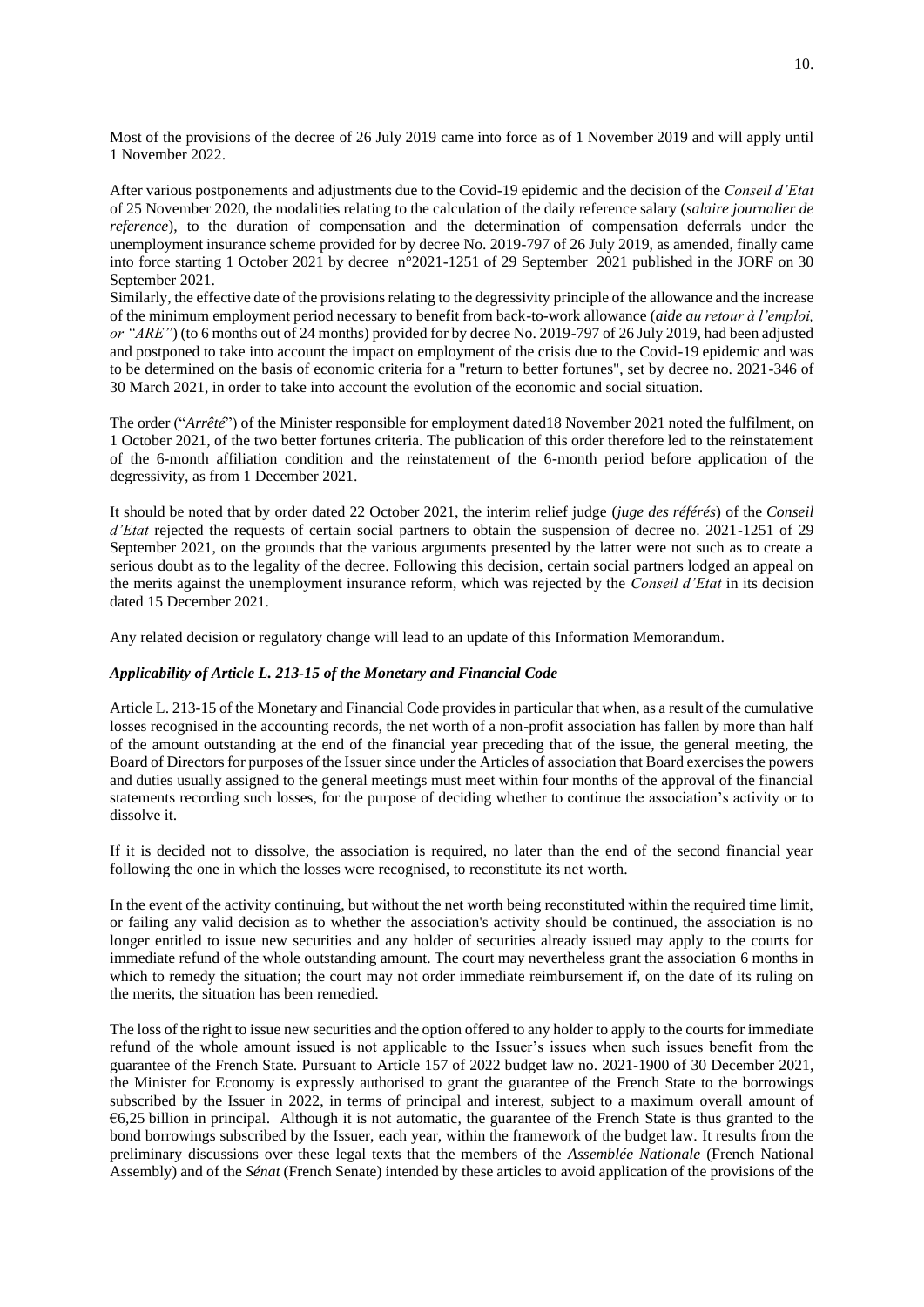second sentence of Article L. 213-15§6 to any issues that could be made by the Issuer within the limits above mentioned.

The guarantee of the French State was thus granted to the bonds issued in 2021, in a global amount of  $\epsilon$ 13 billion, consisting of a first tranche of €8 billion, by order of the Minister of the Economy, Finance and Recovery dated 13 January 2021, and of a second tranche of €5 billion, by order of the Minister of the Economy, Finance and Recovery dated 30 June 2021 and to the bonds issued in 2022, in a global amount of  $66,25$  billion, consisting of a first tranche  $64$  billion, by order of the Minister of the Economy, Finance and Recovery dated 13 January 2022, being specified that a new tranche (within the limit of  $\epsilon$ 2,25 billion) shall be granted by the Minister of the Economy, Finance and Recovery for any issue exceeding the cap fixed by the order dated 13 January 2022.

# *A large proportion of the Issuer's activities is carried out by* **Pôle emploi** *and by Urssaf Caisse nationale on behalf of the Issuer*

Under the terms of the agreement between the Issuer and Pôle emploi dated 19 December 2008, of the quadripartite agreement executed between the Issuer, Pôle emploi, the AGS (Association for the management of the unemployment insurance scheme of the employees creditors "*Association pour la gestion du regime d'assurance des créanciers des salaries*") and Urssaf Caisse nationale on 17 December 2010 and of the tripartite agreement executed between the Issuer, Pôle emploi and Caisse centrale de mutualité sociale Agricole (CCMSA), Pôle emploi, Urssaf Caisse nationale and CCMSA perform a number of missions on the Issuer's behalf, which actually constitute the Issuer's operational activities. It should be pointed out that Pôle emploi is a public body created on 19 December 2008.

Pôle emploi and Urssaf Caisse nationale (for the majority of employees via the urssaf network) collect the contributions payable under the unemployment insurance scheme and the contributions payable under the scheme for guaranteeing amounts payable to employees, as well as paying unemployment benefit to jobseekers. CCMSA collects the contributions payable under the unemployment insurance scheme and the contributions payable under the scheme for guaranteeing amounts payable to employees by the employers of the agricultural sector.

Accordingly, investors' attention is drawn to the fact that these Issuer's operational activities are performed by third parties which the Issuer's main role consists of prescribing. The Issuer has nevertheless created structures to control such operational risks, enabling it within the framework of negotiated agreements, to carry out the necessary controls to check compliance with the rules it prescribes, with respect to unemployment benefit payments and to the rates and bases of unemployment insurance contributions.

## *Accounting principles, rules and methods of the Issuer*

The annual financial statements of the Issuer (consisting of the balance sheet, income statements and notes) are prepared in accordance with the chart of accounts for the unemployment insurance scheme approved by the Conseil National de la Comptabilité on 9 January 1995 (declaration of conformity no. 79). They take into account the specific aspects of the declarative nature of unemployment insurance. Unemployment insurance is a specific payas-you-go scheme.

The Issuer "consolidates" all of the accounts of the unemployment insurance institutions. In a strictly legal sense, "consolidates" equates to a "combination" of accounts in accordance with regulation no. 99-02 of the Conseil National de la Comptabilité. The accounting principles, rules and methods of the Issuer are set out in more detail in its financial report (see section entitled "Documents incorporated by reference").

The financial assessment of the Issuer by investors must take this specific form of accounting into consideration.

## *Liquidity risk*

The liquidity risk vis-à-vis the Issuer would arise should the latter not have adequate funds to honour its commitments. Subject to the other information set out in this Information Memorandum, and in particular information regarding the consequences arising from the Covid-19 epidemic, liquidity risk is permanently hedged by proactive management of liquidities and access to diversified sources of financing, both in the long term (EMTN programme totalling 60 billion euros) and in the short term (medium-term note programme totalling 10 billion euros and short-term note programme totalling 18 billion euros).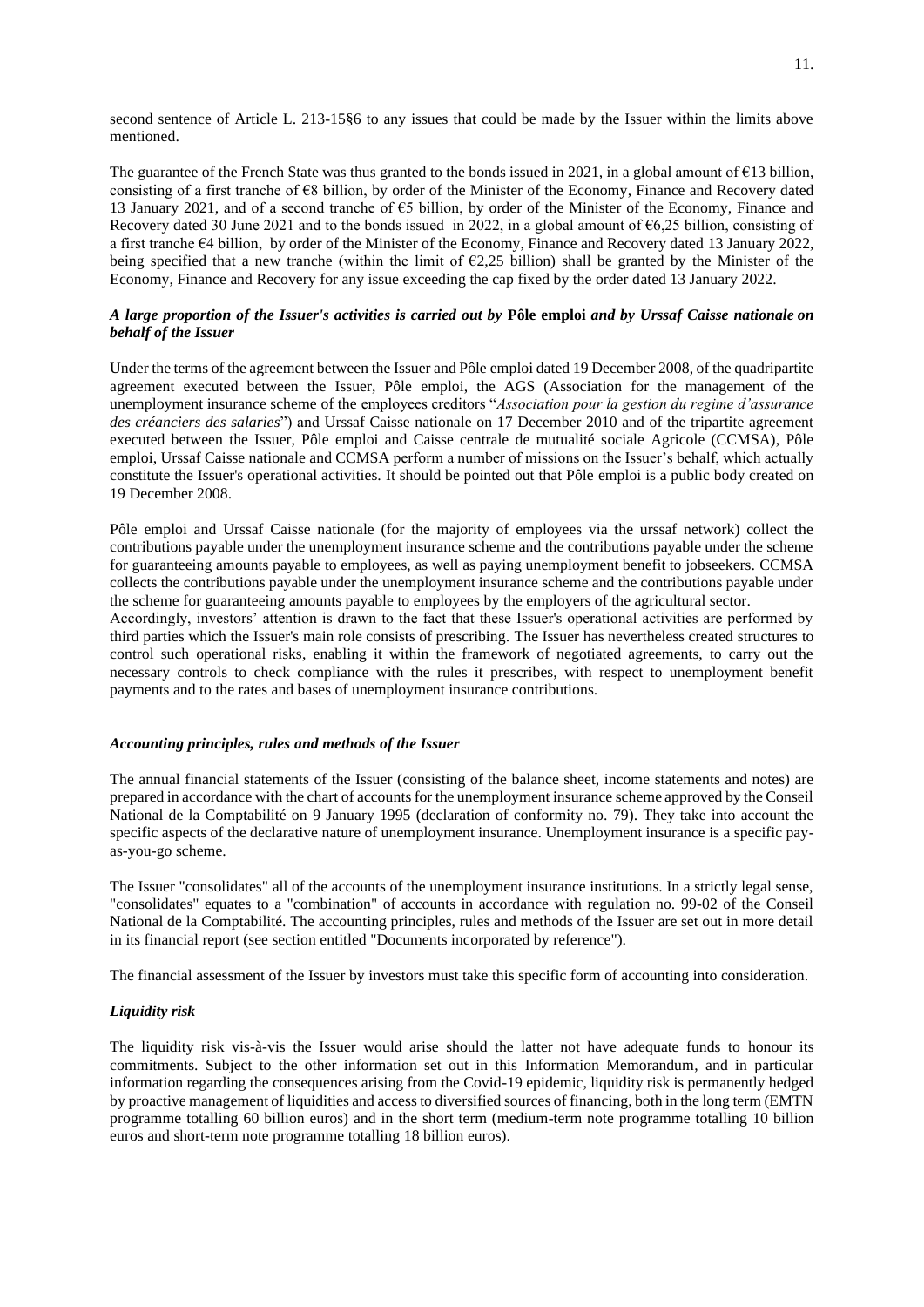## *Exchange rate risks*

The Issuer maintains a sound policy with respect to the management of the interest rate risk and the exchange rate risk. The Issuer has concluded or will conclude euro currency swap agreements in the case of an issue of Notes in foreign currencies. See the paragraphs entitled "Risks related to fluctuations in interest rates and inflation" and "Exchange rate and exchange control risks" from the section below entitled "Risk factors relating to the notes and to the market".

# **2. Risk factors relating to the Notes and to the market**

*The following paragraphs describe the principal risks factors that the Issuer believes are material with respect to the Notes in order to assess the risks associated with these Notes. Prospective investors should consult their own financial and legal advisers about risks associated with investments in a specific Series of Notes and the suitability of such investment in light of their particular circumstances.* 

## *Prescription of the Guarantee*

The limitation period applicable to the guarantee of the French State is different from the one applicable to the Notes.

Pursuant to Article 1 of law no. 68-1250 dated 31 December 1968 on prescription periods including those relating to claims on the French State, any demand for payment by the French State, and therefore including demands for payments pursuant to the Guarantee, is extinguished following a period of four (4) years as from the 1<sup>st</sup> of January in the year following the date on which the guaranteed amounts become due. No claim for payment in respect of the Guarantee instituted after that date could be honoured. Pursuant to French law as at the date hereof, the State's assets cannot be seized and cannot be the subject of private law enforcement proceedings in France. Consequently, should the Issuer default, Noteholders may not instigate any private-law enforcement proceedings or any seizure proceedings in France against the assets or property of the State.

Claims against the Issuer for payment in respect of the Notes shall be prescribed and become void unless made within ten (10) years (in the case of principal) or five (5) years (in the case of interest) from their respective due date.

## *The debt securities market can be volatile and negatively impacted by many events*

The market for debt securities is influenced by economic and market conditions and, to varying degrees, by interest, exchange and inflation rates in other European and industrialized countries. There can be no guarantee that events in France, Europe or elsewhere will not create market volatility or that such volatility will not negatively impact the market value of the Notes or that economic and market conditions will not have some other negative effect.

# *An active market for the Notes may not develop or continue*

There can be no guarantee that an active market for the Notes will develop or, if one does, that it will continue. If an active market for the Notes does not develop or does not continue, the market price and liquidity of the Notes may be negatively affected. As a result, investors might not be able to easily sell their Notes or to sell them at a price that would offer a yield on similar products for which an active market would have developed.

The Issuer has the right to purchase Notes pursuant to the terms defined in Condition  $7(e)$  and the Issuer may issue new Notes, pursuant to the terms defined in Condition 13. Such transactions may affect the course of the price of the Notes, either positively or negatively. The introduction of additional or competing products on the markets could negatively affect the value of the Notes.

# *The Notes may be redeemed prior to maturity*

If at the time of repayment of principal or interest, the Issuer is obligated to pay additional amounts pursuant to Condition 9(b), it may then, pursuant to Article 7(d), redeem all the Notes at the Early Redemption Amount together with, unless otherwise specified in the relevant Final Terms, any interest accrued to the date established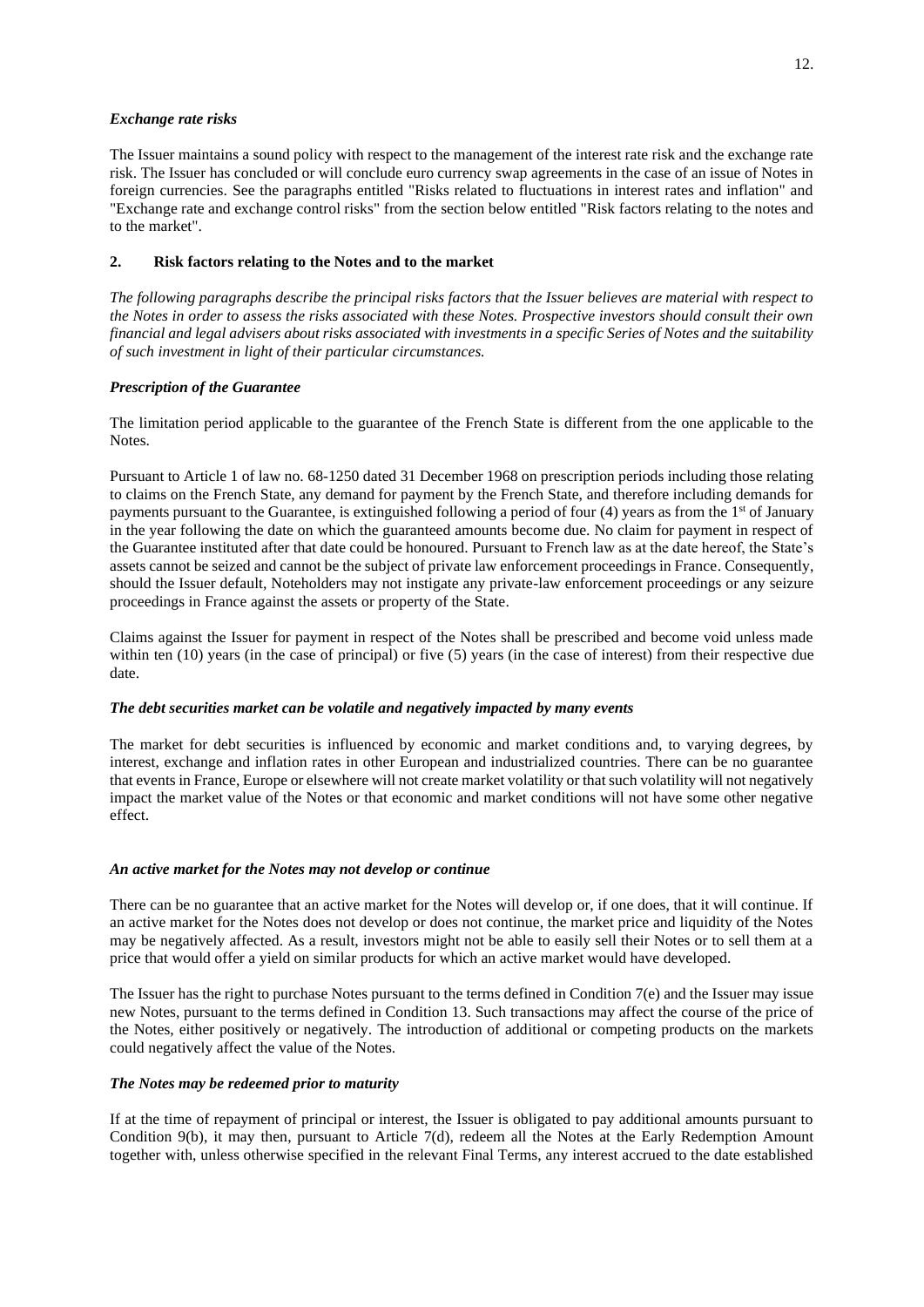for redemption. The terms and conditions of redemption for tax reasons are specified in Article 7 (d) (ii) and in Article 9 (b).

# *Any early redemption option for the benefit of the Issuer, provided in the Final Terms for a given Issue of Notes may result, for the Noteholders, in a yield that is considerably lower than anticipated.*

The Final Terms for a given Tranche may provide an early redemption option for the benefit of the Issuer. As a result, the yield at the time of redemption may be lower than anticipated by Noteholders and the value of the amount of the Notes redeemed may be lower than the Noteholder's purchase price. As a result, part of the Noteholders' capital invested could be lost which means Noteholders might not receive the full amount of the capital invested if they had paid a purchase price greater than par. Furthermore, in case of early redemption, Noteholders who choose to reinvest the funds they receive might only be able to reinvest in financial instruments with yields below those of the redeemed Notes.

Early partial redemption by the Issuer or Noteholders may affect the liquidity of the Notes of a given Series for which the option has not been exercised.

## *Risks related to fluctuation in interest rates and inflation*

It cannot be guaranteed that the market value of Fixed Rate Notes will not be adversely affected by future fluctuations on the interest rate market or by inflation.

## *Exchange rate and exchange control risks*

The Issuer will pay principal and interest on the Notes in the currency specified in the relevant Final Terms (the "**Specified Currency**"). This presents certain risks relating to currency conversions if an investor's financial activities are denominated principally in a currency or currency unit (the "**Investor's Currency**") other than the Specified Currency. These risks notably consist in exchange rates significantly changing (including changes due to devaluation of the Specified Currency or revaluation of the Investor's Currency) and in authorities with jurisdiction over the Investor's Currency imposing or modifying exchange controls. An appreciation in the value of the Investor's Currency relative to the Specified Currency would decrease (1) the Investor's Currency-equivalent yield on the Notes in the Investor's Currency, (2) the Investor's Currency-equivalent value of the principal payable on the Notes and (3) the Investor's Currency-equivalent market value of the Notes.

Government and monetary authorities having jurisdiction on the Specified Currency or the Investor's Currency may impose (as some have done in the past) exchange control measures that could adversely affect exchange rates. As a result, investors may receive lower interest or principal amounts than anticipated, or even no interest or principal at all.

## *Credit risks of the Issuer*

Potential investors are exposed to the credit risk of the issuer. Credit risk shall be taken to mean the risk of the Issuer being unable to meet its financial obligations under the Notes, giving rise to a partial or full loss by the investor. However, such risks should be viewed within the context of the status of the Issuer.

## *Risk relating to credit ratings*

Independent credit rating agencies may assign credit ratings to the Notes issued under the Programme in addition to the credit ratings that may be assigned to the Issuer itself. Such ratings do not necessarily reflect the potential impact of the risk factors described in this section, and other risk factors that may affect the value of the Notes issued under the Programme. A credit rating does not constitute a recommendation to buy, sell or hold Notes and may be revised, suspended, modified or withdrawn by the rating agency at any time.

## *Modification of the Terms and Conditions of the Notes*

The Noteholders will be grouped automatically for the defence of their common interests, for each Tranche of the same Serie, in a Masse, as defined in Condition 12 of the Terms and Conditions of the Notes "Representation of the Noteholders", and a general meeting of Noteholders can be held. The terms and conditions of representation of the Noteholders permit in certain cases to bind all Noteholders who did not attend the relevant general meeting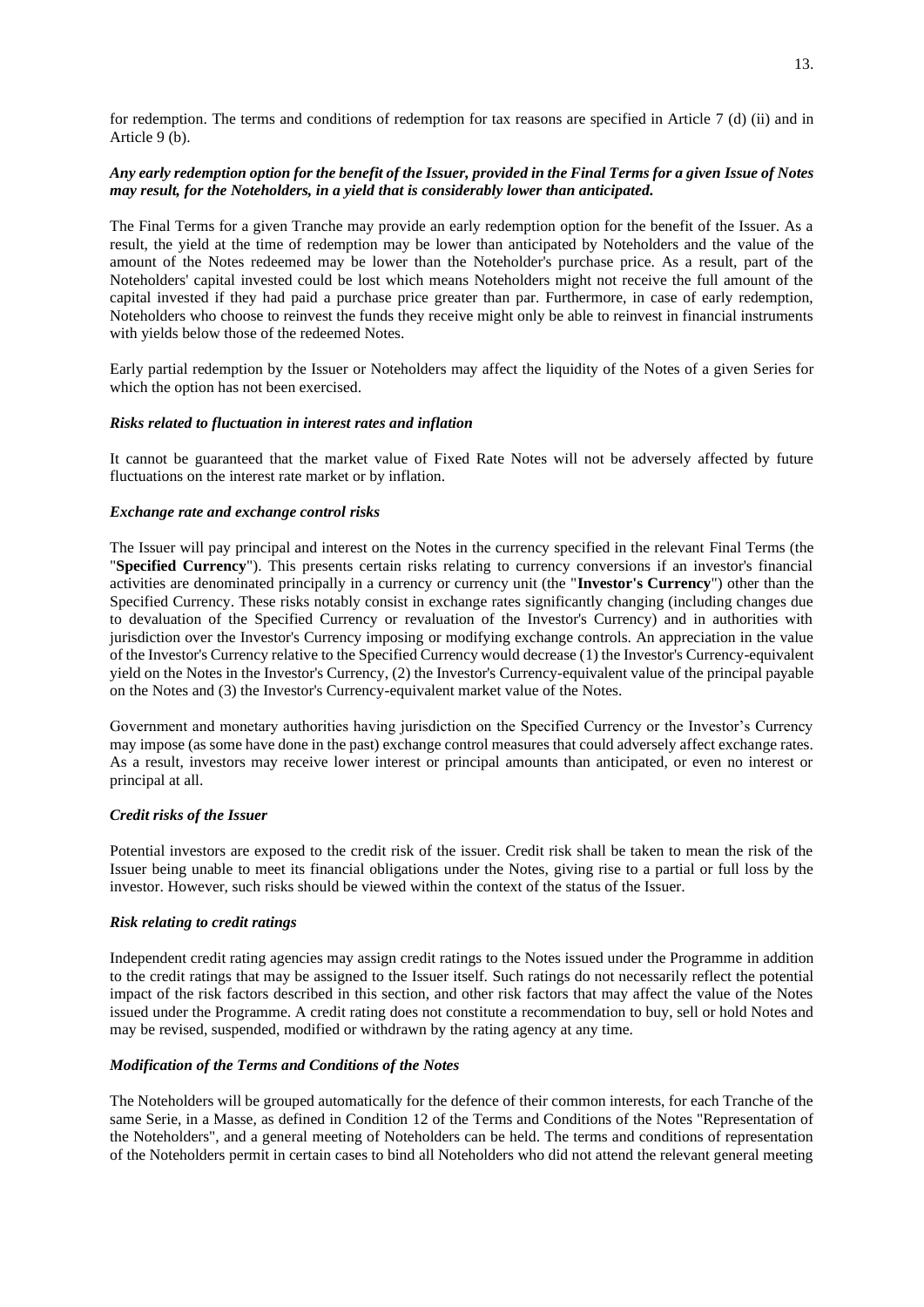or who voted in a manner contrary to the majority by the vote of Noteholders who did attend the relevant general meeting or had been represented.

The general meeting of Noteholders may, deliberate on any proposal relating to the modification of the Terms and Conditions of the Notes, notably on any proposal, whether for arbitration or settlement, relating to rights in controversy or which were subject of judicial decisions.

## *Tax on financial transactions*

On 14 February 2013, the European Commission proposed a draft directive (the "**Draft Directive**") implementing enhanced cooperation in relation to the tax on financial transactions which, if adopted, could impose a tax on the financial transactions related to the Notes (the "**FTT**").

If the Draft Directive is adopted as it currently stands and is transposed into the relevant national laws, holders of the Notes may be exposed to an increase in transaction costs in respect of financial transactions concerning the Notes and the liquidity of the Notes may be diminished. It was initially planned that the Draft Directive come into force in eleven (11) countries of the European Union (Austria, Belgium, Estonia, France, Germany, Greece, Italy, Portugal, Slovakia, Slovenia and Spain) (the "**Participating Member States**", and each of them a "**Participating Member State**"). In March 2016, Estonia officially gave notice that it would no longer be a Participating Member State.

Under the Draft Directive, the FTT would apply to all financial transactions where at least one party to the transaction or person acting on behalf of a party to the transaction is established or deemed to be established in a Participating Member State. However, the FTT should notably not apply to the primary market transactions referred to in Article 5(c) of Regulation (EC) 1287/2006 of the Commission of 10 August 2006, including activities relating to the subscription for and allocation of financial instruments in the context of their issuance. The FTT would be payable by each financial institution established or deemed to be established in a Participating Member State if it is a party to a transaction or is acting for the account of a party to the transaction or if the transaction was carried out for its own account. In addition, the FTT could affect the value of the Notes.

If the Draft Directive is adopted as it currently stands and is transposed into the relevant national laws, holders of the Notes may be exposed to an increase in transaction costs in respect of financial transactions concerning the Notes and the liquidity of the Notes may be diminished. person considering investing in the Notes is invited to consult its own tax advisor with respect to the FTT.

## **Tax matters**

Potential purchasers and sellers of the Notes should be aware that they may be required to pay taxes or other documentary charges or duties in accordance with the laws and practices of the country where the Notes are transferred or other jurisdictions. In some jurisdictions, no official statements of the tax authorities or court decisions may be available for financial instruments such as the Notes.

Potential investors are advised to not rely upon the tax overview contained in this Information Memorandum and/or in the Final Terms but to ask for their own tax adviser's advice on their individual taxation with respect to the acquisition, remuneration, sale and redemption of the Notes. Only these advisors are in a position to duly consider the specific situation of the potential investor.

# *Change in legislation*

The Terms and Conditions of the Notes and the provisions relating to the Guarantee are governed by French law as at the date of this Information Memorandum. No representation is made as to the impact of a judicial or administrative court decision or a change in French laws or regulations (or the manner in which they are construed by competent authorities) as of any later date.

## *Risks relating to social bond issues*

The net proceeds of each issue of Notes will be allocated by the Issuer to the financing or refinancing, in whole or in part, of eligible social expenditures as specified in the relevant Final Terms in accordance with the social bond framework governing the issuance of Unédic's social bonds (as modified from time to time) (the "**Social Bond**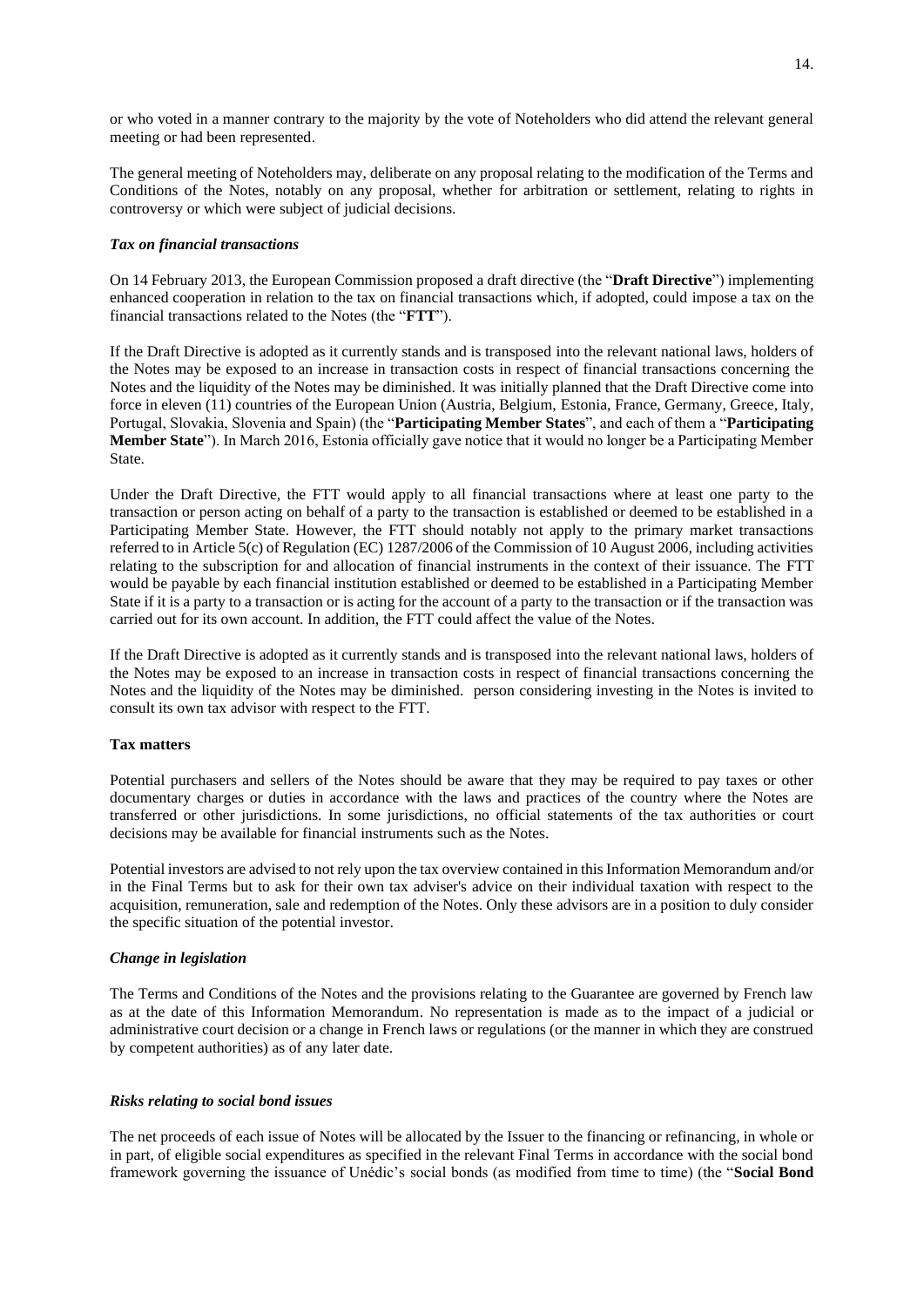**Framework**") published in a dedicated section of the Issuer's website in accordance with the Social Bond Principles published by the International Capital Markets Association ("**ICMA**"). In addition to eligibility criteria, the above-mentioned Social Bond Framework describes the proceeds management arrangements, reporting and external review arrangements (notably the issuance of a Second Party Opinion and external verification) applicable to the Issuer's social bond issuances. More information, notably on the use of the net proceeds from the issuance, will be provided in the relevant Final Terms.

Potential investors must take into account the information set out in the relevant Final Terms as regards the use of the proceeds of each issuance of Notes and must determine themselves whether the information is relevant to an investment in the Notes and whether it is necessary to conduct any investigation they deem necessary. Neither the Issuer nor the Dealers warrant that the use of the proceeds to finance one or more eligible projects will respond, in whole or in part, to the expectations or current or future requirements of investors resulting from investment criteria or directives with which such investors are required to comply, whether under current or future applicable law or regulations, any other applicable rule or any portfolio management mandate. Neither the Issuer nor the Dealers warrant that the project(s) in question will have the expected social impact, whether directly or indirectly. In addition, it should be noted that there currently is no definition (legal, regulatory or otherwise) of, nor market consensus with respect to what constitutes a "social" project or any other project carrying an equivalent label. Finally, the requirements under such a label may change and, consequently, investors may not be guaranteed that a project or the use or the various uses made of such a project or that relate to such project will respond to their expectations regarding "social" objectives or any other objective bearing an equivalent label.

No undertaking or representation is given with respect to the relevance or the reliability, for any purpose whatsoever, of an expert opinion, a second party opinion or an extra-financial rating of the Notes (whether solicited by the Issuer or otherwise) which may be delivered in the framework of an issuance of the Notes to satisfy social or other objectives. As of the date hereof, the authors of such opinions, certificates and ratings are not subject to any regulatory regime or other type or regime or any particular supervision. Such opinions, certificates or ratings do not constitute, and must not be considered as being, a recommendation by the Issuer or any other person to subscribe for, purchase, sell or hold the Notes.

Although the Issuer intends to allocate the proceeds from each issuance of Notes to one or more determined projects as described in the relevant Final Terms, nothing guarantees that the relevant project or the use or uses of such proceeds or that relate to such proceeds may actually be carried out in such way and/or according to a defined timeline, and that, consequently, such proceeds will be totally or partially disbursed for such project. In addition, nothing guarantees that such project will be completed or realised within a given period or that it will be completed or realised in accordance with the results originally expected or anticipated by the Issuer. Such an event or default by the Issuer will not constitute an Early Redemption Event.

Such an event or failure to allocate the proceeds from an issuance of Notes to an above-mentioned project, the withdrawal of an opinion, certificate or rating, or the delivery of any opinion or certificate by which it is determined that the Issuer does not comply with the subject matter of such opinion or certificate could have a material adverse effect on the value and marketability of the Notes or lead to unfavourable consequences for certain portfolio managers which have received an order to invest in securities that have a specific purpose. For all practical purposes, however, it is specified that payments of principal and interest due under the Notes must not depend on the effectiveness of the relevant project.

No Dealer warrants that the Notes meet any social or sustainability criteria required by potential investors or contemplated by the Social Bond Principles or the guidelines that apply to social bonds published by the ICMA. The Dealers have neither the mission nor the responsibility of evaluating the eligibility criteria, verifying that the Notes comply with the ICMA's eligibility criteria, principles or guidelines or monitoring the use made of the proceeds of the issuance. In this regard, investors are invited to consult the Issuer's website or to consult their own advisor.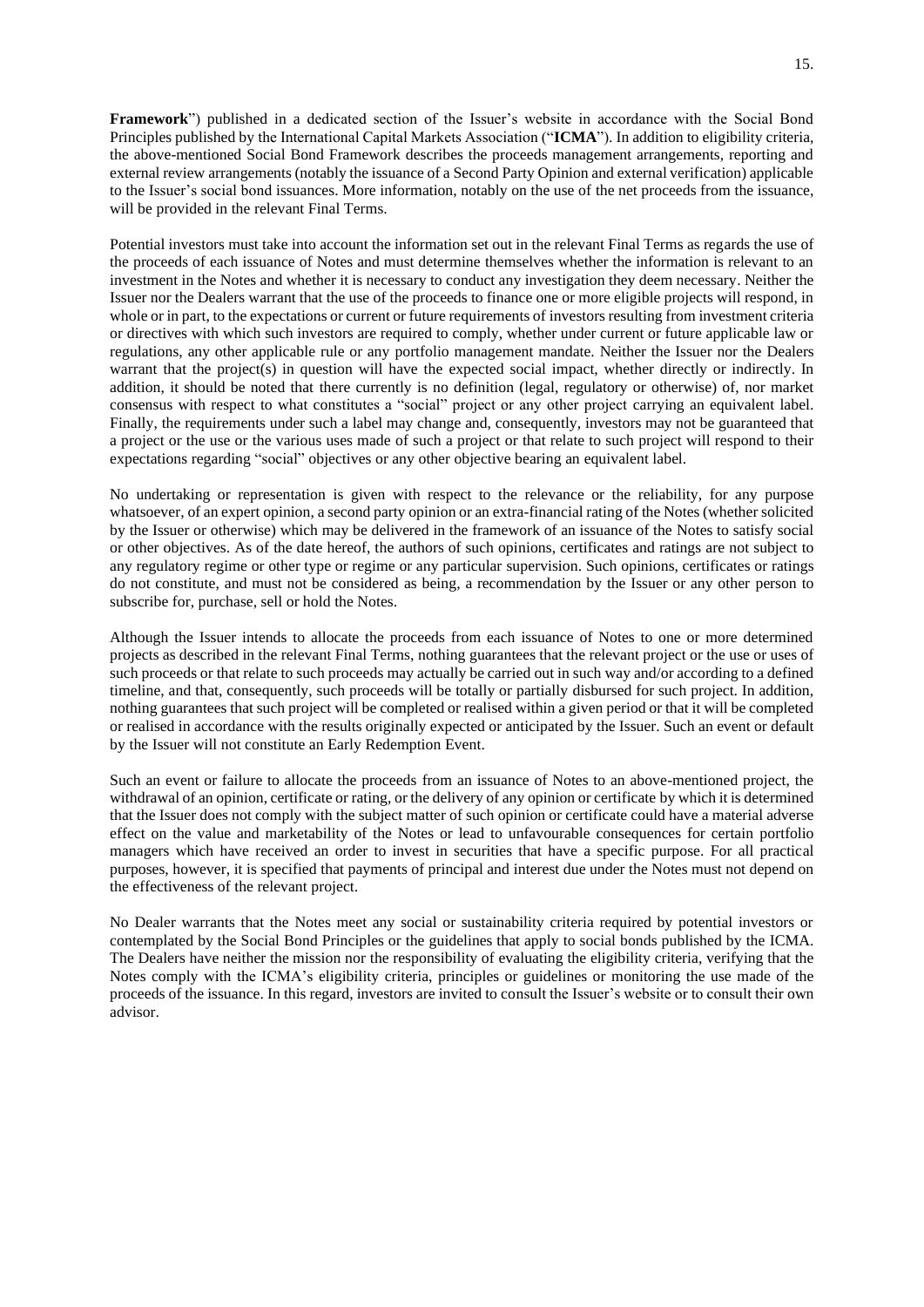# **GENERAL DESCRIPTION OF THE PROGRAMME**

<span id="page-15-0"></span>*The terms and expressions defined in the section entitled "Terms and Conditions of the Notes" below shall have the same meaning in this general description.* 

*Unless stated otherwise, the Notes shall be issued in accordance with the Terms and Conditions of the Notes set out on pages 23 to 35, as supplemented by the relevant Final Terms agreed by the Issuer and the Dealer(s) concerned. The following section must be read subject to the other information contained in this Information Memorandum.*

| <b>Issuer:</b>                                            | Unédic                                                                                                                                                                                                                                                                                                                                                                                                                                                                                       |
|-----------------------------------------------------------|----------------------------------------------------------------------------------------------------------------------------------------------------------------------------------------------------------------------------------------------------------------------------------------------------------------------------------------------------------------------------------------------------------------------------------------------------------------------------------------------|
| Guarantee:                                                | If the relevant Final Terms state that the Notes benefit from a guarantee<br>provided by the French State, all payments in principle and interest due from<br>the Issuer vis-à-vis the Guaranteed Notes shall benefit from a guarantee<br>provided by the French State under the terms set out in the section entitled<br>"Description of the Guarantee" and in the relevant Final Terms.                                                                                                    |
| Programme:                                                | Euro Medium Term Note Programme. The Notes constitute obligations<br>(bonds) within the meaning of French law.                                                                                                                                                                                                                                                                                                                                                                               |
| <b>Dealers:</b>                                           | The programme does not lead to any permanent appointment of dealers. The<br>Issuer reserves the right to nominate dealers on an ad hoc basis for one or more<br>Tranches. All references in this Information Memorandum to "Dealers" shall<br>mean any person designated as a dealer for one or more Series or Tranches.                                                                                                                                                                     |
| <b>Fiscal Agent and</b><br><b>Principal Paying Agent:</b> | <b>BNP Paribas Securities Services.</b><br>Euroclear France Participant Code: 29106                                                                                                                                                                                                                                                                                                                                                                                                          |
| <b>Maximum Amount of the</b><br>Programme:                | The aggregate nominal amount of Notes outstanding at any given time shall<br>not exceed 60,000,000,000 euros (or the equivalent amount in another<br>currency, calculated as of the issue date).                                                                                                                                                                                                                                                                                             |
| <b>Method of issue:</b>                                   | The Notes may be issued on a syndicated or non-syndicated basis.                                                                                                                                                                                                                                                                                                                                                                                                                             |
|                                                           | The Notes will be issued in series (each a "Series"), where each Series shall be<br>composed of one or more tranches (each a "Tranche") issued at different issue<br>dates. The Notes of each Series are interchangeable with all other notes of that<br>Series, the specific terms of each Tranche issued from one Series being<br>identical to the terms of the other Tranches of such Series (other than in respect<br>of the issue date, issue price and nominal amount of the tranche). |
|                                                           | The specific terms of each Tranche will be determined by the Issuer and the<br>relevant Dealer(s) at the time of the issue and will be set out in the relevant<br>Final Terms supplementing this Information Memorandum.                                                                                                                                                                                                                                                                     |
| Form of the Notes:                                        | The Notes will be issued in dematerialised form and may, at the option of the<br>Issuer, be issued in bearer form (au porteur) or in registered form (au<br>nominatif), and in such latter case, at the option of the relevant Noteholder,<br>either in fully registered form (au nominatf pur) or in administered registered<br>form (au nominatif administré). No physical document evidencing title to the<br>Notes will be issued in respect of the Notes.                               |
| <b>Issue price:</b>                                       | The Notes may be issued at par, below par or with an initial premium, as<br>specified in the relevant Final Terms.                                                                                                                                                                                                                                                                                                                                                                           |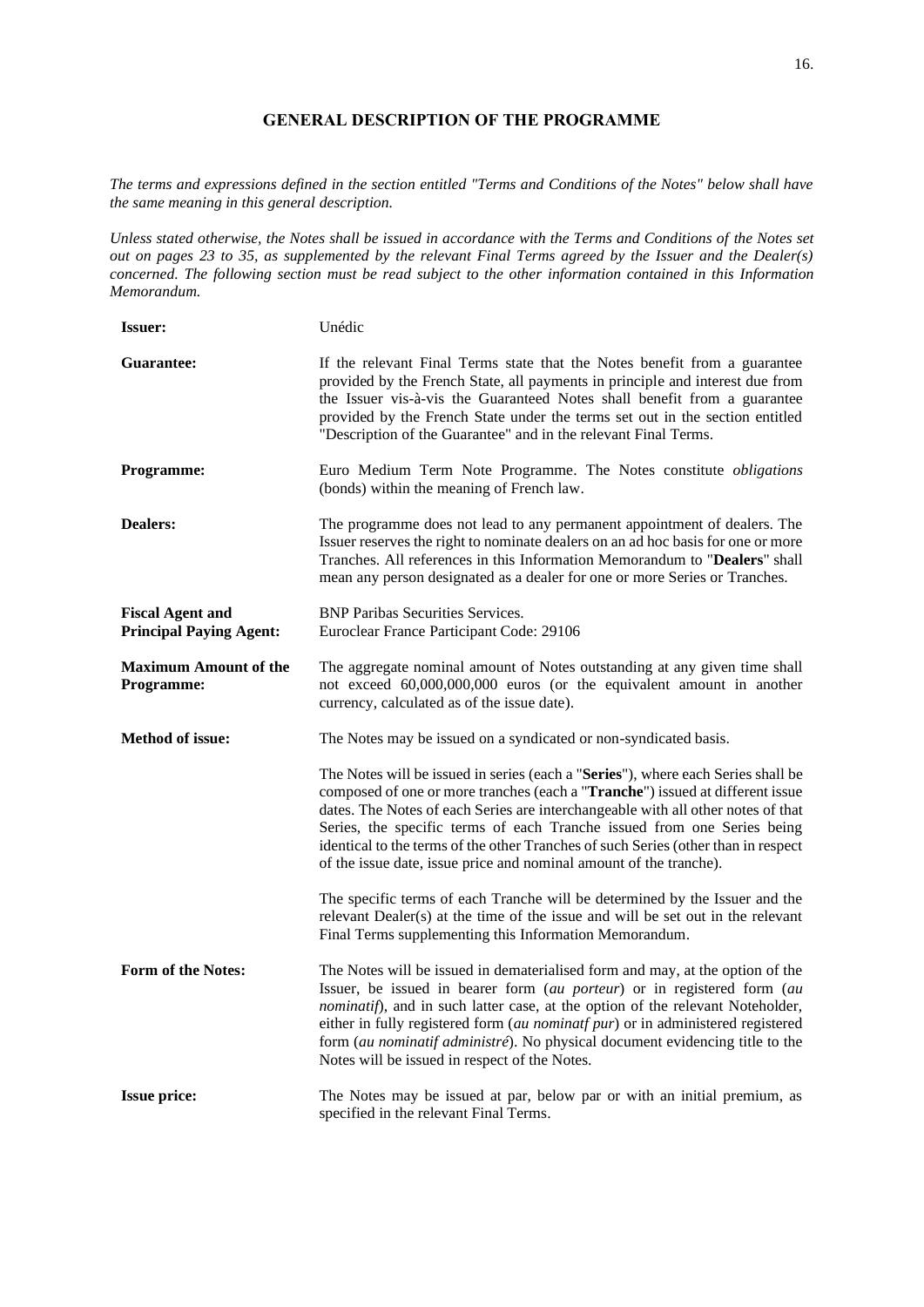| <b>Maturities:</b>                                    | Subject to compliance with all relevant laws, regulations and directives, Notes<br>shall have a maturity of at least one (1) month (inclusive) from the date of<br>original issue, as provided for in the relevant Final Terms. The maximum<br>maturity of the Notes is fifteen (15) years.                                                                                                                                                                                                                                                                                                                                                  |
|-------------------------------------------------------|----------------------------------------------------------------------------------------------------------------------------------------------------------------------------------------------------------------------------------------------------------------------------------------------------------------------------------------------------------------------------------------------------------------------------------------------------------------------------------------------------------------------------------------------------------------------------------------------------------------------------------------------|
| <b>Currencies:</b>                                    | Subject to compliance with all relevant laws, regulations and directives, Notes<br>may be issued in euros, US dollars, Japanese yen, Swiss francs, pounds sterling<br>or in any other currency agreed between the Issuer and the relevant Dealer(s).                                                                                                                                                                                                                                                                                                                                                                                         |
| <b>Nominal value:</b>                                 | The Notes shall have the nominal value specified in the relevant Final Terms,<br>it being understood that there may only be one nominal value per Series. Notes<br>admitted to trading on a Regulated Market shall have a unit nominal value of<br>at least 100,000 euros (or the equivalent value in other currencies) or of any<br>higher amount that may be authorised or required by the relevant monetary<br>authority or by any law or regulation applicable to the Specified Currency.                                                                                                                                                |
| <b>Rank of the Notes:</b>                             | Notes will constitute direct, unconditional, unsecured and unsubordinated<br>obligations of the Issuer and will rank pari passu and without any preference<br>among themselves and (subject to such exceptions as are from time to time<br>mandatory under French law) equally and rateably with all other present or<br>future unsecured debts and guarantees of the Issuer.                                                                                                                                                                                                                                                                |
| <b>Negative pledge:</b>                               | The Terms and Conditions of the Notes include a negative pledge, as more<br>fully described in Condition 4 of the Terms and Conditions of the Notes,<br>"Negative Pledge".                                                                                                                                                                                                                                                                                                                                                                                                                                                                   |
| <b>Events of default:</b>                             | The Terms and Conditions of the Notes include events of default, as more fully<br>described in Condition 10 of the Terms and Conditions of the Notes, "Events<br>of Default".                                                                                                                                                                                                                                                                                                                                                                                                                                                                |
| <b>Redemption amount:</b>                             | Subject to any applicable laws, regulations and directives, the relevant Final<br>Terms will specify the basis for calculating the redemption amounts payable.                                                                                                                                                                                                                                                                                                                                                                                                                                                                               |
| <b>Optional redemption:</b>                           | The relevant Final Terms will state whether the Notes may be redeemed prior<br>to their stated maturity at the option of the Issuer (either in whole or in part)<br>and, if so, the terms applicable to such redemption.                                                                                                                                                                                                                                                                                                                                                                                                                     |
| <b>Early redemption:</b>                              | Except as provided for in the paragraph entitled "Optional Redemption" above,<br>Notes will only be redeemable at the option of the Issuer prior to their stated<br>maturity in instances provided for in Condition 7 of the Terms and Conditions<br>of the Notes, "Redemption, purchase and options".                                                                                                                                                                                                                                                                                                                                       |
| <b>Interest Periods and</b><br><b>Interest Rates:</b> | The length of the interest periods for the Notes and the applicable interest rate<br>or its method of calculation may differ from time to time or be constant for any<br>Series. The Notes may have a maximum interest rate, a minimum interest rate<br>(as defined in the relevant Final Terms, as the case may be) or both. The use<br>of Interest Accrual Periods permits the Notes to bear interest at different rates<br>in the same interest period (see section 6 "Calculation of interest and other<br>calculations" in the Terms and Conditions of the Notes). All such information<br>will be set out in the relevant Final Terms. |
| <b>Fixed Rate Notes:</b>                              | Interest on Fixed Rate Notes will be payable in arrears on the date or dates<br>specified in the relevant Final Terms.                                                                                                                                                                                                                                                                                                                                                                                                                                                                                                                       |
| <b>Redenomination:</b>                                | Notes issued in any currency of any Member State of the European Union<br>participating in the third stage of the Economic and Monetary Union may be<br>redenominated into euros, as more fully provided for in Condition 1(d).                                                                                                                                                                                                                                                                                                                                                                                                              |
| <b>Consolidation:</b>                                 | Notes of one Series may be consolidated with Notes of another Series as more<br>fully provided for in Condition $1(e)$ .                                                                                                                                                                                                                                                                                                                                                                                                                                                                                                                     |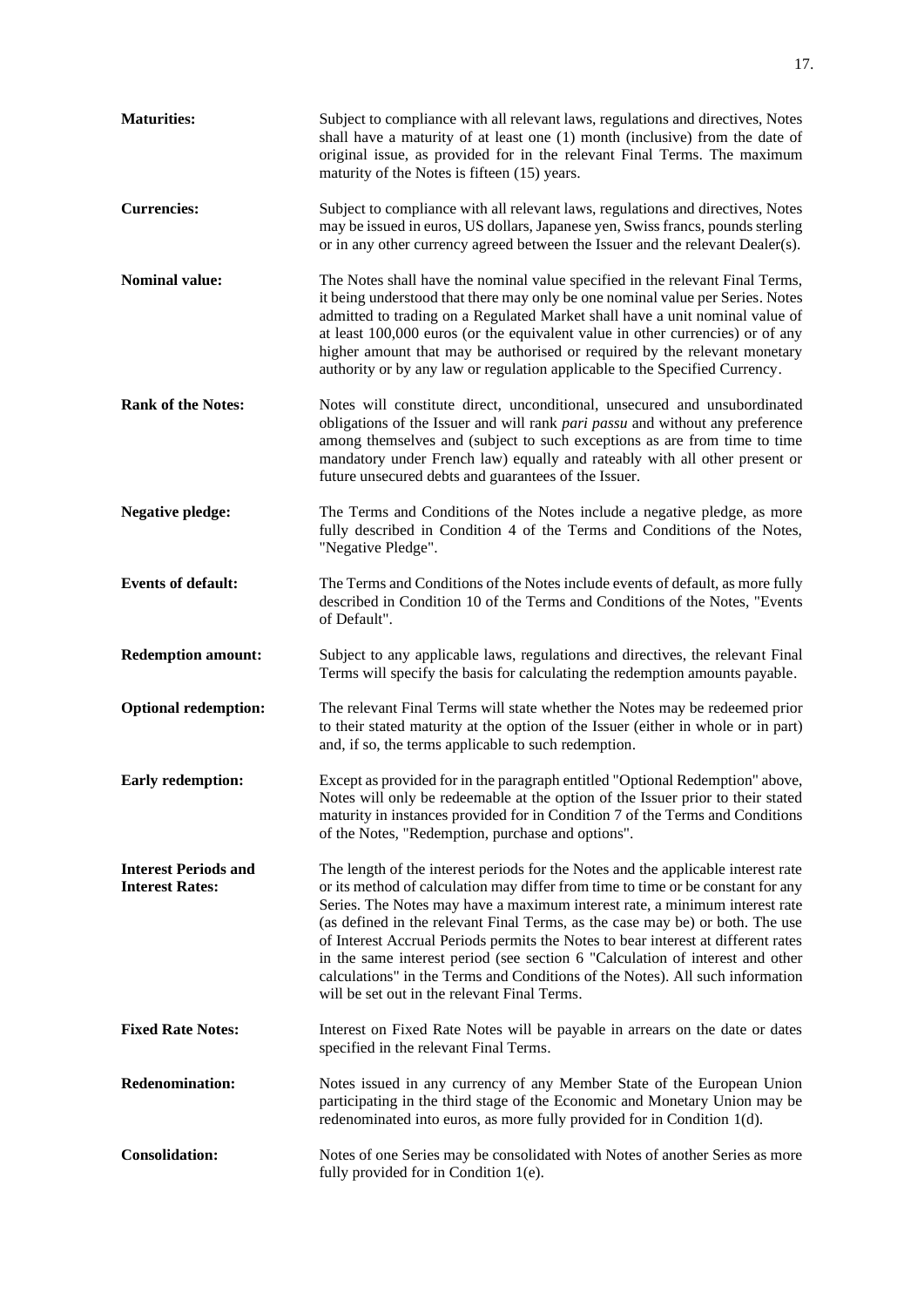| <b>Withholding tax:</b>           | All payments of principal or interest by or on behalf of the Issuer in respect of<br>the Notes shall be made free and clear of, and without withholding or deduction<br>for, any taxes, duties, assessments or governmental charges of whatever nature<br>imposed, levied, collected, withheld or assessed by or on behalf of France or<br>any authority therein or thereof having power to tax, unless such withholding<br>or deduction is required by law. If under French legislation payments in<br>principal or interest relating to any Note must be subject to any existing or future<br>charge or withholding, as permitted under the law and save in certain limited<br>circumstances, the Issuer undertakes to increase its payments such that<br>Noteholders receive all of the amounts that would have been paid to them in the<br>absence of any such charge or withholding. |
|-----------------------------------|-------------------------------------------------------------------------------------------------------------------------------------------------------------------------------------------------------------------------------------------------------------------------------------------------------------------------------------------------------------------------------------------------------------------------------------------------------------------------------------------------------------------------------------------------------------------------------------------------------------------------------------------------------------------------------------------------------------------------------------------------------------------------------------------------------------------------------------------------------------------------------------------|
| <b>Governing law:</b>             | The Terms and Conditions of the Notes and the Guarantee shall be governed<br>by French law.                                                                                                                                                                                                                                                                                                                                                                                                                                                                                                                                                                                                                                                                                                                                                                                               |
| <b>Clearing systems:</b>          | Euroclear France, acting as central depositary, and/or any other clearing<br>system that may be agreed upon by the Issuer, the Fiscal Agent and the relevant<br>Dealer.                                                                                                                                                                                                                                                                                                                                                                                                                                                                                                                                                                                                                                                                                                                   |
| <b>Initial delivery of Notes:</b> | The lettre comptable relating to each Tranche of Notes shall be deposited with<br>Euroclear France in its capacity as central depositary at least one (1) Paris<br>business day before the issue date of the said Tranche.                                                                                                                                                                                                                                                                                                                                                                                                                                                                                                                                                                                                                                                                |
| <b>Admission to trading:</b>      | On Euronext Paris and/or any other regulated market or on any non-regulated<br>market as specified in the relevant Final Terms. The relevant Final Terms may<br>specify that a Series of Notes will not be admitted to trading on any market.                                                                                                                                                                                                                                                                                                                                                                                                                                                                                                                                                                                                                                             |
| Rating:                           | The Issuer has been rated Aa2 (stable outlook) by Moody's Investors Service<br>Limited since 25 February 2020 and AA (negative outlook) by Fitch France<br>SAS since 22 May 2020.                                                                                                                                                                                                                                                                                                                                                                                                                                                                                                                                                                                                                                                                                                         |
|                                   | Moody's Investors Service Limited and Fitch France SAS are established in<br>the European Union and registered under Regulation (EC) No. 1060/2009 of<br>the European Parliament and of the Council of 16 September 2009, as<br>modified.                                                                                                                                                                                                                                                                                                                                                                                                                                                                                                                                                                                                                                                 |
|                                   | The relevant Final Terms will specify (i) the rating of the Notes, if any (which<br>will not necessarily be the same as the one assigned to the Issuer), and (ii), as<br>applicable, whether or not such rating is issued by a rating agency established<br>in the European Union and registered under the CRA Regulation or established<br>in the United Kingdom in accordance with CRA Regulation as it forms part of<br>domestic law by virtue of the UK CRA Regulation.                                                                                                                                                                                                                                                                                                                                                                                                               |
|                                   | A rating does not constitute a recommendation to buy, sell or hold Notes and<br>may be subject to suspension, change or withdrawal at any time by the relevant<br>rating agency.                                                                                                                                                                                                                                                                                                                                                                                                                                                                                                                                                                                                                                                                                                          |
| <b>Selling restrictions:</b>      | There are restrictions on the offer, sale or transfer of Notes and on the<br>distribution of offering material in various jurisdictions, as more fully<br>described in "Subscription and Sale". Regarding the offering and sale of a<br>specific Tranche, additional selling restrictions may be specified in an update<br>to this Information Memorandum.                                                                                                                                                                                                                                                                                                                                                                                                                                                                                                                                |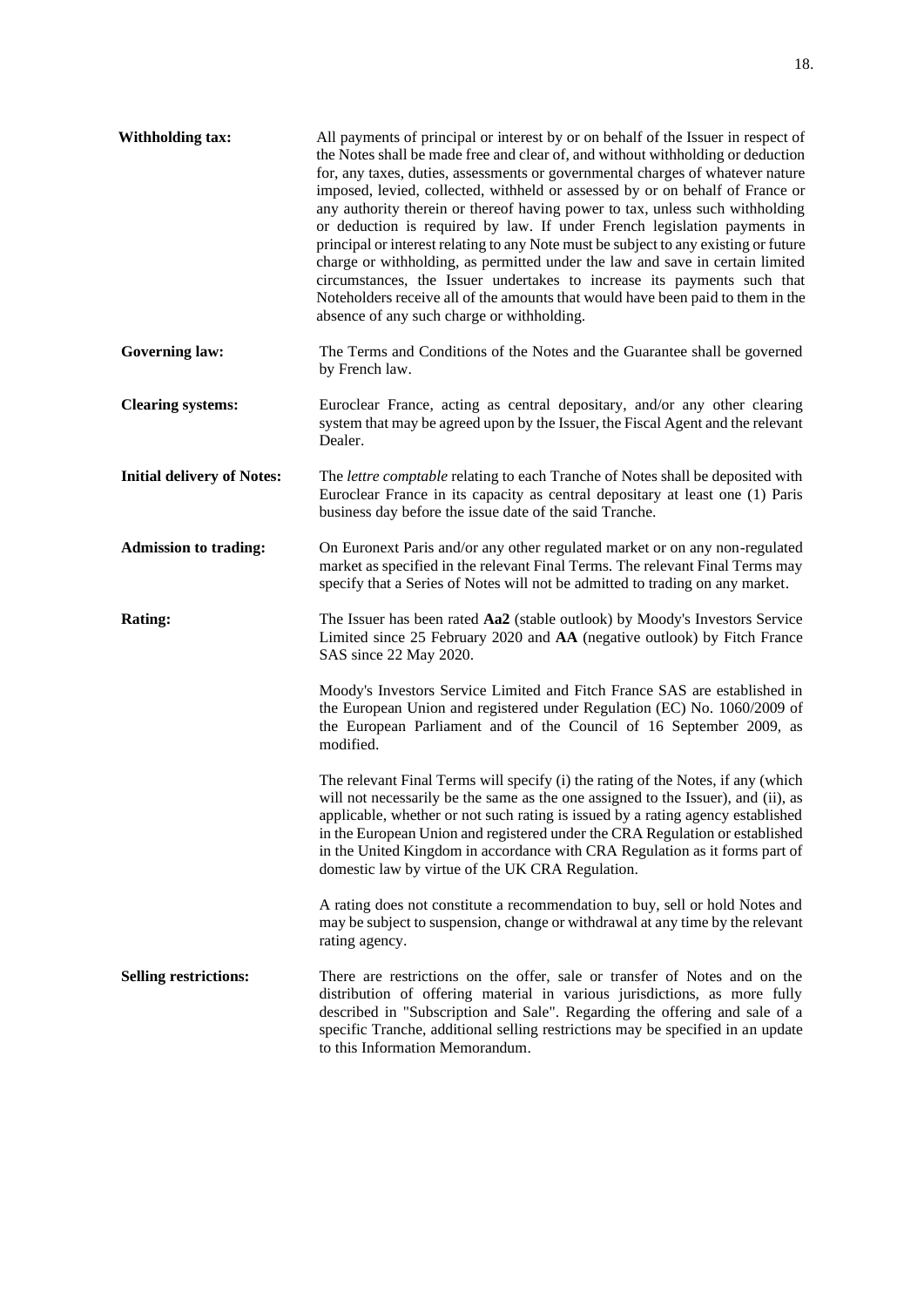# **DOCUMENTS INCORPORATED BY REFERENCE**

<span id="page-18-0"></span>This Information Memorandum shall be read and construed in conjunction with the following documents, and which are incorporated by reference in, and shall be deemed to form part of, this Information Memorandum:

- (i) the 2019 and 2020 financial statements of the Issuer, in the French language, for the years ended 31 December 2019 and 2020 ;
- (ii) the Terms and Conditions of the Notes included in the base prospectus dated 20 March 2013 having been granted the visa No 13-083 on such date by the AMF, the Terms and Conditions of the Notes included in the base prospectus dated 5 February 2014, having been granted the visa No 14-035 on such date by the AMF and the Terms and Conditions of the Notes included in the base prospectus dated 6 February 2015, having been granted the visa no. 15-046 on such date by the AMF, the Terms and Conditions of the Notes included in the base prospectus dated 24 February 2016 and granted visa no. 16-058 on such date by the AMF, the Terms and Conditions of the Notes included in the base prospectus dated 17 March 2017 granted visa no. 17- 100 by the AMF on such date, the Terms and Conditions of the Notes included in the base prospectus dated 16 May 2018 granted visa no. 18-179 by the AMF on such date, and the Terms and Conditions of the Notes included in the base prospectus dated 16 May 2019 granted visa no. 19-206 by the AMF on such date and the Terms and Conditions of the Notes included in the information memorandum dated 9 June 2020 ;
- (iii) the memorandum from the Issuer's Executive Committee regarding continuity and control over the steering of the unemployment insurance system (points of reference on the Covid-19 measures and their effects) dated 26 March 2020;
- (iv) the memorandum from the Issuer's Executive Committee on the monitoring of the effects of Covid-19 on the unemployment insurance system (first effects observed and estimates for the upcoming months) dated 28 April 2020 ;
- (v) the memorandum from the Issuer's Executive Committee on the financial situation of the unemployment insurance system presenting the 2020 forecasts, and the consequences of the Covid-19 crisis as of 18 June 2020;
- (vi) the memorandum from the Issuer's Executive Committee on the financial situation of the unemployment insurance system for 2020-2021 dated 21 October 2020 ;
- (vii)the memorandum from the Issuer's Executive Committee on the financial situation of the unemployment insurance system for 2021-2022 dated 24 February 2021;
- (viii)the memorandum from the Issuer's Executive Committee on the financial situation of the unemployment insurance system for 2021-2023 dated 17 June 2021;
- (ix) the memorandum from the Issuer's Executive Committee on the financial situation of the unemployment insurance system for 2021-2023 dated 22 October 2021; and
- (x) the memorandum from the Issuer's Executive Committee on the financial situation of the unemployment insurance system for 2022-2024 dated 24 February 2022.

In case of discrepancy between any statement included in the present Information Memorandum and any statement included in any document incorporated by reference, the statements of the present Information Memorandum shall prevail.

Copies of the documents incorporated by reference are available without charge (i) on the website of *la Direction de l'information légale et administrative* (www.info-financiere.fr), (ii) the website of the Issuer (www.unedic.org) and (iii) upon request at the registered office of the Fiscal Agent or Paying Agent during normal business hours so long as Notes are outstanding, as described in section "General Information" below.

A free English translation of the financial statements, for information purposes only, is available on the Issuer's website [\(www.unedic.org\)](http://www.unedic.org/).

Information incorporated by reference in this Information Memorandum shall be read in connection with the cross reference list below.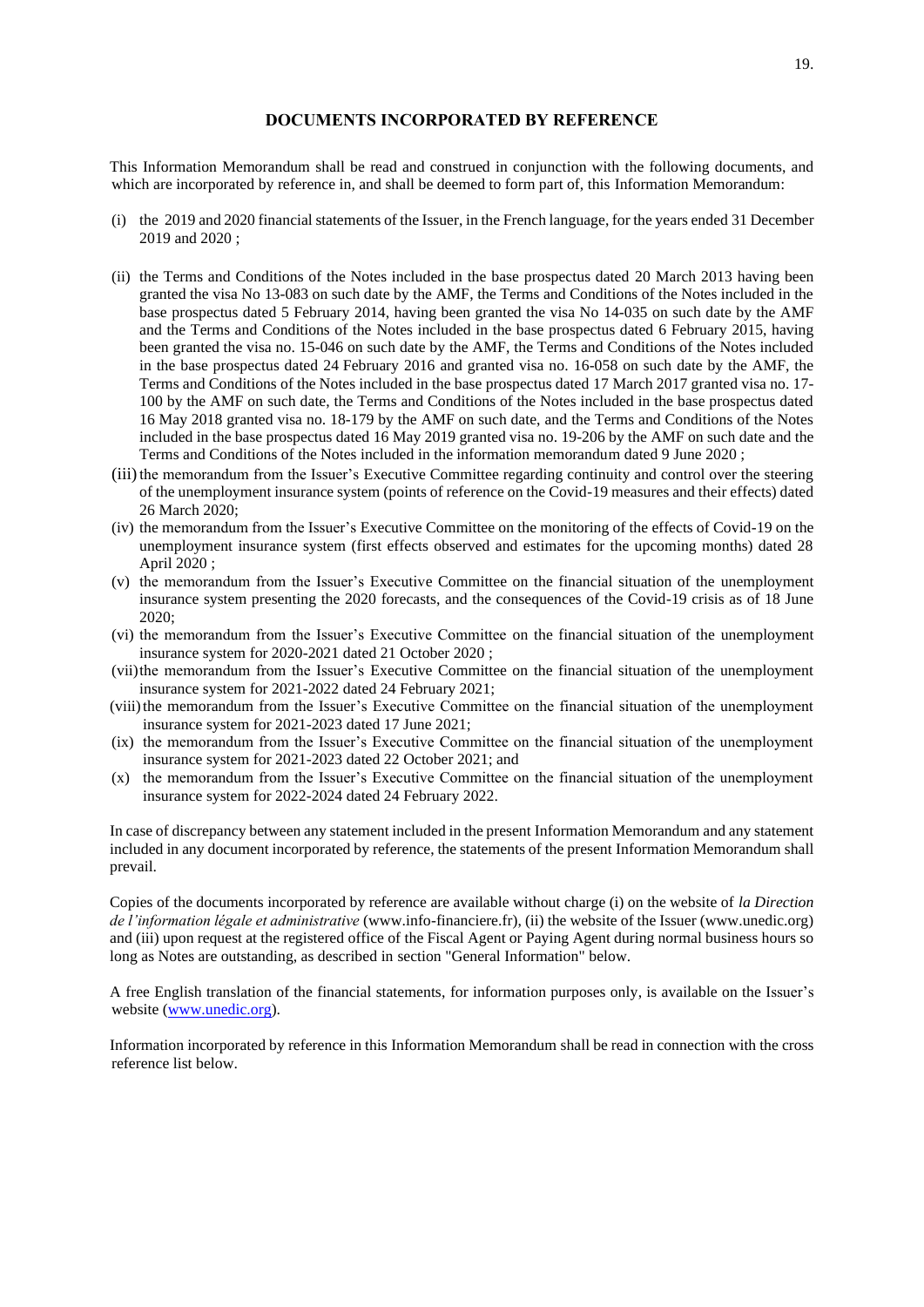# **Cross-reference list**

| Information incorporated by reference                                                                              | Reference                |                          |
|--------------------------------------------------------------------------------------------------------------------|--------------------------|--------------------------|
|                                                                                                                    | 2019<br>Financial report | 2020<br>Financial report |
| Financial information concerning the Issuer's assets and<br>liabilities, financial position and profits and losses |                          |                          |
| <b>Historical Financial Information</b><br><b>Financial Statements</b>                                             |                          |                          |
| <b>Consolidated Balance Sheet</b>                                                                                  | Pages 12-13              | Pages 14-15              |
| Consolidated Profit and loss account                                                                               | Page 14                  | Page 16                  |
| <b>Notes</b>                                                                                                       | Pages 15-47              | Pages 18-69              |
| Auditing of historical annual financial information                                                                |                          |                          |
| Statutory auditors' report                                                                                         | Pages 48-54              | Pages 70-76              |

| Information incorporated by reference                          | <b>Reference</b>                              |
|----------------------------------------------------------------|-----------------------------------------------|
| Terms and Conditions of the Notes included in the base         | Pages 19 to 35 of the base prospectus dated   |
| prospectus dated 20 March 2013 having been granted the visa No | 20 March 2013 having been granted the visa    |
| 13-083 on such date by the AMF                                 | No 13-083 on such date by the AMF             |
| Terms and Conditions of the Notes included in the base         | Page 18 to 33 of the base prospectus dated 5  |
| prospectus dated 5 February 2014, having been granted the visa | February 2014, having been granted the visa   |
| No 14-035 on such date by the AMF                              | No 14-035 on such date by the AMF             |
| Terms and Conditions of the Notes included in the base         | Page 18 to 33 of the base prospectus dated 6  |
| prospectus dated 6 February 2015, having been granted the visa | February 2015, having been granted the visa   |
| No 15-046 on such date by the AMF                              | No 15-046 on such date by the AMF             |
| Terms and Conditions of the Notes included in the base         | Page 20 to 35 of the base prospectus dated    |
| prospectus dated 24 February 2016 and granted visa no. 16-058  | 24 February 2016 and granted visa no. 16-     |
| on this date by the AMF.                                       | 058 on this date by the AMF.                  |
| Terms and Conditions of the Notes included in the base         | Page 21 to 36 of the base prospectus dated 17 |
| prospectus dated 17 March 2017 and granted visa no. 17-100 on  | March 2017 and granted visa no. 17-100 on     |
| this date by the AMF.                                          | this date by the AMF.                         |
| Terms and Conditions of the Notes included in the base         | Pages 24-39 of the base prospectus dated 16   |
| prospectus dated 16 May 2018 and granted visa no. 18-179 on    | May 2018 and granted visa no. 18-179 on       |
| this date by the AMF.                                          | this date by the AMF                          |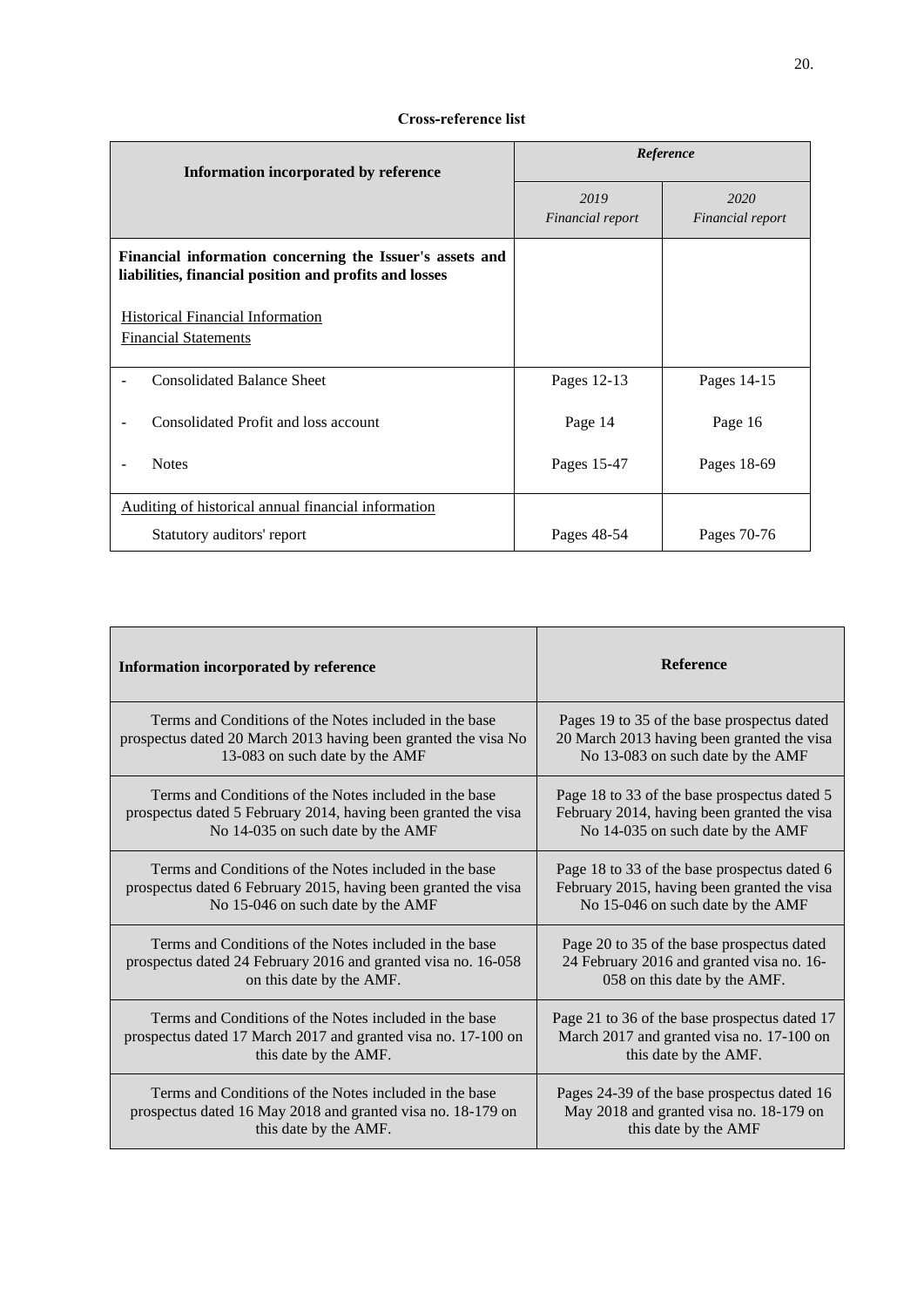| Terms and Conditions of the Notes included in the base        | Pages 24-40 of the base prospectus dated 16 |
|---------------------------------------------------------------|---------------------------------------------|
| prospectus dated 16 May 2019 and granted visa no. 19-206 on   | May 2019 and granted visa no. 19-206 on     |
| this date by the AMF.                                         | this date by the AMF                        |
| Terms and Conditions of the Notes included in the information | Pages 28-47 of the information memorandum   |
| memorandum dated 9 June 2020                                  | dated 9 June 2020                           |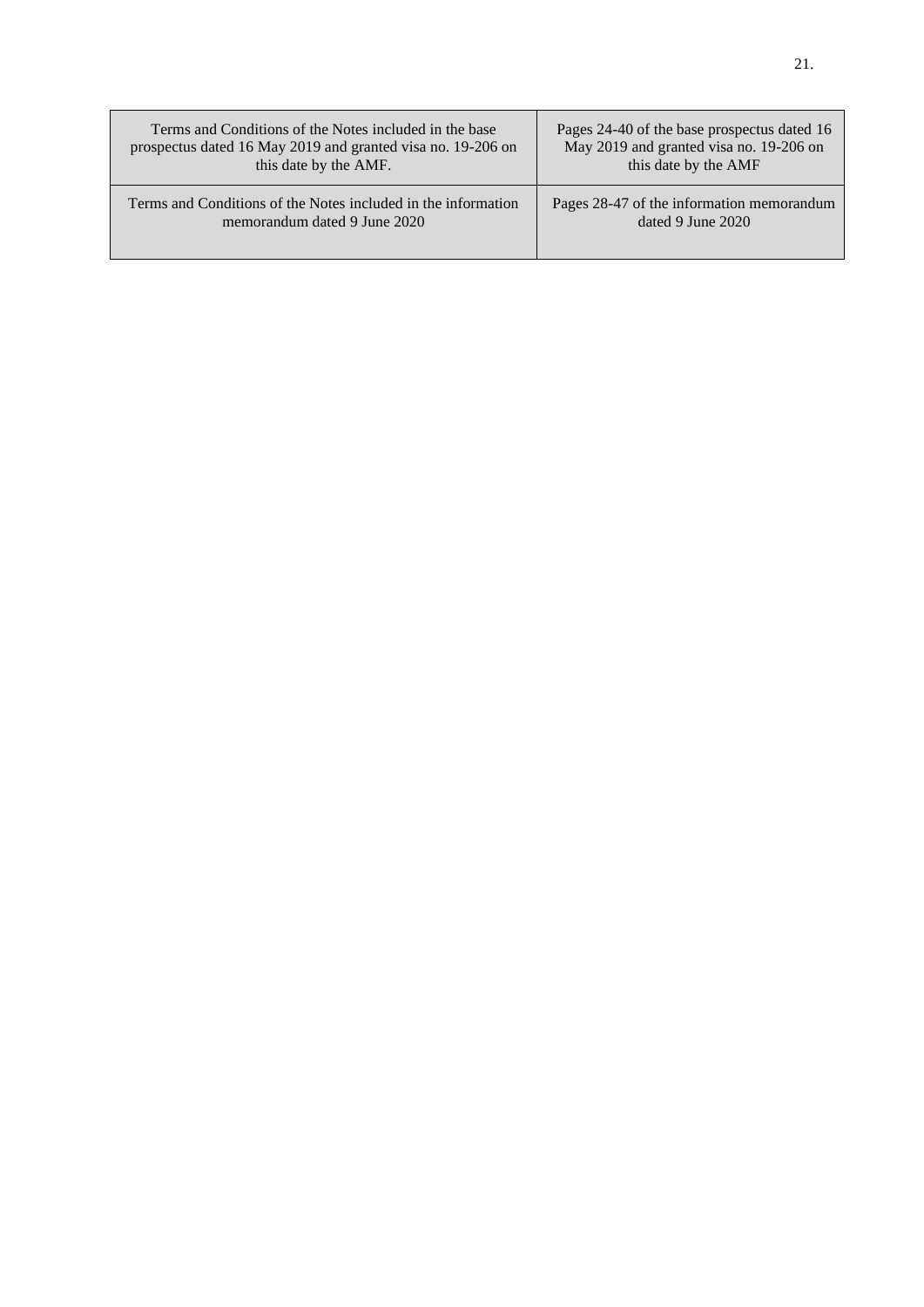# **UPDATE OF THE INFORMATION MEMORANDUM**

<span id="page-21-0"></span>In connection with Notes admitted to trading on a regulated market, any significant new factor or any mistake or inaccuracy relating to information included in this Information Memorandum, which could have a significant influence on the assessment of the Notes and occurs or is observed after the date of this Information Memorandum and before the beginning of the trading of the Notes on such regulated market will be the subject of an update to the Information Memorandum.

Any update of this Information Memorandum will be published on the Issuer's website (www.unedic.org) and will be available for review, without charge, during normal business hours any weekday (Saturdays, Sundays and public holidays excepted) at the registered office of the Fiscal Agent or Paying Agent, where copies may be obtained.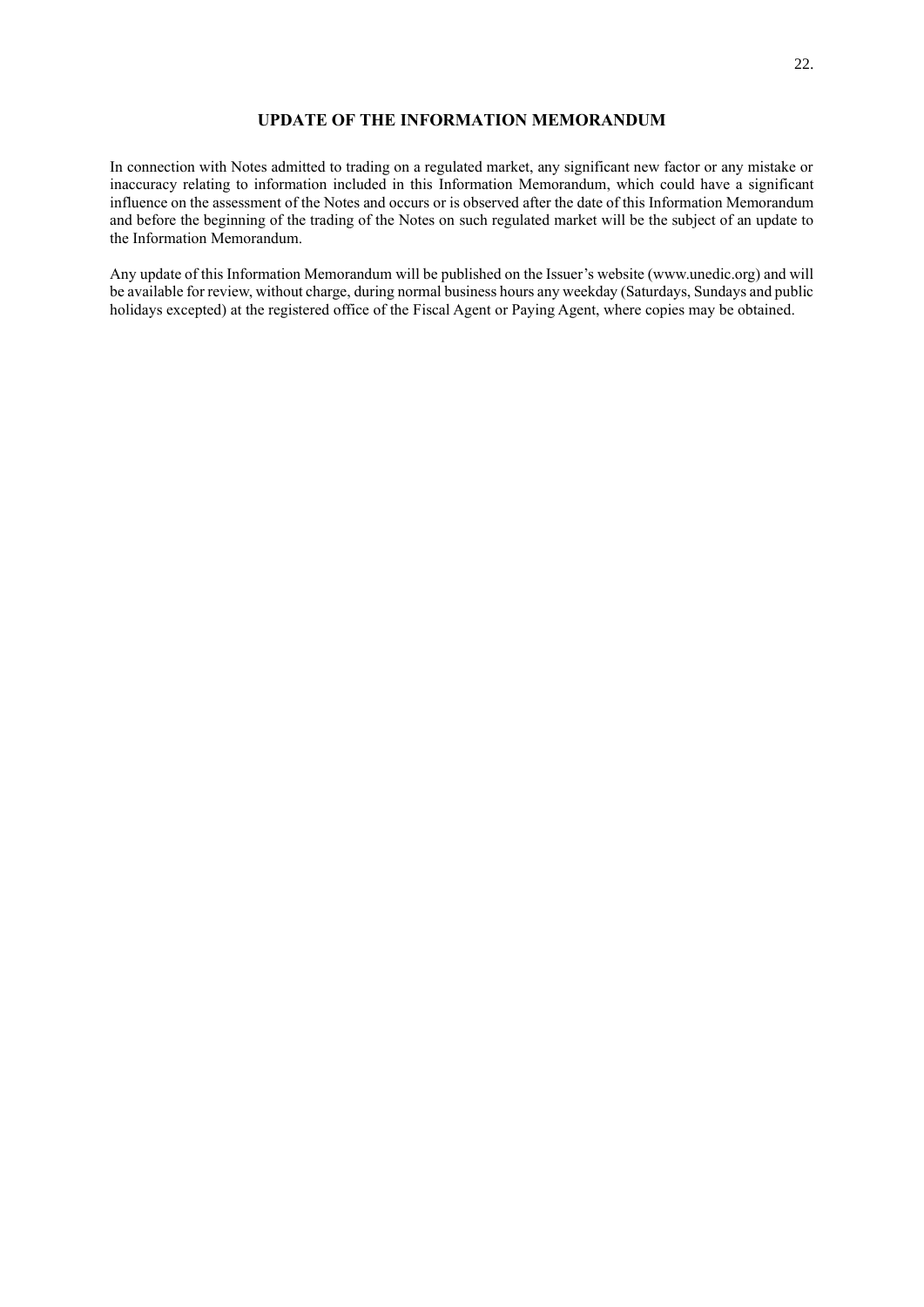# **TERMS AND CONDITIONS OF THE NOTES**

<span id="page-22-0"></span>*The following sets forth the basic terms and conditions of the Notes that, subject to later completion or amendment and as supplemented by the provisions of the relevant Final Terms, shall be applicable to the Notes (the "Terms and Conditions"). All capitalised terms that are not defined in these Terms and Conditions will have the meanings given to them in the relevant Final Terms of a given Tranche. References below to "Conditions" are, unless the context requires otherwise, to the numbered paragraphs below. References in the Terms and Conditions to "Notes" are to the Notes of one Series only, not to all Notes that may be issued under the Programme. References to "Guaranteed Notes" in the Terms and Conditions refer to the Notes benefiting from the guarantee of the French State.*

The Notes are issued by Unédic (the "**Issuer**" or "**Unédic**") in series (each a "**Series**"), each Series including one or more tranches (each a "**Tranche**") with different issue dates. The specific terms of each Tranche (including the aggregate nominal amount, issue price, redemption price, and interest payable) will be determined by the Issuer and the relevant Dealer(s) and will be specified in the final terms of such Tranche (the "**Final Terms**").

The Notes are issued with the benefit of an agency agreement dated 17 June 2021 (as amended, the "**Agency Agreement**") and entered into between the Issuer and BNP Paribas Securities Services as fiscal agent and principal paying agent. The fiscal agent, the paying agent and the calculation agent (if any) are referred to below respectively as the "**Fiscal Agent**", the "**Paying Agent**" (which expression shall include the Fiscal Agent) and the "**Calculation Agent**".

For the purposes of these Terms and Conditions, "**Regulated Market**" means any regulated market located in a member state of the European Economic Area ("**EEA**"), as defined in the Directive 2014/65 as amended ("**MiFID II**").

# **1. Form, denomination, title, redenomination and consolidation**

## **(a) Form**

Notes will be issued in dematerialised form. Title to the Notes will be evidenced in accordance with Articles L.211-3 *et seq.* of the French *Code monétaire et financier* by book entries (*inscriptions en compte*). No physical document evidencing title to the Notes (including *certificats représentatifs* pursuant to Article R.211-7 of the French *Code monétaire et financier*) will be issued in respect of the Notes.

Notes will be issued, at the option of the Issuer, as described in the relevant Final Terms, in either bearer form (*au porteur*), which will be inscribed in the books of Euroclear France ("**Euroclear France**") (acting as central depositary) which shall credit the accounts of the Account Holders, or in registered form (*au nominatif*) and, in such latter case, at the option of the relevant Noteholder in either administered registered form (*au nominatif administré*), inscribed in the books of an Account Holder designated by the relevant Noteholder, or in fully registered form (*au nominatif pur*) inscribed in an account maintained by the Issuer or a registration agent (designated in the relevant Final Terms) acting on behalf of the Issuer (the "**Registration Agent**").

For the purpose of these Terms and Conditions, "**Account Holder**" means any intermediary institution entitled to hold securities accounts, directly or indirectly, with Euroclear France, and includes Euroclear Bank S.A./N.V. ("**Euroclear**") and Clearstream Banking, *société anonyme* ("**Clearstream, Luxembourg**").

The Notes are "Fixed Rate Notes".

## **(b) Denomination**

Notes from a Series shall be issued in the denomination specified in the relevant Final Terms (the "**Denomination**"), it being understood that there can only be one Denomination per Series. Notes admitted to trading on a Regulated Market shall have a minimum denomination of at least  $\epsilon$ 100,000 (or its equivalent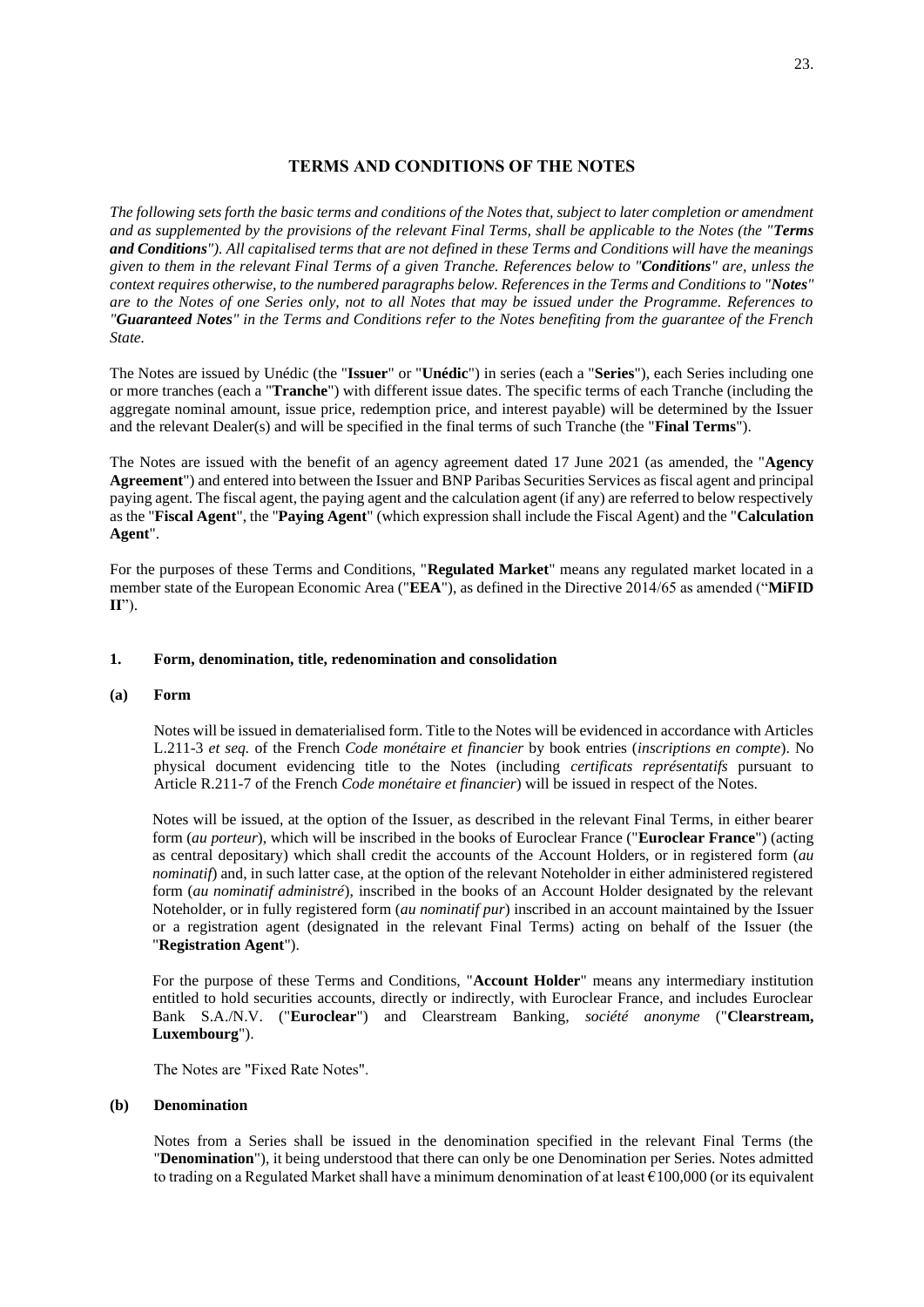in any other currency), or such higher amount as may be allowed or required by any relevant competent authority or any applicable laws or regulations applicable to the Specified Currency.

## **(c) Title**

Title to the Notes in bearer form (*au porteur*) and in administered registered form (*au nominatif administré*) shall pass upon registration of the transfer of the Notes in the accounts of the Account Holders. Title to Notes in fully registered form (*au nominatif pur*) shall only pass upon registration of the transfer of the Notes in the accounts maintained by the Issuer or by the Registration Agent.

Except as ordered by a judicial or administrative court decision or as required by applicable laws or regulations, the Noteholder (as defined below), shall be deemed to be and may be treated as its absolute owner for all purposes, whether or not it is overdue and regardless of any notice of ownership, or any interest in it, and no person shall be liable for so treating the Noteholder.

In these Terms and Conditions, "**Noteholder**" means the individual or entity whose name appears in the account of the relevant Account Holder, the Issuer or the Registration Agent (as the case may be) as being entitled to such Notes.

## **(d) Redenomination**

The Issuer may (if so specified in the relevant Final Terms), on any date, without the consent of the holder of any Note by giving at least thirty (30) calendar days' notice in accordance with Condition 14 and on or after the date on which the European Member State in whose national currency the Notes are denominated has become a participating Member State in the single currency of the European Economic and Monetary Union (as provided in the Treaty establishing the European Community (the "**EC**"), as amended from time to time (the "**Treaty**")) or events have occurred which have substantially the same effects (in either case, "**EMU**"), redenominate all (but not some only) of the Notes of any Series into Euros and convert the aggregate nominal amount and the Denomination set out in the relevant Final Terms accordingly as more fully described in the relevant Final Terms.

## **(e) Consolidation**

Unless otherwise provided in the relevant Final Terms, the Issuer, with the prior approval of the Fiscal Agent (which shall not be unreasonably withheld), may from time to time on any Interest Payment Date occurring on or after the redenomination date on giving not less than thirty (30) calendar days' prior notice to the Noteholders in accordance with Condition 14, without the consent of the Noteholders or Couponholders, consolidate the Notes of one Series denominated in Euro with the Notes of one or more other Series issued by it, whether or not originally issued in one of the European national currencies or in Euro, provided such other Notes have been redenominated in Euro (if not originally denominated in Euro) and which otherwise have, in respect of all periods subsequent to such consolidation, the same terms and conditions as the Notes.

#### **2. Conversions and exchanges of Notes**

Notes issued in bearer form (*au porteur*) may not be converted for Notes in registered form (*au nominatif*), whether in fully registered form (*au nominatif pur*) or in administered registered form (*au nominatif administré*).

Similarly, Notes issued in registered form (*au nominatif*) may not be converted for Notes in bearer form (*au porteur*).

Notes issued in fully registered form (*au nominatif pur*) may, at the option of the relevant Noteholder, be converted into Notes in administered registered form (*au nominatif administré*), and *vice versa*. The exercise of any such option by such Noteholder shall be made in accordance with Article R.211-4 of the French *Code monétaire et financier*. Any such conversion shall be effected at the cost of such Noteholder.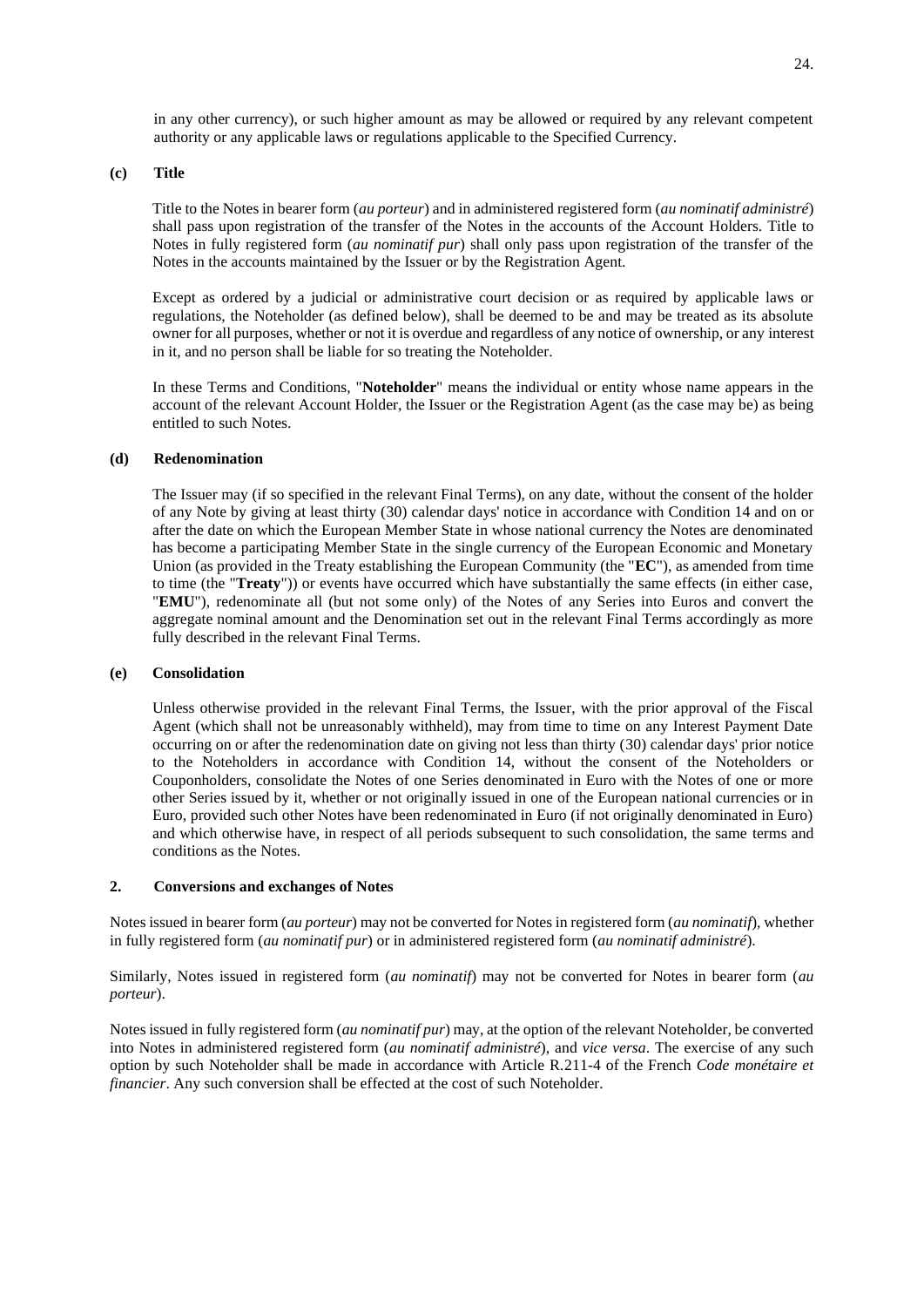# **3. Status**

The Notes constitute direct, unconditional, unsubordinated and (subject to Condition 4 below) unsecured obligations of the Issuer and rank and will rank *pari passu* without any preference among themselves and (subject to such exceptions as are from time to time mandatory under French law) equally and rateably with all other present or future unsecured and unsubordinated debt of the Issuer.

# **4. Negative pledge**

The Issuer represents, until all the Notes have been redeemed, that he will not grant or permit to subsist any security interest (*sûreté réelle*) (which includes any mortgage, pledge, charge, lien or other interest) upon all or part of its assets and revenues, present or future, to secure indebtedness of, or guaranteed by, the Issuer, and represented by bonds, commercial paper, other securities or other financial instruments within the meaning of Article L.211-1 of the French *Code monétaire et financier*, whether listed or not, unless the Notes are equally and rateably secured therewith.

# **5. Guarantee**

Under Article 157 of the 2022 budget law (law no. 2021-1900, dated 30 December 2021), the borrowing subscribed by the Issuer in 2022 may benefit from the guarantee of the French State in principal and interest, up to a maximum overall amount of  $\epsilon$  6,25 billion euros in principal.

The Final Terms prepared in respect of any issue of Notes will specify whether or not the Notes will benefit from the guarantee of the French State (the "**Guarantee**"), pursuant to an Order ("*Arrêté"*) of the Minister for the Economy, Finance and Recovery, adopted pursuant to Article 157 of the above-mentioned law, under the terms described in "Description of the Guarantee" and in the relevant Final Terms.

The State's Guarantee was therefore granted to bonds of the Issuer issued in 2022 in the amount of 6,25 billion euros, a first tranche of 4 billion euros pursuant to an order issued by the Minister of the Economy, Finance and Recovery dated 13 January 2022, being specified that a new tranche (within the limit of  $\epsilon$ 2,25 billion) shall be granted by order of the Minister of the Economy, Finance and Recovery for any issue exceeding the cap fixed by the order dated 13 January 2022.

The commitments of the French State under the Guarantee will rank *pari passu* with present, future, direct, unconditional, unsubordinated and unsecured obligations of the French State.

Pursuant to Article 1 of law no. 68-1250 dated 31 December 1968 on prescription periods including those relating to claims on the French State, any demand for payment by the French State, and therefore including demands for payments pursuant to the Guarantee, is extinguished following a period of four (4) years as from the 1<sup>st</sup> of January in the year following the date on which the guaranteed amounts become due. Under French law at the date of this Information Memorandum, the French State's assets cannot be subject to execution or other enforcement proceedings of private law in France.

# **6. Calculation of interest and other calculations**

# **(a) Definitions**

In these Terms and Conditions, unless the context otherwise requires, the following defined terms shall have the meanings set out below:

"**Benchmark**" means the reference rate as set out in the relevant Final Terms.

"**Business Day**" means:

(i) in the case of Euro, a day on which the Trans European Automated Real Time Gross Settlement Express Transfer or any successor thereto (TARGET 2) (the "**TARGET System**") is operating (a "**TARGET Business Day**"),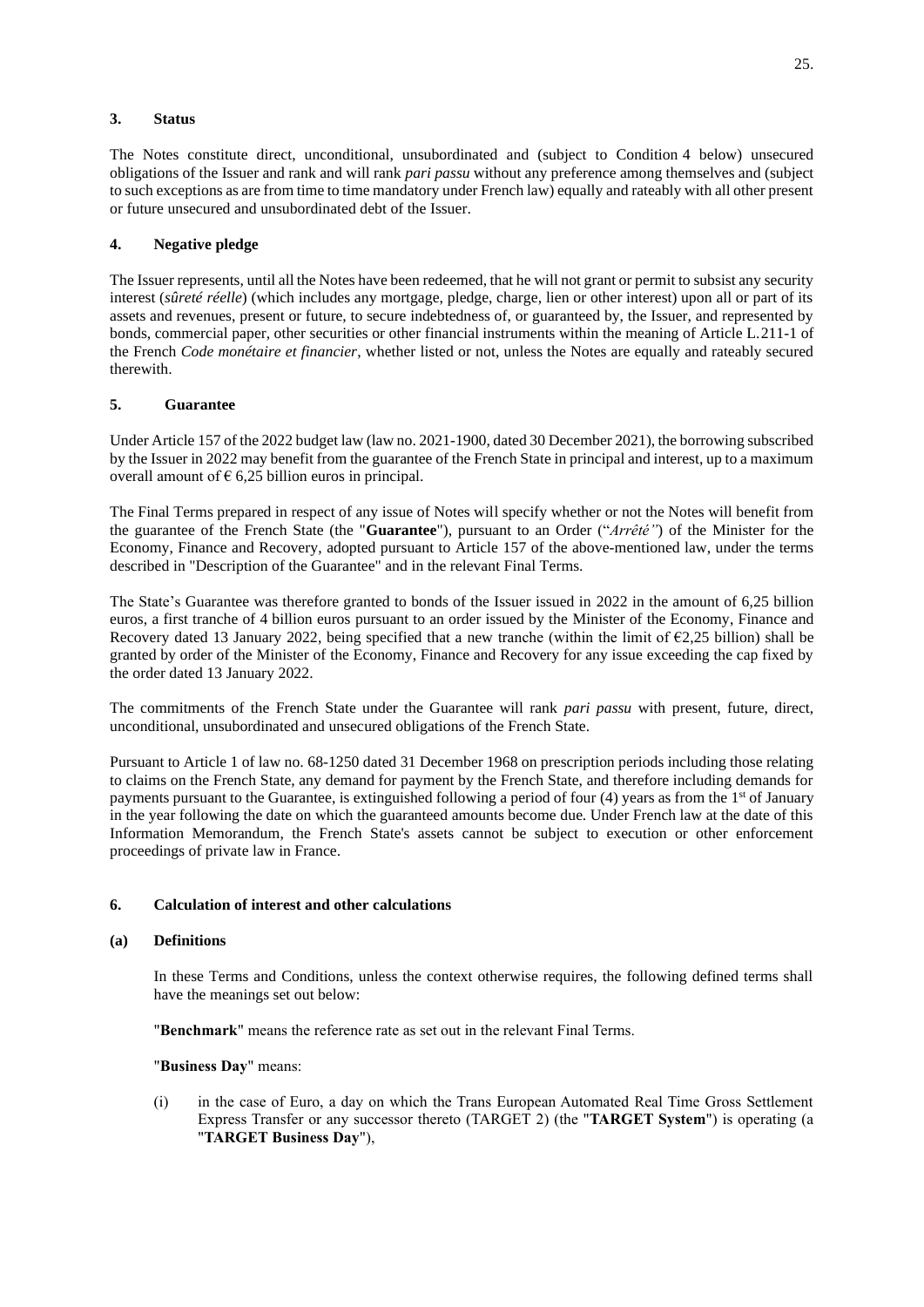- (ii) in the case of a Specified Currency other than Euro, a day (other than a Saturday or Sunday) on which commercial banks and foreign exchange markets settle payments in the principal financial centre for that currency,
- (iii) in the case of a Specified Currency and/or one  $(1)$  or more additional business centre(s) specified in the relevant Final Terms (the "**Business Centre(s)**"), a day (other than a Saturday or a Sunday) on which commercial banks and foreign exchange markets settle payments in such currency in the Business Centre(s) or, if no currency is indicated, generally in each of the Business Centres so specified.

"**Day Count Fraction**" means, in respect of the calculation of an Interest Amount on any Note for any period of time (from and including the first day of such period to but excluding the last) (whether or not constituting an Interest Period, the "**Calculation Period**"):

- (i) if "**Actual/365, "Actual/365-FBF"** or **"Actual/Actual-ISDA**" is specified in the relevant Final Terms, the actual number of days in the Calculation Period divided by 365 (or, if any portion of that Calculation Period falls in a leap year, the sum of (A) the actual number of days in that portion of the Calculation Period falling in a leap year divided by 366 and (B) the actual number of days in that portion of the Calculation Period falling in a non-leap year divided by 365);
- (ii) if "**Actual/Actual-ICMA**" is specified in the relevant Final Terms:
	- (A) if the Calculation Period is equal to or shorter than the Determination Period during which it falls, the number of days in the Calculation Period divided by the product of  $(x)$  the number of days in such Determination Period and (y) the number of Determination Periods normally ending in any calendar year; and
	- (B) if the Calculation Period is longer than the Determination Period, the sum of:
		- (x) the number of days in such Calculation Period falling in the Determination Period in which it begins divided by the product of (1) the number of days in such Determination Period and (2) the number of Determination Periods normally ending in any calendar year; and
		- (y) the number of days in such Calculation Period falling in the next Determination Period divided by the product of (1) the number of days in such Determination Period and (2) the number of Determination Periods normally ending in any calendar year,

in each case where

"**Determination Period**" means the period from and including a Determination Date in any calendar year to but excluding the next Determination Date, and

"**Determination Date**" means the date specified in the relevant Final Terms or, if none is so specified, the Interest Payment Date;

- (iii) if "**Actual/Actual-FBF**" is specified in the relevant Final Terms, the fraction whose numerator is the actual number of days elapsed during such period and whose denominator is 365 (or 366 if 29 February falls within the Calculation Period). If the Calculation Period is of a duration of more than one (1) year, the basis shall be calculated as follows:
	- (x) the number of complete years shall be counted back from the last day of the Calculation Period;
	- (y) this number shall be increased by the fraction for the relevant period calculated as set out in the first paragraph of this definition;
- (iv) if "**Actual/365 (Fixed)**" is specified in the relevant Final Terms, the actual number of days in the Calculation Period divided by 365;
- (v) if "**Actual/360**" is specified in the relevant Final Terms, the actual number of days in the Calculation Period divided by 360;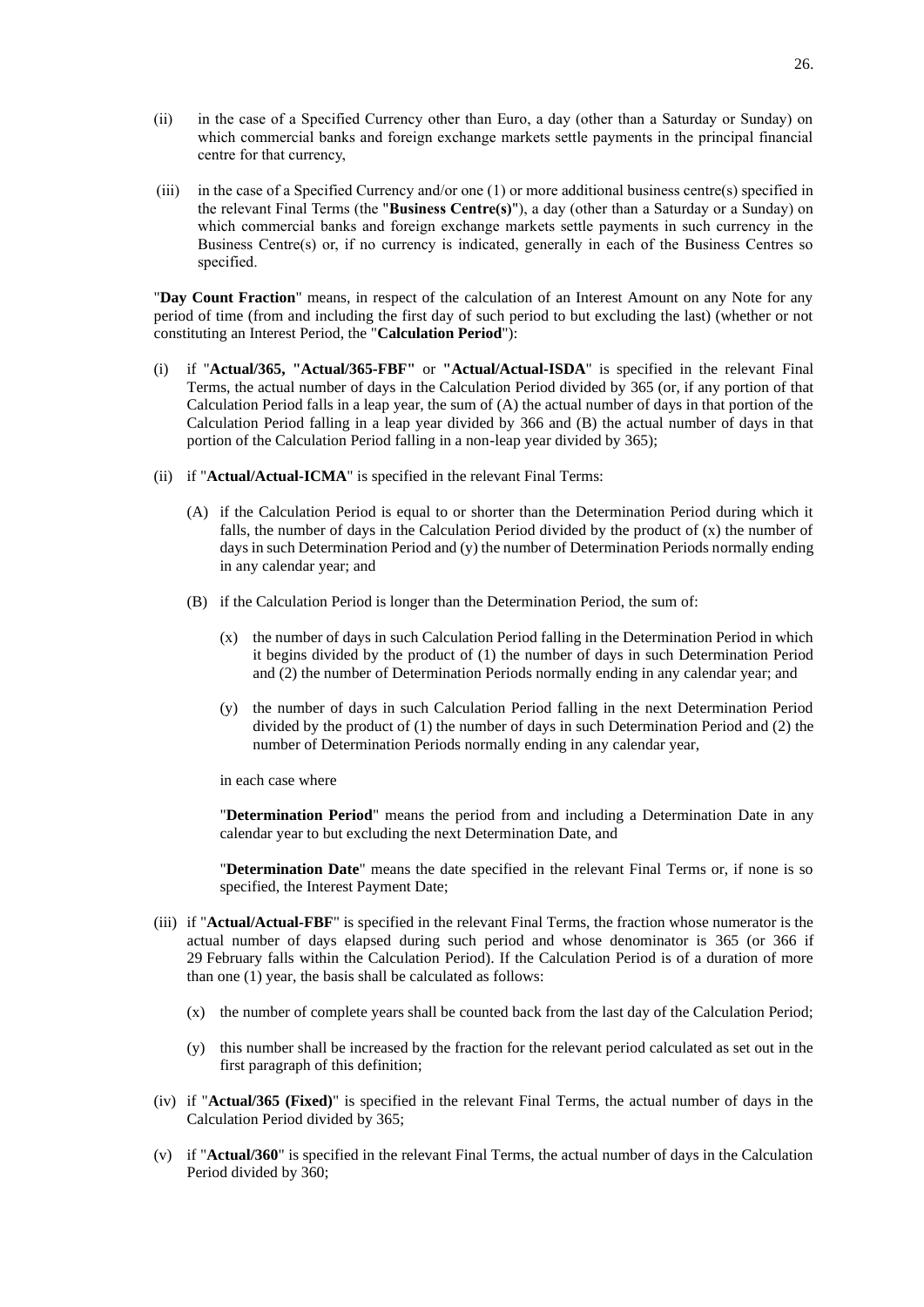- (vi) if "**30/360**", "**360/360**" or "**Bond Basis**" is specified in the relevant Final Terms, the number of days in the Calculation Period divided by 360 (the number of days to be calculated on the basis of a year of 360 days with twelve (12) 30-day months (unless (a) the last day of the Calculation Period is the 31st day of a month but the first day of the Calculation Period is a day other than the 30th or 31st day of a month, in which case the month that includes that last day shall not be considered to be shortened to a 30-day month, or (b) the last day of the Calculation Period is the last day of the month of February, in which case the month of February shall not be considered to be lengthened to a 30-day month));
- (vii) if "**30/360-FBF**" or "**Actual 30A/360 (American Bond Basis)**" is specified in the relevant Final Terms, in respect of each Calculation Period, the fraction whose denominator is 360 and whose numerator is the number of days calculated as for 30E/360-FBF, subject to the following exception:

where the last day of the Calculation Period is the 31st and the first day is neither the 30th nor the 31st, the last month of the Calculation Period shall be deemed to be a month of thirty-one (31) days,

the fraction is:

If  $dd2 = 31$  and  $dd1 \neq (30,31)$ 

then:

$$
\frac{1}{360} \times [(yy2 - yy1) \times 360 + (mm2 - mm1) \times 30 + (dd2 - dd1)]
$$

or

$$
\frac{1}{360} \times [(yy2 - yy1) \times 360 + (mm2 - mm1) \times 30 + Min (dd2, 30) - Min (dd1, 30)];
$$

where:

D1 (dd1, mm1, yy1) is the date of the beginning of the period D<sub>2</sub> (dd<sub>2</sub>, mm<sub>2</sub>, yy<sub>2</sub>) is the date of the end of the period

- (viii)if "**30E/360**" or "**Eurobond Basis**" is specified in the relevant Final Terms, the number of days in the Calculation Period divided by 360 (the number of days to be calculated on the basis of a year of 360 days with twelve (12) 30-day months, without regard to the date of the first day or last day of the Calculation Period unless, the last day of the Calculation Period is the last day of the month of February, in which case the month of February shall not be considered to be lengthened to a 30-day month);
- (ix) if "**30E/360-FBF**" is specified in the relevant Final Terms, in respect of each Calculation Period, the fraction whose denominator is 360 and whose numerator is the number of days elapsed during such period, calculated on the basis of a year comprising twelve (12) months of thirty (30) days, subject to the following the exception:

if the last day of the Calculation Period is the last day of the month of February, the number of days elapsed during such month shall be the actual number of days,

using the same abbreviations as for 30/360-FBF, the fraction is:

$$
\frac{1}{360} \times [(yy2 - yy1) \times 360 + (mm2 - mm1) \times 30 + Min (dd2, 30) - Min (dd1, 30)].
$$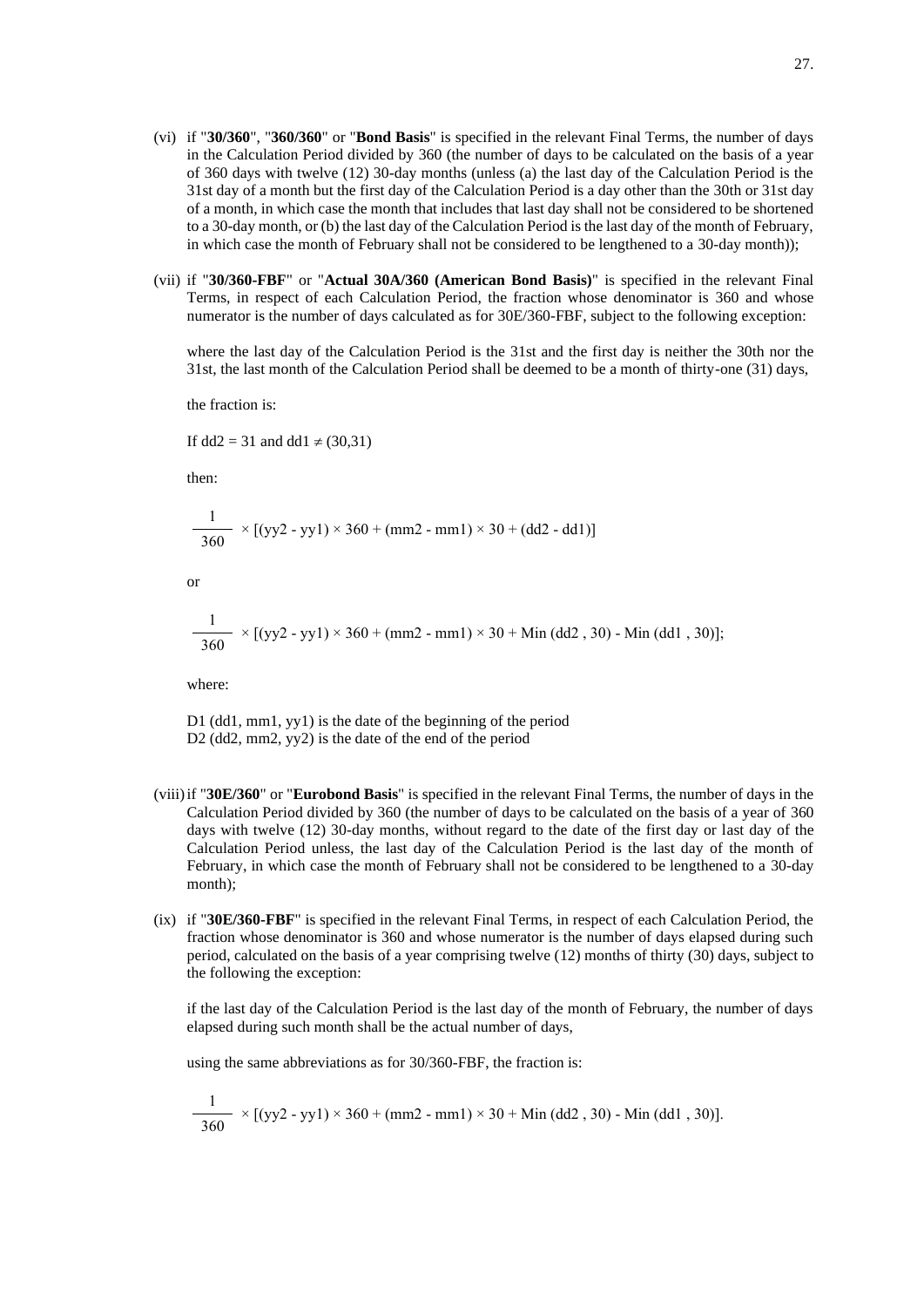"**Euro-zone**" means the region comprised of member states of the European Union that have adopted the single currency in accordance with the Treaty.

"**FBF Definitions**" means the definitions set out in the 2007 FBF Master Agreement relating to transactions on forward financial instruments as supplemented by the Technical Schedules (*Additifs Techniques*) as published by the *Fédéraion Bancaire Française* (together the "**FBF Master Agreement**"), unless otherwise specified in the relevant Final Terms.

"**Interest Accrual Period**" means the period beginning on (and including) the Interest Commencement Date and ending on (but excluding) the first Interest Period Date and each successive period beginning on (and including) an Interest Period Date and ending on (but excluding) the next succeeding Interest Period Date.

"**Interest Amount**" means the amount of interest payable, and in the case of Fixed Rate Notes, means the Fixed Coupon Amount or Broken Amount, as the case may be.

"**Interest Commencement Date**" means the Issue Date or such other date as may be specified in the relevant Final Terms.

"**Interest Determination Date**" means, with respect to a Rate of Interest and Interest Accrual Period, the date specified as such in the relevant Final Terms or, if none is so specified, (i) the day falling two (2) TARGET Business Days prior to the first (1st) day of such Interest Accrual Period if the Specified Currency is Euro or (ii) the first (1st) day of such Interest Accrual Period if the Specified Currency is Sterling or (iii) the day falling two (2) Business Days in the city specified in the relevant Final Terms for the Specified Currency prior to the first (1st) day of such Interest Accrual Period if the Specified Currency is neither Sterling nor Euro.

"**Interest Payment Date**" means the date(s) specified in the relevant Final Terms.

"**Interest Period**" means the period beginning on (and including) the Interest Commencement Date and ending on (but excluding) the first Interest Payment Date and each successive period beginning on (and including) an Interest Payment Date and ending on (but excluding) the next succeeding Interest Payment Date.

"**Interest Period Date**" means each Interest Payment Date unless otherwise specified in the relevant Final Terms.

**"ISDA Definitions**" means the 2006 ISDA Definitions, as published by the International Swaps and Derivatives Association, Inc. (formerly known as International Swap Dealers Association), unless otherwise specified in the relevant Final Terms.

"**Issue Date**" means for each relevant Tranche the closing date of the Notes for such Tranche.

"**Page**" means such page, section, caption, column or other part of a particular information service (including, but not limited to, Thomson Reuters ("**Reuters**")) as may be specified for the purpose of providing a Relevant Rate, or such other page, section, caption, column or other part as may replace it on that information service or on such other information service, in each case as may be nominated by the person or organisation providing or sponsoring the information appearing there for the purpose of displaying rates or prices comparable to that Relevant Rate, as disclosed in the relevant Final Terms.

"**Rate of Interest**" means the rate of interest payable in respect of the Notes of a similar Series and that is specified in the relevant Final Terms or calculated in accordance with its provisions.

"**Relevant Date**" means, in respect of any Note, the date on which payment in respect of it first became due or (if any amount due is unduly unpaid or its payment is unduly delayed) the date on which payment in full of the amount outstanding is made.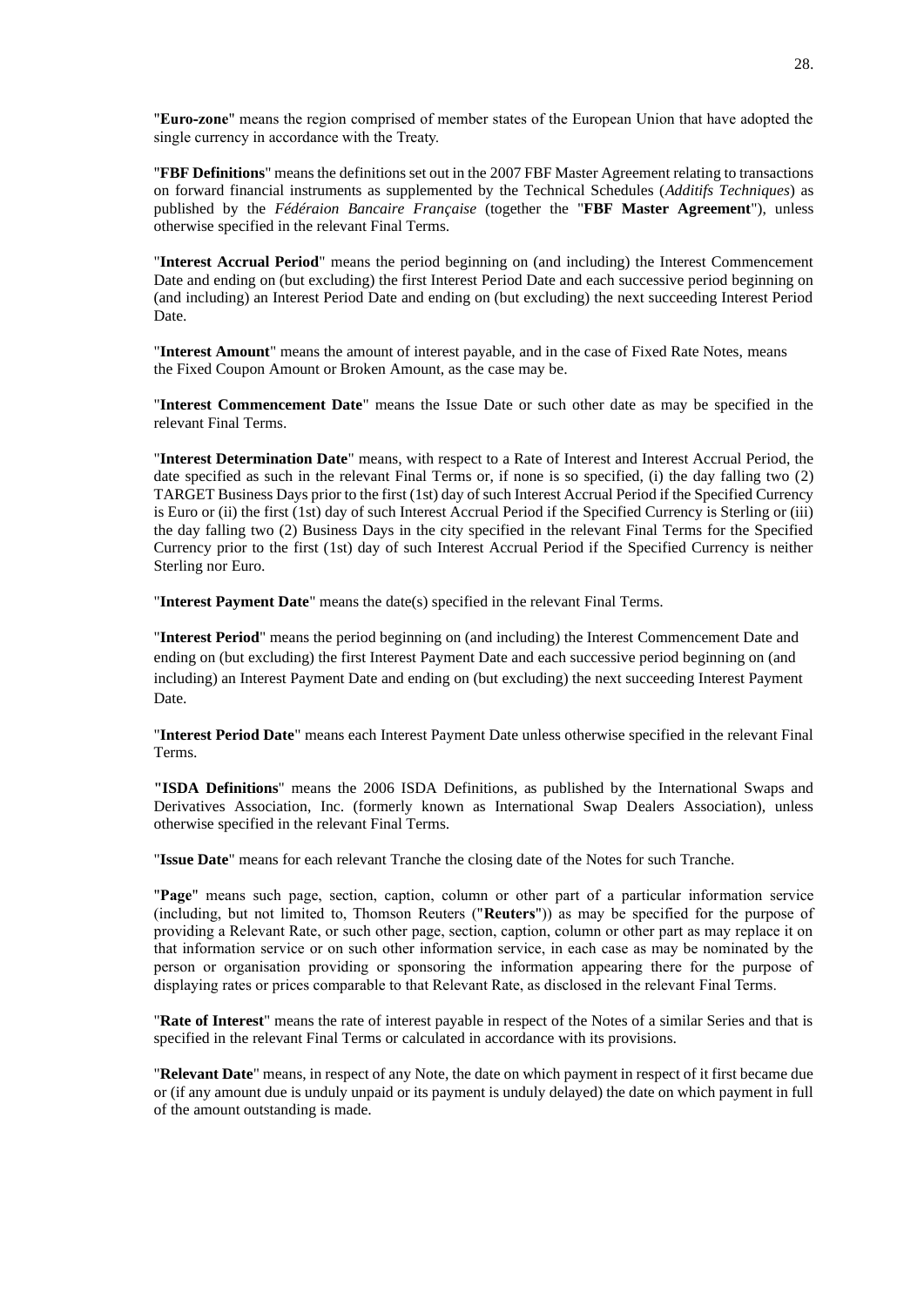## **(b) Interest on Fixed Rate Notes**

Each Fixed Rate Note bears interest calculated on its outstanding nominal amount from the Interest Commencement Date at the rate *per annum* (expressed as a percentage) equal to the Rate of Interest, such interest being payable in arrear on each Interest Payment Date, except as otherwise provided in the relevant Final Terms.

If a fixed amount of interest ("**Fixed Coupon Amount**") or a broken amount of interest ("**Broken Amount**") is specified in the relevant Final Terms, the amount of interest payable on each Interest Payment Date will amount to the Fixed Coupon Amount or, if applicable, the Broken Amount so specified and in the case of the Broken Amount will be payable on the particular Interest Payment Date(s) specified in the relevant Final Terms.

# **(c) Accrual of interest**

Interest shall cease to accrue on each Note on the due date for redemption, unless on such due date payment is improperly withheld or refused, in which event interest shall continue to accrue (as well after as before a potential court decision) at the Rate of Interest in the manner provided in this Condition to the Relevant Date.

#### **(d) Rates of Interest, Maximum/Minimum Redemption Amounts and Rounding:**

#### *(i) Maximum/Minimum Redemption Amounts*

If any Maximum or Minimum Rate of Interest or Redemption Amount is specified in the relevant Final Terms, each of such Rate of Interest or Redemption Amount shall be subject to such maximum or minimum, as the case may be. Unless a higher Minimum Interest Rate is specified in the Final Terms, the Minimum Interest Rate shall be deemed to be zero.

*(ii) Rounding*

For the purposes of any calculations required pursuant to these Conditions (unless otherwise specified), (a) if FBF Determination is specified in the relevant Final Terms, all percentages resulting from such calculations shall be rounded, if necessary, to the nearest ten-thousandth of a percentage point (with halves being rounded up), (b) otherwise all percentages resulting from such calculations shall be rounded, if necessary, to the nearest fifth decimal (with halves being rounded up), (c) all figures shall be rounded to seven figures (with halves being rounded up) and (d) all currency amounts that fall due and payable shall be rounded to the nearest unit of such currency (with halves being rounded up), save in the case of yen, which shall be rounded down to the nearest yen. For these purposes, "**unit**" means the lowest amount of such currency that is available as legal tender in the country of such currency.

## **(e) Calculations**

The amount of interest in respect of any Note for any period shall be calculated by multiplying the product of the Rate of Interest and the outstanding nominal amount of each Note by the Day Count Fraction, unless an Interest Amount (or a formula for its calculation) is specified in respect of such period, in which case the amount of interest payable in respect of such Note for such period shall equal such Interest Amount (or be calculated in accordance with such formula). Where any Interest Period comprises two or more Interest Accrual Periods, the amount of interest payable in respect of such Interest Period shall be the sum of the amounts of interest payable in respect of each of those Interest Accrual Periods.

## **(f) Determination and publication of Rates of Interest, Final Redemption Amounts, Early Redemption Amounts and Optional Redemption Amounts**

The Calculation Agent or the Fiscal Agent, as the case may be, shall, as soon as practicable on such date as it may be required to calculate any rate or amount, obtain any quotation or make any determination or calculation, determine such rate and calculate the Interest Amounts in respect of each Specified Denomination of the Notes for the relevant Interest Accrual Period, calculate the Final Redemption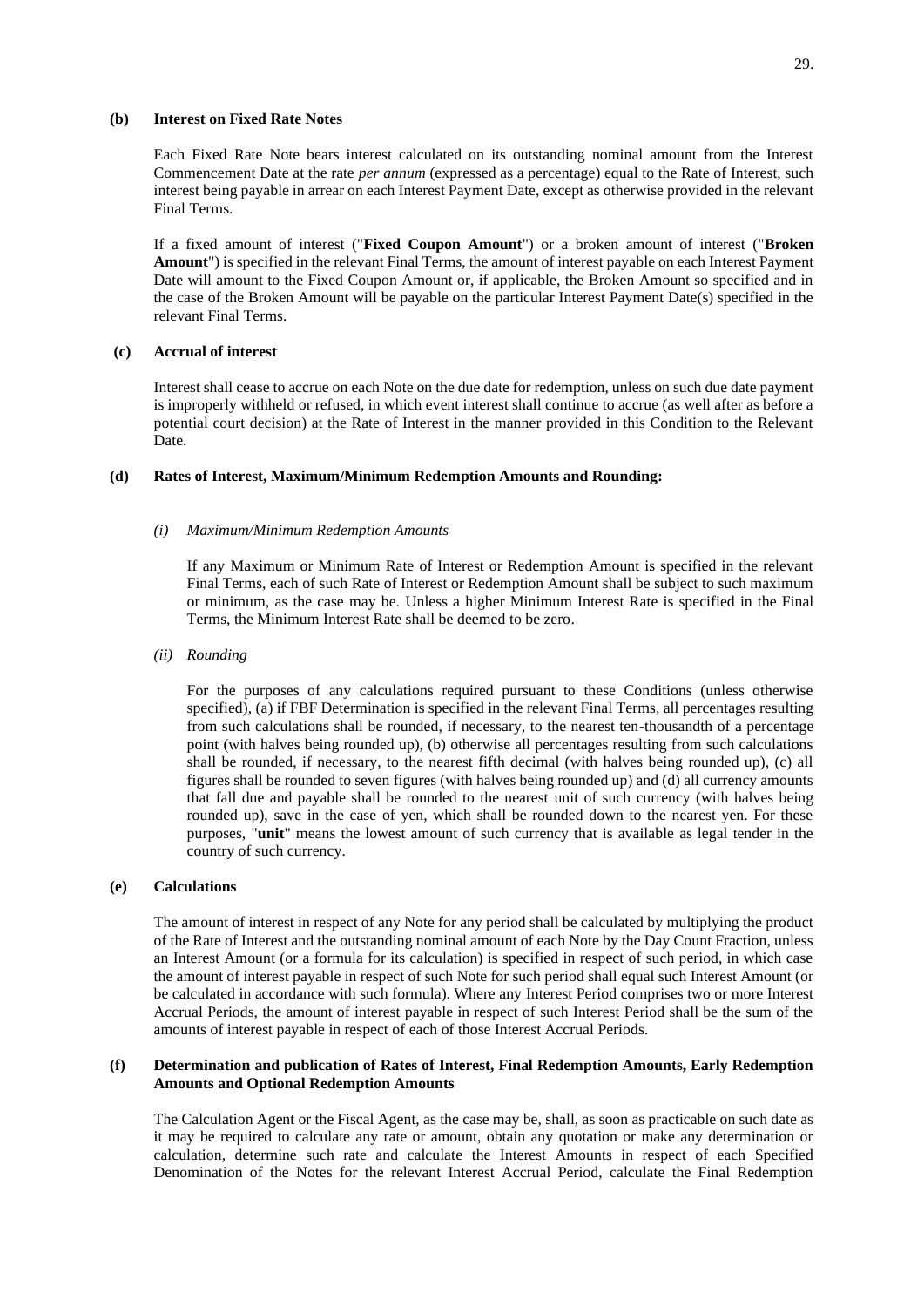Amount, Early Redemption Amount and Optional Redemption Amount, obtain such quotation or make such determination or calculation, as the case may be, and cause the Rate of Interest and the Interest Amounts for each Interest Period and the relevant Interest Payment Date and, if required to be calculated, the Final Redemption Amount, Early Redemption Amount and Optional Redemption Amount to be notified to the Fiscal Agent, the Issuer, each of the Paying Agents, the holders of the Notes in respect with Condition 14 and any other Calculation Agent appointed in respect of the Notes that is to make a further calculation upon receipt of such information and, if the Notes are admitted to trading on a Regulated Market and the rules of such Regulated Market so require, such Regulated Market as soon as possible after their determination but in no event later than (i) the commencement of the relevant Interest Period, if determined prior to such time, in the case of notification to such Regulated Market of a Rate of Interest and Interest Amount, or (ii) in all other cases, the fourth Business Day after such determination. The determination of any rate or amount, the obtaining of each quotation and the making of each determination or calculation by the Calculation Agent(s) shall (in the absence of manifest error) be final and binding upon all parties.

#### **(g) Calculation Agent**

The Issuer shall procure that there shall at all times be one or more Calculation Agents if provision is made for them in the relevant Final Terms and for so long as any Note is outstanding. Where more than one Calculation Agent is appointed in respect of the Notes, references in these Conditions to the Calculation Agent shall be construed as each Calculation Agent performing its respective duties under the Conditions. If the Calculation Agent is unable or unwilling to act as such or if the Calculation Agent fails duly to establish the Rate of Interest for an Interest Period or Interest Accrual Period or to calculate any Interest Amount, Final Redemption Amount, Early Redemption Amount or Optional Redemption Amount, as the case may be, or to comply with any other requirement, the Issuer shall appoint a leading bank or investment banking firm engaged in the interbank market (or, if appropriate, money, swap or over-the-counter index options market) that is most closely connected with the calculation or determination to be made by the Calculation Agent (acting through its principal Paris office, as appropriate, or any other office actively involved in such market) to act as such in its place. The Calculation Agent may not resign its duties without a successor having been appointed as aforesaid.

## **7. Redemption, purchase and options**

#### **(a) Final redemption**

Unless previously redeemed, purchased and cancelled as provided below, each Note shall be finally redeemed on the Maturity Date specified in the relevant Final Terms at its Final Redemption Amount (which, unless otherwise provided, is its nominal amount).

## **(b) Redemption at the option of the Issuer, Exercise of Issuer's Options and Partial Redemption**

If a Call Option at the option of the Issuer is specified in the relevant Final Terms, the Issuer may, subject to compliance with all relevant laws, regulations and directives and on giving to the Noteholders not less than fifteen (15) nor more than thirty (30) calendar days' irrevocable notice in accordance with Condition 14 (or such other notice period as may be specified in the relevant Final Terms) redeem or exercise any Issuer's option in relation to all or, if so provided, some of the Notes on any Optional Redemption Date or Option Exercise Date, as the case may be. Any such redemption of Notes shall be at their Optional Redemption Amount together with interest accrued to the date fixed for redemption, if any, in accordance with the relevant Final Terms. Any partial redemption or exercise will relate to Notes of a nominal amount at least equal to the Minimum Redemption Amount to be redeemed as specified in the relevant Final Terms and no greater than the Maximum Redemption Amount to be redeemed as specified in the relevant Final Terms.

All Notes in respect of which any such notice is given shall be redeemed, or the Issuer's option shall be exercised, on the date specified in such notice in accordance with this Condition.

The Redemption Option of the Issuer, may be effected either (i) by reducing the nominal amount of the Notes in a Series in proportion to the aggregate nominal amount redeemed or (ii) by redeeming in full some only of the Notes and, in such latter case, the choice between those Notes that will be fully redeemed and those that will not be made in accordance with Article R.213-16 of the French *Code monétaire et financier* and the provisions of the relevant Final Terms, subject to compliance with any other applicable laws and relevant Regulated Market requirements.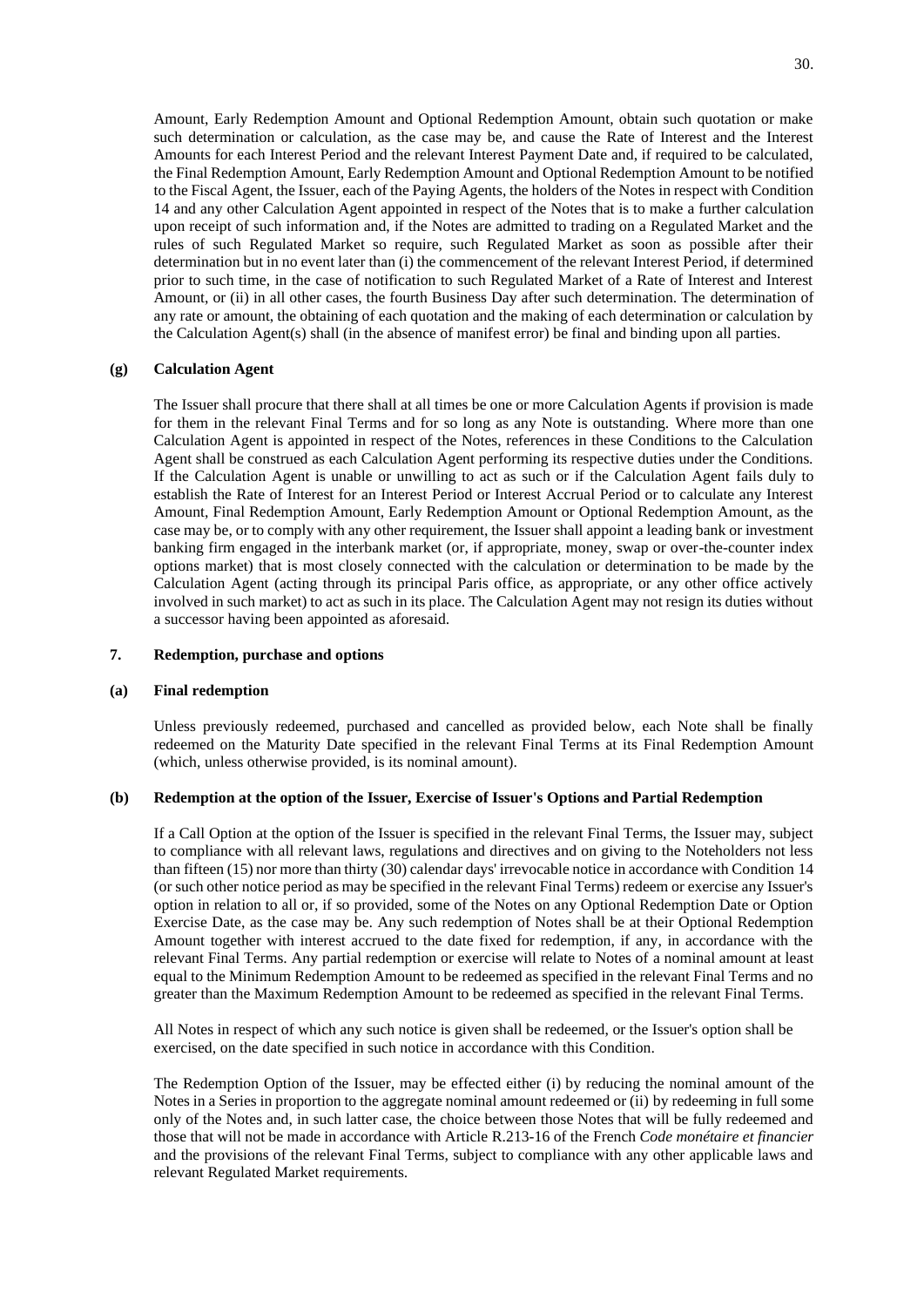#### **(c) Early redemption**

The Early Redemption Amount payable in respect of any Note, upon redemption of such Note pursuant to Condition 7(d) or 7(g) or upon it becoming due and payable as provided in Condition 10 shall be the Final Redemption Amount together with interest accrued to the date fixed for redemption unless otherwise specified in the relevant Final Terms.

## **(d) Redemption for taxation reasons**

- (i) If, by reason of any change in French law or regulation, or any change in the official application or interpretation of such law or regulation by French competent authorities, becoming effective after the Issue Date, the Issuer would on the occasion of the next payment of principal or interest due in respect of the Notes, not be able to make such payment without having to pay additional amounts as specified under Condition 9(b) below, the Issuer may, at its option, on any Interest Payment Date or, if so specified in the relevant Final Terms, at any time, subject to having given not more than sixty (60) nor less than thirty (30) days' notice to the Noteholders (which notice shall be irrevocable), in accordance with Condition 14, redeem all, but not some only, of the Notes at their Early Redemption Amount together with, unless otherwise specified in the relevant Final Terms, any interest accrued to the date set for redemption provided that the due date for redemption of which notice hereunder may be given shall be no earlier than the latest practicable date on which the Issuer could make payment of principal and interest without withholding for French taxes.
- (ii) If the Issuer would, on the next payment of principal or interest in respect of the Notes, be prevented by French law from making payment to the Noteholders of the full amounts then due and payable, notwithstanding the undertaking to pay additional amounts contained in Condition 9(b) below, then the Issuer shall forthwith give notice of such fact to the Fiscal Agent. The Issuer shall upon giving not less than seven (7) days' prior notice to the Noteholders in accordance with Condition 14, redeem all, but not some only, of the Notes then outstanding at their Early Redemption Amount together with, unless otherwise specified in the Final Terms, any interest accrued to the date set for redemption on (A) the latest practicable Interest Payment Date on which the Issuer could make payment of the full amount then due and payable in respect of the Notes, provided that if such notice would expire after such Interest Payment Date, the date for redemption pursuant to such notice of Noteholders be the later of (i) the latest practicable date on which the Issuer could make payment of the full amount then due and payable in respect of the Notes and (ii) fourteen (14) days after giving notice to the Fiscal Agent as aforesaid or (B) if so specified in the relevant Final Terms, at any time, provided that the due date for redemption of which notice hereunder shall be given shall be the latest practicable date at which the Issuer could make payment of the full amount payable in respect of the Notes or, if that date is passed, as soon as practicable thereafter.

## **(e) Purchases**

The Issuer shall have the right at all times to purchase Notes in the open market or otherwise (including by tender offer) at any price, subject to the applicable laws and regulations.

All the Notes purchased by or on behalf of the Issuer may at its sole option, be held in accordance with applicable laws and regulations for the purpose of enhancing the liquidity of the Notes, or cancelled in accordance with Condition 7(f), unless otherwise specified in the relevant Final Terms.

# **(f) Cancellation**

The Notes purchased by the Issuer for cancellation will be cancelled by transfer to an account in accordance with the rules and procedures of Euroclear France. If so transferred or surrendered, the relevant Notes shall, together with all Notes redeemed by the Issuer, be cancelled forthwith (together with all rights relating to payment of interest and other amounts relating to such Notes). Any Notes so cancelled or, where applicable, transferred and surrendered for cancellation may not be reissued or resold and the obligations of the Issuer in respect of any such Notes shall be discharged.

## **(g) Illegality**

If, by reason of any coming into effect of a new law or regulation in France, a change in French law or any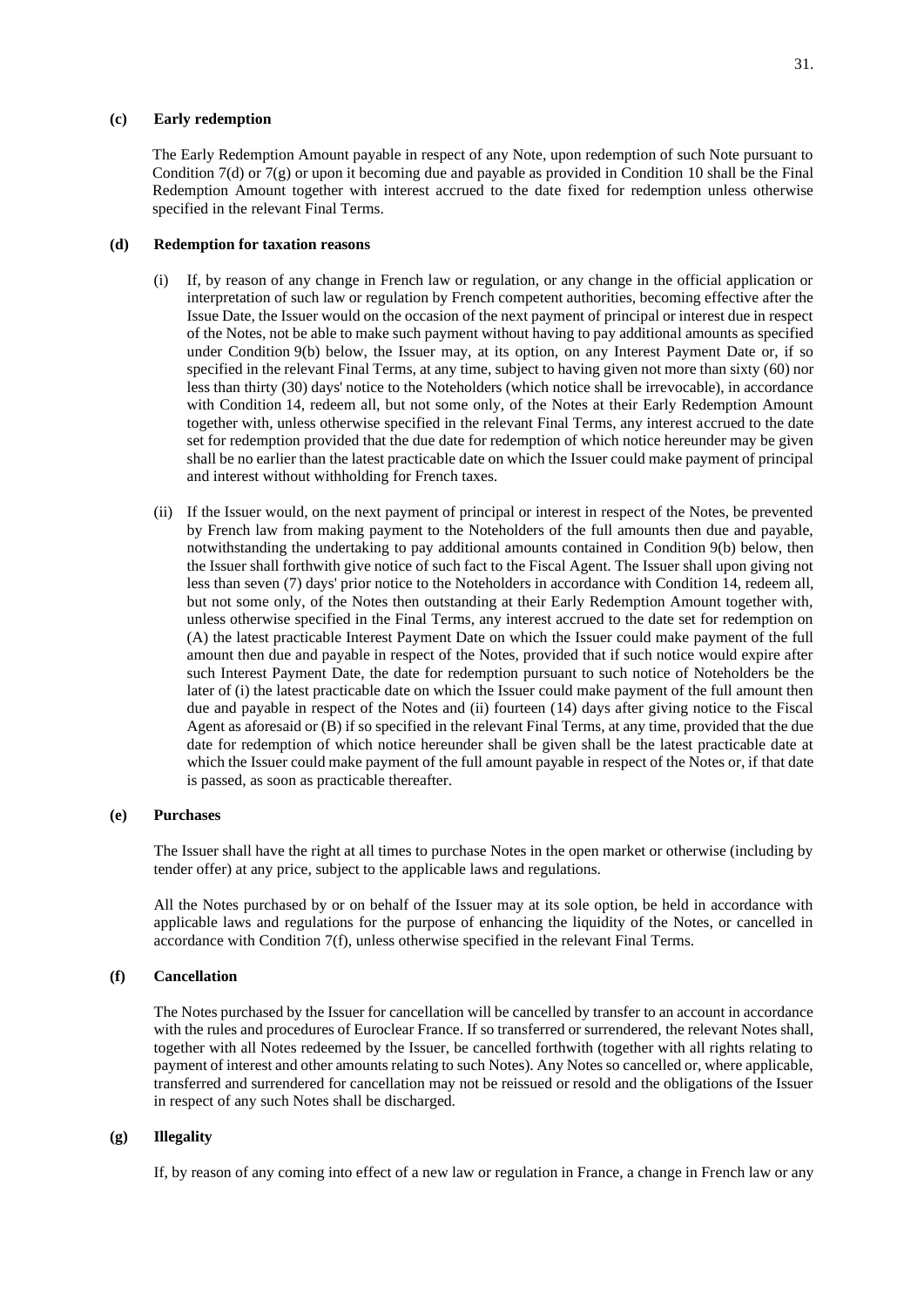mandatory French provision, or any change in the official judicial or administrative application or interpretation of such law by any competent authority, becoming effective after the Issue Date, it would become unlawful for the Issuer to perform or comply with its obligations under the Notes, the Issuer will redeem all, but not some only, of the Notes at their Early Redemption Amount together with any interest accrued to the date set for redemption in a notice to Noteholders, which shall be published in accordance with Condition 14 not more than forty-five (45) nor less than thirty (30) calendar days' prior to such payment (which notice shall be irrevocable).

## **8. Payments**

# **(a) Method of Payment**

Any Payment of principal and interest in respect of Notes shall (i) in the case of Notes in bearer form (*au porteur*) or administered registered form (*au nominatif administré*), be made by transfer to the account denominated in the Specified Currency of the relevant Account Holders for the benefit of the Noteholders and, (ii) in the case of Notes in fully registered form (*au nominatif pur*), to an account denominated in the Specified Currency with a Bank (as defined below) designated by the relevant Noteholder. All payments validly made to such Account Holders or Bank will be an effective discharge of the Issuer in respect of such payments.

## **(b) Payments subject to applicable laws**

All payments are subject to any applicable fiscal or other laws, regulations and directives but without prejudice to Condition 9. No commission or expenses shall be charged to the Noteholders in respect of such payments.

# **(c) Appointment of Agents**

The Fiscal Agent, the Paying Agent and the Calculation Agent initially appointed by the Issuer and their respective specified offices are listed at the end of this Information Memorandum. The Fiscal Agent, the Paying Agent and the Registration Agent act solely as agents of the Issuer and the Calculation Agent acts as an independent expert and, under no circumstances shall act as agents of any Noteholder (unless otherwise specified). The Issuer may at any time vary or terminate the appointment of the Fiscal Agent, any Paying Agent, any Calculation Agent or Registration Agent and appoint other Fiscal Agent(s), Paying Agent(s), Calculation Agents(s) or Registration Agent(s) or additional Paying Agent(s), Calculation Agents(s) or Registration Agent(s), provided that the Issuer shall at all times maintain (i) a Fiscal Agent, (ii) a Paying Agent having specified office in one major European city (this city being Paris so long as the Notes are admitted to trading on Euronext Paris and that the rules applicable to that Regulated Market so require), (iii) one or more Calculation Agents if required by the Conditions (iv) in the case of Notes in fully registered form, a Registration Agent and (v) such other agent as may be required by the rules of any other Regulated Market on which the Notes may be admitted to trading.

Notice of any such change or any change of any specified office shall promptly be given to the Noteholders in accordance with Condition 14.

#### **(d) Business Days for payment**

If any date for payment in respect of any Note or Coupon is not a business day, the Noteholder shall not be entitled to payment until the next following business day unless otherwise specified in the relevant Final Terms, nor to any interest or other sum in respect of such postponed payment. In this paragraph, "**business day**" means a day (other than a Saturday or a Sunday) (A) (i) on which Euroclear France is open for business, (ii) on which banks and foreign exchange markets are open for business in such jurisdictions as shall be specified as "**Financial Centre(s)**" in the relevant Final Terms and (B) (i) in the case of a payment in a currency other than Euro, where payment is to be made by transfer to an account maintained with a Bank in the Specified Currency, a day on which foreign exchange transactions may be carried on in the relevant currency in the principal financial centre of the country of such currency or (ii), in the case of payments made in Euro, which is a TARGET Business Day.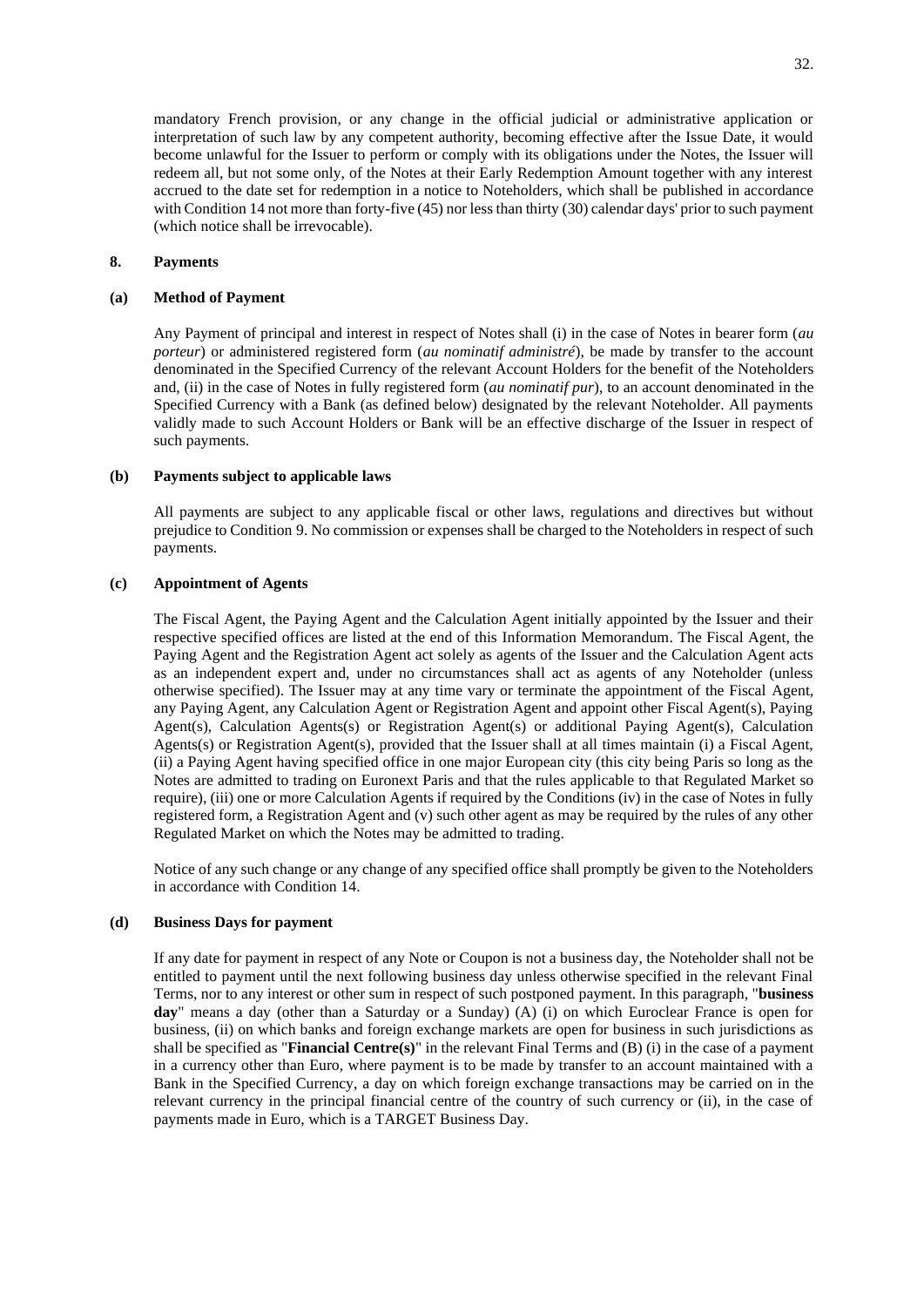#### **(e) Bank**

For the purpose of this Condition 8, "**Bank**" means a bank in the principal financial centre of the Specified Currency or, in the case of Euro, in a city in which banks have access to the TARGET System.

## **9. Taxation**

#### **(a) Tax exemption**

All payments of principal, interest and other revenues related to the Notes by or on behalf of the Issuer in respect of the Notes shall be made free and clear of, and without withholding or deduction for, any taxes, duties, assessments or governmental charges of whatever nature imposed, levied, collected, withheld or assessed by or within France or any authority therein or thereof having power to tax, unless such withholding or deduction is required by law.

## **(b) Additional amounts**

If French law should require that payments of principal or interest in respect of any Note be subject to deduction or withholding in respect of any present or future taxes or duties whatsoever, the Issuer will, to the fullest extent then permitted by law, pay such additional amounts as shall result in receipt by the Noteholders of such amounts as would have been received by them had no such withholding or deduction been required, except that no such additional amounts shall be payable with respect to any Note :

*(i) Other connection*

to, or to a third party on behalf of, a Noteholder who is liable to such taxes or duties by reason of his having some connection with the Republic of France other than the mere holding of the Note; or

*(ii) Payment to individuals*

where such withholding or deduction is imposed on a payment to an individual and is required to be made pursuant to any European Union Directive implementing the conclusions of the ECOFIN Council meeting of 26 and 27 November 2000 or any other conclusion of the ECOFIN Council on the taxation of savings income or any law implementing or complying with, or introduced in order to conform to, such Directive.

References in these Conditions to (a) "**principal**" shall be deemed to include any premium payable in respect of the Notes, all Early Redemption Amounts, Optional Redemption Amounts and all other amounts in the nature of principal payable pursuant to Condition 7 or any amendment or supplement to it, and (b) "**interest**" shall be deemed to include all Interest Amounts and all other amounts payable pursuant to Condition 6 or any amendment or supplement to it.

# **10. Events of Default**

The Representative (as defined in Condition 12), upon request of any Noteholder, or in the event no Representative has been appointed, any Noteholder, may, upon written notice addressed by registered letter with acknowledgment of receipt to the Fiscal Agent (with copy to the Issuer) given before all defaults shall have been cured, cause all the Notes (but not some only) held by such Noteholder to become immediately due and payable at their principal amount, together with any accrued interest thereon, as of the date on which such notice is received by the Fiscal Agent, if any of the following events (each an "**Event of Default**") shall occur:

- (i) default in any payment when due of principal of, or interest on, any of the Notes (including the payment of additional amounts mentioned in Condition 9) by the Issuer, and the continuance of any such default for a period of ten (10) calendar days thereafter; or
- (ii) default in the performance of, or compliance with, any other obligation of the Issuer under the Terms and Conditions of the Notes, if such default shall not have been remedied within twenty (20) calendar days after receipt by the Issuer of notice of such default given by the Representative (as defined in Condition 12) or a Noteholder; or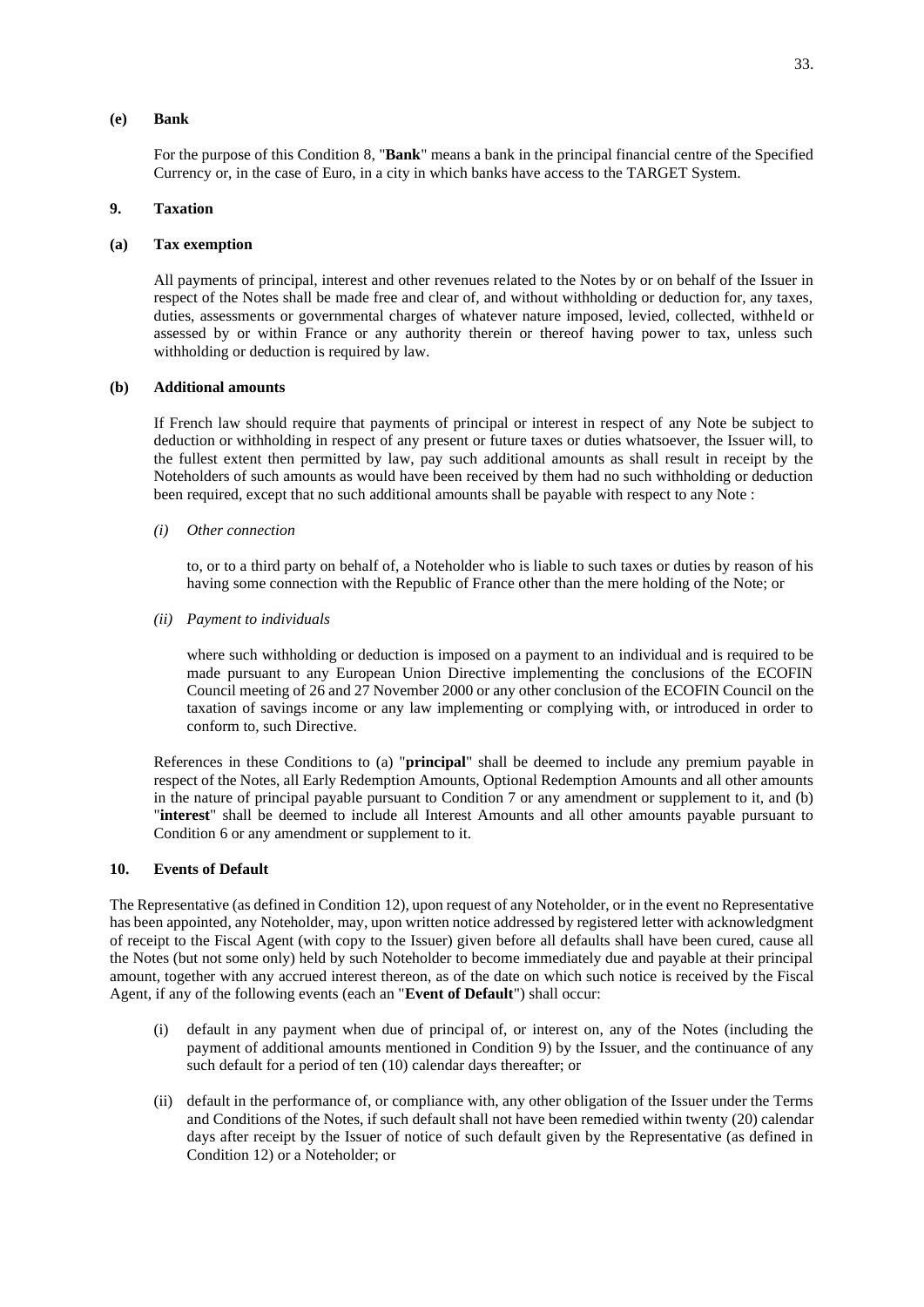- (iii) one or more, present or future, indebtedness of the Issuer for borrowed money, whether individually or collectively in excess of Euro 200,000,000 (or its equivalent in any other currency), shall become or might become due and payable prior to its stated maturity as a result of a default thereunder by the Issuer, or if any such indebtedness shall not be paid when due or, as the case may be, at the expiry of any applicable grace period thereof, or if a security thereto is implemented, or in the event of a payment default of any amount in connection with a guaranteed debt of a third party by the Issuer; or
- (iv) if the Issuer is liquidated, dissolved, merged, split or absorbed, before full redemption of the Notes, except if the obligations of the Issuer under the Notes are transferred to the surviving entity pursuant to such liquidation, dissolution, merger, split or absorption, as the case may be;
- (v) if the Issuer proposes a general moratorium in relation to its debt within the framework of negotiations with its creditors in the context of any out-of-court proceedings, is subject to a safeguard procedure (*procédure de sauvegarde*) or applies for the appointment of a *conciliateur* or a *mandataire ad hoc*  (except when such appointment is due to statutory requirements of the Issuer or to a management assignment), or is subject to such an application, or enters into an amicable settlement (*procédure de conciliation*) with its creditors; or a judgement is issued for the judicial liquidation (*liquidation judiciaire*) of the Issuer; or, to the extent permitted by applicable law, is subject to similar proceedings; or the Issuer makes any conveyance, assignment or other arrangement for the benefit of, or enters into a composition with, its creditors; or
- (vi) regarding only the Guaranteed Notes, if the Guarantee ceases to be valid or to be in full force and effect for any reason.

# **11. Prescription**

Claims against the Issuer for payment of any sums payable with respect to the Notes shall be prescribed within ten (10) years (in the case of principal) or five (5) years (in the case of interest) from their due date.

The prescription period applicable to the Guarantee is described in Condition 5.

# **12. Representation of Noteholders**

Noteholders will, in respect of all Tranches in one Series, be grouped automatically for the defence of their common interests in a *masse* (in each case, the "*Masse*").

In accordance with Article L.213-17 of the French *Code monétaire et financier*, the *Masse* will be governed by the provisions set out in articles L.228-46 to L.228-89 of the French *Code de commerce* applicable to associations and will act through an initial representative (the "**Representative**") and an alternate representative, whose names and remuneration with respect to such appointment will be specified in the relevant Final Terms.

# **13. Further issues**

Unless otherwise provided in the relevant Final Terms, the Issuer may from time to time without the consent of the Noteholders create and issue further Notes to be assimilated (*assimilées*) with the Notes already issued provided such Notes and the further Notes carry rights identical in all respects (or identical in all respects save as to the issue date, issue price and first payment of interest specified in the relevant Final Terms) and that the terms of such Notes provide for such assimilation, and references in these Conditions to "**Notes**" shall be construed accordingly.

## **14. Notices**

**(a)** Notices to the holders of Notes in registered form (*au nominatif*) shall be valid if either, (i) they are mailed to them at their respective addresses, in which case they will be deemed to have been given on the fourth weekday (being a day other than a Saturday or a Sunday) after the mailing, or (ii) they are published in a leading economic and financial daily newspaper of general circulation in Europe (which is expected to be the *Financial Times*). It is specified that so long as such Notes are admitted to trading on any Regulated Market and that the rules applicable to such Regulated Market so require, notices will only be deemed to be valid if they are published on the website of any relevant regulatory authority, in a leading economic and financial daily newspaper with general circulation in the city/ies where such Notes are admitted to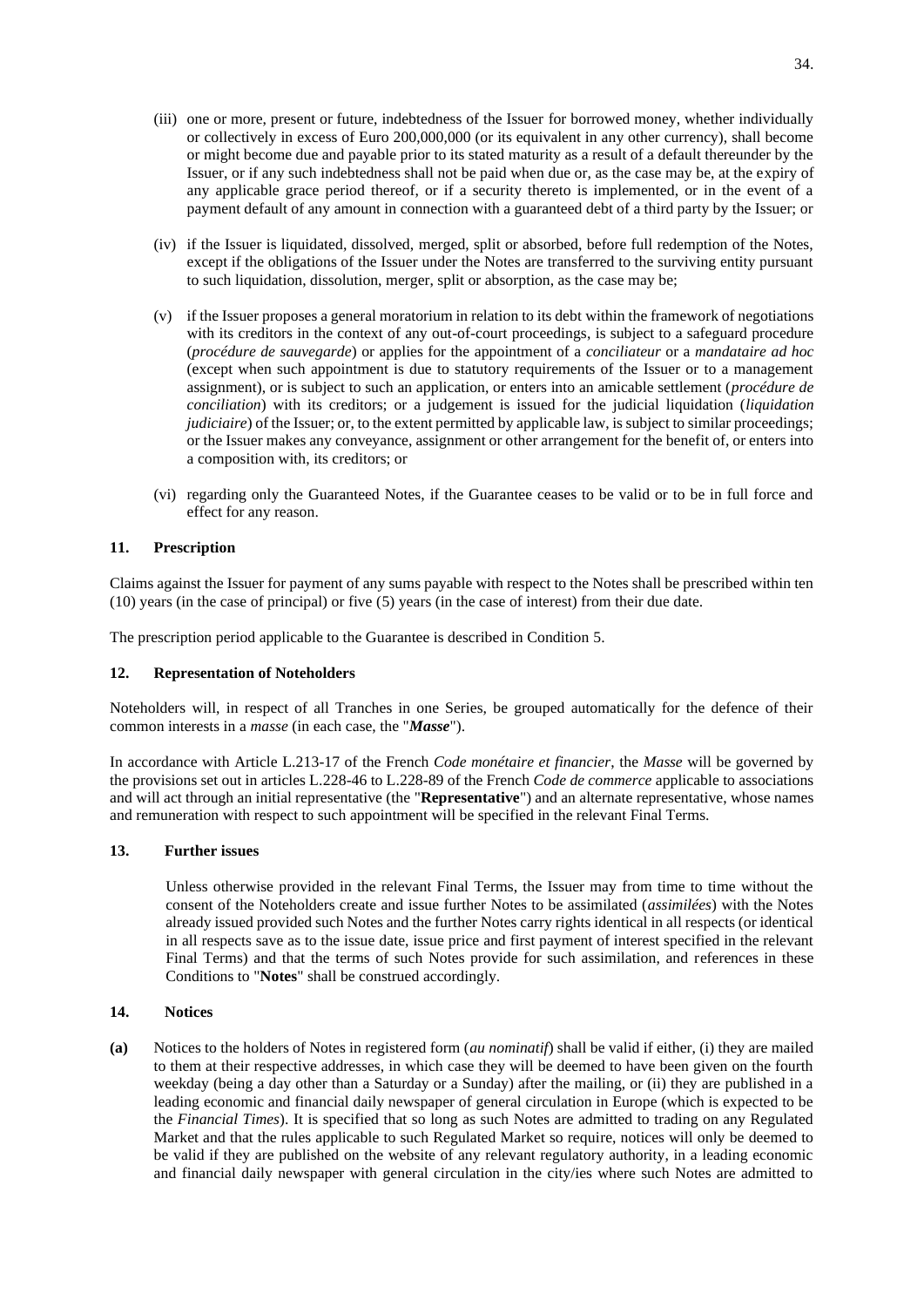trading, which in the case of Euronext Paris, shall be, *Les Echos*, and by any other means required, as the case may be, by the rules applicable to such Regulated Market.

- **(b)** Notices to the holders of Notes in bearer form (*au porteur*) shall be valid if published (i) in a leading economic and financial daily newspaper of general circulation in Europe (which is expected to be the *Financial Times*) and (ii) so long as such Notes are admitted to trading on a Regulated Market and that the rules applicable to such Regulated Market so require, in a leading economic and financial daily newspaper with general circulation in the city/ies where such Notes are admitted to trading, which in the case of Euronext Paris, shall be, *Les Echos*, and by any other means required, as the case may be, by the rules applicable to such Regulated Market.
- **(c)** If any such publication is not practicable, notice shall be validly given if published in another leading economic and financial daily newspaper with general circulation in Europe. Any notice given to the Noteholders by publication shall be deemed to have been given on the date of such publication or, if published more than once or on different dates, on the date of the first publication as provided above.
- **(d)** Notices required to be given to the Noteholders (whether in registered or in bearer form) (*au porteur* or *au nominatif*) pursuant to these Terms and Conditions may be given by delivery of the relevant notice to Euroclear France, Euroclear, Clearstream, Luxembourg and any other clearing system through which the Notes are for the time being cleared in substitution for the mailing and publication as required by Conditions 14(a), (b) et (c) above; provided that so long as such Notes are admitted to trading on any Regulated Market(s) and the rules applicable to that Regulated Market so require, notices shall also be published in a leading economic and financial daily newspaper with general circulation in the city/ies where such Notes are admitted to trading, which in the case of Euronext Paris, shall be, *La Tribune* or *Les Echos*, and by any other means required, as the case may be, by the rules applicable to such Regulated Market.

## **15. Governing law, language and jurisdiction**

#### **(a) Governing law**

The Terms and Conditions of the Notes and the Guarantee are governed by, and shall be construed in accordance with, French law.

## **(b) Language**

This Information Memorandum was drafted in French. An indicative translation made available by the Issuer may be offered. .

# **(c) Jurisdiction**

Any claim against the Issuer in connection with any Notes or against the Guarantor in connection with the Guarantee may be brought before any competent court in Paris.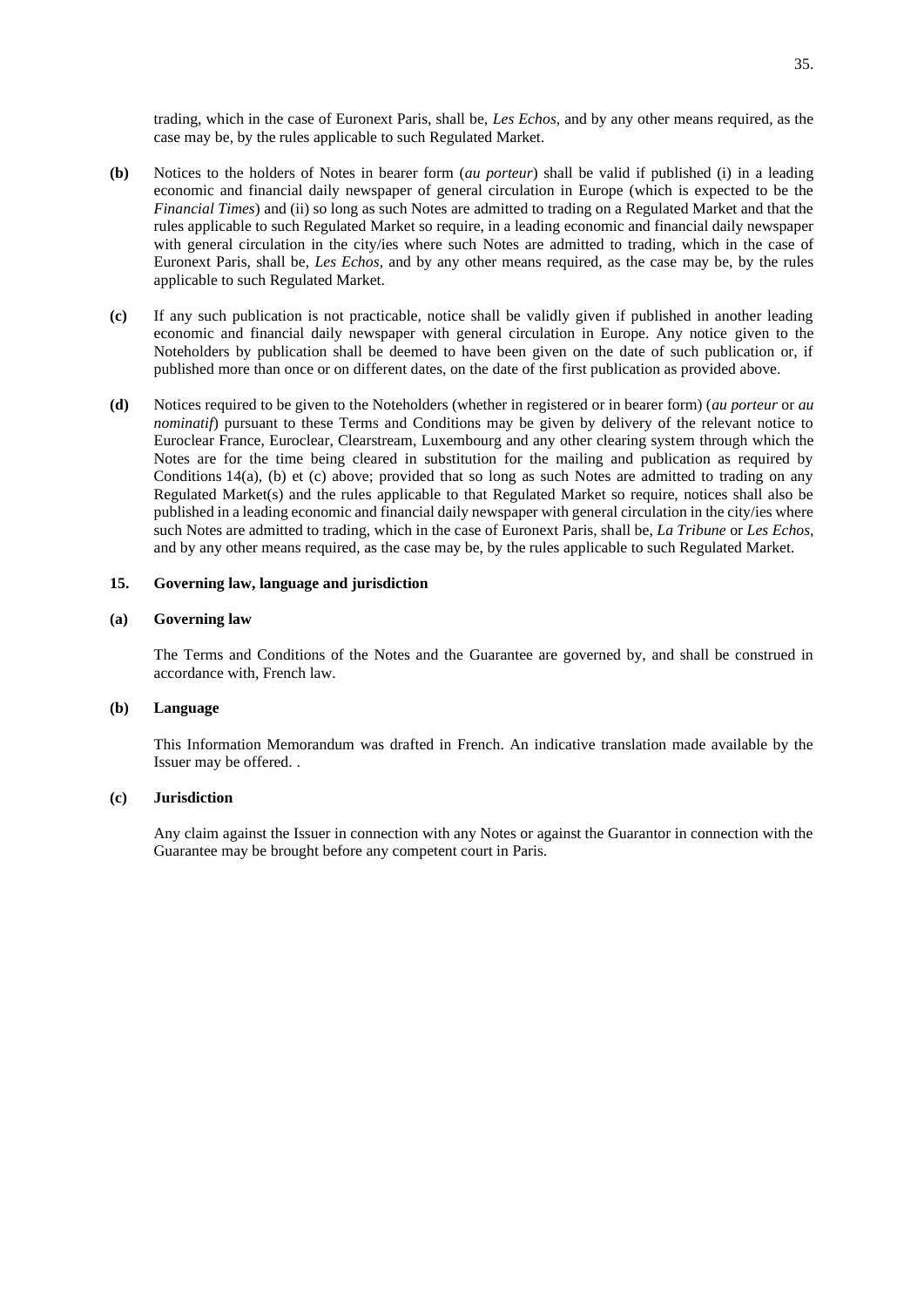# **USE OF PROCEEDS**

<span id="page-35-0"></span>The net proceeds of the issue of Notes will be used to support the financing needs of the Issuer (as specified, as the case may be, in the relevant Final Terms), which is in charge of ensuring the performance of the unemployment insurance scheme in favour of employees, companies and the unemployed, by making sure that the operators shall apply the rules and provisions adopted by the social partners and in close cooperation with the later, within a perspective of a socially responsible management of the unemployment insurance scheme. The issuer's activity is further described in section "Description of the Issuer" below.

If with respect to a specific issuance of Notes a specific use of proceeds has been identified, such use shall be indicated in the relevant Final Terms.

The Notes may be qualified as "Social Bonds", as indicated in the relevant Final Terms in accordance with a framework document relating to Unedic's social bonds (as may be amended from time to time) (the "Social Bond Framework") which is available in a dedicated area on Unédic's website, in accordance with the principles applicable to the social bonds (the Social Bond Principles published by the International Capital Markets Association).

As regards the social bonds and as described in the relevant Final Terms, the net proceeds from the issuance of the Notes will be allocated by the Issuer to the financing or refinancing of some or all of the eligible social expenditures, as described in the relevant Final Terms with reference to the Social Bond Framework.

The above-mentioned Social Bond Framework describes the management of proceeds, reporting and external reviews (and in particular the issuance of a "Second Party Opinion") and external verification) arrangements applicable to the Issuer's social bond issuances, in addition to the eligibility criteria.

The Issuer mandated ISS ESG for the issuance of a "Second Party Opinion" on the Sustainability Quality of the Issuer and Social Bond Programme, assessing among other things the compliance of the Social Bond Framework with the Social Bond Principles. This Second Party Opinion, and any other opinion or certification provided in connection with the issuance of Notes according to the Social Bond Framework will be available on the website if the Issuer Issuer [\(https://www.unedic.org/sites/default/files/2020-](https://www.unedic.org/sites/default/files/2020-07/200630_Unedic_Social_SPO_final.pdf;https:/www.unedic.org/sites/default/files/202007/200630_Unedic_Social_SPO_1-pager.pdf) [07/200630\\_Unedic\\_Social\\_SPO\\_final.pdf;https://www.unedic.org/sites/default/files/202007/200630\\_Unedic\\_So](https://www.unedic.org/sites/default/files/2020-07/200630_Unedic_Social_SPO_final.pdf;https:/www.unedic.org/sites/default/files/202007/200630_Unedic_Social_SPO_1-pager.pdf) [cial\\_SPO\\_1-pager.pdf\)](https://www.unedic.org/sites/default/files/2020-07/200630_Unedic_Social_SPO_final.pdf;https:/www.unedic.org/sites/default/files/202007/200630_Unedic_Social_SPO_1-pager.pdf).

The Final Terms relating to the social bonds will provide the relevant information, such as the references to the applicable social bond framework (defining, among other things, the selection criteria for eligible social expenditures) under which such Notes are issued. The Final Terms may refer investors to the relevant section of the Issuer's website for more information.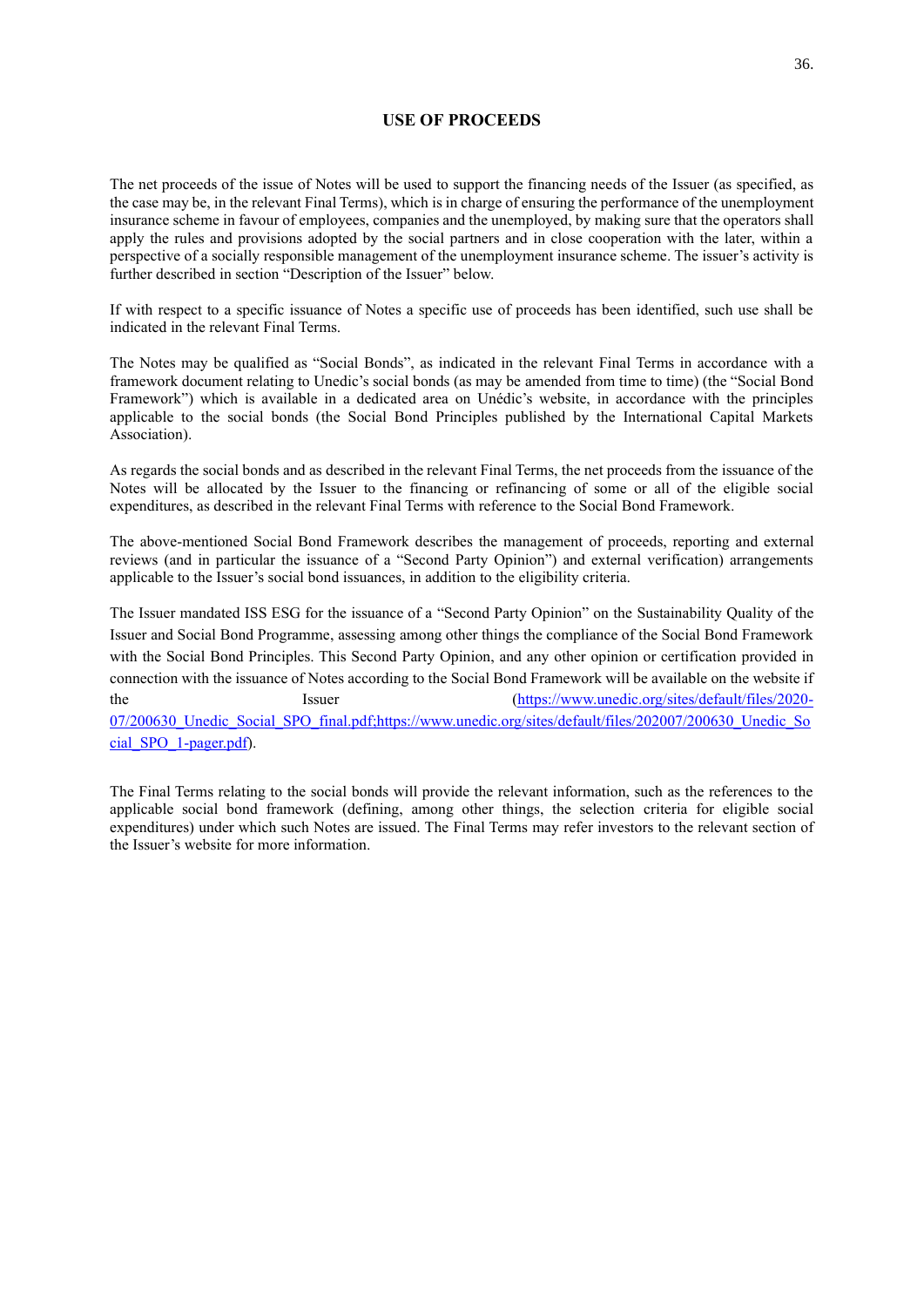# **DESCRIPTION OF THE ISSUER**

# *History and development of the Issuer*

The Issuer is a jointly-managed body created under the National inter-industry agreement of 31 December 1958 to manage the unemployment insurance scheme. At that time, the scope of the unemployment insurance scheme was confined to the activity sectors represented on the Conseil National du Patronat Français (French national employers' association – CNPF). The scheme was progressively widened to include all trades and professions in the private sector. The following are the milestones in the widening of its scope:

| 1959          | Inclusion of the industrial and commercial sectors represented on the Conseil<br>National du Patronat Français (CNPF)                                       |
|---------------|-------------------------------------------------------------------------------------------------------------------------------------------------------------|
| 1967          | Inclusion of all industrial and commercial sectors and optional membership for<br>industrial and commercial public corporations (utilities)                 |
| $1974 - 1977$ | Inclusion of the agricultural scheme                                                                                                                        |
| $1979 - 1980$ | Inclusion of domestic servants and child minders                                                                                                            |
| 1987          | Optional, revocable membership of local government and administrative public<br>corporations other than those of the State, for non-established staff       |
| 1999          | Optional, revocable membership of universities, major higher training institutions<br>(grandes écoles) and scientific and technological public corporations |

# *Issuer's corporate name and business name*

The Issuer's name is "Union nationale interprofessionnelle pour l'emploi dans l'industrie et le commerce - Unédic".

# *Registration place and number of the Issuer*

The Issuer is registered with the Paris Trade and Corporate Register under the unique identification number 775 671 878 RCS Paris.

# *Formation and term of the Issuer*

The Issuer filed its articles of association with the non-profit associations office of the Préfecture de police [police headquarters] on 23 January 1959 and began its activity on 5 February 1959. The Issuer was subsequently registered with the Paris Trade and Corporate Register on 20 January 1994 for an unlimited term.

Its financial year begins on 1 January and ends on 31 December each year.

# *Registered office, legal form, legislation governing the activities of the Issuer, country of origin, address and telephone number of the registered office*

## Legal form and registered office

The Issuer is a private-law, non-profit association formed under the non-profit association Act of 1 July 1901. The Issuer was instituted pursuant to the National inter-industry agreement of 31 December 1958 creating a national, inter-industry unemployment insurance scheme, signed between the national employers' organisations and the national trade-union organisations of employees, representative at inter-industry level.

The following is the contact information for the Issuer's registered office, 4 rue Traversière, 75012 Paris, France, tel.: +33 (0)1.44.87.64.00, website: www.unedic.org,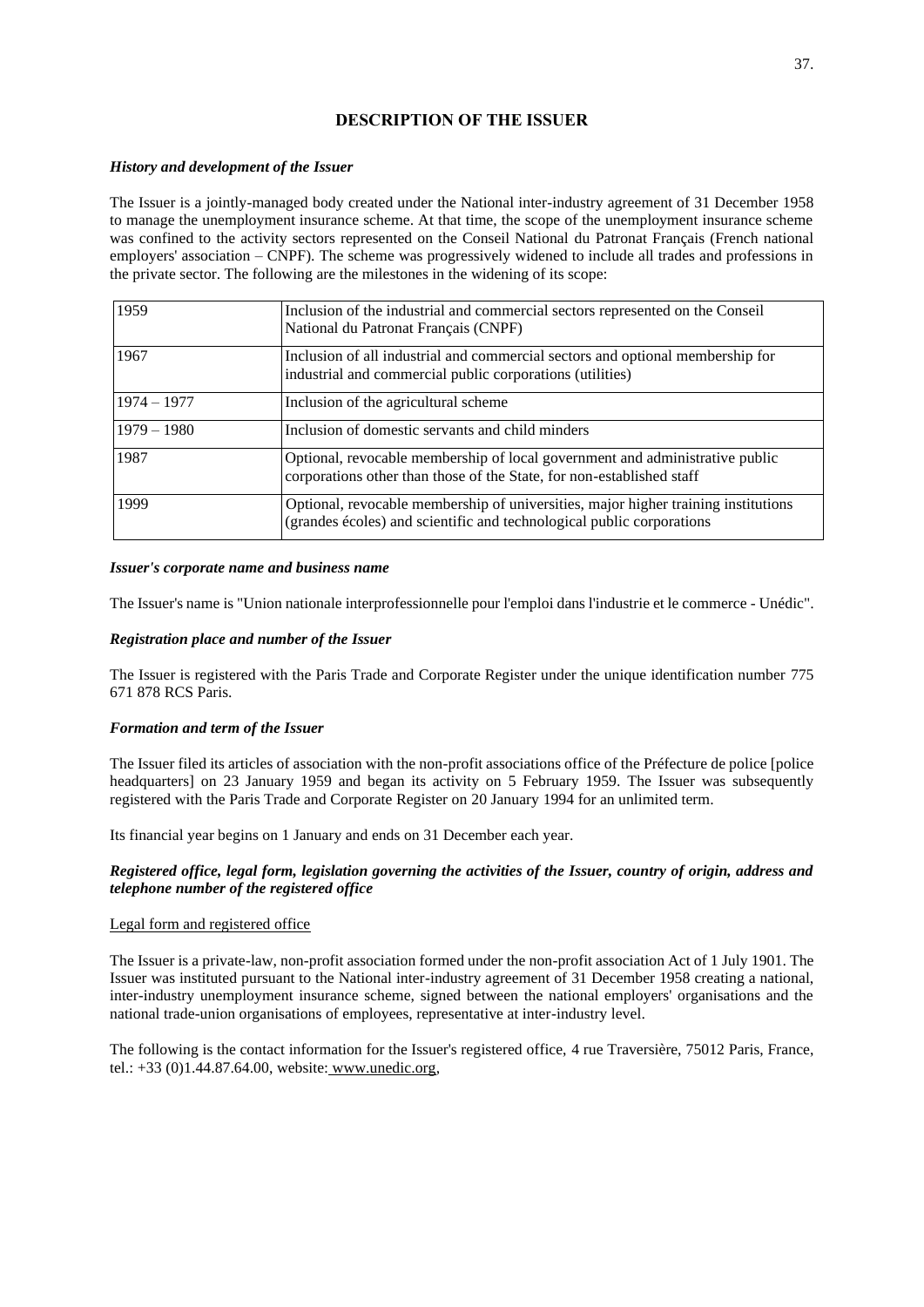## Legislation governing the Issuer's activities

The Issuer is governed by French law and in particular by the provisions of the non-profit associations Act of 1 July 1901 and by the provisions of the French *Code du Travail* and of the aforementioned national agreements concerning the unemployment-insurance institutions and the unemployment insurance scheme which apply to all employers in the private sector.

The Issuer implements the provisions of relevance to unemployment insurance.

- Agreements concerning the unemployment insurance institutions

The agreement of 31 December 1958 was succeeded by the agreement of 24 February 1984, then by that of 22 March 2001 relating to institutions concluded for an indefinite term, both maintaining the institutions created in 1958. The agreement of 22 March 2001 currently governs the Issuer's internal operation, supplementing its articles of association.

The unemployment insurance agreements

Since 1984, the social partners have concluded unemployment insurance agreements for fixed terms to take account in particular the financial position of the unemployment insurance scheme. These agreements are then approved by the national authorities competent in employment matters to make those agreements binding upon all employers and employees in the private sector. The Issuer is tasked with the responsibility of implementing these unemployment insurance agreements.

The latest unemployment insurance agreement dated 14 April 2017, which replaces the previous agreement dated 14 May 2014, was approved by Order issued by the Minister of Work, Employment, Professional Training and Social Dialogue dated 4 May 2017<sup>8</sup>, notably in application of the provisions of Article L.5422-20 to Article L.5422-23 of the Labour Code. The agreement and the appended texts establish the implementation measures of the unemployment benefit scheme with effect from 1 October 2017 for a period of 3 years, until 30 September 2020.

The main changes made to the unemployment benefit scheme under the agreement of 14 April 2017 notably concerned (*i*) calculation of unemployment benefit, which was solely based on the number of days worked, (*ii*) modification of the maximum benefit period for unemployed people aged over 50 (progressive scale from 24 months to 36 months maximum for unemployed people aged over 55), (*iii*) specific benefit deferral in the event of supra-legal indemnities being paid (reduced from 180 to 150 days), (i*v*) creation of a temporary extraordinary contribution at the rate of  $0.05\%$  and exclusively payable by the employer<sup>9</sup>, and ( $v$ ) elimination of the current adjustment of employers' contributions to unemployment benefit for fixed-term contracts.

On 18 June 2019, the government presented the social partners with a proposal on the reform of the unemployment insurance system. The social partners not having reached an agreement within the planned time period, it fell to the government to determine the measures for implementing the unemployment insurance system by decree n°2019-797 dated 26 July 2019.

Most of the provisions of the decree of 26 July 2019 came into force starting 1 November 2019 and will apply until 1 November 2022.

*Adoption of the unemployment insurance regulation by decree dated 26 July 2019*

The changes made by decree no. 2019-797 dated 26 July 2019 concern in particular:

- (i) the method for calculating unemployment insurance benefits, which will no longer be based only on the number of days worked but on the job's average monthly pay,
- (ii) the minimum employment period necessary to benefit from back-to-work allowance (*aide au retour à l'emploi*, or "ARE"), which will be increased to 130 days (or 910 hours) over the 24 months that preceded

<sup>8</sup> Official Journal of the French Republic – JORF no. 0107 of 6 May 2017

<sup>&</sup>lt;sup>9</sup> The decree of July 26, 2019 then perpetuated this exceptional contribution, initially planned for a maximum period of 3 years (i.e. until September 30, 2020), by increasing the rate of contributions payable by the employer to 4.05%.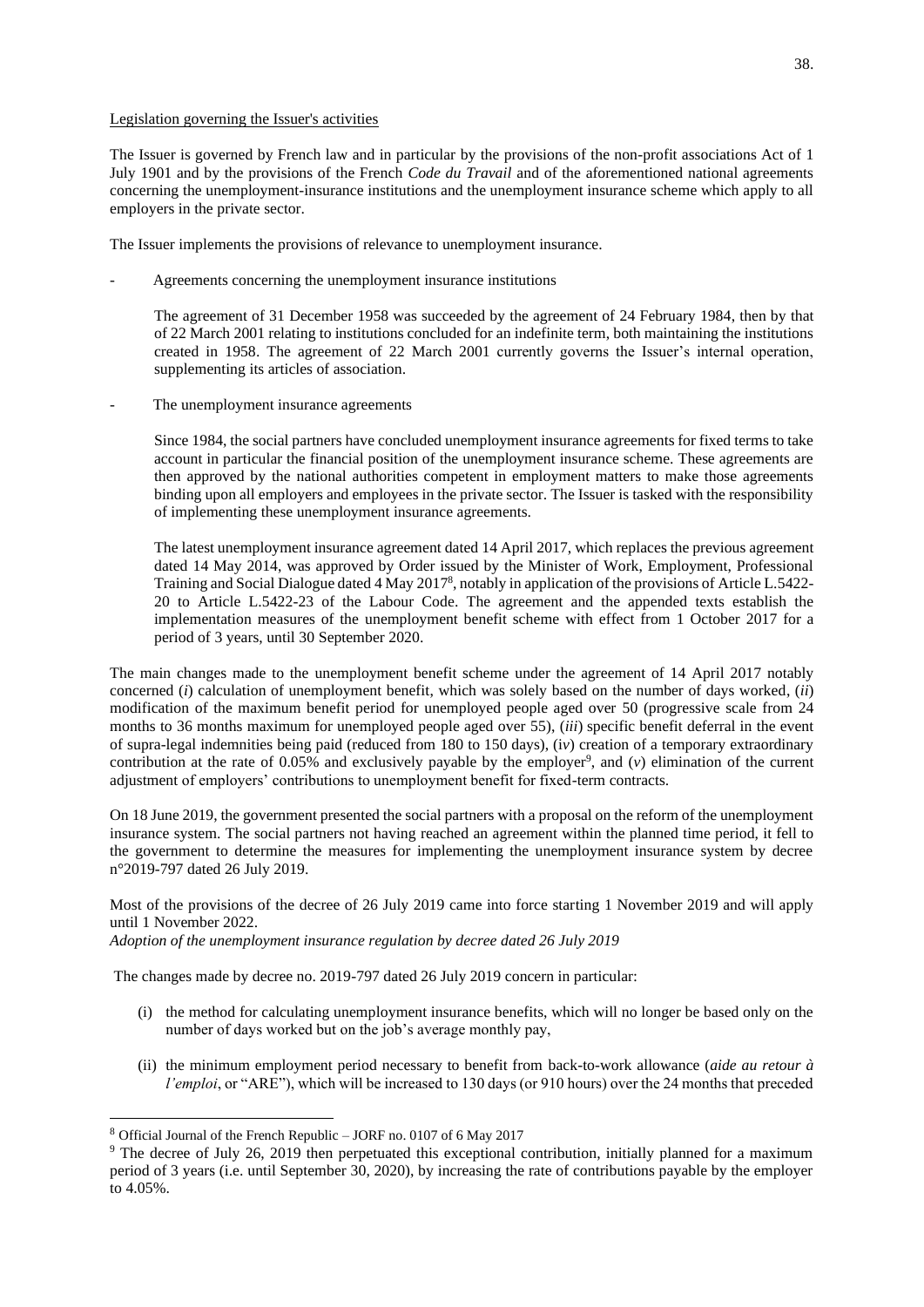the end of the employment contract with respect to employees aged less than 53 years at the date of the end of their employment contract (and over the last 36 months for employees aged 53 years and older)<sup>10</sup>,

- (iii) an adjustment of the entitlement renewal system, which will be subject to the condition that the employee demonstrates that he/she has been affiliated with the unemployment insurance system for at least 130 days worked (or 910 hours worked) in respect of one or more activities carried out prior to the employment contract end date<sup>11</sup>,
- (iv) the maximum compensation period giving rise to the payment of unemployment benefits (ARE), which cannot be less than 182 calendar days nor more than 730 calendar days. For the unmployed aged at least 53 years and less than 55 years on the date of the end of their employment contract, this limit is increased to 913 calendar days (and to 1,095 calendar days for the unemployed aged at least 55 years),
- (v) the implementation of a 30% degressivity principle (i.e., 0.7 degressivity coefficient) applicable to unemployment insurance benefits starting on the 183rd day of being paid benefits with respect to jobseekers whose former salaries exceed a certain amount  $(64,500 \text{ (gross)}),$
- (vi) the creation of a bonus-penalty system relating to employers' separation rate for firms with more than 11 employees operating in the seven business sectors that most often have recourse to short-term contracts,
- (vii)entitlement to employment benefits (ARE) for certain resigning employees and for independent workers under certain conditions,
- (viii) the implementation of new support measures for jobseekers who combine employment income with unemployment benefits or who go between being employed and unemployed, and
- (ix) revaluation of the Issuer's rate of contribution to the financing Pôle emploi, from 10% to 11%.

In the context of the spread of Covid-19 and in light of the disease's consequences on the job market, the effective date of certain provisions of decree 2020-797 of 26 July 2019, as updated, concerning in particular (i) the method for calculating the daily reference salary serving to calculate unemployment benefits, (ii) the implementation of the degressivity principle for jobseekers with a former high income, and (iii) the minimum period of affiliation required for the opening or recharging of unemployment insurance rights, has been successively postponed.

By decree No. 2021-1251 of 29 September 2021, published in the JORF on 30 September 2021, the method for calculating the daily reference salary, the duration of compensation and the deferred compensation under the unemployment insurance scheme provided for by decree No. 2019-797 of 26 July 2019, as amended, came into force on 1 October 2021.

It should be noted that by order dated 22 October 2021, the interim relief judge (*juge des référés*) of the *Conseil d'Etat* rejected the requests of certain social partners to obtain the suspension of decree No. 2021-1251 of 29 September 2021, on the grounds that the various arguments presented by the latter were not such as to create a serious doubt as to the legality of the decree. Following this decision, certain social partners lodged an appeal on the merits against the unemployment insurance reform, which was rejected by the *Conseil d'Etat* in its decision dated 15 December 2021.

The effective date of the provisions relating to the degressivity of the allowance and the increase in the condition of affiliation (to 6 months out of 24 months) provided for by decree No. 2019-797 of 26 July 2019, had been adjusted and postponed to take into account the impact on employment of the crisis due to the Covid-19 epidemic and was to be determined on the basis of economic criteria for a "return to better fortunes", set by decree no. 2021- 346 of 30 March 2021, in order to take into account the evolution of the economic and social situation.

The order of the Minister of Employment of November 18, 2021, noted the achievement on 1 October 2021

<sup>&</sup>lt;sup>10</sup> Up until the effective date of the new provisions of the unemployment insurance regulation, in order to receive back-to-work allowance (*aide au retour à l'emploi*, or "ARE"), an employee who was involuntarily deprived of his/her work had to have worked at least 88 days (i.e., four months) over the last 28 months in the same company or with different employees (or 36 months in respect of persons aged 53 years and over at the date of the last employment contract).

<sup>&</sup>lt;sup>11</sup> Up until the effective date of the new provisions of the unemployment insurance regulation, to be able to renew one's entitlements, it was sufficient to have worked 150 hours.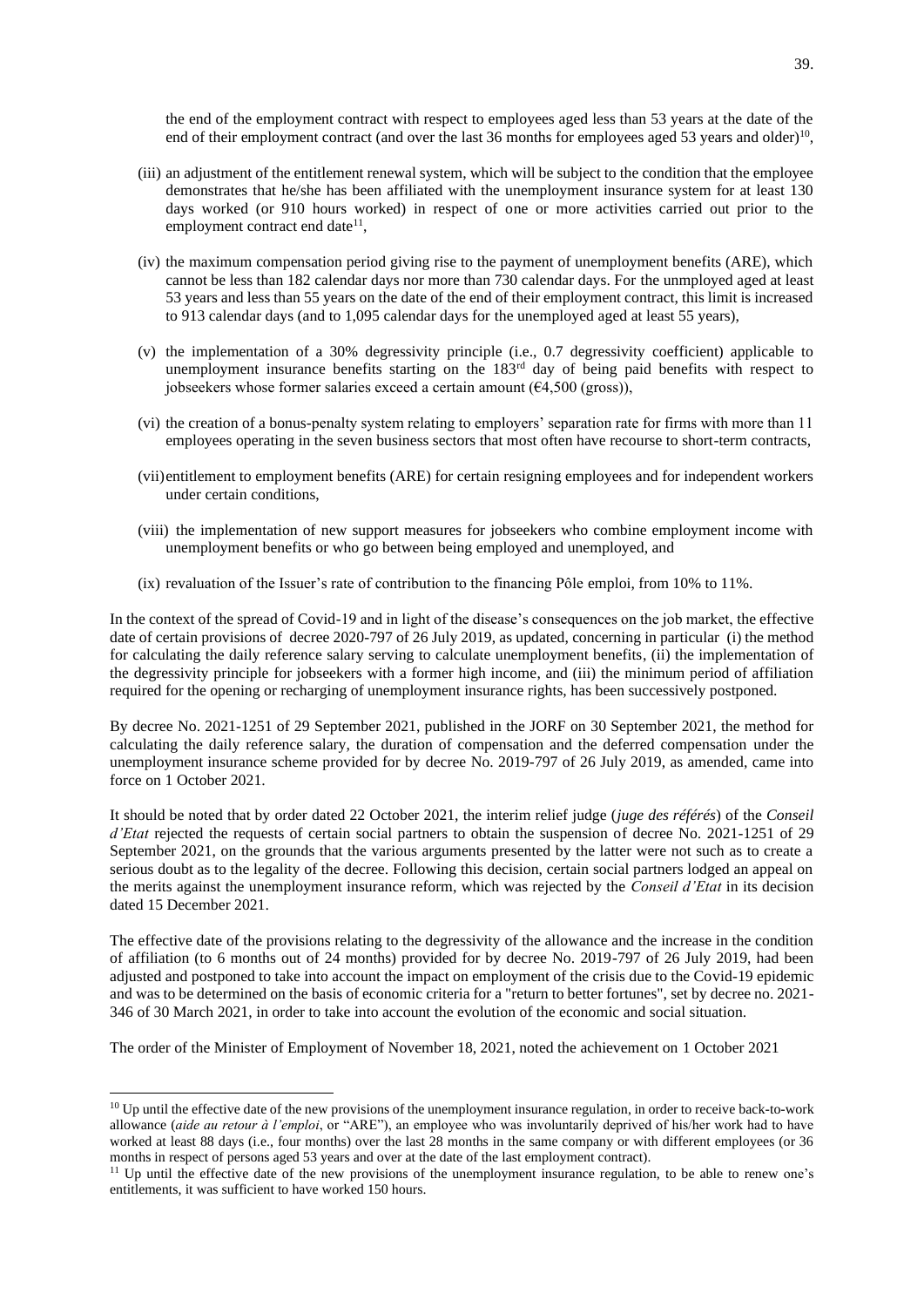of the two criteria of return to better fortune. The publication of this order led to the reinstatement of the 6-month affiliation condition and the reinstatement of the 6-month period before application of degressivity, starting 1 December 2021.

Any related decision or regulatory change will lead to an update of this Information Memorandum.

# *Recent events specific to the Issuer and significantly influencing assessment of its solvency*

The number of salaried jobs affiliated with the unemployment insurance system has decreased significantly from -332.000 jobs in 2020, after a rise in 2019 (+266.000. Meanwhile, the evolution of the number of jobseekers indemnified by the unemployment has increased due to the crisis and also due to the extension of the end of entitlements for unemployed persons affiliated to the general scheme and, to a lesser extent, the extension of the duration of compensation for beneficiaries covered by Annexes 8 and 10. In total, the number of jobseekers receiving back to work allowances (ARE), back to work training allowances (AREF), professional security allowances (ASP), back to work (ASP), return to work project allowance (AREP) and allowances for the selfemployed (ATI) under the unemployment insurance system increased by +222,000 people between December 2019 and December 2020; this brought the number of compensated unemployed persons to 2.948.000 in December 2020.Each month, approximately 2.9 million jobseekers on average received benefits from the unemployment insurance system in 2020 (source: Pôle emploi, CVS data at end of month, all of France).

The financing of partial activity, the deferral of contributions and other emergency measures related to Covid-19, as well as the decrease in the affiliated payroll (*masse salariale*) in 2020 (-5,7%) and the increase in the average number of jobseekers receiving compensation (+5,46%) have pushed the unemployment insurance deficit to  $\epsilon$ 19.155 billion (vs.  $\epsilon$ 2 billion in 2019):

- Benefit expenditure increased by 12,8 % in one year:

- +12,89% for the "back-to-work" allowance (*Allocation d'aide au retour à l'emploi –ARE*);
- $-$  + 11,66% for other benefits.

- The major contributions and financing decreased by 6,7% in 2020, mainly under the effects of the decrease in the affiliated wage bill in 2020 (-5.7%) combined with a decrease of the general social contribution (*CSG activité*) on earned income of -8.3%.

After including the contribution of the unemployment insurance to the financing of the supplementary pension for beneficiaries and to the operation of Pôle emploi  $(64,075)$  billion) and to the unprecedented financing of partial activity ( $\epsilon$ 9,049 billion), the change in technical management charges rose by +35.4% between 2019 and 2020. The technical management result remains at a deficit of €18,813 billion for 2020, a sharp degradation compared to the 2019 deficit, i.e.,  $61,614$  billion euros<sup>12</sup> due to the impact of the Covid-19 epidemic, both on expenses (exceptional partial activity scheme and increase in benefits paid) and on the level of contributions.

## *Issuer Rating*

The Issuer is rated Aa2 (stable outlook) by Moody's Investors Service Limited and AA (negative outlook) by Fitch France S.A.S. The financial rating agencies Fitch France S.A.S. and Moody's Investors Service Limited had downgraded the Issuer respectively on 18 December 2014 and 22 September 2015, along with the sovereign rating downgrade for France decided by these agencies. The short-term ratings of P1 (issued by Moody's Investors Service Limited) and F1+ (issued by Fitch France S.A.S.) remained unchanged.

# *Overview of the Issuer's activities*

Issuer's main activities

(A) Issuer's corporate object

Pursuant to Article 2 of its articles of association dated 31 January 2017, the corporate object of the Issuer is:

 $12$  The items above relate to the 2019 financial year and do not take into account the subsequent impacts related to the Covid-19 pandemic (see section "Recent Developments" below).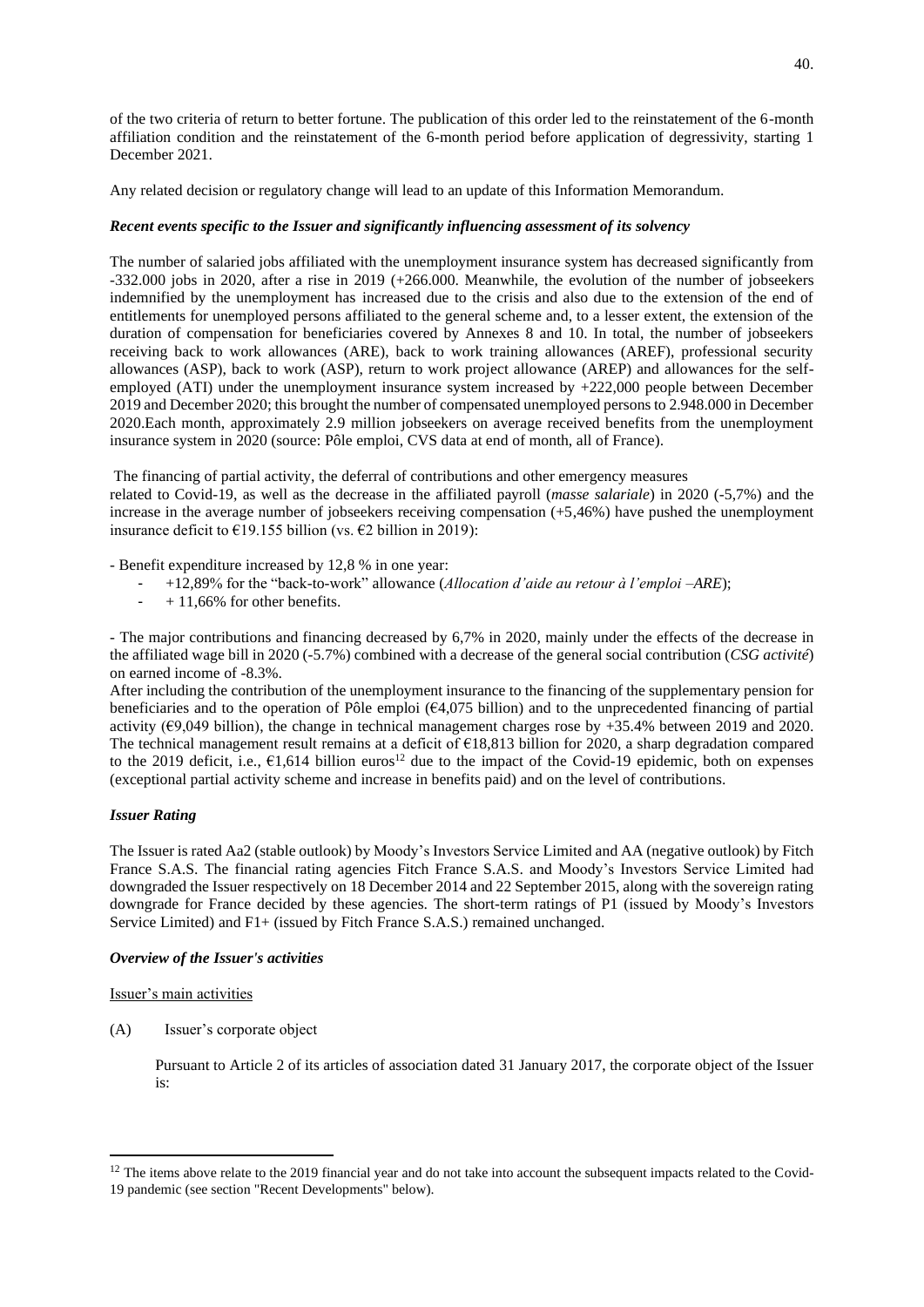- (1) to manage or finance all compensation scheme regarding involuntary work-deprivation, loss-jobs prevention, jobs retention and national training programme and more generally all employment scheme;
- (2) to conduct all studies and research in the field of employment, nationally and internationally;
- (3) to liaise as necessary with the public services, agencies and bodies, principally regional joint representation bodies whose activity concerns employment and to provide its cooperation as necessary;
- (4) to provide the regional management joint representation bodies with the guidelines ensuring implementation of the unemployment insurance regulations and make available to them all information and more generally all useful points in order to achieve this task and follow-up those tasks delegated to the unemployment insurance's operators;
- (5) to respond to all requests of the regional joint representation bodies and, as the case may be, take all necessary follow-up measures;
- (6) in compliance with provisions of Law n°2008-126 of 13 February 2008 reforming the organisation of the public employment service, to take all initiatives conducive to the return to employment of workers deprived of work against their will;
- (7) to defend, with respect to any person not having the capacity of a member, the interests of the unemployment insurance scheme before any jurisdiction;
- (8) to ensure that all public employment service members correctly apply all devices entrusted for implementation by Unédic;
- (9) to promote the quality of the services provided to workers deprived of employment against their will and to businesses;
- (10) to access to all personal information collected by all public agencies and bodies entrusted by Unedic with a mandate or a delegation for management, statistical and control purposes;
- (11) to contribute expertise to all other members of the employment public services, particularly in all fields referred to by the present article,
- (12) to manage any plan or funds necessary to the performance of the missions that have been or will be assigned to it by law, by order or by an agreement between the social partners or by any agreement with another entity and of which it undertakes to comply with the regulation. For that effect, it provides for the economical, legal and social unity of each of these schemes and of the means deployed.

The Articles of association of the Issuer were amended by way of a decision of the Board of Directors dated 7 February 2012 with a view to have them adapted to the new organisation of the public employment service (creation of Pôle emploi, abolition of the Groupe paritaire national de suivi, etc…).

- (B) The Issuer manages (i) the contractual and jointly-managed unemployment insurance scheme and (ii) other mechanisms provided under the agreements.
	- (1) The contractual unemployment insurance scheme
		- Unemployment insurance

The unemployment insurance scheme introduced by the national inter-industry agreement of 31 December 1958 is a contractual scheme of which the principles are laid down by statute. The Issuer manages on a jointly-representative basis the contractual provisions for compensating employees deprived of employment in France against their will.

Under the scheme, unemployment benefit is paid to employees deprived of employment against their will who fulfil the conditions of age and of previous activity that has given rise to the payment of unemployment insurance contributions. Unemployment insurance benefits are calculated on the basis of the average gross salary for the last twelve (12) months of an employee deprived of employment against his will. The period for which benefit is paid depends on the length of the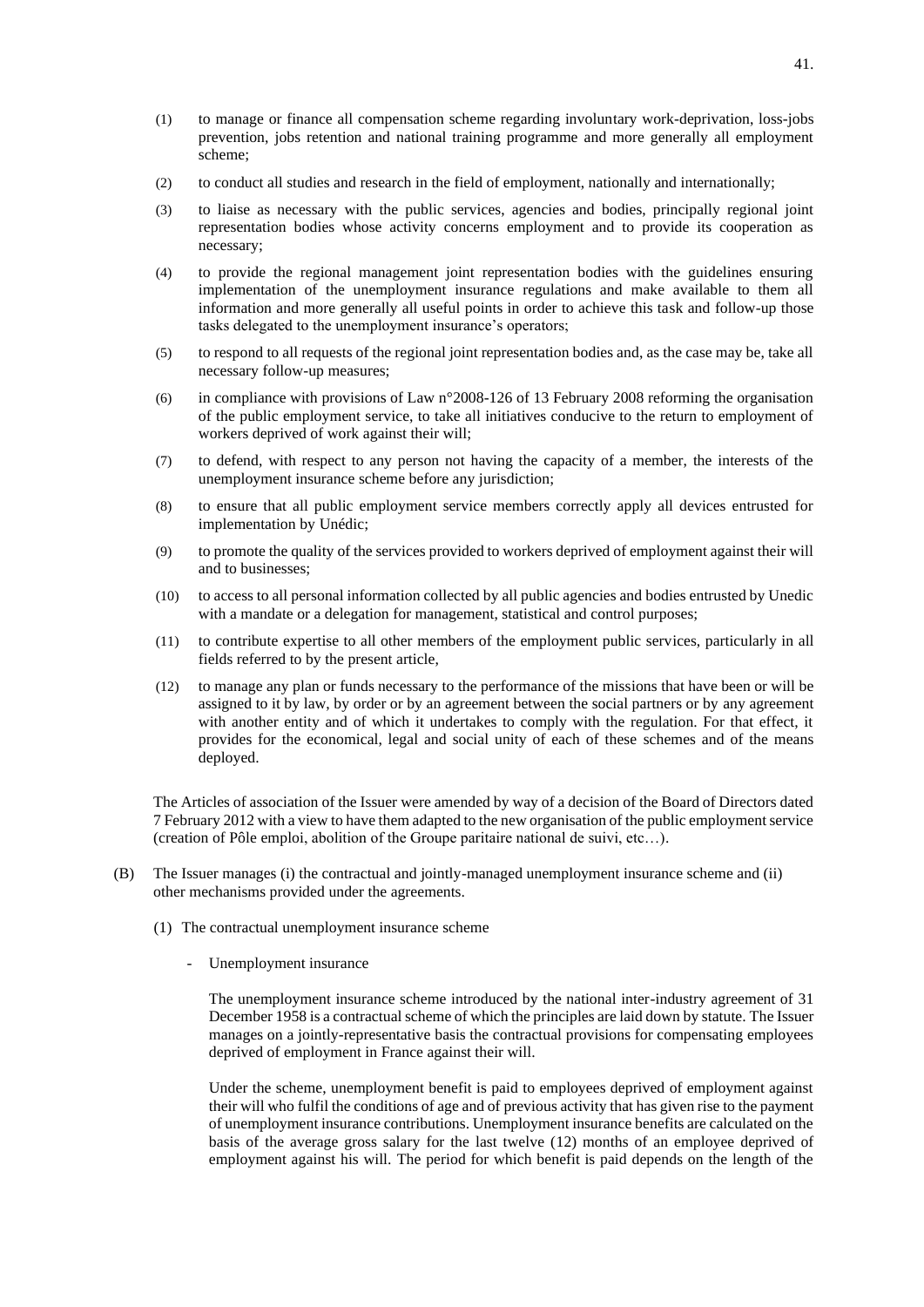earlier activity having given rise to membership of the unemployment insurance scheme and on the age of the employee deprived of employment.

At the outset, the unemployment insurance scheme concerned only businesses that were members of a trade association. However, it was widened in successive stages to all private-sector businesses and today has become an inter-industry scheme. It is a compulsory basic scheme: all employers in the private sector must subscribe to the unemployment insurance scheme to cover all their  $employees<sup>13</sup>$ .

The unemployment insurance scheme is funded by compulsory contributions from employers and employees in accordance with the principle of professional solidarity. These contributions used to be collected by *Pôle emploi* on behalf of the Issuer. Since 1 January 2011, collecting contributions, on behalf of the Issuer, is principally provided by Urssaf Caisse nationale and by the urssaf network<sup>14</sup>. These resources are managed by the Issuer. Their amount is laid down by the social partners in the agreement of 14 April 2017 on unemployment benefit, and changes in accordance with the expenditure to cover.

The contributions are used to finance the benefits paid to employees who are deprived of employment and have paid sufficient contributions. Pursuant to Article L. 5422-24 of the French *Code du Travail*, 10% of these contributions are paid to *Pôle emploi* for its operating expenses and investment costs, and its assistance in finding employment for workers deprived of employment. The decree of 26 July 2019 increased the Issuer's rate of contribution to Pôle emploi's financing to 11%.

The contribution rates were set by the unemployment insurance agreement of 14 April 2017 at 6.40% (4% shouldered by employers and 2.40% by employees), plus an exceptional 0.05% contribution (perpetuated by Decree of 26 July 2019) borne exclusively by employers for the term of the agreement. The decree of 26 July 2019 set the rate of the employer contributions referred to in paragraph 1 of article L. 5422-9 of the French Labour Code at 4.05%.

The 2019 social security budget law eliminated employee contributions to the unemployment insurance system commencing 1 January 2019, which were replaced by a fraction of the employment income based general social contribution (*CSG activité*). 13.2 billion euros were thus recorded in 2020 for the CSG on earned income.

In order to secure the financing for these eliminations and reductions and to guarantee that the Issuer is financed, the members of the Issuer's Executive Committee approved the execution of the following agreements:

- an agreement with Urssaf Caisse nationale and Pôle emploi to provide a framework for the payment of the employment income based general social contribution replacing employee contributions and the monitoring of wage bill data, which was entered into on 23 January 2019; and
- an agreement with Urssaf Caisse nationale, the Caisse Central de la MSA (CCMSA) and Pôle emploi regarding the financing of the general relief arrangements, which was entered into on 23 January 2019.

The framework surrounding the State's financial compensation regarding specific exemptions of employer contributions to the unemployment insurance system was formalised in an agreement entered into on 30 March 2019 with the relevant ministerial departments.

- In order to enable Pôle emploi to carry on the missions previously performed by the unemployment insurance institutions, two service agreements were entered into on 19 December 2008 between the Issuer and Pôle emploi concerning the payment of unemployment insurance benefit and the collection of contributions on a transitional basis.

<sup>10</sup> Art. L. 5422-13 *Code du Travail*

<sup>&</sup>lt;sup>11</sup> Collecting contributions on behalf of the unemployment insurance was transferred further to provisions of Law 2008-126 of 13 February 2008.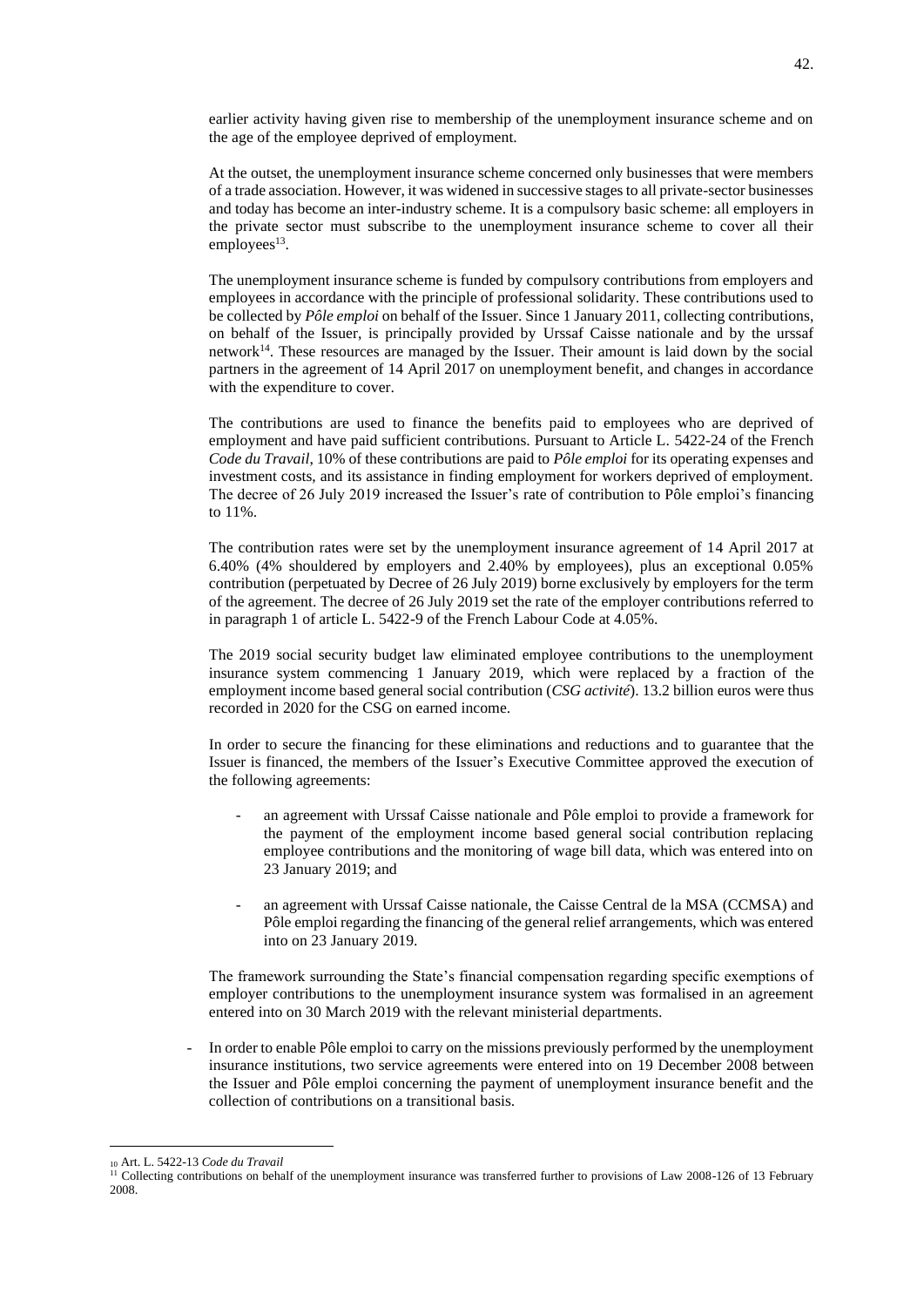Under these terms, the Issuer prescribes, particularly to Pôle emploi, the rules concerning payment of unemployment benefit, and implements the unemployment insurance financial policy defined by the social partners. For this purpose, the Issuer drafts instructions and disseminates, among others, circulars, instructions, printed material and operating forms nationwide. In addition, it monitors disputes on questions of principle and manages the finances and cash of the unemployment insurance scheme.

With a view to simplifying formalities by employers in the context of payment of unemployment benefit insurance contributions, by reducing specifically the number of declarations and interlocutors, these service agreements were subsequently incorporated in the context of a quadripartite agreement dated of 17 December 2010 entered into by the Issuer, Pôle emploi, AGS and Urssaf Caisse nationale regarding the collection of contributions and subscriptions due from employers. The missions of the Issuer as referred to in the previous paragraph are incorporated and detailed in this new agreement.

The agreement also describes in detail the conditions according to which *Pôle emploi* and Urssaf Caisse nationale collect on behalf of the Issuer contributions due for unemployment insurance and subscriptions to guarantee employees' claims, as well as payment of unemployment benefit to jobseekers.

The *Contrat de sécurisation professionnelle* (Careers safeguarding agreement)

In the context of the national inter-professional agreement of 31 May 2011 and Law n°2011-893 of 28 July 2011 for the development of work-study contracts and safeguarding of careers contracts, social partners adopted the agreement of 19 July 2011 for the safeguarding of career contract ("*contrat de sécurisation professionnelle*" or "*CSP*") (which duration had been extended to 31 December 2014), in replacement of the individualised return-to-work agreement ("*convention de reclassement personnalisé*") and the professional transition agreement (*"contrat de transisition professionnelle*"). The CSP is intended to assist and pay a specific allowance to the employees who are made redundant for economic reasons in order to promote their accelerated jobreclassification.

The social partners agreed, within the framework of the national inter-industry agreement ("*accord national interprofessionnel*") dated 8 December 2014 concluded for two years, to renew and adapt the measures regarding safeguarding of careers contracts ("*contrat de sécurisation professionnelle*").

The CSP applies to all redundancy procedures for economic reasons by all companies which are not submitted to the reclassification leave (i.e. all companies, consisting of all their businesses branches, with a workforce of less than 1,000 employees or those in receivership or judicial liquidation regardless of their workforce).

The amendments relate, in particular, to the reduction of the safeguarding of careers indemnity ("*allocation de sécurisation professionnelle*"), the establishment of a re-employment premium and of a "CSP-glissant" to take into account the periods of work and the broadening of the conditions of the return to employment.

The national inter-industry agreement ("*accord national interprofessionnel*") has been implemented in a new agreement on the CSP dated 26 January 2015, entered into force on 1 February 2015. On 31 May 2018, the social partners concluded an amendment (Amendment no. 3) providing for an extension to the agreement of 26 January 2015, which will therefore remain in force until 30 June 2019.

On 8 January 2020, the social partners (other than the CGT) signed amendment no. 5 to the agreement dated 26 January 2015 relating to the safeguarding of careers contracts in order to render this agreement compliant with applicable unemployment insurance regulations. However, safeguarding of careers contracts continue to have certain specificities (i.e., affiliation conditions are not aligned with those of the ARE, nor the methods for calculating the daily reference salary or the degressivity measure).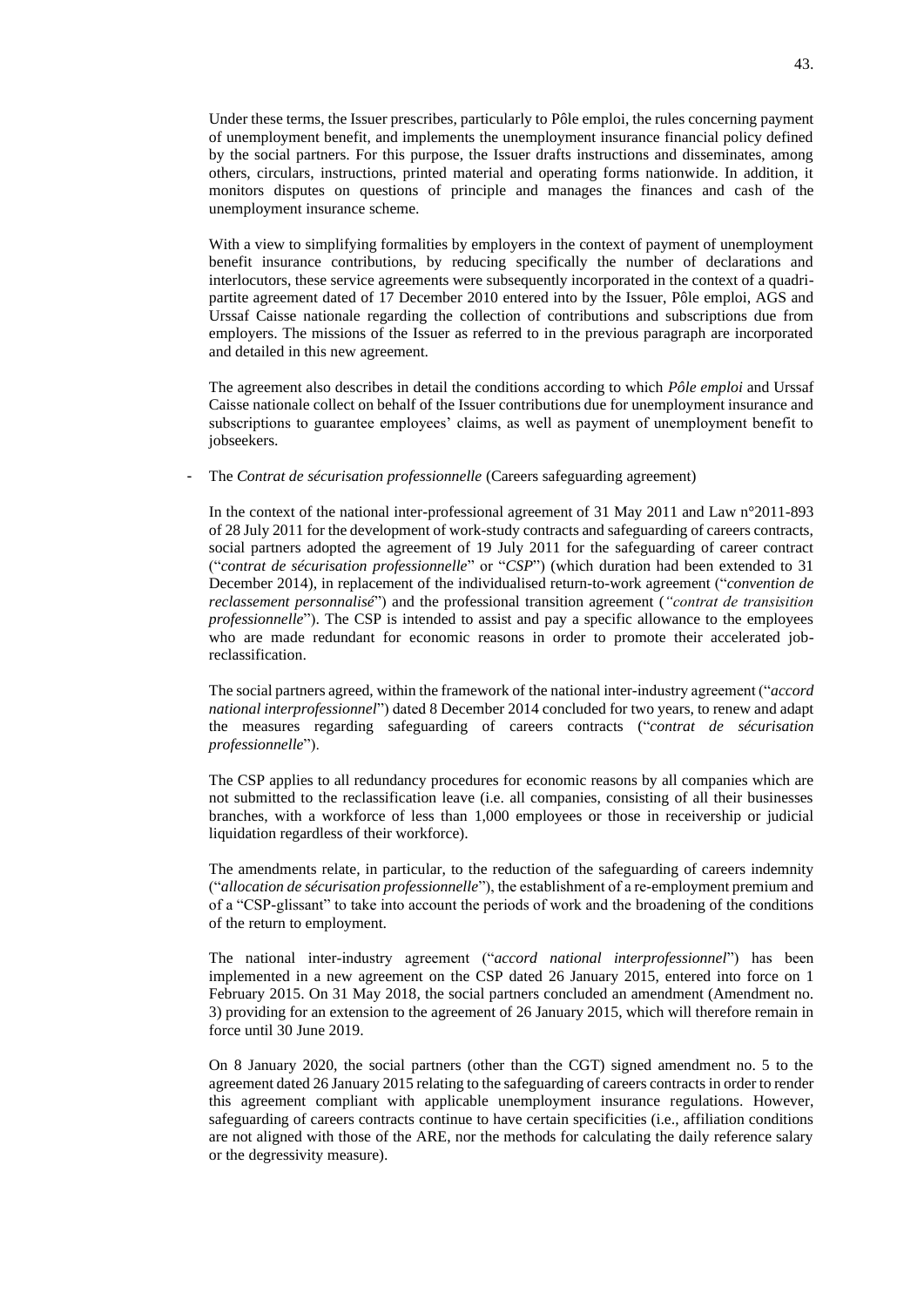Taking into account the deferral of the implementation of the new unemployment insurance regulation, the bringing into conformity of the agreement on the CSP is also postponed.

(2) The other schemes

The Issuer also carries out other missions on behalf of third parties under management agreements with the State and the AGS (Association pour la Gestion du régime d'assurance des créanciers des Salariés – Association managing the scheme insuring amounts owed to employees).

- The Unédic-AGS agreement

The AGS is the employers' organisation financed by businesses, created in early 1974; it pays the debts arising from the employment contract in the event of a business going into receivership or judicial liquidation. On 18 December 1993, a management agreement was concluded between AGS and the Issuer; the latter is responsible for collecting the contributions, making the necessary funds available to the appointed agents and judicial administrators, recovering sums advanced and keeping accounts of the transactions involved.

The agreement was terminated on 27 June 2019 by AGS, effective 31 December 2019. As negotiations commenced for the purpose of entering into a new agreement were still in progress, several extension agreements relating to the management agreement have been entered into between AGS and the Issuer.

The members of the Issuer's Executive Committee, by decisions taken on 22 October 2021, validated a new extension of the current agreement until 31 December 2022 at the latest (extension agreement n°6 dated 22 October 2021).

The State-Unédic agreement on compensation for short-time working

In response to the economic difficulties encountered by businesses, an alternative to short-time working has been instituted, turned "activité partielle à longue durée" (long-term part-time working). This scheme may provide for the payment, under a part-time working agreement, of additional benefits for short-time working to employees whose working time is reduced below the legal or contractual period for a long period, with counterpart job-maintenance and training guarantees. These benefits are funded jointly by the business, the State and the unemployment insurance scheme. The scheme contributes to the financing of the arrangement up to a maximum of  $\epsilon$ 150 million (to which an additional envelope of  $\epsilon$ 80 million had been added in 2012), with the aim of avoiding as many redundancies as possible, for which it would have to assume financial responsibility. Beyond 31 December 2012, long-term part-time working ("*activité partielle à longue durée*") was funded by the balance of the previous envelope. The State's participation is in addition to its existing participation in the special short-time working benefit. Since the creation of the new part-time scheme referred to below, the scheme has been financed one-third (33%) by Unédic and two-thirds (67%) by the State.

- Temporary part-time scheme named "activité réduite pour le maintien de l'emploi" (part-time working for employment preservation)

Article 53 of law No. 2020-734 of 17 June 2020 providing "various provisions related to the sanitary crisis, to other urgent measures and the withdrawal of the United Kingdom from the European Union" created, from 1 July 2020, a new temporary specific part-time scheme named "activité réduite pour le maintien de l'emploi" (part-time working for employment preservation), for companies undergoing a lasting decline in activity but whose business continuity is not threatened. Decree n°2020-926 of 28 July 2020 in relation to said specific part-time scheme provides that the implementation of this scheme is subject to:

- the conclusion of a collective agreement, providing especially the starting date and duration of the specific scheme, the activities and employees concerned by the scheme, the maximum reduction in working hours, employment and training commitments and the procedures for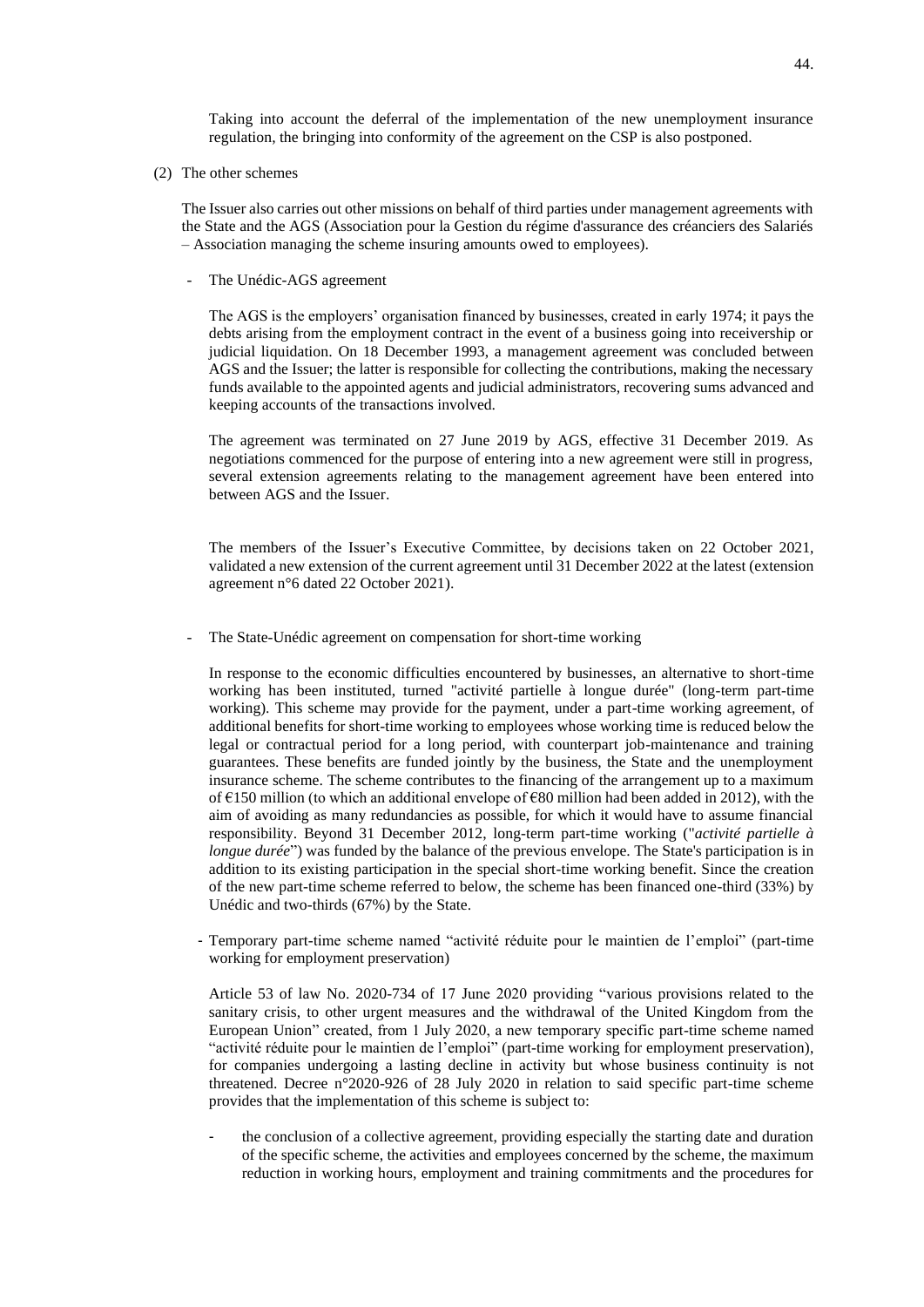informing the signatory employee trade union organisations and staff representative institutions;

This agreement must be approved by the *préfet* of the location of the concerned establishment.

commitments for employment preservation.

This scheme is applicable for a period of 24 months, consecutive or not, over a reference period of 36 consecutive months and is limited to agreements transmitted for approval to the administrative authority, no later than 30 June 2022.

In this context, the reduction in employees' working time is limited to 40% of the legal duration and compensation is increased to 70% of the gross hourly reference pay (limited to 4.5 *Smic "salaire minimum de croissance"(*French minimum wage*)*). The part-time activity allowance reimbursed to the employer is fixed, depending on the case, to 60% (agreements transmitted to the administration before 1 October 2020) or 56% (agreements transmitted to the administration after 1 October 2020) of the gross hourly reference salary (limited to 4.5 *Smic*).

An amendment n° 1 dated 18 December 2020, to the State-Unédic agreement of 1 November 2014, determines the terms and conditions for financing the part-time scheme in the context of Covid-19 and its consequences on the labour market.

Unédic is responsible for 33% of the partial activity allowance, with the remaining 67% borne by the State.

The social security budget law No. 2020-1576 of 14 December 2020 extends for 2021, as from 1 January 2021, the social security regime for the legal contribution (art. 8, III and VII) and the supplementary contribution paid by employers to employees in part-time activity for periods of employment in 2021 only (art. 8, IV). The social security budget law No. 2021-1754 of 23 December 2021 on the financing of social security for 2022 extended the application of the social regime of the complementary partial activity allowance until 31 December 2022 (art. 15).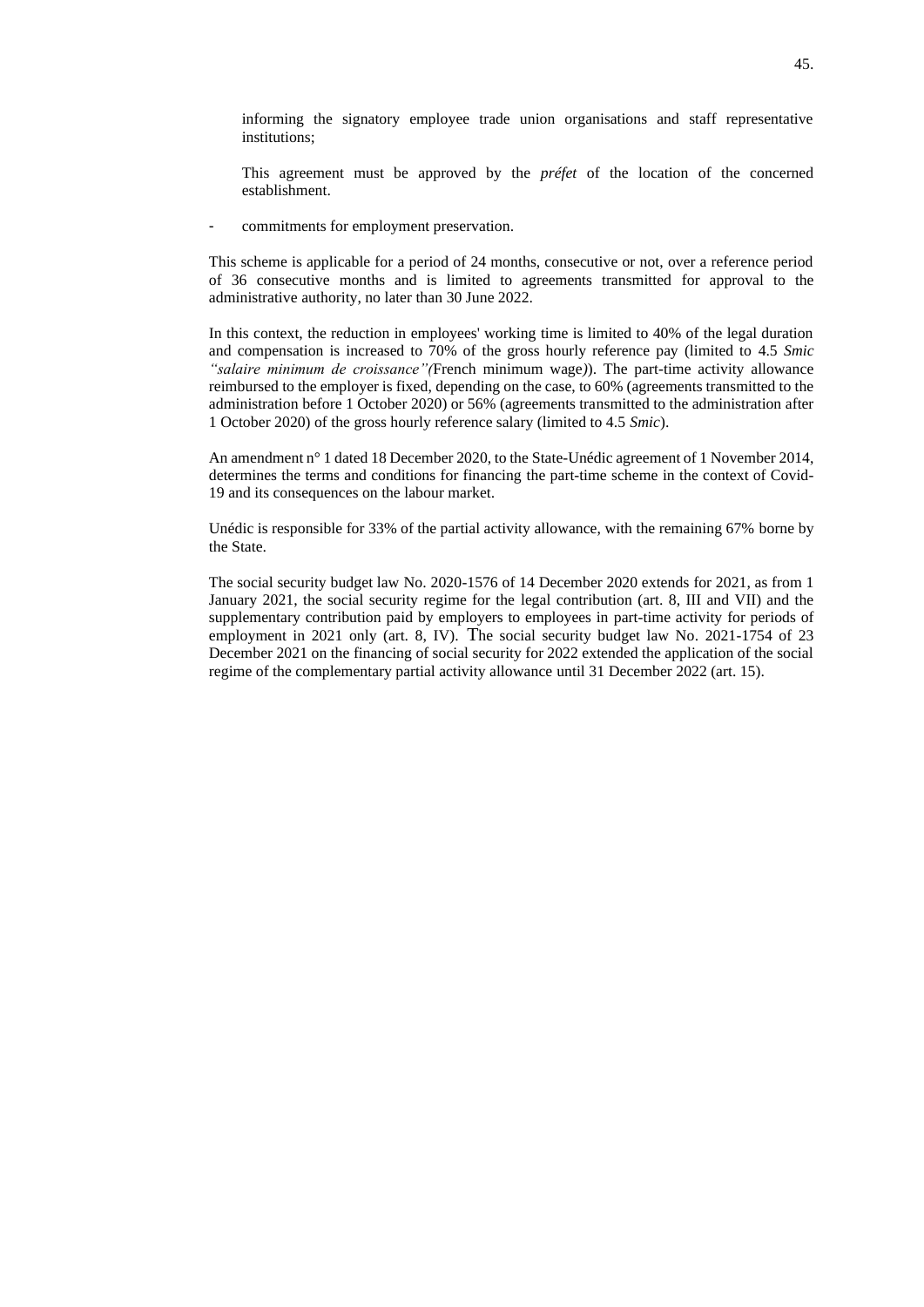Place of the Issuer in the organisational scheme of the public employment service.



**Employers / Employees JOB SEEKERS**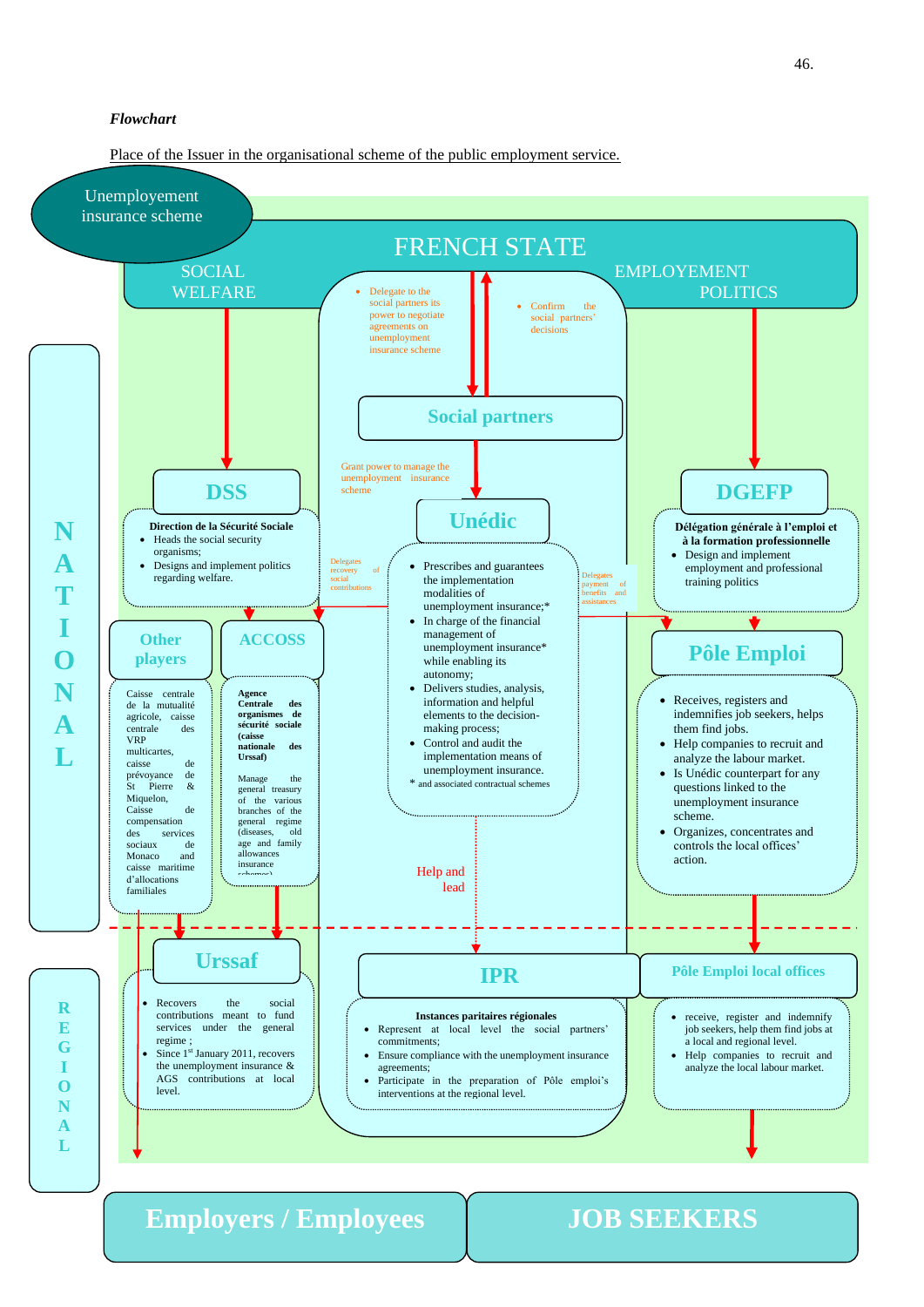The unemployment insurance scheme is a protection scheme with rules adopted by the social partners. The Issuer has been put in charge of administering these contractual rules.

The Issuer is joint-representation body managing the unemployment insurance scheme; on behalf of the social partners, it also performs the role of research and expertise in subjects related to employment and unemployment. For this purpose, it provides to the social partners or to its management bodies analytical information required by them to develop their projects and conduct their activities (using indicators, studies, surveys, simulations, estimates, underwriting balance and assessments, benefit forecasts, etc.).

(A) The Issuer and Urssaf Caisse nationale

In the framework of Law No. 2008-126 of 13 February 2008 reforming the organisation of the public employment service, Urssaf Caisse nationale and Urssaf network were entrusted, on behalf of Unédic and AGS, with the collection of unemployment insurance's contributions and subscriptions.

The implementation phase was endorsed by a quadri-partite agreement concluded on 17 December 2010 by the Issuer, Pôle emploi, AGS and Urssaf Caisse nationale, which provides the practical terms pursuant to which Urssaf Caisse nationale and all services of the recovery branch collect, on behalf of the Issuer and AGS, contributions and subscriptions.

(B) The Issuer and Pôle emploi

Law No. 2008-126 of 13 February 2008 organised the merging of the Agence nationale pour l'emploi (ANPE – National employment agency) and the unemployment insurance operating network (the Assédic and Garp agencies) and provided for the creation of a new public corporation called Pôle emploi. This new institution was created on 19 December 2008.

Pôle emploi enjoys legal personality and financial independence. On behalf of the issuer, it is responsible for carrying out the missions of the public employment service including placement, payment of benefit, job finding, training, support and advice for job seekers. In accordance with Article L. 5312-1 of the French *Code du Travail*, the six (6) missions of Pôle emploi consist of the following:

- (1) prospecting the labour market, developing expertise in trends in the job market and in skills, collecting job offers, assisting and advising businesses in their recruitment, matching job offers with jobseekers and participating actively in combating hiring discrimination and in campaigning for professional equality;
- (2) receiving, informing, guiding, supporting and advising persons regardless of whether they are in work, who are seeking work, training or professional advice, prescribing all actions conducive to developing their professional skills and improving their employability, facilitating their return to work and professional betterment, facilitating their geographical and professional mobility and contributing to their finding work and a place in society;
- (3) taking registrations on the list of jobseekers, keeping that list up-to-date and ascertaining whether jobseekers are duly seeking work;
- (4) on the Issuer's behalf, paying the unemployment insurance benefit and on behalf of the State or the Solidarity fund, paying the Solidarity benefits, return-to-work bonus, the lump-sum bonus and any other benefit or assistance the state requires it to pay under contract;
- (5) collecting, processing, disseminating and making available to the relevant State and Issuer services, data concerning the labour market and payment of benefits to jobseekers; and
- (6) implementing all actions entrusted to it by the State, local and regional government and the Issuer of relevance to its mission.

Pôle emploi collected contributions as a transitional measure; this task is now handed over to the urssaf (see above).

The Issuer prescribes the rules concerning payment of unemployment benefit and any assistance negotiated by the social partners. The relevant instructions are transmitted to Pôle emploi for payment on the Issuer's behalf of benefits to jobseekers who have been subscribed to the unemployment insurance scheme.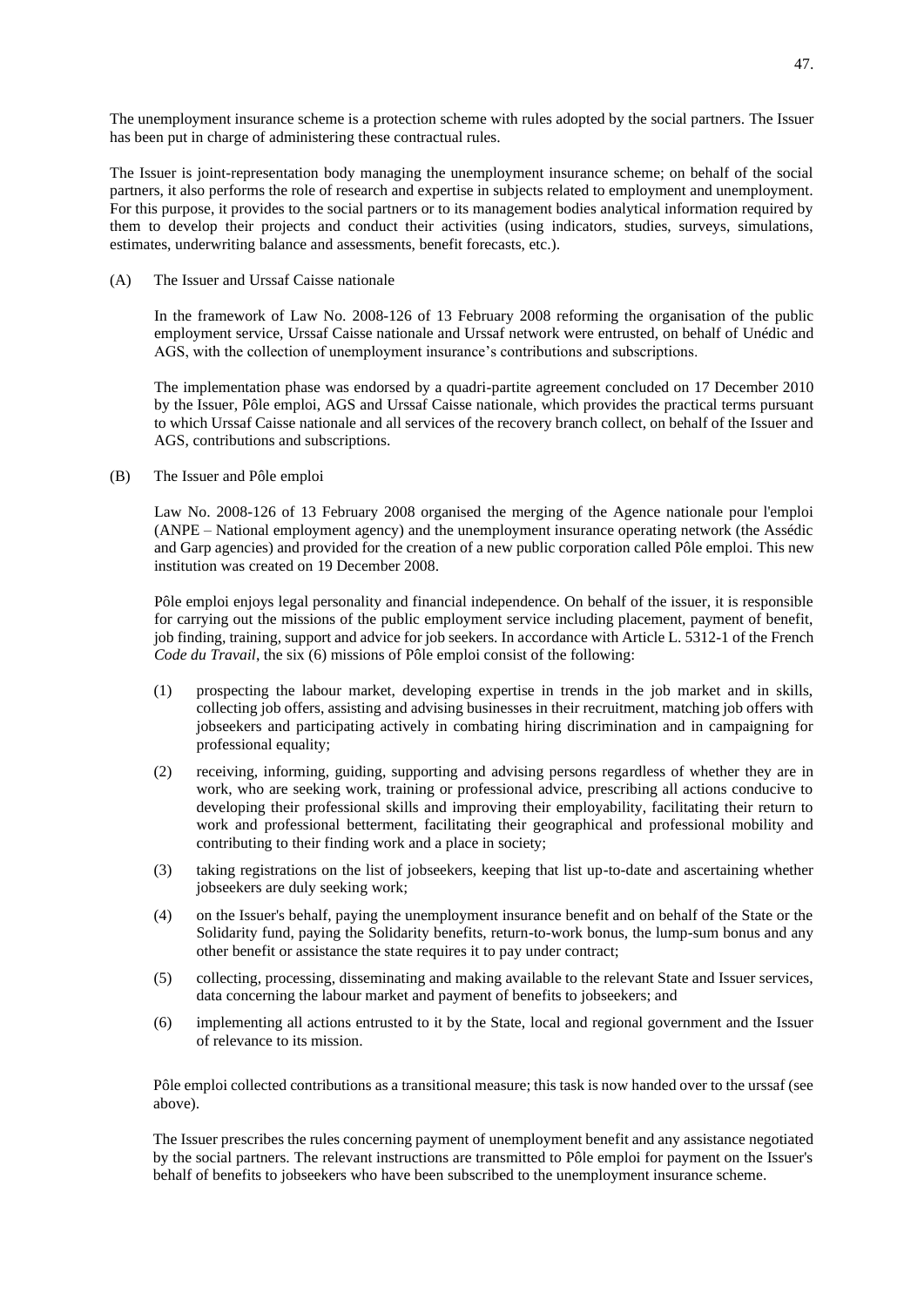The Issuer also defines, specifies and forwards the necessary instructions for collection of employers' and employees' contributions and participates in the implementation of other contractual mechanisms.

The Issuer ensures that Pôle emploi is compliant in fulfilling its instructions, pursuant to the tripartite, multiyear agreement signed between Unédic, the State and Pôle emploi on 18 December 2014<sup>15</sup>.

A new tripartite agreement was signed on 20 December 2019 for the purpose enabling the State and the Issuer to define Pôle emploi's strategic orientations for the upcoming years (2019-2022).

These orientations respond to a strong desire on the part of the State, Unédic and the social partners to accelerate company recruitments and to promote jobseekers' access to sustainable employment by responding more reactively to their needs and by focusing on skills development in order to prevent sustained absence from the job market and recurring unemployment. Three strategic orientations were therefore defined for Pôle emploi in this framework:

- accelerate and facilitate jobseekers' return to sustainable employment by adapting the personalisation and intensity of support initiatives to the needs of each individual through his/her career path;
- fight more effectively against companies' difficulties with recruitment by responding in a personalised and reactive way to companies' needs, and in particular small and medium sized companies (VSE-SME); and
- developing and promoting jobseekers' skills and qualifications in order to foster recruitments, notably by offering more relevant, more personalised, more comprehensible and more rapidly accessible training.

The Issuer is also the main contributor to Pôle emploi's budget, with financing amounting to 10% of contributions received (of around  $63.419$  billion in 2018, 3.521 billion in 2019 and 4.075 billion in 2020)<sup>16</sup>. Decree no 2019-797 of 26 July 2019 relating to the unemployment insurance system increased this contribution by one point (increased to 11%) for the purpose of enhancing the support provided to jobseekers.

At its meeting on 25 February 2020, the Issuer's Executive Committee approved the draft annual treasury agreement between the Issuer and Pôle emploi. This agreement defines the amount and payment terms applicable to the Issuer's contribution to Pôle emploi's budget for 2020. The contribution should amount to approximately €4 billion in 2020, i.e., 500 million euros more than in 2019. This allocation corresponds to 11% of contributions collected, in accordance with article 3 of decree no. 2019-798 relating to the unemployment insurance system.

(C) The Issuer and the regional joint bodies

Article L. 5312-10 of the French *Code du Travail*, in its drafting as arising pursuant to Act No. 2008-126 of 13 February 2008 reforming the organisation of the public employment service, institutes regional joint bodies within the regional management entities of Pôle emploi. Those bodies have the following missions:

- (1) Delivering an opinion on programming of Pôle emploi action at the relevant territorial level; and
- (2) Overseeing the implementation of the unemployment insurance agreement.

The multi-year agreement provided in Article L. 5312-3 of the French *Code du Travail*, signed between the State, Unédic and Pôle emploi on 18 December 2014 provides for the regional joint bodies to exercise a role of alerting the Issuer as part of their remit of overseeing due implementation of the unemployment insurance agreement*.* Moreover, the regional joint bodies may consult the Unédic technical services *"in the event of difficulty in interpreting the unemployment insurance regulations and of its implementing agreements ".*

The regional joint bodies, regarded as the local or regional arm of the social partners managing the unemployment insurance scheme, had their terms of reference specified by the agreements of 19 February 2009, 6 May 2011 and 14 May 2014 (as amended) concerning unemployment benefit and their

<sup>12</sup>Art L. 5312-3 *Code du Travail*

<sup>&</sup>lt;sup>16</sup> Art. L. 5312-7 and L. 5422-24 of the Labour Code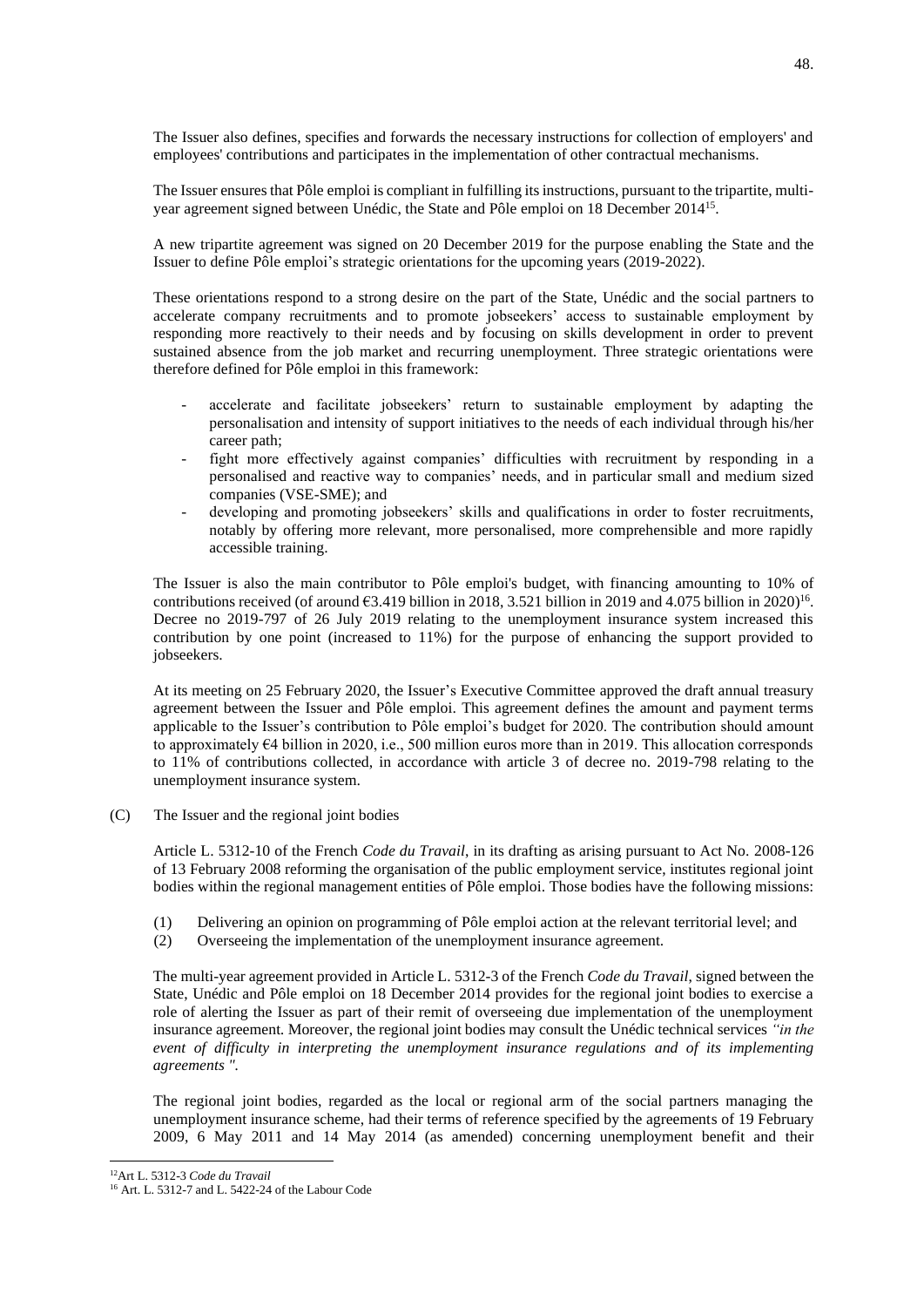implementing instruments. The regional joint bodies are thus partly substituted for the joint boards (commissions paritaires) and local offices of the Assédic unemployment benefit agencies.

The Issuer coordinates the action of the regional joint bodies, supporting and advising them in the fulfilment of their mission.

### *Subsidiaries of the Issuer*

The Issuer does not own any subsidiary.

# *Administrative and management bodies*

## Description & composition of the Issuer's administration and management bodies

The Issuer is a jointly managed institution featuring equal representation on its management bodies between the representatives of national organisations representing employers and the representations of inter-industry organisations representing employees. It is administered by a Board of Directors and an Executive Committee. The Issuer's general management functions are performed by a Managing Director.

- A. Description of the Issuer's administration and management bodies
	- (1) The Board of Directors

The Board of Directors has joint and even-handed representation of a panel of employers and a panel of employees each consisting of twenty-five (25) representatives.

The panel of employers is composed of the *Mouvement des Entreprises de France* (MEDEF), the *Confédération des PME* (CPME) and the *Union des entreprises de proximité* (U2P).

The employees' panel is composed of the Confédération Française Démocratique du Travail (CFDT), the Confédération Française de l'Encadrement - Confédération Générale des Cadres (CFE-CGC), the Confédération Française des Travailleurs Chrétiens (CFTC), the Confédération Générale du Travail (CGT), and the Confédération Générale du Travail - Force Ouvrière (CGT-FO).

The Board of Directors enjoys the widest powers for operations in keeping with the Issuer's corporate object. In particular, it may draw up all internal regulations for implementing the issuer's articles of association, make any amendments to the articles of association, enforce those articles of association and regulations in particular cases that may arise, manage the resources of the Association and any fund to aid workers deprived of employment. The Board of Directors, pursuant to the Articles and Memorandum of Association, also performs the duties ordinarily incumbent on the General Meetings.

(2) The Executive Committee

The Executive Committee is composed with equal representation of the social partners of a maximum of ten (10) members chosen by the Board of Directors from among its members every two (2) years. It is chaired in the framework of alternating 2-year terms by a representative of the national employers' organisations and the representation of the employees' national trade union organisations.

The Chairman, failing whom a second or a third Deputy Chairman belonging to the same panel, ensures the smooth running of the Issuer, in accordance with the articles of association and its regulations and chairs the meetings of the Executive Committee and the Board of Directors, signs all the instruments, deliberations or agreements and represents the Issuer before the courts and in the acts of civil society.

The Executive Committee takes all the measures necessary for the smooth running of the Issuer's administrative affairs, sees to the due dispatch of its ordinary business, exercises any powers delegated to it by the Board of Directors and appoints the Managing Director.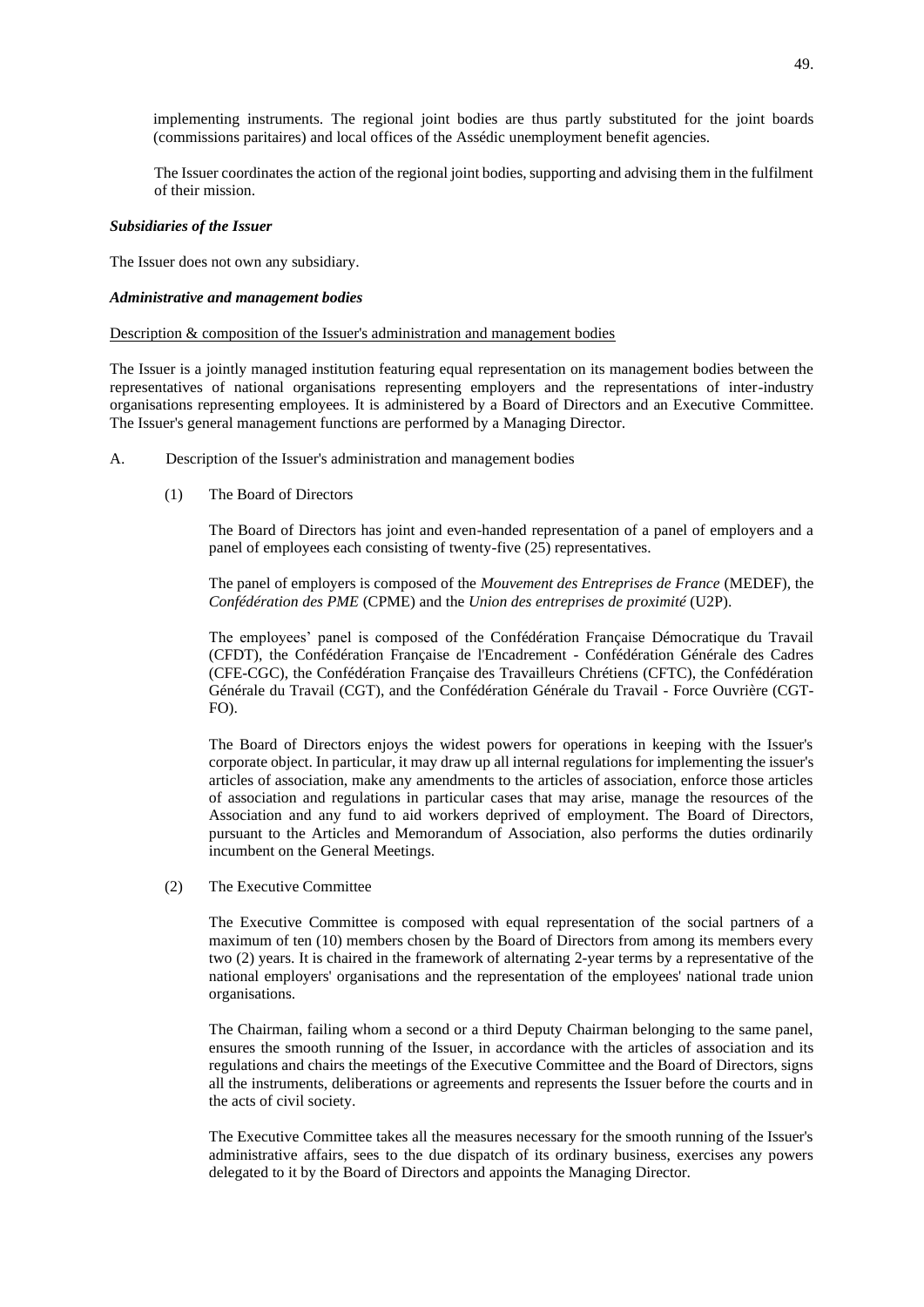(3) The Managing Director

The Issuer's Managing Director, appointed by the Executive Committee, is in charge of the proper operation of the Issuer's services. He performs his duties and represents the Issuer under powers delegated to him by the Executive Committee. He concludes collective labour agreements for application to all categories of staff covered by the unemployment insurance scheme and chairs the meetings of the staff representative bodies.

(4) The State supervisor

The Issuer is supervised by a State supervisor who sits on the Issuer's Board of Directors and Executive Committee in a consultative capacity.

- B. Composition of the Issuer's administrative and management bodies
	- (1) Board of Directors
		- Panel of employers sitting on the Board of Directors

### MEDEF

*Incumbent Panel Members Alternate Panel Members* M. Henri BEDIER M. Xavier CAROFF Mme Florence BUISSON-VINCENT M. Nicolas CUVIER Mme Sophie SEBAH M. Pierre-Yves DULAC M. Xavier THOMAS M. Charles DUPONT Mme Monique FILLON M. Stephan GALY M. Pierre MARIN M. Frédéric LLORCA M. Hubert MONGON M. Thibault PIRONNEAU M. François MIGAYROU M. Pierre-Matthieu JOURDAN Mme Elisabeth TOME-GERTHEINRICHS M. Jacques VESSAUD M. Olivier KLOTZ M. Yannick PELLETIER M. Jean-Eudes TESSON Mme Magali SAGNY

## CPME

*Incumbent Panel Members Alternate Panel Members* M. Eric CHEVEE M. Sebastien ARCHI Mme Gwendoline DELAMARE- M. Amir REZA-TOFIGHI DEBOUTTEVILLE MMme Valérie MONIER M. Jean-Michel POTTIER Mme Manon LEDEZ M. Loys GUYONNET M. Thierry GREGOIRE M. Jean- Michel GAUTHERON M. Xavier DOUAIS M. Stéphane HEIT M. Constant PORCHER

## U2P

*Incumbent Panel Members Alternate Panel Members* M. Christophe DESMEDT M. Pierre BURBAN M. Michel PICON Mme Corine POSTEL Mme Isabelle BRICARD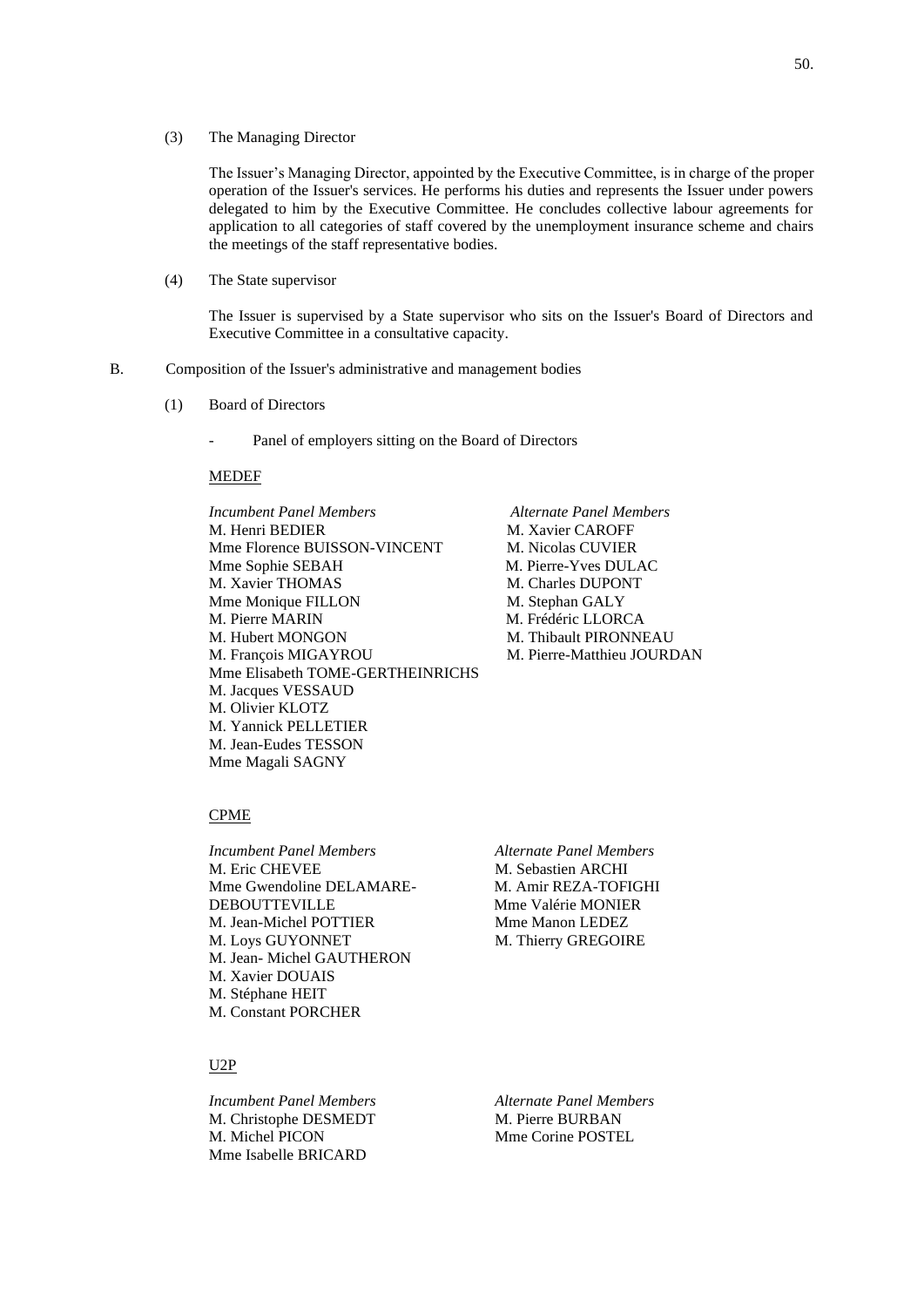## CFDT

*Incumbent Panel Members Alternate Panel Members* Mme Marylise LEON M. Amor GHOUMA Mme Patricia FERRAND Mme Chantal RICHARD M. Jean-Luc MICHEL M. Thierry BAILLEU Mme Géraldine CORNETTE Mme Séverine GARANDEAU-MARTIN

## CFE-CGC

*Incumbent Panel Members Alternate Panel Members* M. Didier DERNONCOURT M. Michel DAVRIL M. Jean-Marie LAMOITTE M. Paul-Henri LUTZ M. Jean-François FOUCARD M. Richard MARY M. Paul HOUSSMANN M. Bertrand MAHE

## CFTC

*Incumbent Panel Members Alternate Panel Members* M. Martial GALOUZEAU DE VILLEPIN Mme Dominique BERNARD M. Eric COURPOTIN Mme Audrey IACINO M. Yves RAZZOLI Mme Noëlle BRISINGER M. Claude GRATEAU M. Eric ALLER

## CGT

M. Stéphane FUSTEC Mme Léa WALKOWIAK M. Denis GRAVOUIL Mme Claire LALANNE Mme Laurence DUBEY M. Jeannick LADERVAL M. Yohan THIEBAUX Mme Muriel WOLFERS

## FO

*Incumbent Panel Members Alternate Panel Members* M. Michel BEAUGAS Mme Myriam BARNEL Mme. Nathalie CAPART Mme Laure DOUCIN Mme Laurence GILBERT M. Christian DORVILMA M. Arnaud PICHOT Jacques TECHER

*Incumbent Panel Members Alternate Panel Members*

Patricia FERRAND is the Chairperson of Unédic's Board of Directors.

Jean-Eudes TESSON is the 1st Deputy Chairperson of Unédic's Board of Directors.

The members of the Issuer's Board of Directors can be contacted at the Issuer's registered office: 4 rue Traversière, 75012 Paris, France.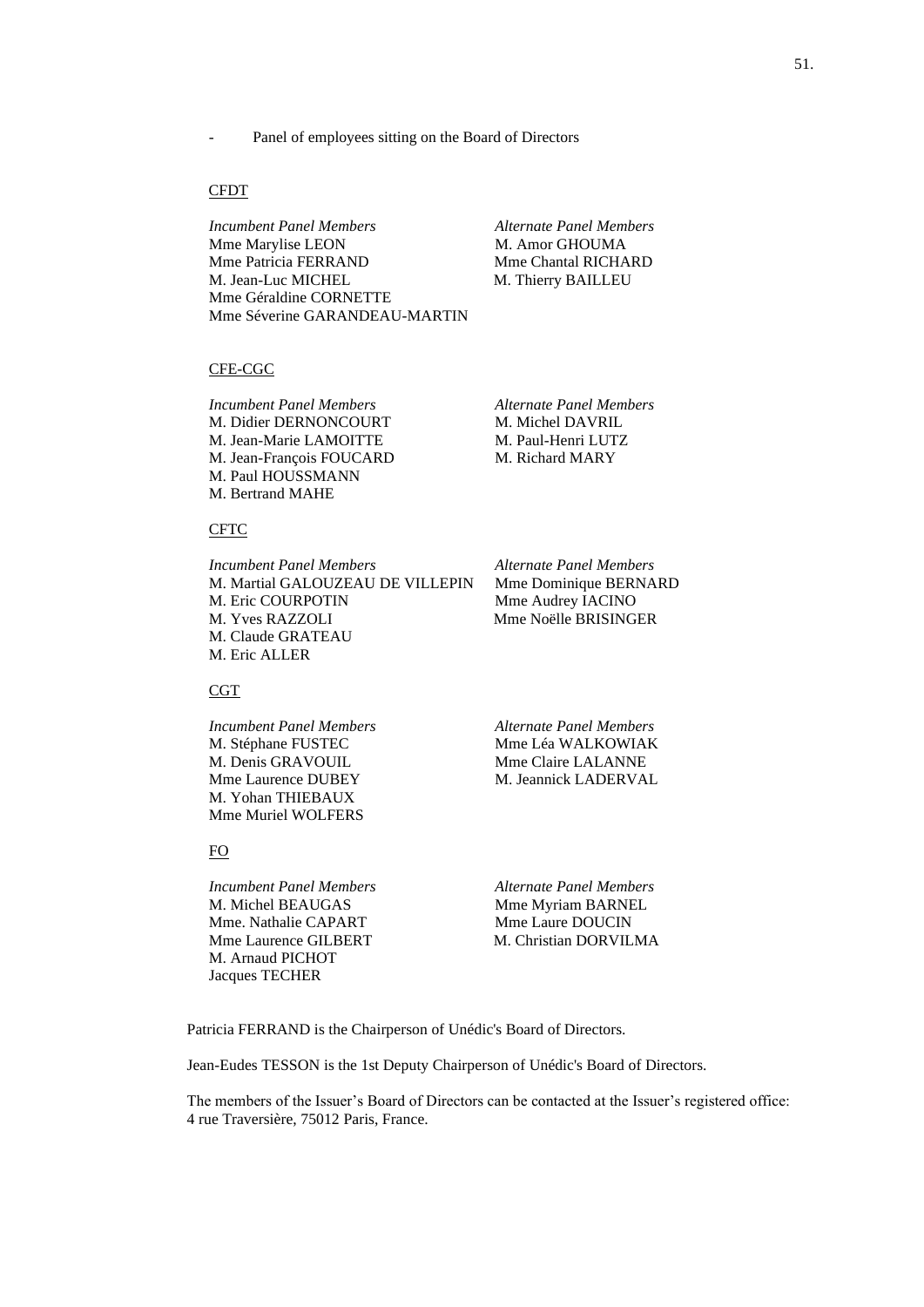(2) The Executive Committee

Mme Patricia FERRAND – CFDT Chairperson M. Jean-Eudes TESSON - MEDEF M. Eric COURPOTIN – CFTC 2 M. Jean-Michel POTTIER - CPME M. Michel PICON – U2P Treasurer M. Jean-François FOUCARD – CFE-CGC Deputy Treasurer

Michel BEAUGAS - FO Assessor Denis GRAVOUIL – CGT Assessor Elisabeth TOMÉ-GERTHEINRICHS – MEDEF Assessor Hubert MONGON – MEDEF Assessor

1<sup>st</sup> Deputy Chairperson 2<sup>nd</sup> Deputy Chairperson 3<sup>rd</sup> Deputy Chairperson

(3) General management

The Executive Committee members meeting of 26 March 2020 appointed Christophe VALENTIE as Unédic's new Managing Director. Pursuant to the decisions of the Executive Committee's members as of 28 April 2020, Christophe VAENTIE took up his duties on 15 June 2020.

Rémy MAZZAOCCHI is the Issuer's Deputy Managing Director.

The members of the Issuer's Executive Committee and Board of Directors can be contacted at the Issuer's registered office: 4 rue Traversière, 75012 Paris, France.

(4) State Supervisor

The issuer is under the supervision of Laurent MOQUIN.

### *Overall remuneration of the members of the Issuer's management and control bodies*

The members of the Issuer's management and control bodies, and more generally the members of the Executive Committee and of the Board of Directors, do not receive any remuneration for the duties they perform for the Issuer. The organisations to which they belong receive an indemnity to offset the costs incurred while fulfilling their mandates on behalf of the public unemployment benefits service.

## *Offices held by members of the Issuer's management and control bodies in other businesses*

With the exception notably of Eric Le Jaouen, founder and managing director of human resources consulting firm Ginkgo, most of the members of the Executive Committee conduct their main activities within the organisations that they represent in the management and administration bodies of the Issuer, within the contractual scheme and according to the rules defined by the social partners.

# *Conflicts of interest – agreements between the Issuer and any legal entity having common senior managers with the Issuer*

The Issuer has not identified any person who is a member of its administrative and management bodies who may have a conflict of interest between (i) its duties to the Issuer and (ii) that person's private interests among others.

It should be noted that the Issuer has issued internal regulations governing procurement and other contracts in order to prevent any conflict of interest particularly within its administrative and management bodies. These internal regulations contain a number of recommendations and specify a number of incompatibilities for purposes of the award by the Issuer of procurement and other contracts.

Expenses under agreements relating to the Issuer's financial contribution to trade and employer unions' costs arising from their employees' participation in the management of the unemployment insurance system were renewed in respect of 2022 during a Board of Directors' meeting held on 26 January 2022.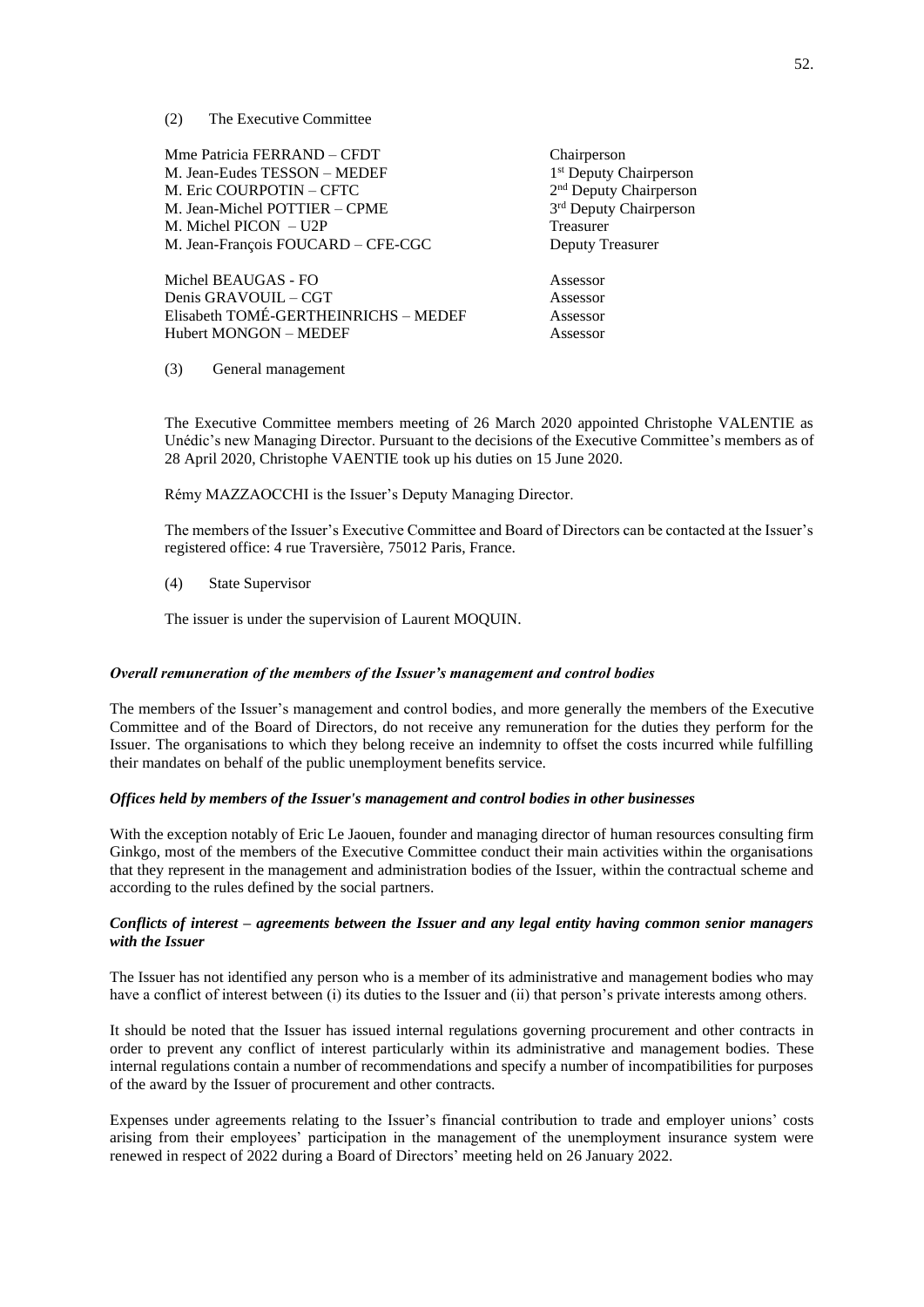The Issuer has not concluded any agreement with the companies/enterprises listed in the above-mentioned paragraph.

# *Main shareholders*

Nil.

# *Financial information concerning the Issuer's net assets, financial position and results*

# Date of latest financial information

The latest elapsed financial year of the Issuer for which the annual financial statements and consolidated annual financial statements have been audited by the statutory auditors is the year ended 31 December 2020 (see section 6 "General Information", paragraph 6 below).

# Amount of net worth not carried forward from the end of the last financial year

The amount of net worth not carried forward at the end of the Issuer's last financial year consists solely of its global loss carried forward of €37.20 billion as at 31 December 2020.

# Total amount of the issuer's commitments and the breakdown by maturity

# Maturity on 31 December 2020 of the balance on debts and provisions at 31 December 2020

| <i>in millions Euros</i>            | Current charges<br>considered as<br>maturing in less<br>than 1 year | Maturing in<br>between 1 and<br>5 years | Maturing<br>after more<br>than 5 years | <b>TOTAL</b>             |
|-------------------------------------|---------------------------------------------------------------------|-----------------------------------------|----------------------------------------|--------------------------|
|                                     |                                                                     |                                         |                                        |                          |
| <b>Provisions for risks</b>         | 101                                                                 | $\overline{2}$                          | 16                                     | 119                      |
|                                     |                                                                     |                                         |                                        |                          |
| <b>Debts</b>                        | 24,184                                                              | 20,850                                  | 26,500                                 | 70,534                   |
| <b>Debenture loans</b>              | 3,362                                                               | 17,750                                  | 22,500                                 | 43,612                   |
| Bank and credit establishment loans | 11,826                                                              | 3,100                                   | 4000                                   | 18,926                   |
| <b>Bank</b> overdrafts              |                                                                     |                                         | $\overline{\phantom{a}}$               | $\overline{\phantom{0}}$ |
| Misc. financial debts               |                                                                     |                                         |                                        | $\overline{\phantom{0}}$ |
| Creditor affiliates                 | 500                                                                 |                                         |                                        | 500                      |
| Debtor beneficiaries                | 3,296                                                               |                                         |                                        | 3,296                    |
| Tax and social welfare debts        | 152                                                                 |                                         |                                        | 152                      |
| Trade debts                         | 7                                                                   |                                         |                                        | 7                        |
| Other debts                         | 4040                                                                |                                         |                                        | 4040                     |
|                                     |                                                                     |                                         |                                        |                          |
| <b>Prepayments</b>                  | 305                                                                 |                                         |                                        | 305                      |
|                                     |                                                                     |                                         |                                        |                          |
| <b>Total debts and prepayments</b>  | 23,489                                                              | 20,850                                  | 26,500                                 | 70,839                   |
|                                     |                                                                     |                                         |                                        |                          |
| <b>TOTAL</b>                        | 23,590                                                              | 20,852                                  | 26,516                                 | 70,958                   |

The total outstanding benefits due from the Public Unemployment Benefits Service to eligible beneficiaries registered at the end of the 2020 financial year has been evaluated by Unédic's Department of Studies and Analysis to be €36.492 billion. This amount does not include benefits due to those who are beneficiaries of a compensation maintenance scheme until their retirement.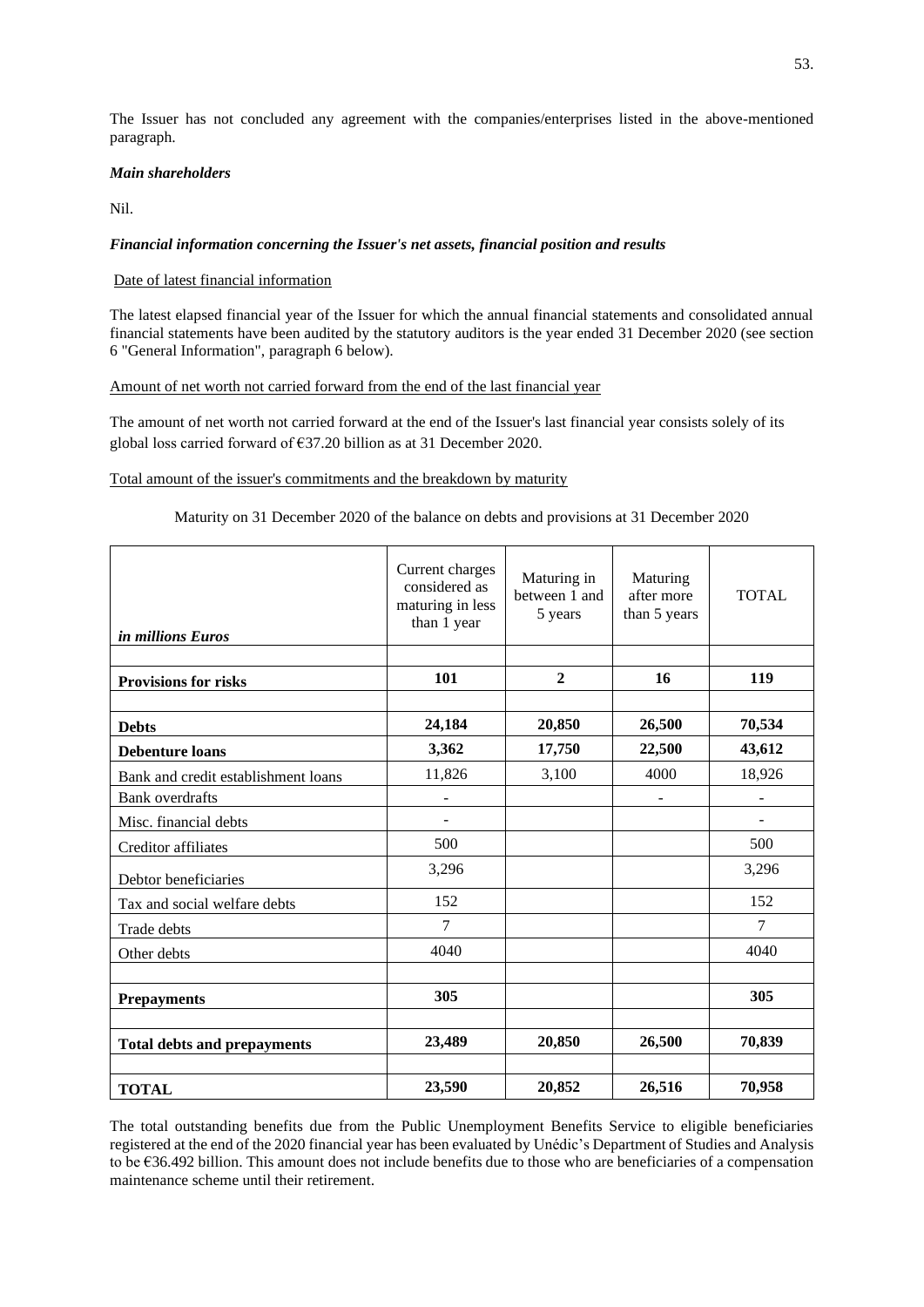Outstanding benefits due from Public Unemployment Benefits Service to beneficiaries entitled to retain indemnification concern jobseekers who may under certain circumstances, continue receiving benefits until retirement age. The total benefits due to these beneficiaries registered at the end of the 2020 financial year have been evaluated by Unédic's Department of Studies and Analysis to be €752 million.

## Collateral provided for securities previously issued by the Issuer

No outstanding bond issues at the date of this Information Memorandum are the subject of any guarantees; being specified that the bonds issues achieved since 2013 referred to in section "Previous bond issues" below) are guaranteed by the French State (see the section "*Description of the Guarantee*" below).

## Significant information extracted from the issuer's provisional financial statements

The Issuer does not draw provisional financial statements.

# Significant changes in the Issuer's financial or commercial situation

With the exception of what is set out in the Information Memorandum, and in particular regarding the impact of Covid-19, there has been no change in the Issuer's financial situation since 31 December 2020 of significance for the issue of the Notes. It should nevertheless be recalled that, in France, the Issuer is a unique institution responsible for managing the unemployment insurance scheme. Consequently, the Issuer is permanently affected by national and even international macroeconomic trends. The Issuer is directly affected by French general economic trends. Since 31 December 2020 (the date of its latest audited and published financial statements), the trends affecting the Issuer were as follows:

- The reduction in the French unemployment rate to 8.0% at the end of 2020 following a reduction at the end of 2019(INSEE data, February 2021, all of France) and the decrease in the number of jobseekers (categories A, B, C) by -1.3% in the last quarter of 2020 and an increase by 4.5% over one year (Pôle emploi data, April 2021, all of France);
- the economic growth rate,  $-7.9\%$  in France in 2020, after  $+1.8\%$  in 2019 (INSEE data, May 2021), and hence decrease in the amount of contributions paid to the Issuer.
- finance for supplementary needs generated by these developments, which required:
	- (i) maintaining the Issuer's *Titres Négociables à Court Terme* (Short-Term Negotiable Notes) programme (details of applications at 31 December 2020 shown hereunder), which is capped at 18 billion euros (pursuant to the decisions of the Issuer's Board of Directors on 26 January 2022);
	- (ii) maintaining the Issuer's *Titres Négociables à Moyen Terme* (formerly called *bons à moyen term négociables*(Medium-Term Negotiable Notes) programme (details of applications at 31 December 2020 shown hereunder), it being specified that during the meeting held on 26 January 2022, the Issuer's Board of Directors confirmed the limit on this amount to be 10 billion euros;
	- (iii) bonds issues issued under the Programme (cf. paragraph "Significant agreements").

## *Significant agreements*

The following are the significant agreements (other than agreements concluded in the normal course of business) to which the Issuer is a party and that may confer on the Issuer a right or obligation with significant incidence on the Issuer's capacity to fulfil the obligations incumbent on it under this Information Memorandum:

## Previous bond issues

Within the framework of the present Programme, the Issuer has carried out the issue the following bonds issues:

on 5 April 2013 for a total nominal value of  $\epsilon$ 2,000,000,000 bearing interest at an annual rate of 2.250%, and maturing on 5 April 2023 (including the Tap issue of  $\epsilon$ 500,000,000 achieved on 22 May 2014 consolidated with the initial  $£1,500,000,000$  issue);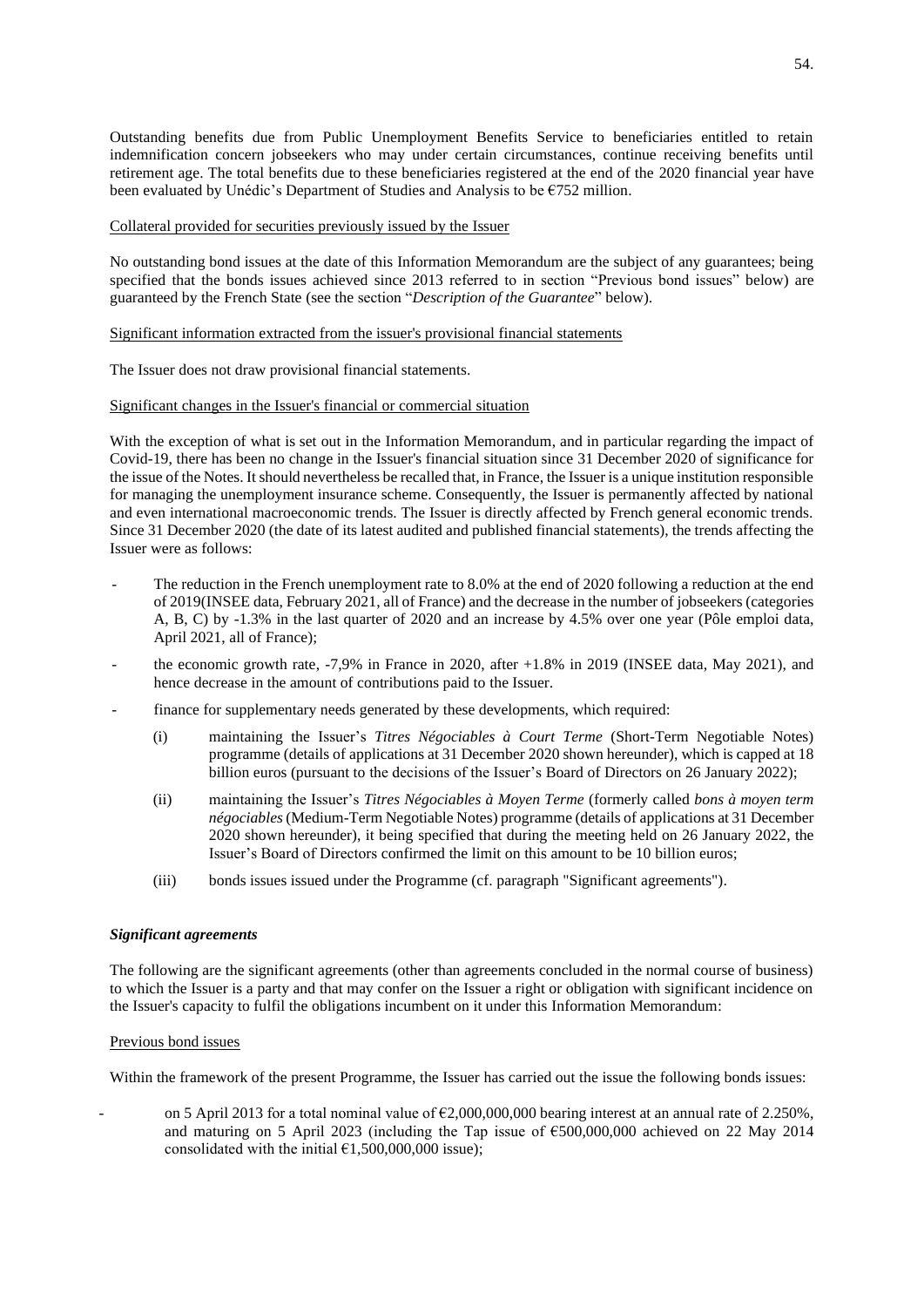- on 20 February 2014 for a total nominal value of  $\epsilon$ 2,850,000,000 bearing interest at an annual rate of 2.375% and maturing on 25 May 2024 (including the Tap issue of  $\epsilon$ 3,500,000 achieved on 1 December 2021 consolidated with the initial  $\epsilon$ 2,500,000,000);
- on 5 September 2014 for a total nominal value of  $\epsilon$ 2,250,000,000 bearing interest at an annual rate of 0.875% and maturing on 25 October 2022 (including the Tap issues of (i)  $\epsilon$ 250,000,000 achieved on 1 October 2015 and (ii) €500,000,000 achieved on 4 May 2016, consolidated with the initial €1,500,000,000 issue);
- on 17 February 2015 for a total nominal value of  $63,000,000,000$  bearing interest at an annual rate of 0.625% and maturing on 17 February 2025;
- on 21<sup>st</sup> October 2015 for a total nominal value of  $\epsilon$ 2,000,000,000 bearing interest at an annual rate of 1.25% and maturing on 31st October 2027 (including the Tap issue of €750,000,000 achieved on 4 May 2016 consolidated with the initial  $\text{\textsterling}1,250,000,000$  issue);
- on 3 March 2016, for a total nominal value of  $\epsilon$ 2,250,000,000 bearing interest at the annual rate of 0.625% and maturing on 3 March 2026 (including the tap issue of  $\epsilon$ 250,000,000 achieved on 20 June 2017 consolidated with the initial  $\epsilon$ 2,000,000,000 issue),
- on 31 March 2016, for a total nominal value of  $\epsilon$ 1,750,000,000 bearing interest at the annual rate of 0.250% and maturing on 24 November 2023,
- on 28 March 2017, for a total nominal value of  $63,250,000,000$  bearing interest at the annual rate of 1.250% and maturing on 28 March 2027 (including (i) the Tap issue of  $\epsilon$ 250,000,000 achieved on 31 August 2017 consolidated with the initial of  $\epsilon$ 2,000,000,000,000 issue and (ii) the Tap issue of  $\epsilon$ 1,000,000,000 achieved on 20 October 2021 consolidated with the initial  $\epsilon$ 2,000,000,000),
- on 20 April 2017, for a total nominal amount of  $\epsilon$ 1,750,000,000 bearing interest at the annual rate of 1.500% and maturing on 20 April 2032 (including the Tap issue of €750,000,000 achieved on 30 August 2017 consolidated with the initial  $\epsilon$ 2,500,000,000 issue),
- on 30 May 2018, for a total nominal amount of  $\epsilon$ 2,000,000,000 bearing interest at the annual rate of 1.250% and maturing on 25 May 2033 (including the Tap issue of €1,000,000,000 achieved on 29 May 2019 consolidated with the initial  $\epsilon$ 1,000,000,000 issue).
	- on 3 October 2018, for a total nominal amount of  $\epsilon$ 2,000,000,000 bearing interest at the annual rate of 0.875% and maturing on 25 May 2028 (including the Tap issue of  $\epsilon$ 750,000,000 achieved on 31 March 2020 consolidated with the initial  $\text{\e}1,250,000,000$  issue),
	- on 20 March 2019, for a total nominal amount of  $\epsilon$ 2,500,000,000 bearing interest at the annual rate of 0.500% and maturing on 20 March 2029 (including the Tap issue of €1,000,000,000 achieved on 21 October 2021 consolidated with the initial  $\epsilon$ 1,500,000,000 issue),
	- on 5 March 2020, for a total nominal amount of  $\epsilon$ 1,400,000,000 bearing interest at the annual rate of 0.00% and maturing on 5 March 2030 (including the Tap issue of €150,000,000 achieved on 1 December 2021 consolidated with the initial  $\epsilon$ 1,250,000,000 issue),
	- on 17 June 2020, for a total nominal amount of  $64,000,000,000$  bearing interest at the annual rate of 0.250% and maturing on 25 November 2029,
	- on 16 July 2020, for a total nominal amount of  $63,500,000,000$  bearing interest at the annual rate of 0.250% and maturing on 16 July 2035 (including the Tap issue of  $\epsilon$ 1,500,000,000 achieved on 4 November 2020 consolidated with the initial  $\epsilon$ 2,000,000,000 issue),
	- on 15 October 2020, for a total nominal amount of  $\epsilon$ 3,000,000,000 bearing interest at the annual rate of 0.00% and maturing on 25 November 2028,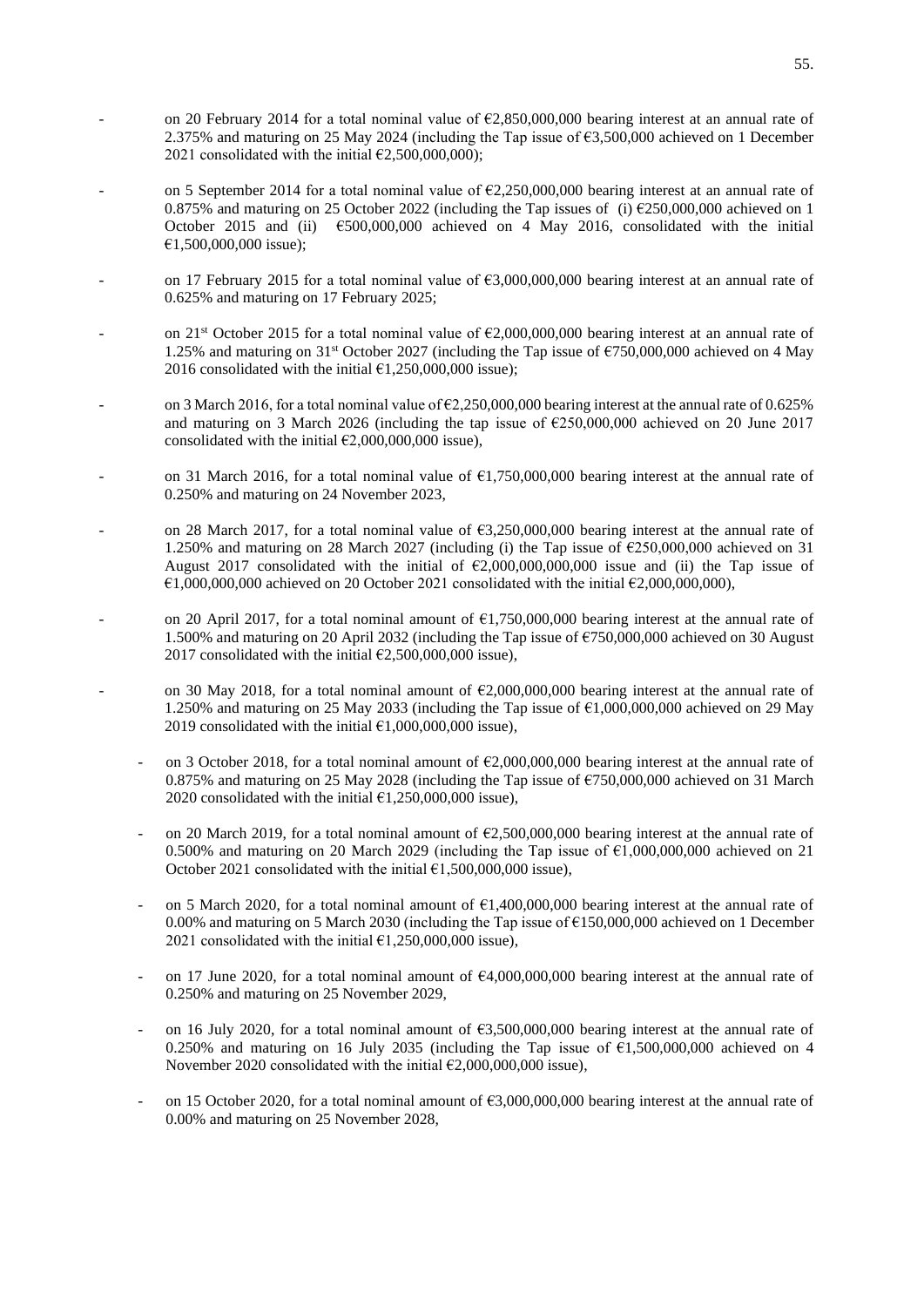- on 19 November 2020, for a total nominal amount of  $\epsilon$ 2,500,000,000 bearing interest at the annual rate of 0.00% and maturing on 19 November 2030,
- on 16 February 2021, for a total nominal amount of  $\epsilon$ 3,000,000,000 bearing interest at the annual rate of 0,100% and maturing on 25 May 2034,
- on 1 April 2021, for a total nominal amount of  $63,000,000,000$  bearing interest at the annual rate of 0,010% and maturing on 25 May 2031,
- on 23 June 2021, for a total nominal amount of  $\epsilon$ 2,000,000,000 bearing interest at the annual rate of 0,5% and maturing on 25 May 2036,
- on 27 July 2021, for a total nominal amount of  $\epsilon$ 2,000,000,000 bearing interest at the annual rate of 0,010% and maturing on 25 November 2031.

The bond issues carried out since 1 January 2019 were partly used for the purpose of the management of the Issuer's financing needs (see Chapter "Use of proceeds" above and paragraph "Issue of *Titres Négociables à Court Terme* (Short-Term Negotiable Notes)" below).

## Credit facility agreements

No credit line is currently opened.

## Issue of *Titres Négociables à Court Terme* (Short-Term Negotiable Notes)

The Issuer has a *Titres Négociables à Court Terme* programme whose limit for outstanding amount is of €18 billion (pursuant to the decisions of the Issuer's Board of Directors dated 26 January 2022). The *Titres Négociables à Court Terme* programme was used, as at 31 December 2020, up to an amount of €11.825 billion and, as at 31 December 2021, up to an amount of  $\epsilon$ 7.877 billion. As required by the regulations, annual updates regarding this programme have been supplied to the Banque de France. It is currently rated P-1 (Moody's Investors Service Limited) and F1+ (Fitch France S.A.S.).

## *Titres Négociables à Moyen Terme* (NEU MTN)

The Issuer has a *Titres Négociables à Moyen Terme* (NEU MTN, formerly called *Bons à Moyen Terme Négociables* (Medium-Term Negotiable Notes)) programme whose limit for the outstanding amount is €10 billion (under the terms of decision taken by the Board of Directors of the Issuer dated 26 January 2022). The issuance of such notes, whose maturity must be legally greater than one year, is intended to cover the part of the interest rate curve not covered by the euro medium term note programme and the *Titres Négociables à Court Terme* programme.

The Issuer's NEU MTN programme was used up to an amount of  $\epsilon$ 7.100 billion as at 31 December 2021. It is currently rated Aa2 (Moody's Investors Service Limited) and AA (Fitch France SAS).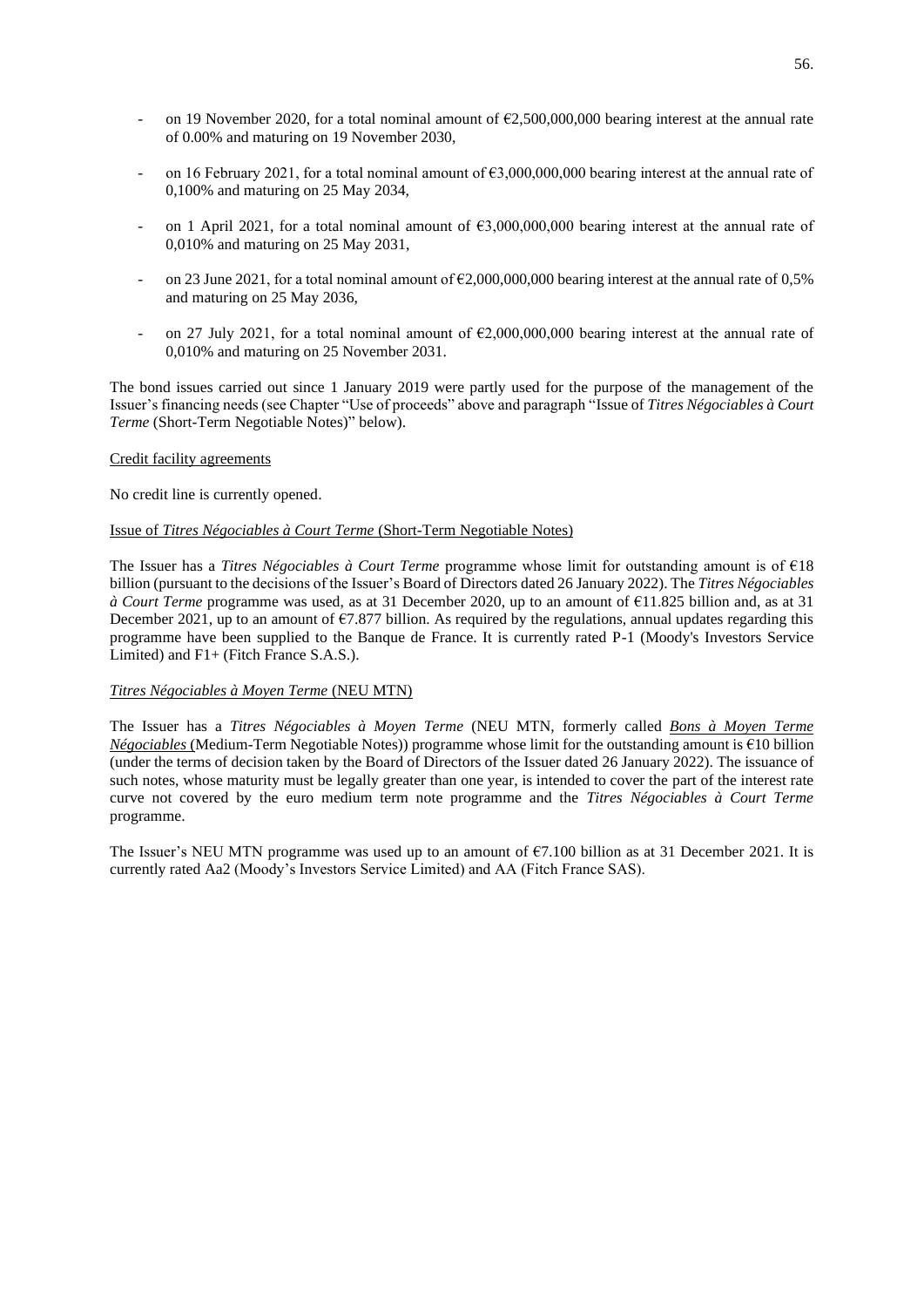# **RECENT DEVELOPMENTS**

At various meetings held during the year 2020 (on 26 March, 28 April, 18 June, 21 October 2020) and held on 24 February 2021, 17 June 2021, 22 October 2021 and 24 February 2022, the members of the Executive Committee presented the regulatory and operating measures taken in the context of Covid-19 with respect to the unemployment insurance system and, at their last meetings, the effects of such measures at the end of 2024, activity having returned at its pre-crisis level.

The principal measures relate to (i) the scope of wage subsidies (*activité partielle*) and unemployment benefits (ARE), and (ii) collection of contributions and the organisation of the benefit payment service.

The Executive Committee also assessed the arrangements seeking to maintain the sustainability of the financing for the unemployment insurance system and the secured steering of its financial trajectory in order to allow the unemployment insurance system to continue to fully play its role as an economic and social shock absorber.

At a meeting held on 24 February 2022, the members of the Executive Committee presented the financial forecasts of the unemployment insurance system for 2022-2024. The absence of any reference in economic history and the lack of hindsight to analyse and forecast the economic consequences of a crisis of this magnitude explains the particularly high level of uncertainty surrounding the financial year. Although the first half of 2021 was still marked by a deteriorated economic situation compared to the pre-crisis situation, due to the strong rebound in activity and employment and the entry into force of the unemployment insurance reform on 1 October 2021, the return to pre-crisis level was faster than expected. According to the February 2022 Economists' Consensus, increases in activity would be less important in 2022, with most of the catching up taking place in 2021. Thus, after two years of strong growth in relation with the end of the health crisis  $(+7.0\%$  in 2021 and  $+3.8\%$  in 2022, respectively), Unédic anticipates a decline in growth to +2.1% in 2023 and then +1.6% in 2024, i.e., activity trends close to those observed before the health crisis.

# **(i) Regulatory measures**

# Wage-subsidies (*activité partielle*)

In order to facilitate the continued employment of employees suffering from the consequences of the health crisis, the public authorities decided to (i) simplify the steps for benefiting from the wage subsidy program, (ii) improve the financial burden with State/Unédic co-financing arrangements and (iii) extend the benefit of the arrangements to new populations.

In the context of the Covid-19 crisis, the existing part-time scheme was modified. In particular, the Order No. 2020-346 of 27 March 2020 as amended by Order No. 2020-460 of 22 April 2020 and Order No. 2020-1639 of 21 December 2020, set up a temporary social scheme for part-time allowance paid to employees as from the employment periods from March until a date set by decree and no later than 31 May 2021. As of 31 May 2021, pursuant to decrees No. 2020-1316 and 2020-1319 of 30 October 2020 and No. 2021-674 of 28 May 2021, the amounts of part-time activity scheme have been progressively reduced.

The scheme is financed 33% by Unédic and 67% by the State.

The social security budget law No. 2020-1576 of 14 December 2020 for 2021 extends, as of 1 January 2021, the social security regime for the legal contribution (art. 8, III and VII) and the supplementary contribution paid by employers to employees in part-time for periods of employment in 2021 only (art. 8, IV). The social security budget law No. 2021-1754 of 23 December 2021 on the financing of social security for 2022 extended the application of the social regime of the complementary part-time activity allowance until 31 December 31 2022 (art. 15).

As a reminder, the expenditures related to the part-time activity scheme amounted to 11.4 billion euros between March 2020 and December 2021, i.e., approximately 43% of the (negative) balance recorded by the scheme in 2020-2021.

After remaining high at the beginning of 2021, the expenditure on the part-time activity scheme (standard parttime activity scheme and long-term part-time activity scheme) sharply declined from June 2021 as the loosening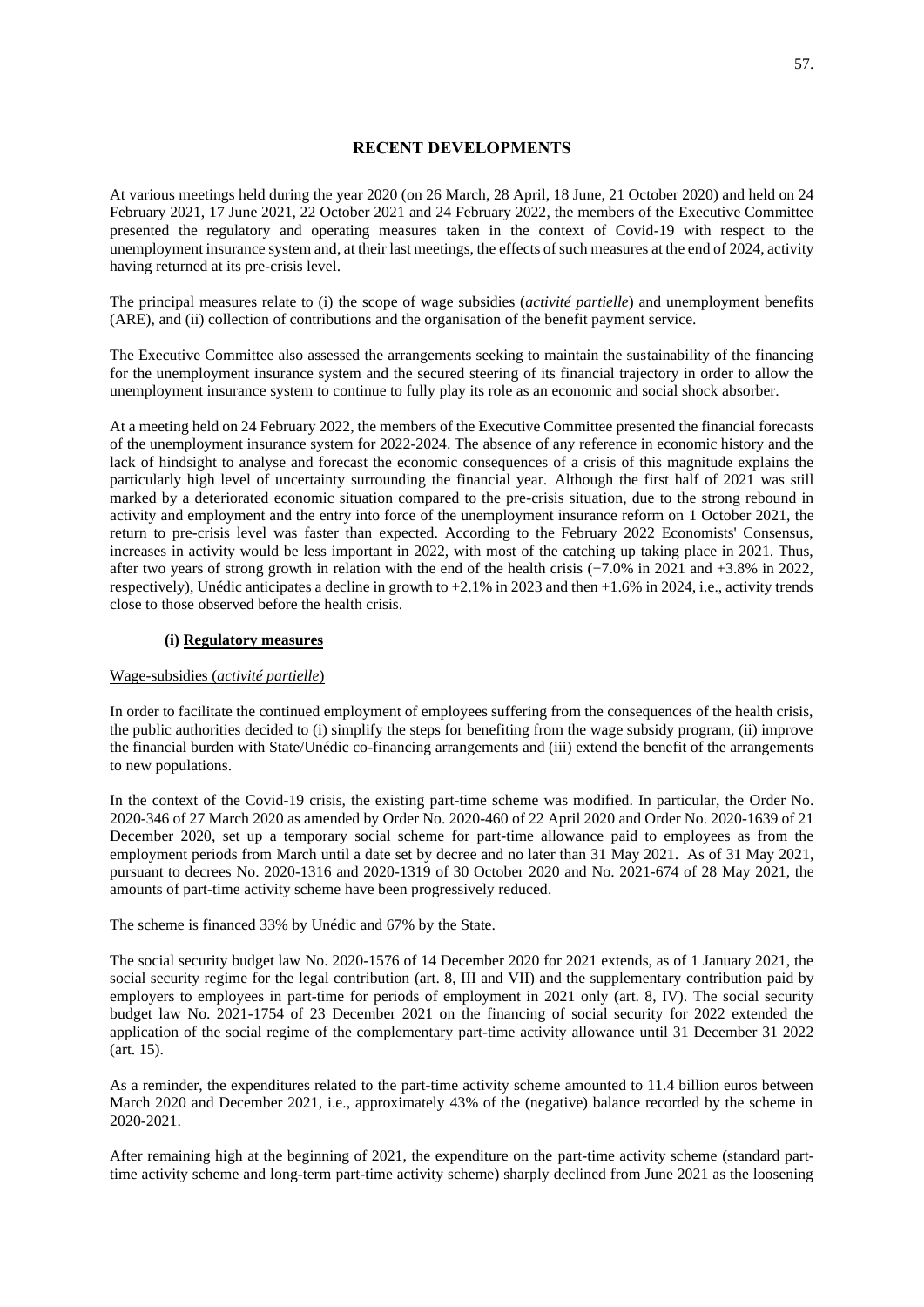of the health restrictions led to the return of the activity to "normal" levels, thus making it less necessary for employees to be operating part-time.

Thus, the successive epidemic waves had less and less recessive effects on the activity and the appearance of the Omicron variant, which was accompanied by few restrictive measures, resulted in a moderate increase in the use of the part-time activity scheme. Unédic's expenditure in respect of the funding of the part-time activity scheme is forecast to be  $\epsilon$ 3.9bn in 2021 and to be reduced to  $\epsilon$ 0.4bn in 2022.

For 2023, with economic activity returning to its pre-crisis level, the use of the part-time activity scheme is expected to return to a less exceptional level, albeit much higher than before the crisis. It is estimated that expenditures will remain higher than before the crisis (around €0.2bn in 2023 and 2024, compared with €0.04bn in 2019) due to requests for long-term part-time activity scheme ("Activité partielle de longue durée" – APLD), which will run into 2023, and the learning effect of companies that may use the mechanism more quickly than before in the event of economic difficulties or temporary accidents affecting their business: natural disasters, etc.

## Unemployment benefits (ARE) and other replacement income

In light of the suspension of the effective date of the new methods for determining eligibility for unemployment benefits (ARE) (duration, amount, payment date) to 1 April 2021, the corresponding rules arising from the 14 April 2017 unemployment insurance agreement and its implementing texts remained in force until 30 September 2021.

Orders No. 2020-324 of 25 March 2020, No. 2020-1442 of 25 November 2020 and No. 2021-136 of 10 February 2021 provided for two exceptional extensions of ARE payments until 30 June 2021. This concerned jobseekers receiving the "allocation d'aide au retour à l'emploi (ARE, ARE-Mayotte), who exhausted their rights between 1st March and 31 May 2020 and those who exhausted their rights since 30 October 2020 and until 30 June 2021 (subject to an order setting an end to the measure in case of improvement of the health situation). This measure led to additional expenses of 0.7 billion euros in 2020 and 1.9 billion euros in 2021.

As part of a plan for culture, a special scheme (known as a "white year") has been put in place for recipients of Annex VIII and X of the unemployment insurance regulations until 31 December 2021. At the end of this period, a review of the rights to the back-to-work allowance will be carried out under the conditions of ordinary law, subject to certain adjustments. This extension of the "white year" has led to an additional cost of 0.5 billion in 2020 and +0.5 billion in 2021 compared to a year without the health crisis. Contributions

Exceptional measures by the URSSAF network took place in order to help employers by allowing them to defer the payment of social security contributions for several months and by suspending enforced collection procedures. This procedure also applies to unemployment insurance contributions and AGS contributions collected by URSSAF and CGSS pursuant to article L. 5427-1 of the French Labour Code.

After the first stay-at-home period, Article 65 of the amended budget law n°2020-935 for 2020 as of 30 July 2020 provided, under certain conditions, a full temporary exemption from employer's contributions mentioned in I of Article L. 241-13 of the Social Security Code, for micro-enterprises (less than 10 employees) and a partial release of employer's contribution debts for SMEs.

Unédic must be compensated, by the collection agencies, for the contributions from which employers are exempted:

- For Urssaf Caisse nationale and CCMSA, this compensation is provided for in an agreement,
- for Pôle emploi services and the CPS, Unédic has been informed of the exempted amounts for the year 2020, so that it can invoice the State.

Following the second stay-at-home period, article 9 of the social security budget law n° 2020-1576 of 14 December 2020 for 2021 has introduced an exemption system for specific sectors. These measures are similar to those implemented under the first stay-at-home period.

Finally, the contribution payment schemes instituted during the two stay-at-home periods in order to support companies affected by the health crisis and implemented by Urssaf Caisse nationale and CCMSA will be "compensated" to Unédic by a full repayment of the amount of contributions paid according to the payment scheme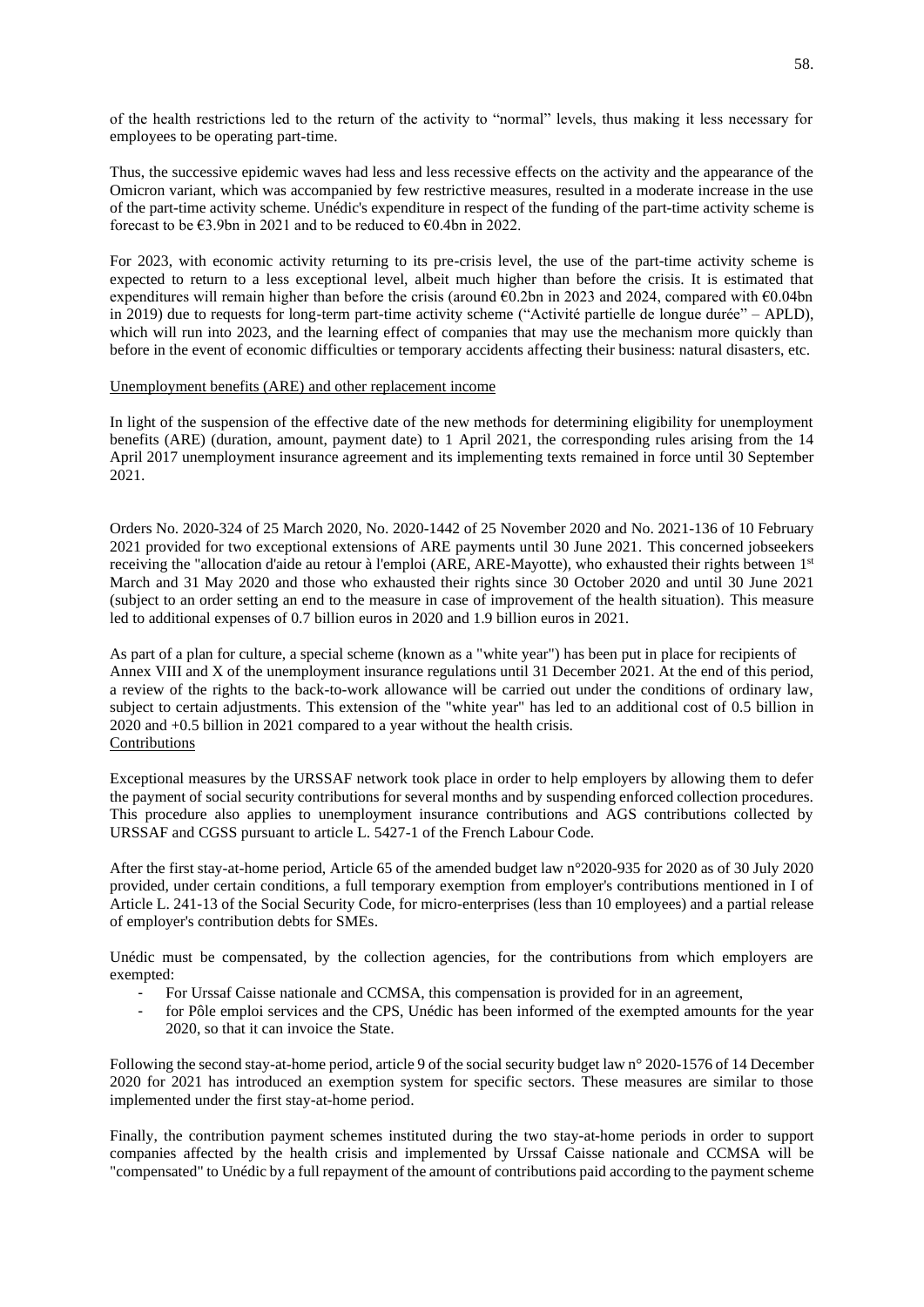by these two bodies (art. 7 of the social security budget law for 2021).

This exemption from social security contributions expired on 31 December 2021 and was not renewed by the social security budget law for 2022.

The Executive Committee on 24 February 2022 presented the last financial perspectives for 2022-2024. After -17.4 billion euros in 2020, Unédic's annual financial balance has been partially absorbed, reaching -9.3 billion euros at the end of 2021. The unemployment insurance scheme would return to surplus as of 2022, with a balance of +2.2 billion euros under the effect of three main factors, namely (i) for 60% of the end of the financing of emergency measures (extension of rights and partial activity in particular), (ii) for 25% of the economic improvement (rebound in employment resulting in an increase in revenues and a reduction in expenses), and also (iii) for 15%, the ramp-up of the unemployment insurance reform. In 2023 and 2024, the balance would be in greater surplus (+4.1 billion euros and +5.4 billion euros respectively), due to the effect of the new unemployment insurance regulations (+2 billion euros per year) and the economic situation. Almost 70% of this improvement in the balance over the 2021-2024 horizon would come from a reduction in expenditure and 30% from an improvement in revenue. Thus, the crisis would have delayed by one year the return to surpluses that was expected before the pandemic.<sup>17</sup>

The deficit of 17.4 billion euros for 2020, related to an economic shock of unprecedented magnitude in the history of the unemployment insurance system, brought the debt to 54.6 billion euros at the end of 2020. The deficit of 9.3 billion euros for 2021, brought the debt to 63.9 billion euros. The debt would then reach almost 61.7 billion euros at the end of 2022, and then continue to fall to 57.6 billion euros at the end of 2023, reaching 52.2 billion euros at the end of 2024.

Unedic assumes the following growth forecasts produced by the Economists' Consensus, published each month. The current forecast is based on the last publication of the Economists' Consensus of 10 February 2022.

This amount may be reassessed as appropriate, depending on the measures that may be taken by the public authorities in light of how the health situation evolves and certain other factors that could darken the economic situation (higher energy and raw material prices, supply constraints, new variant, geopolitical environment), it being understood that the updating of such estimates will be undertaken by the Issuer in the framework of its forecasting work as the manager of the unemployment insurance system.

# **(ii) Operating measures**

### Organisation of the collection bodies

Pursuant to government guidelines and in light of the emergency situation, as of March 2020, exceptional measures were put in place by the collection bodies:

- Urssaf Caisse nationale and the URSSAF network announced the deferral of some or all unemployment insurance contributions due between March and June 2020, the suspension of direct debits planned during three months, the staggering of amounts due where instalment payments were due by the employer, the suspension of all collection proceedings and reminders preceding the month of March. Similar measures were taken by the Caisse centrale de la MSA (CCMSA).
- Pôle emploi requested to be able to apply the same decisions as those implemented by Urssaf Caisse nationale and for an authorisation to repay electronic payments carried out by companies which desired to be reimbursed the amounts paid in view of the three-month deferral.

<sup>&</sup>lt;sup>17</sup> As a reminder, the memorandum from the Issuer's Executive Committee on the financial situation of the unemployment insurance system dated February 2020 contemplated a return to surplus beginning in 2021.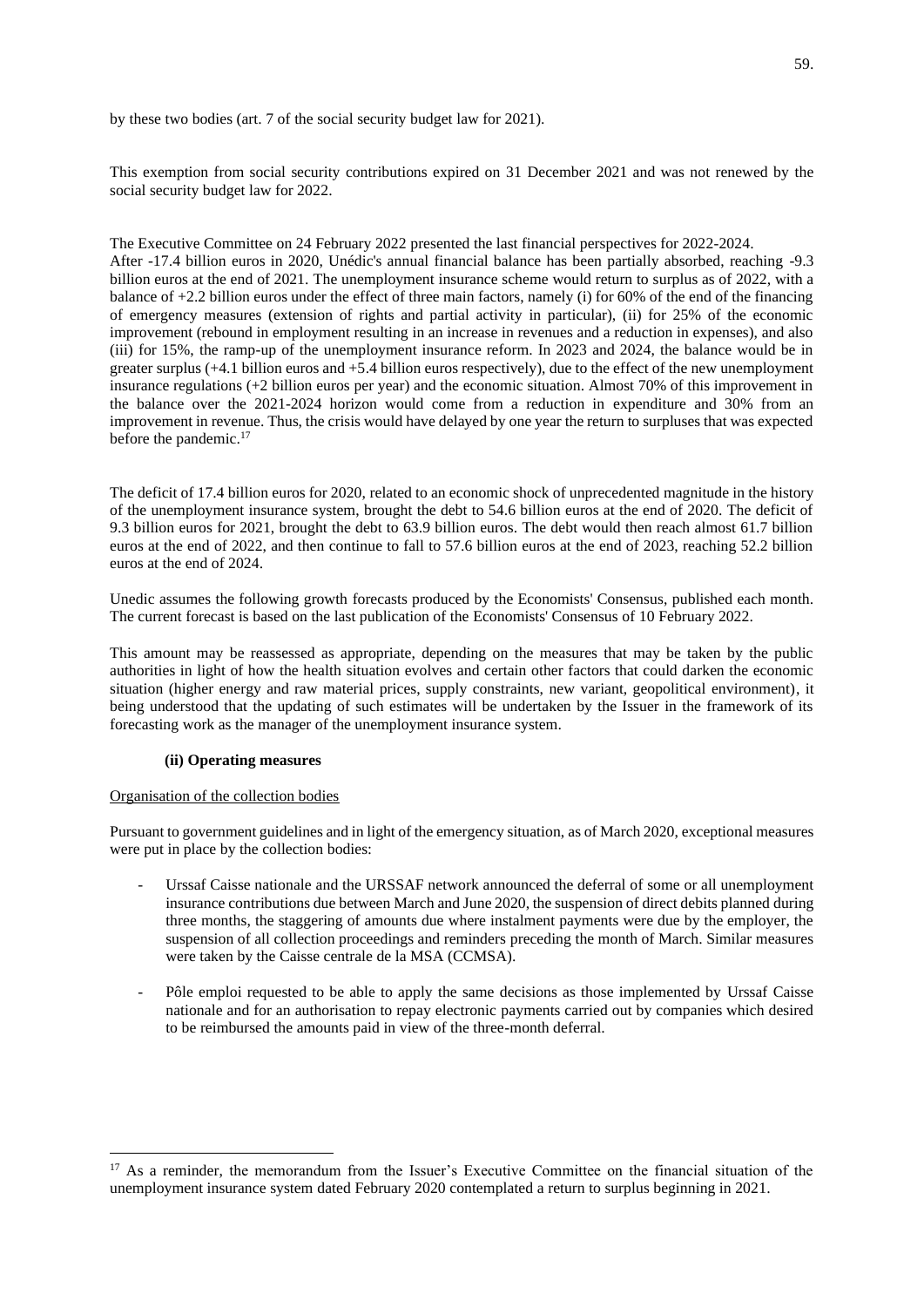## Issuer's financial strategy in light of Covid-19

On 26 January 2022, the Issuer's Board of Directors approved the financial strategy in anticipation of a positive economic cycle. Covid-19 and the political decisions related to it seeking to curb its spread impacted the economy in unprecedented proportions. Financing needs have thus evolved over the years 2020 and 2021 in order to cover the above-mentioned effects of the "emergency plan" measures.

To face up to the situation, the Issuer possesses its financing tools (i.e., NEU CP, NEU MTN and EMTN programmes) and a liquidity cushion.

In order to secure the needs, the Board of Directors of 26 January 2022 confirmed the maximumamount of this EMTN programme at  $€60$  billion.

## State/Unédic steering committee

Starting 31 March 2020, the social partners who manage Unédic put in place a steering committee, including representatives of the Délégation Générale à l'Emploi et à la Formation Professionnelle (DGEFP), Pôle emploi and representatives of the Minister of the Economy and even the Prime Minister's office as necessary.

The purpose of this steering committee is to regularly monitor the wage-subsidy programme and the payment of unemployment benefits, as well as to have discussions on the development of the measures, notably in respect of the financial impacts on the Issuer.

For more information, (i) the complete memorandum from the Issuer's Executive Committee on the continuity and control of the steering of the unemployment insurance system (points of reference on the Covid-19 measures and their effects) dated 26 March 2020, (ii) the memorandum from the Issuer's Executive Committee on the monitoring of Covid-19's effect on the unemployment insurance system (first observed effects and estimates for the coming months) dated 28 April 2020, (iii) the memorandum from the Issuer's Executive Committee on the financial situation of the unemployment insurance system presenting the 2020 forecast and the consequences of the Covid-19 crisis as of 18 June 2020, (iv) the memorandum from the Issuer's Executive Committee on the financial situation of the unemployment insurance system for 2020-2021 dated 21 October 2020, and (v) the memorandum from the Issuer's Executive Committee on the financial situation of the unemployment insurance system for 2021-2022 dated 24 February 2021, (vi) the memorandum from the Issuer's Executive Committee on the financial situation of the unemployment insurance system for 2021-2023 dated 17 June 2021, (vii) the memorandum from the Issuer's Executive Committee on the financial situation of the unemployment insurance system for 2021-2023 dated 22 October 2021 and (viii) the memorandum from the Issuer's Executive Committee on the financial situation of the unemployment insurance system for 2022-2024 dated 24 February 2022, which are incorporated by reference to this Information Memorandum, are available using the following links:

[https://www.unedic.org/sites/default/files/2020-](https://www.unedic.org/sites/default/files/2020-03/Note%20Unédic%20Continuité%20du%20pilotage%20AC_COVID19%20%20VF.PDF)

[03/Note%20Unédic%20Continuité%20du%20pilotage%20AC\\_COVID19%20%20VF.PDF](https://www.unedic.org/sites/default/files/2020-03/Note%20Unédic%20Continuité%20du%20pilotage%20AC_COVID19%20%20VF.PDF) [https://www.unedic.org/sites/default/files/2020-04/Note%20Unédic%20Suivi%20effets%20COVID19%20-](https://www.unedic.org/sites/default/files/2020-04/Note%20Unédic%20Suivi%20effets%20COVID19%20-%20Bureau%20du%2028%20avril%202020%20Vf.pdf) [%20Bureau%20du%2028%20avril%202020%20Vf.pdf](https://www.unedic.org/sites/default/files/2020-04/Note%20Unédic%20Suivi%20effets%20COVID19%20-%20Bureau%20du%2028%20avril%202020%20Vf.pdf) [https://www.unedic.org/sites/default/files/2020-](https://www.unedic.org/sites/default/files/2020-06/PREV%202020%20COVID_18%2006%2020_%20Note%20VFINALE.PDF) [06/PREV%202020%20COVID\\_18%2006%2020\\_%20Note%20VFINALE.PDF](https://www.unedic.org/sites/default/files/2020-06/PREV%202020%20COVID_18%2006%2020_%20Note%20VFINALE.PDF) <https://www.unedic.org/publications/previsions-financieres-de-lunedic-octobre-2020> [https://www.unedic.org/sites/default/files/2021-02/PREV%20UNEDIC%202021-](https://www.unedic.org/sites/default/files/2021-02/PREV%20UNEDIC%202021-2022%20du%2024%2002%2021_Note%20VF_0.pdf) [2022%20du%2024%2002%2021\\_Note%20VF\\_0.pdf](https://www.unedic.org/sites/default/files/2021-02/PREV%20UNEDIC%202021-2022%20du%2024%2002%2021_Note%20VF_0.pdf) <https://www.unedic.org/publications/previsions-financieres-de-lunedic-juin-2021> [https://www.unedic.org/sites/default/files/2021-10/Note\\_pr%C3%A9vision\\_22\\_octobre\\_2021\\_VF.pdf](https://www.unedic.org/sites/default/files/2021-10/Note_pr%C3%A9vision_22_octobre_2021_VF.pdf) [https://www.unedic.org/sites/default/files/2022-03/Un%C3%A9dic%20Financial%20Forecast%202022-](https://www.unedic.org/sites/default/files/2022-03/Un%C3%A9dic%20Financial%20Forecast%202022-2024%20-%202022%2002%2024_0.pdf) [2024%20-%202022%2002%2024\\_0.pdf](https://www.unedic.org/sites/default/files/2022-03/Un%C3%A9dic%20Financial%20Forecast%202022-2024%20-%202022%2002%2024_0.pdf)

Any decision relating to potential evolutions in the emergency measures that would be liable to affect the Issuer's situation will be the subject matter of an update to this Information Memorandum.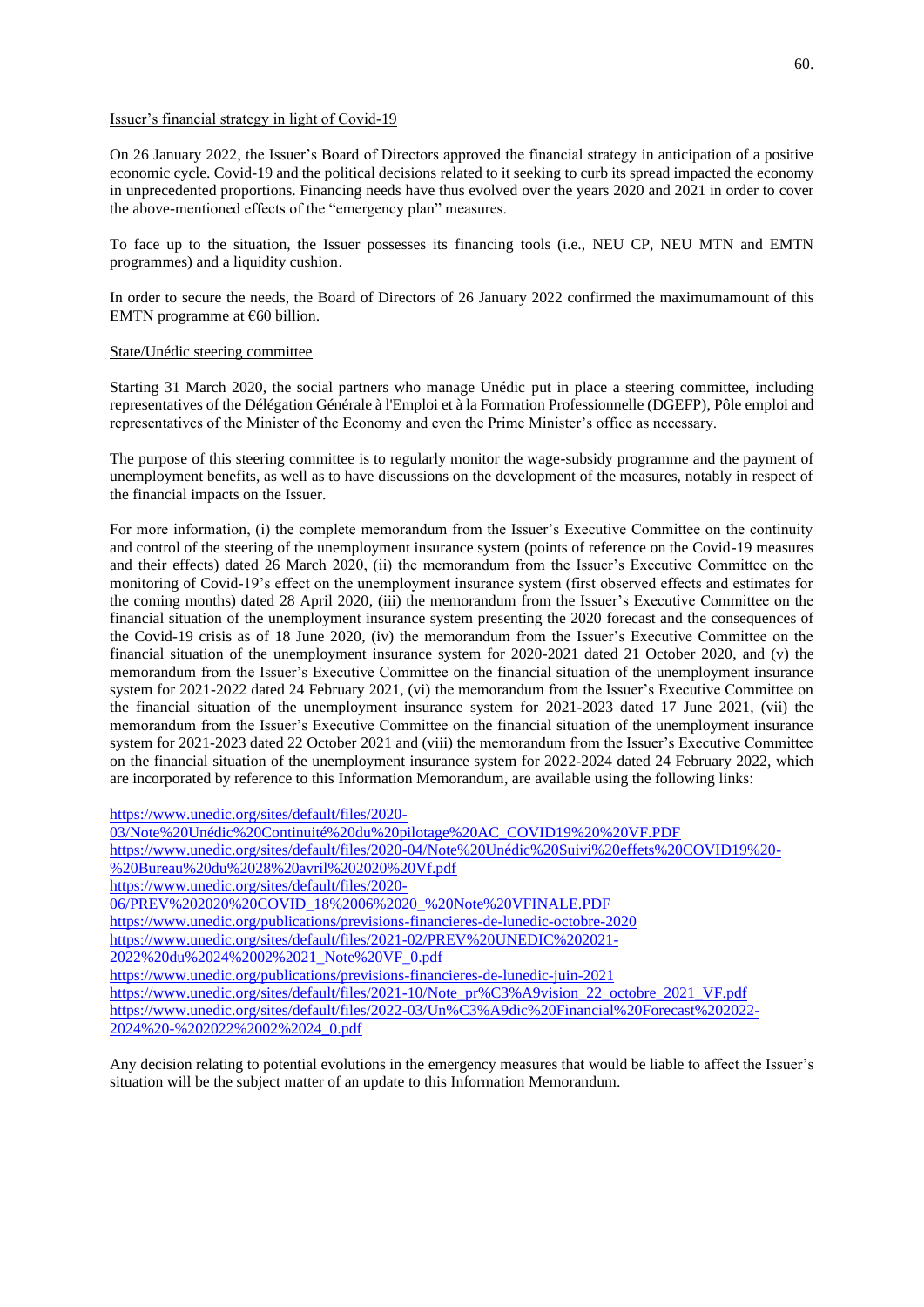# **DESCRIPTION OF THE GUARANTEE**

Pursuant to Article 157 of 2022 budget law no. 2021-1900 dated 30 December 2021, the borrowings (principal and interest) subscribed by the Issuer in 2022 may benefit from the guarantee of French State, up to an aggregate limit of €4 billion in principal, as was the case with the guarantees granted by the French state to the borrowings subscribed by the Issuer in 2020 ( $\epsilon$ 15 billion) and 2021 ( $\epsilon$ 13 billion).

The Final Terms prepared in respect of any issue of Notes will specify whether or not the Notes will benefit from the guarantee of the French State (the "**Guarantee**")**,** under the terms described in "Description of the Guarantee" and in the relevant Final Terms.

Pursuant to Article 157 of the above mentioned law, the Guarantee was granted in respect of the bonds that will be issued by Unédic in 2022 within the context of the Programme in 2022, subject to a maximum overall amount of €4 billion in principal (plus all interest and related expenses), pursuant to an order of the Minister of the Economy, Finance and Recovery dated 13 January 2022.

In respect of this Guarantee if the Issuer does not fulfil its obligations to repay the principal or pay any amount of interest due in respect of the Notes, the French State will fulfil these repayment and payment obligations on first demand as they become due.

The obligations of the French State under the Guarantee will rank *pari passu* with present, future, direct, unconditional, unsubordinated and unsecured obligations of the French State.

Pursuant to Article 1 of law no. 68-1250 dated 31 December 1968 on prescription periods including those relating to claims on the French State, any demand for payment by the French State, and therefore including demands for payments pursuant to the guarantee, is extinguished following a period of four years as from the 1<sup>st</sup> of January in the year following the date on which the guaranteed amounts become due. Under French law at the date of this Information Memorandum, the French State's assets cannot be subject to execution or other enforcement proceedings of private law in France.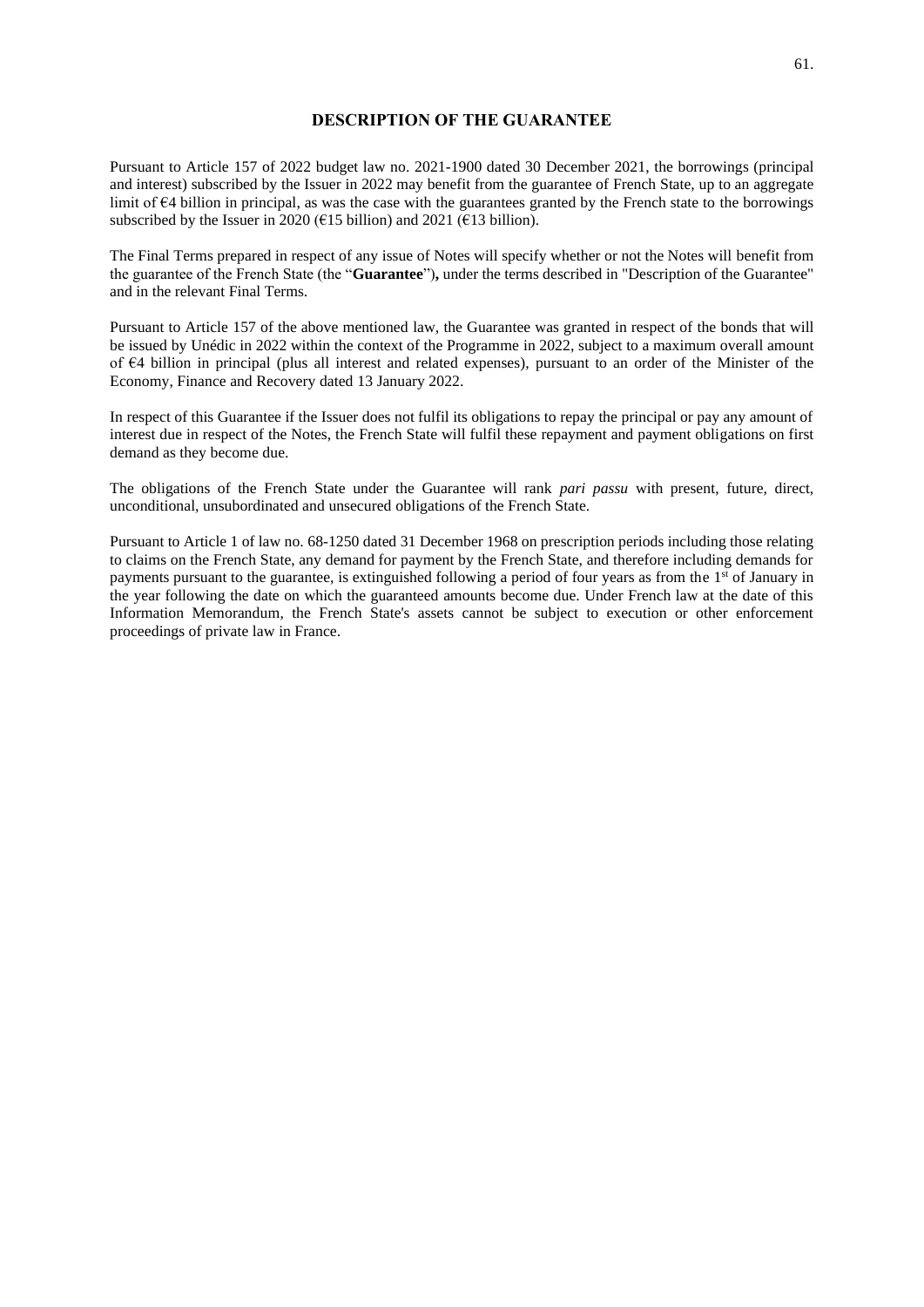# **FORM OF FINAL TERMS**

**Final Terms dated []**

[LOGO, if document is printed]

**Unédic**

Issue of [**Aggregate Nominal Amount of Tranche**] [**Title of Notes**] [**benefiting from the guarantee of the French State**] 18 under the  $660,000,000,000$  Euro Medium Term Note Programme of Unédic

**Series No.: []**

**Tranche No.: []**

Issue Price: [●] per cent.

**[Name(s) of Dealer(s)]**

<sup>&</sup>lt;sup>18</sup> Only applicable to Guaranteed Notes.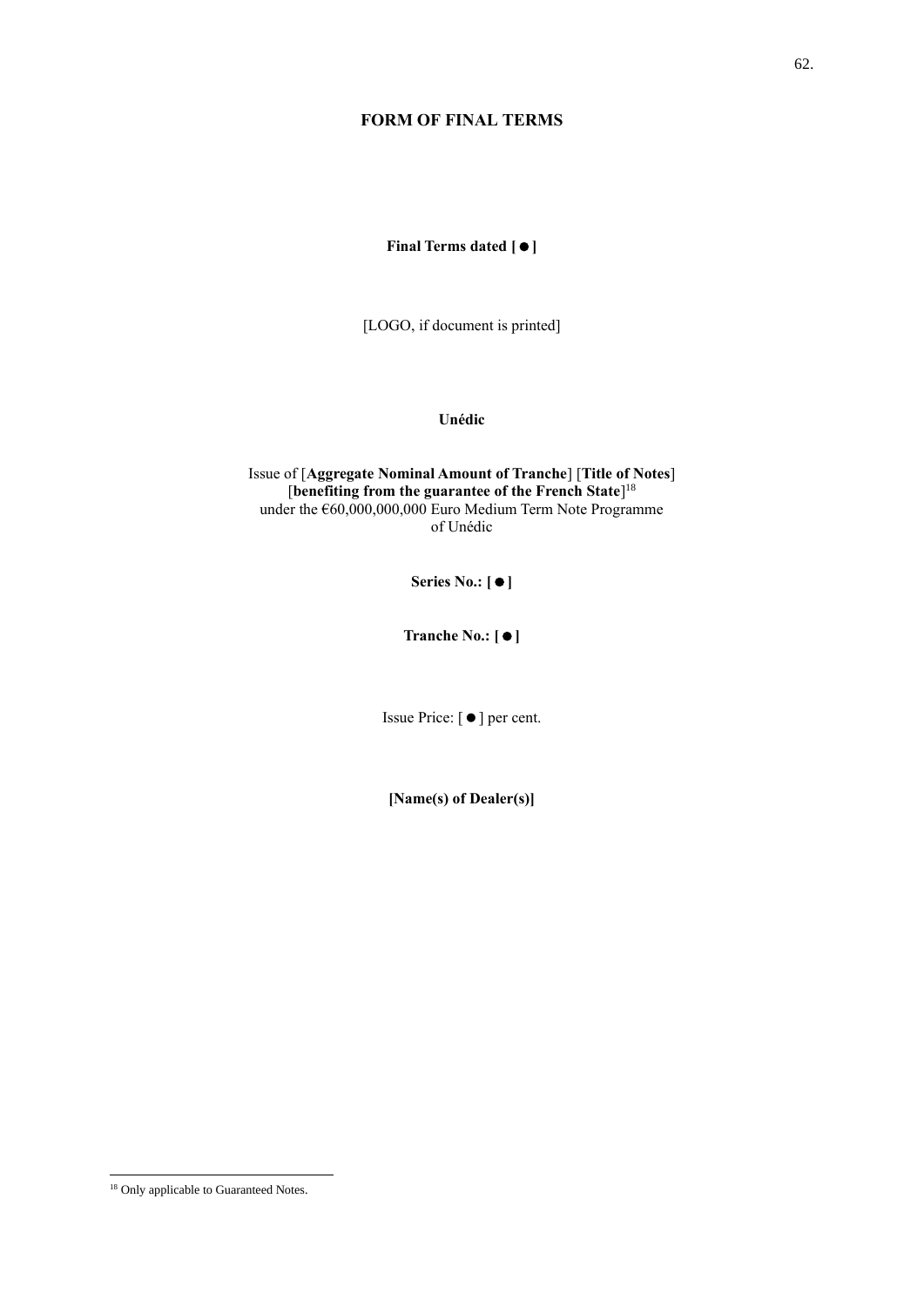[**Governance of MiFID II products / Target Market: eligible counterparties and professional clients only** – Solely for the purposes of the approval process of each product manufacturer, by taking into consideration the 5 categories referred to in item 18 of the Orientations published by the European Securities and Markets Authority on 5 February 2018, the assessment of the target market for the Notes led to the conclusion that: (i) the target market for the Notes concerns eligible counterparties and professional clients only, as defined in MiFID II, and (ii) all distribution channels for the Notes to eligible counterparties or professional clients are appropriate. Any person offering, selling or ultimately recommending the Notes (a distributor) must take into consideration the target market of the manufacturer(s). However, distributors subject to MiFID II are required to make their own assessment of the target market of the Notes (by adopting or extending the assessment of the target market conducted by the manufacturer[s]) and to determine appropriate distribution channels.]

[**UK MiFIR product governance: eligible counterparties and professional clients** – Solely for the purposes of [the/each] manufacturer's product approval process, the target market assessment in respect of the Notes, taking into account the five categories referred to in item 18 of the Guidelines published by ESMA on 5 February 2018 (in accordance with the FCA's policy statement entitled "Brexit our approach to EU non-legislative materials"), has led to the conclusion that: (i) the target market for the Notes is eligible counterparties, as defined in the FCA Handbook Conduct of Business Sourcebook ("COBS") and professional clients, as defined in Regulation (EU) No 600/2014 as it forms part of domestic law by virtue of the EUWA ("UK MiFIR") and (ii) all channels for distribution to eligible counterparties and professional clients are appropriate. Any person subsequently offering, selling or recommending the Notes (a "distributor") should take into consideration the manufacturer['s/s'] target market assessment; however, a distributor subject to the FCA Handbook Product Intervention and Product Governance Sourcebook (the "UK MiFIR Product Governance Rules") is responsible for undertaking its own target market assessment in respect of the Notes (by either adopting or refining the manufacturer['s/s'] target market assessment) and determining appropriate distribution channels.**]**

# **PART A – CONTRACTUAL TERMS**

The terms used herein shall be deemed to be defined as such for the purpose of the Terms and Conditions set forth in the Information Memorandum dated 14 June 2021, as updated on 11 March 2022.

This document constitutes the Final Terms relating to the issue of the Notes described hereafter and contains the definitive terms of the Notes. These Final Terms supplement the Information Memorandum dated 14 June 2021 as updated on 11 March 2022, relating to Issuer's Note issuance programme and must be read in conjunction therewith.

The Final Terms and the Information Memorandum (as amended, as the case may be) are available on the Issuer's website (www.unedic.org), and during normal business hours at the registered office of the Issuer and at the specified office of the Paying Agent(s) where copies may be obtained. [In addition<sup>19</sup>, the Information Memorandum [and the update to the Information Memorandum] [is] [are] available at  $[•]$ .]

[*The following is applicable if the first tranche of an issue, which amount has been increased has been issued under an Information Memorandum (or, as the case may be, under a base prospectus) with an earlier date*].

Terms used herein shall be deemed to be defined as such for the purposes of the Terms and Conditions set forth in the Information Memorandum [*or the base prospectus (as the case may be)*] dated [] (the "**Original Information Memorandum**" or the "**Original Base Prospectus**").

This document constitutes the Final Terms relating to the issue of the Notes described herein and must be read in conjunction with the Information Memorandum dated 14 June 2021, as updated on 11 March 2022 (the "**Current Information Memorandum**"), except in respect of the Conditions which are extracted from the Original Information Memorandum [*or the Original Base Prospectus (as the case may be)*] and are attached hereto. Full information on the Issuer and the offer of the Notes is only available on the basis of the combination of the Final Terms, the Original Information Memorandum [*or the Original Base Prospectus (as the case may be)*] and the Current Information Memorandum.

The Final Terms, the Original Information Memorandum [*or the Original Base Prospectuss (as the case may be*)] and the Current Information Memorandum are available on the Issuer's website (www.unedic.org) [and] during normal business hours, at the registered office of the Issuer and at the specified office of the Paying

**<sup>19</sup>** If the Notes are admitted to trading on a Regulated Market other than Euronext Paris**.**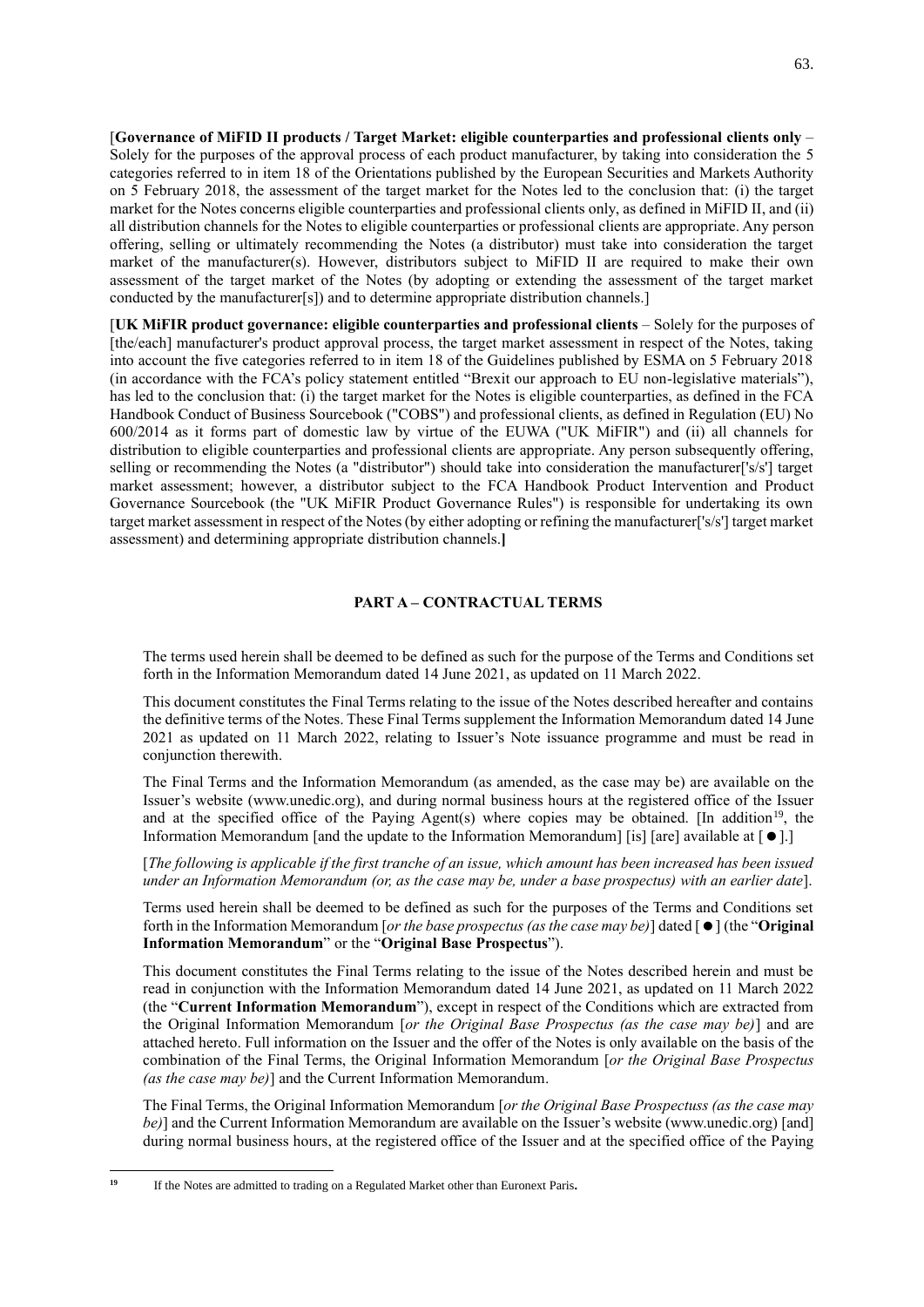Agent(s) where copies may be obtained. [In addition<sup>20</sup>, the Final Terms, the Original Information Memorandum and the Current Information Memorandum are available for viewing  $[on/at]$   $[ \bullet ].]$ 

*[Include whichever of the following apply or specify as "Not Applicable" (N/A). Note that the numbering should remain as set out below, even if "Not Applicable" is indicated for individual paragraphs or subparagraphs. Italics denote guidance for completing the Final Terms.]*

<sup>&</sup>lt;sup>20</sup> If the Notes are admitted to trading on a Regulated Market other than Euronext Paris.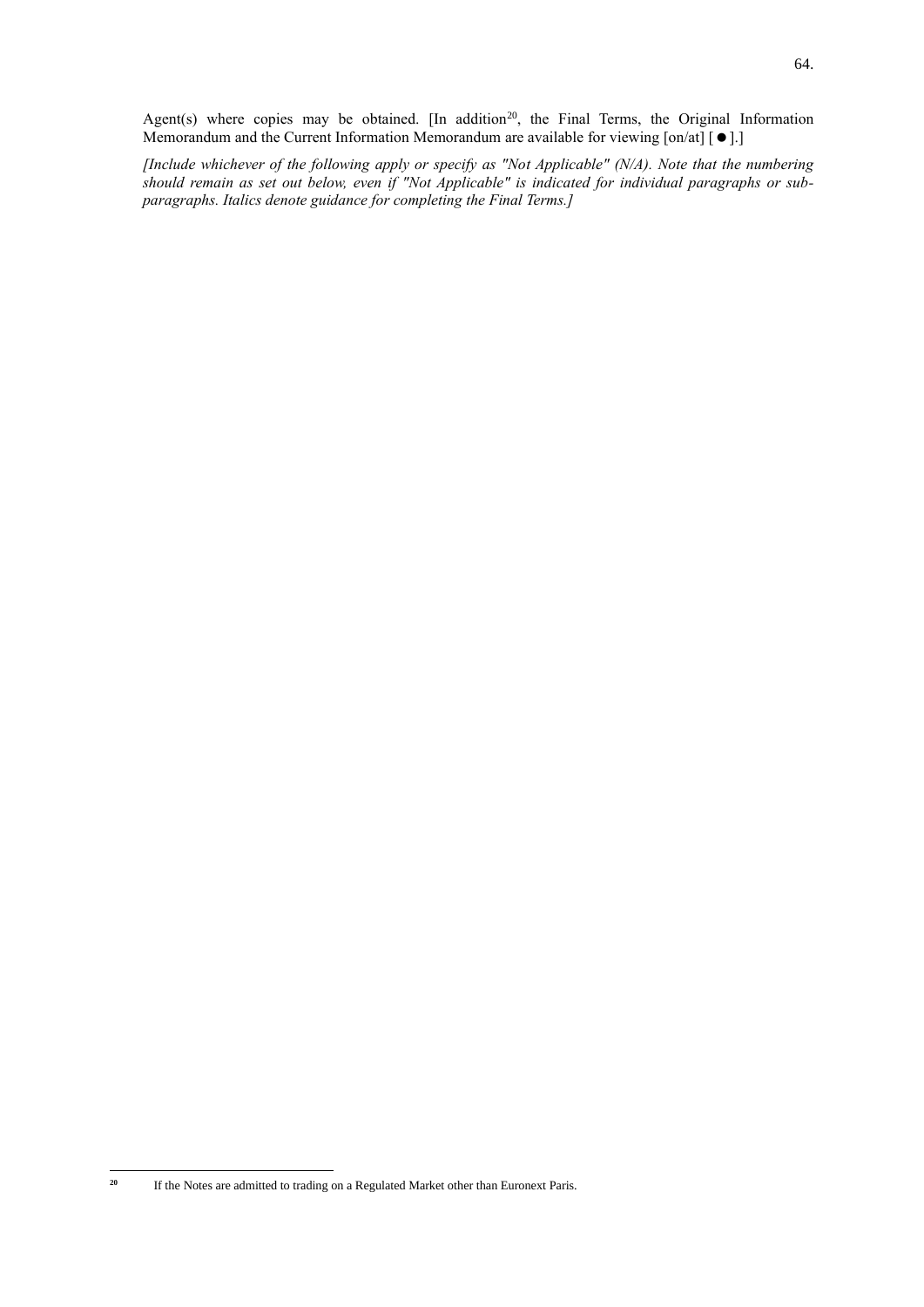| 1. | <b>Issuer:</b> | Unédic |
|----|----------------|--------|
|    |                |        |

# **3. [(i)] Series Number:**

 $[(ii)$  **Tranche Number:**  $[•]$ 

# **4. Specified Currency(ies): []**

**5. Aggregate Nominal Amount:**  $[(i)]$  Series:  $[$  $[(ii)$  Tranche:  $[①$ ]

# **6. Issue proceeds:**

- (i) Gross issue proceeds:  $\lceil \bullet \rceil$
- (ii) Estimated net issue proceeds:  $[\bullet]$
- 

## **8. Denomination:**  $\begin{bmatrix} \bullet \\ \end{bmatrix}$

- **9. Number of Notes issued:**  $\begin{bmatrix} \bullet \\ \end{bmatrix}$
- 10. (i) **Issue Date:**  $\begin{bmatrix} \bullet \\ \bullet \end{bmatrix}$ 
	- **(ii) Interest Commencement Date:** [*Specify*/Issue Date/Not Applicable]
- 11. **Maturity Date:**  $[ \bullet ]$  [*Specify date*]
- 
- **13. Redemption/Payment Basis:** [Redemption at par]

# **2. Guarantee:** [Applicable/Not Applicable]

(*If applicable, include the paragraph below*)

[Guarantee of the French State granted under Article 157 of 2022 budget law no. 2021-1900 dated 30 December 2021 and the order of the Minister of the Economy, Finance and Recovery dated 13 January 2022 published in the *Journal Officiel de la République française* on 20 January 2022. *(Specify the provisions of the order of the Minister for the Economy and Finance).*]

| ۰<br>v<br>× |  |
|-------------|--|
|-------------|--|

*(If fungible with an existing Tranche, details of that Series, including the date on which the Notes become fungible)*]

**7. Issue Price:**  $\begin{bmatrix} \bullet \end{bmatrix}$  per cent. of the Aggregate Nominal Amount [plus accrued interest from [*insert date*] *(for fungible issues if applicable)*]

- 
- 
- 

- 
- **12. Interest Rate:**  $\begin{bmatrix} \bullet \\ \bullet \end{bmatrix}$  per cent. Fixed Rate]

*(further particulars specified below)*

[Other (*specify*)] *(further particulars specified below)*

- **14. Change of Interest Basis or**
- 
- **16 Date of authorisations for issuance of**

**Redemption/Payment Basis:** [*Specify details of any provision for convertibility of Notes into another interest basis or redemption/payment basis*]

**15. Option:** [Issuer Call / Not Applicable]

**Notes:** Decision of the Board of directors dated 26 January 2022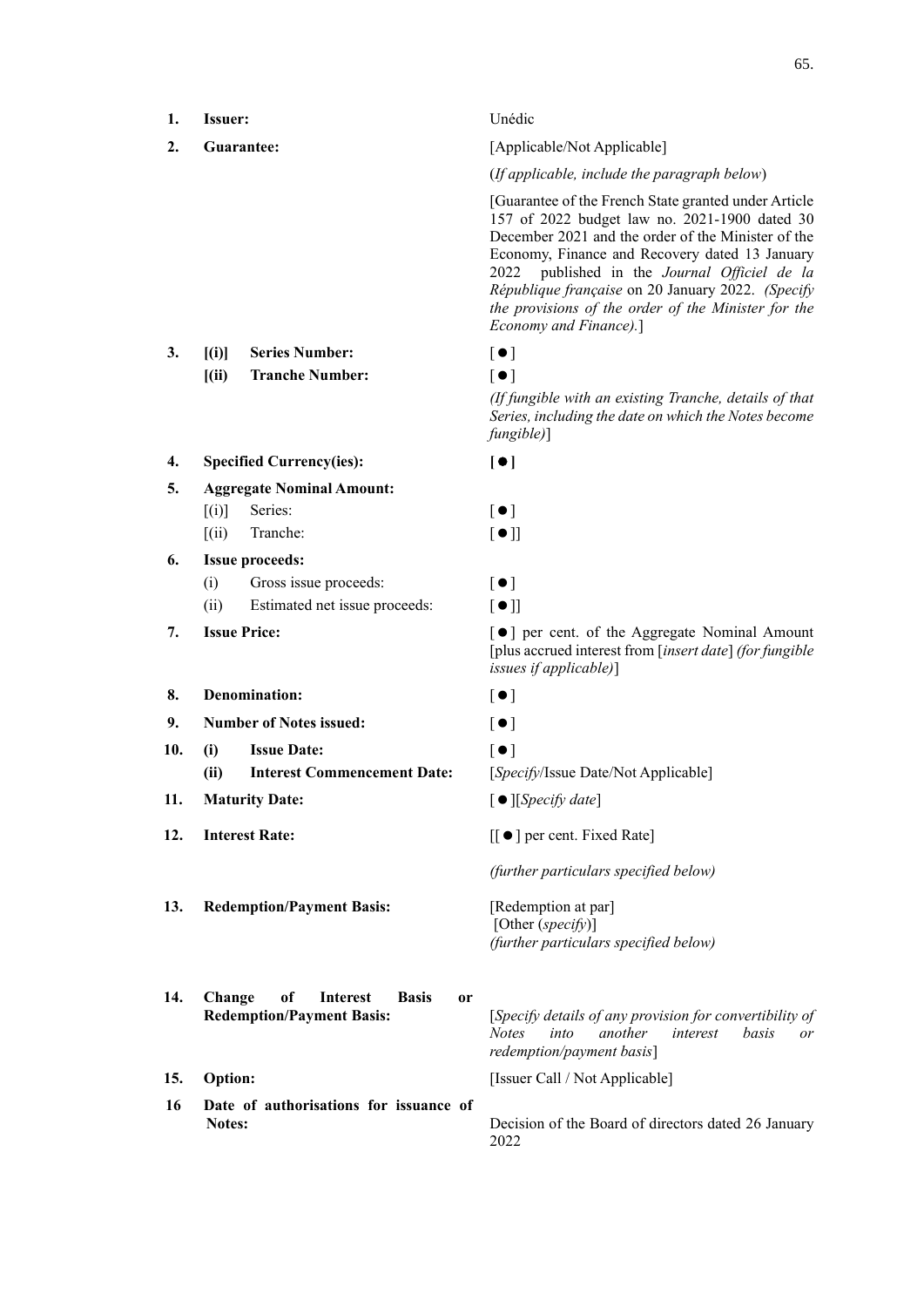66.

*(Pursuant to Article D.213-19 of the French Code monétaire et financier, describe the decision of the Board of directors and how long it is valid for)*

**17. Method of distribution:** [Syndicated/Non-syndicated]

# **PROVISIONS RELATING TO INTEREST PAYABLE**

| 18. | <b>Fixed Rate Notes Provisions:</b>                                     |                             | [Applicable/Not Applicable]<br>(If not applicable, delete the remaining sub-<br>paragraphs of this paragraph)                                                                                                                                                 |  |
|-----|-------------------------------------------------------------------------|-----------------------------|---------------------------------------------------------------------------------------------------------------------------------------------------------------------------------------------------------------------------------------------------------------|--|
|     | (i)                                                                     | Rate of Interest:           | [●] per cent. <i>per annum</i> [payable [annually / semi-<br>annually / quarterly / monthly / other $(specify)$ ] in<br>arrear                                                                                                                                |  |
|     | (ii)                                                                    | Interest Payment Date(s):   | [ ● ] in each year<br>[adjusted pursuant to the [specify Business Day<br>Convention and any applicable Business Centre(s)<br>for the definition of "Business Day"]/ unadjusted]                                                                               |  |
|     | (iii)                                                                   | Fixed Coupon Amount(s):     | $\lceil \bullet \rceil$ per $\lceil \bullet \rceil$ in Denomination                                                                                                                                                                                           |  |
|     | (iv)                                                                    | Broken Amount(s):           | [Not Applicable / Insert particulars of any initial or<br>final broken interest amounts which do not<br>correspond with the Fixed Coupon $Amount(s)$ ]                                                                                                        |  |
|     | (v)                                                                     | Day Count Fraction:         | [30/360 / Actual/Actual (ICMA/ISDA) / other]                                                                                                                                                                                                                  |  |
|     | (vi)                                                                    | <b>Determination Dates:</b> | $\lceil \bullet \rceil$ in each year<br>(insert regular Interest Payment Dates, ignoring<br>Issue Date or Final Maturity Date in the case of a<br>long or short first or last coupon. N.B. only relevant<br>where Day Count Fraction is Actual/Actual (ICMA)) |  |
|     | Other terms relating to the method<br>(vii)<br>of calculating interest: |                             | [Not Applicable/give details]                                                                                                                                                                                                                                 |  |

# **PROVISIONS RELATING TO REDEMPTION**

| 19. | <b>Call Option:</b> |                                                                                                        |                                    | [Applicable/Not Applicable]<br>(If not applicable, delete the remaining sub-<br>paragraphs of this paragraph) |
|-----|---------------------|--------------------------------------------------------------------------------------------------------|------------------------------------|---------------------------------------------------------------------------------------------------------------|
|     | (i)                 | Optional Redemption Date(s):                                                                           |                                    | $\lceil \bullet \rceil$                                                                                       |
|     | (ii)                | Optional Redemption Amount(s) of<br>each Note and method, if any, of<br>calculation of such amount(s): |                                    | $\lceil \bullet \rceil$ per Note of $\lceil \bullet \rceil$ Denomination                                      |
|     | (iii)               | If redeemable in part:                                                                                 |                                    |                                                                                                               |
|     |                     | Minimum<br>(a)<br>Amount:                                                                              | Redemption $\lceil \bullet \rceil$ |                                                                                                               |
|     |                     | Maximum<br>(b)<br>Amount:                                                                              | Redemption $\lceil \bullet \rceil$ |                                                                                                               |
|     | (1V)                | Exercise date $(s)$ :                                                                                  |                                    | $\bullet$ 1                                                                                                   |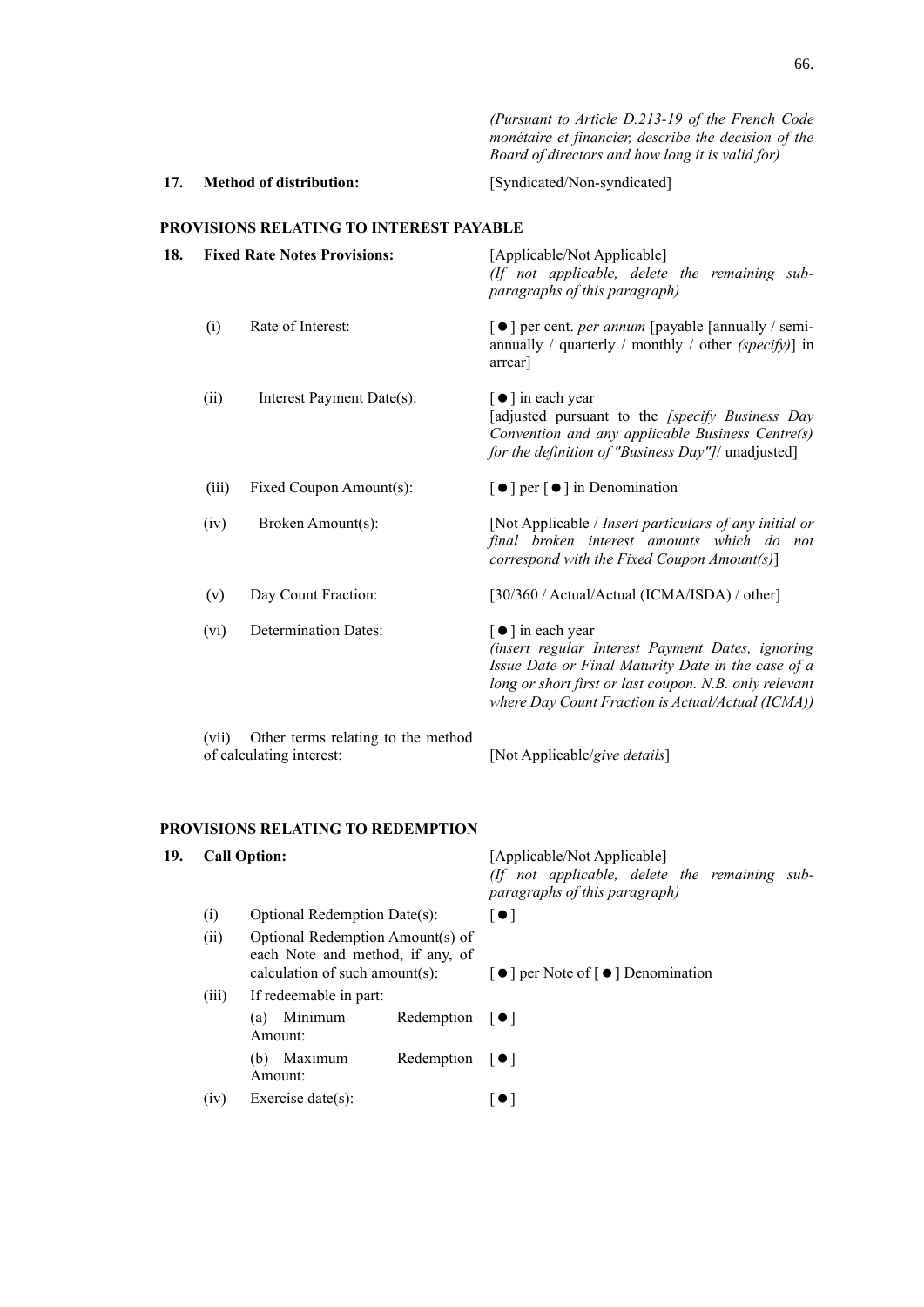67.

(v) Notice period<sup>21</sup>:  $\begin{bmatrix} \bullet \end{bmatrix}$ 

# **20 Final Redemption Amount of each Note:**  $\begin{bmatrix} \n\bullet \end{bmatrix}$  per Note of  $\begin{bmatrix} \n\bullet \end{bmatrix}$  Denomination/Other *(specify)*)

## **21. Early Redemption Amount:**

(i) Early Redemption Amount(s) of each Note payable on redemption for taxation reasons or on event of default or other early redemption and/or the method of calculating the same and/or any other terms (if required or if different from that set out  $[\bullet]$ in the Conditions):

(ii) Redemption for tax reasons at dates not [Yes/No] equating to Coupon Payment Dates

# **GENERAL PROVISIONS APPLICABLE TO THE NOTES**

## **22. Form of Notes:**

|     | (i)       | Form of Notes:                                                                                                            | Dematerialised Notes in [bearer form (au<br><i>porteur</i> )/ administered form ( <i>au nominatif</i> )]                                                                                                     |
|-----|-----------|---------------------------------------------------------------------------------------------------------------------------|--------------------------------------------------------------------------------------------------------------------------------------------------------------------------------------------------------------|
|     | (ii)      | Registration Agent:                                                                                                       | [Not Applicable/if applicable give name and<br>address] (Note that a Registration Agent can be<br>appointed in relation to dematerialised Notes in<br>fully registered form only)                            |
| 23. | Financial | Centre(s)<br>other<br>special<br><b>or</b><br>provisions relating to payment dates for the<br>purposes of Condition 8(d): | [Not Applicable/ <i>Give details. (Note that this</i><br>paragraph relates to the date and place of<br>payment, and not interest period and dates,<br>referred to in sub-paragraphs $18(ii)$ and $19(ii)$ )] |
| 24. | visions:  | renominalisation<br>Redenomination,<br>pro-                                                                               | [Not Applicable/The provisions [in Condition]<br>1(d)] [annexed to these Final Terms] apply]                                                                                                                 |
| 25. |           | <b>Consolidation provisions:</b>                                                                                          | [Not Applicable/The provisions [in Condition<br>1(e)] [annexed to these Final Terms] apply]                                                                                                                  |

**26. Masse (Condition 12):** The name and address of the initial Representative of the *Masse* are:

# $\lceil \bullet \rceil$

The name and address of the alternate Representative of the *Masse* are:

# $[$   $\bullet$   $]$

The Representative of the Masse [will perceive a remuneration of  $\in$   $\lceil \bullet \rceil$  *per annum* with respect to its appointment as Representative / will not be remunerated with respect to its appointment as Representative].

<sup>&</sup>lt;sup>21</sup> If setting notice periods which are different to those provided in the terms and conditions, consider the practicalities of distribution of information through intermediaries, for example clearing systems, as well as any other notice requirements which may apply, for example as between the Issuer and the Fiscal Agent.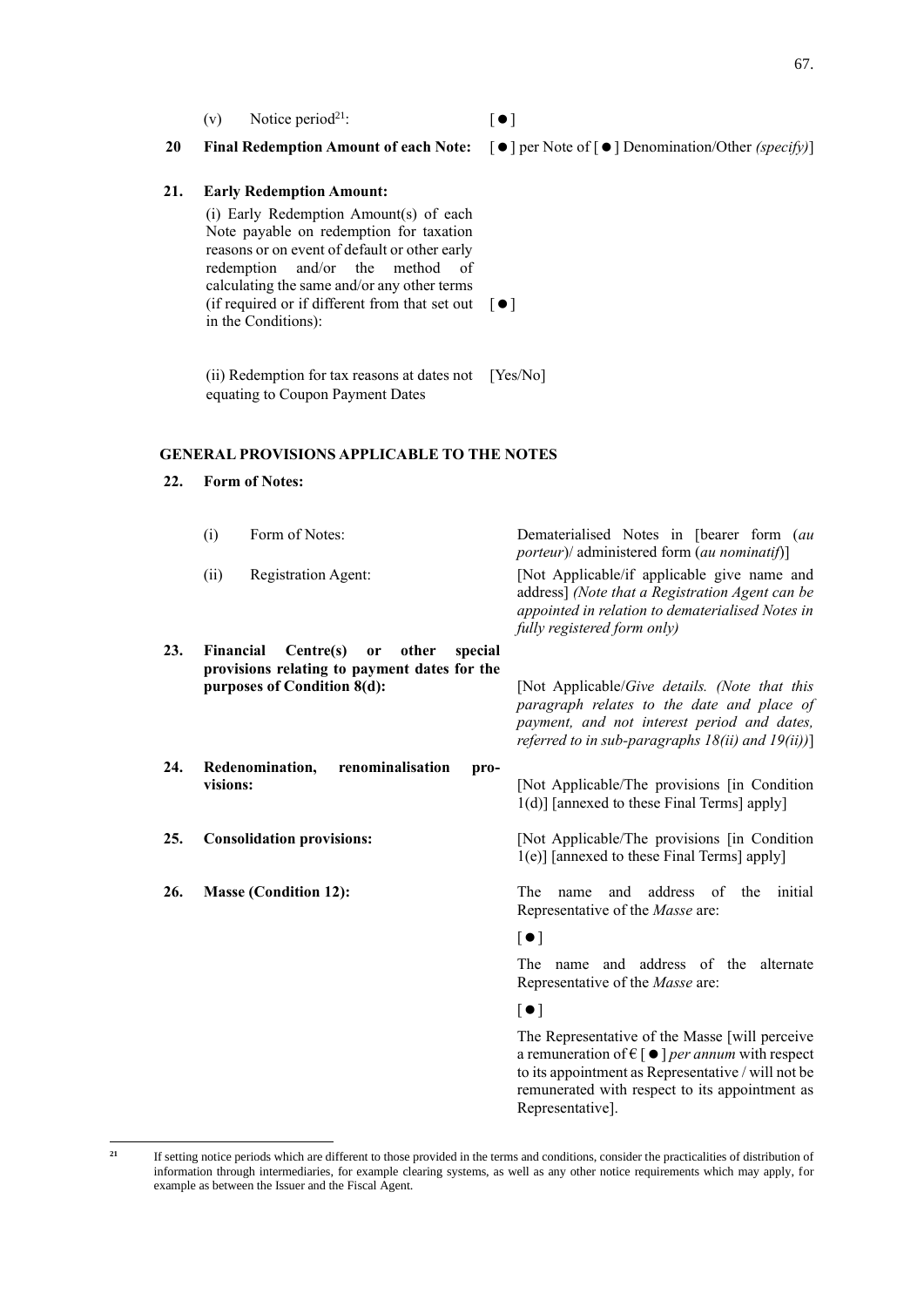# **DISTRIBUTION**

- **27. (i) If syndicated, names of Managers:** [Not Applicable/*give names*]
	- **(ii) Date of [subscription agreement]:** []
		- **(iii) Stabilising Manager(s) (if any):** [Not Applicable/*give name*]
- **28. If non-syndicated, name of Dealer:** [Not Applicable/*give name*]

# **PURPOSE OF FINAL TERMS**

These Final Terms comprise the final terms required for issue and admission to trading on the [*specify relevant regulated market*] of the Notes described herein pursuant to the €60,000,000,000 Euro Medium Term Note Programme of Unédic.

# **RESPONSIBILITY**

The Issuer accepts responsibility for the information contained in these Final Terms. [(*Relevant third party information*) has been extracted from (*specify source*). The Issuer confirms that such information has been accurately reproduced and that, so far as it is aware, and is able to ascertain from information published by (*specify source*), no facts have been omitted which would render the reproduced information inaccurate or misleading. $]^{23}$ 

Signed on behalf of Unédic:

By: \_\_\_\_\_\_\_\_\_\_\_\_\_\_\_\_\_\_\_\_\_\_\_\_\_\_\_\_\_\_\_\_\_\_\_\_\_\_\_\_\_\_.

Duly authorised

 $\lceil \bullet \rceil^{22}$ 

<sup>&</sup>lt;sup>22</sup> Required only for derivative securities to which Annex XII to the Prospectus Directive Regulation applies.

<sup>&</sup>lt;sup>23</sup> Include if third party information is provided, for example in compliance with Annex XII of the Prospectus Directive Regulation in relation to an index or its components, an underlying security or the issuer of an underlying security.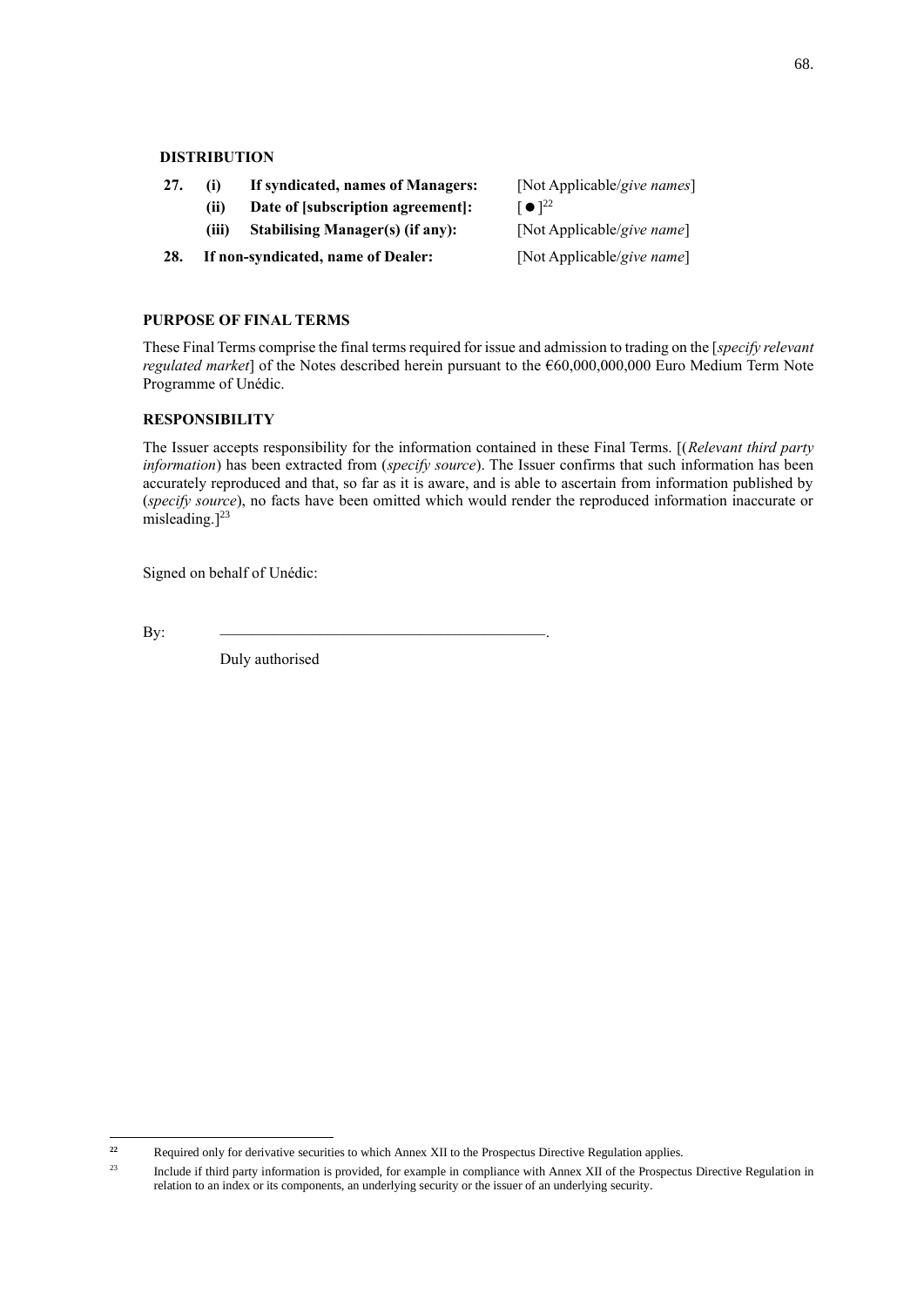## **PART B – OTHER INFORMATION**

# **1. ADMISSION TO TRADING**

(b) Regulated Markets or equivalent markets on which, to the knowledge of the Issuer, securities

admitted to trading:

(ii) Estimate of total expenses related to

(iii) Additional publication of the Information Memorandum and Final

(i) (a) Admission to trading: [Application has been made by the Issuer (or on its behalf) for the Notes to be admitted to trading on [Euronext Paris/[] *specify the relevant regulated market or non-regulated market*] with effect from [ $\bullet$ ].] [Application is expected to be made by the Issuer (or on its behalf) for the Notes to be admitted to trading on [*specify relevant regulated market or non-regulated market]*] with effect from  $\lceil \bullet \rceil$ .] [Not Applicable]

> *(Where documenting a fungible issue need to indicate that original Notes are already admitted to trading.)*

of the same class of the Notes to be admitted to trading are already [[ ● ]/Not Applicable]

admission to trading:  $[[\bullet]/{\rm Not\, Applied}]$ 

[] *(See paragraph [] of the section "General Information" of this Information Memorandum which indicates that the relevant Information Memorandum and Final Terms will be published on the Issuer's website. Please provide for additional methods of publication in respect of an admission to trading on a Regulated Market other than Euronext Paris.)*

# **2. RATINGS**

Terms:

Ratings: The Notes to be issued have been rated by Moody's Investors Service Limited and Fitch France S.A.S :

> $[Moody's: [ \bullet ]]$  $[Fitch: [  $\bullet$  ]]$  $[[Other]: [ \bullet ]]$

[In accordance with Regulation (EC) No 1060/2009 dated 16 September 2009 of the European Parliament and of the Council, each of Moody's Investors Service Limited and Fitch France S.A.S. is included in the list of credit rating agencies published on the European Securities and Markets Authority's website.]

*(The above disclosure should reflect the rating allocated to Notes of the type being issued under the Programme generally or, where the issue has been specifically rated, that rating.)*]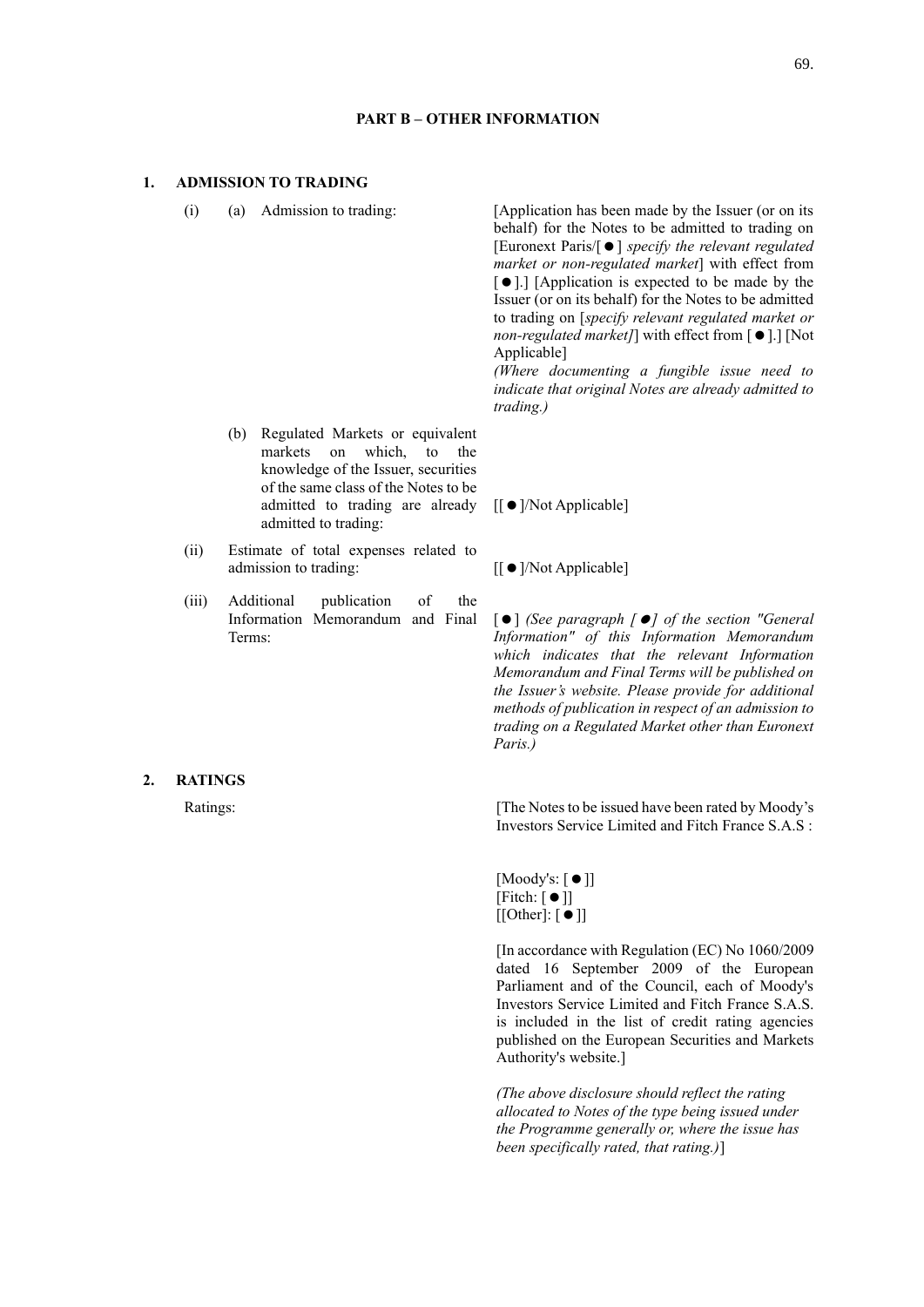## **3. THIRD PARTY INFORMATION**

*If advisors are mentioned in these Final Terms, specify the capacity in which the advisors have acted.*

*Where information has been sourced from a third party, provide a confirmation that this information has been accurately reproduced and that as far as the Issuer is aware and is able to ascertain from information published by that third party, no facts have been omitted which would render the reproduced information inaccurate or misleading.*

*In addition, the Issuer shall identify the source(s) of the information.*]

## **4. [INTERESTS OF NATURAL AND LEGAL PERSONS INVOLVED IN THE ISSUE**

Need to include a description of any interest, including conflicting ones, that is material to the issue, detailing the persons involved and the nature of the interest. May be satisfied by the inclusion of the following statement: "Save as discussed in "Subscription and Sale", so far as the Issuer is aware, no person involved in the offer of the Notes has an interest material to the offer.".

*[(When adding any other description, consideration should be given as to whether such matters described constitute "significant new factors" and consequently trigger the need for an update to the Information Memorandum.)]*]

# **5. REASONS FOR THE OFFER**

## Reasons for the offer:  $\lceil \bullet \rceil$  [specify] [social bonds]

*[See "Use of Proceeds" in the Information Memorandum – if reasons for offer different from general corporate purposes will need to include those reasons here.]*

*[In addition, regarding social bonds, insert the link to the heading "Social Bond Framework" on the Issuer's website.]*

**6. [***Fixed Rate Notes only* **– YIELD**

 $Yield:$   $[$   $)$ 

The yield is calculated at the Issue Date on the basis of the Issue Price. It is not an indication of future yield.]

## **7. OPERATIONAL INFORMATION**

# ISIN Code:  $\lceil \bullet \rceil$

Common Code:  $\lceil \bullet \rceil$ 

## Depositaries: Euroclear France to act as Central Depositary

Any clearing system(s) other than Euroclear Bank S.A./N.V. and Clearstream Banking, société anonyme and the relevant identification

Names and addresses of initial Paying Agent(s):

Names and addresses of additional Paying Agent(s) (if any):  $\left| \int_{0}^{\infty} \right| \left| \int_{0}^{\infty} \right| \left| \int_{0}^{\infty} \right| \left| \int_{0}^{\infty} \right| \left| \int_{0}^{\infty} \right| \left| \int_{0}^{\infty} \right| \left| \int_{0}^{\infty} \right| \left| \int_{0}^{\infty} \left| \int_{0}^{\infty} \right| \left| \int_{0}^{\infty} \right| \left| \int_{0}^{\infty} \right| \left| \int_{0}^{\infty} \left| \int_{0}^{\infty} \right$ 

number(s): *implicable/give name(s) and number(s) and*  $\Box$ *address(es)*]

Delivery: Delivery [against/free of] payment

**BNP Paribas Securities Services** Numéro Affilié Euroclear France: 29106 3-5-7 Rue Général Compans 93500 Pantin France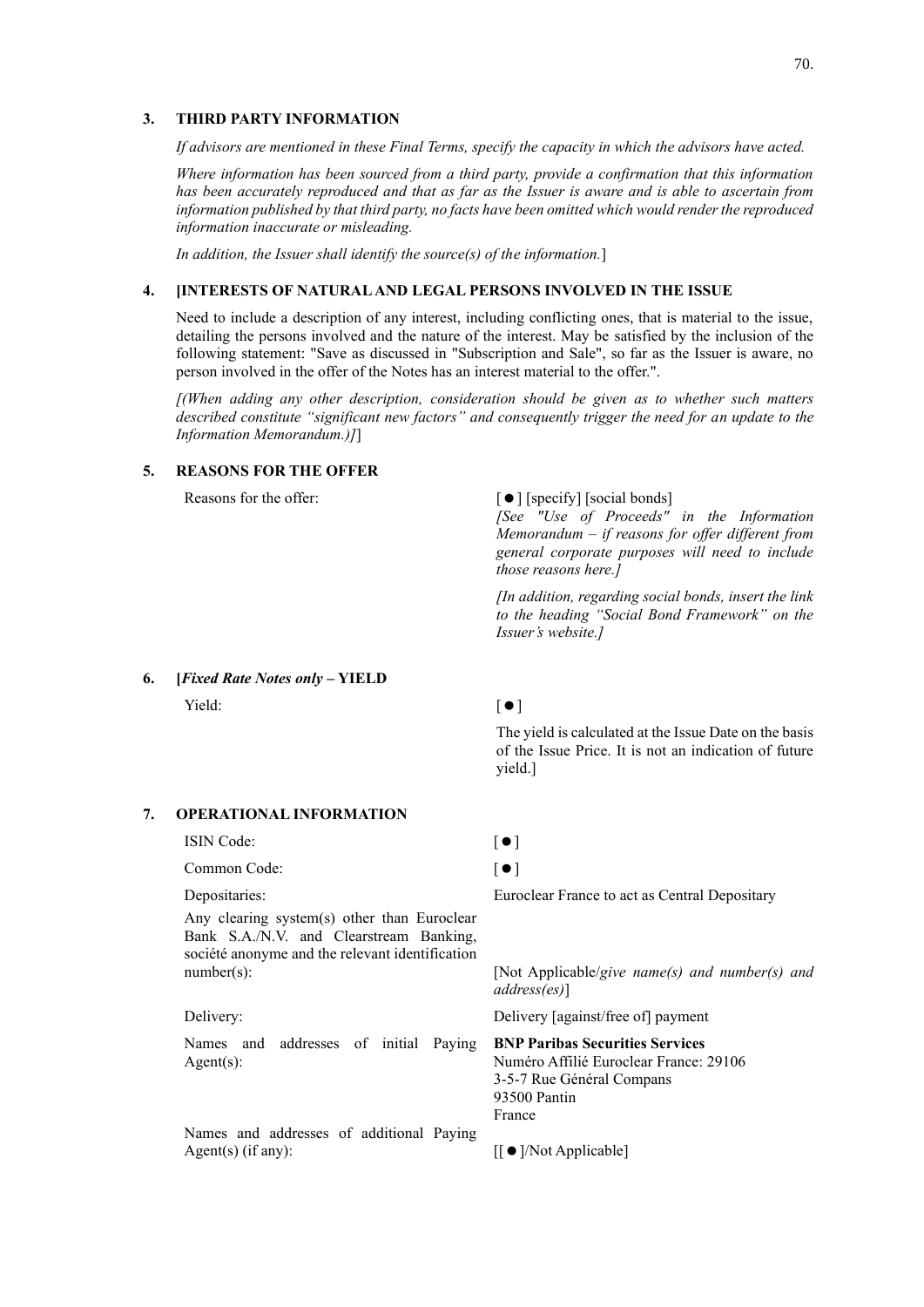# **SUBSCRIPTION AND SALE**

The Issuer may at any time, for one or more Tranches, appoint Dealers, pursuant to a subscription and dealer agreement (the "**Dealer Agreement**"). Subject to the terms and on the conditions contained in the Dealer Agreement, the Notes will be offered by the Issuer to the Dealers. The Notes may be resold at prevailing market prices, or at prices related thereto, at the time of such resale, as determined by the relevant Dealer. The Notes may also be sold by the Issuer through the Dealers, acting as agents of the Issuer. The Dealer Agreement (*Contrat de Placement*) will also provide for Notes to be issued in syndicated Tranches that are jointly and severally underwritten by two or more Dealers.

The Issuer will pay each relevant Dealer a commission as agreed between them in respect of Notes subscribed by it, unless otherwise agreed. The Issuer shall agree to indemnify the Dealers against certain liabilities in connection with the offer and sale of the Notes. The Dealer Agreement (*Contrat de Placement*) shall entitle the Dealers to terminate any agreement that they make to subscribe Notes in certain circumstances prior to payment for such Notes being made to the Issuer.

## **Selling restrictions**

## **General**

These selling restrictions may be modified by the agreement of the Issuer and the Dealers in particular following a change in a relevant law, regulation or directive. Any such modification will be the subject of an update to this Information Memorandum.

Each Dealer shall agree to comply with all relevant laws, regulations and directives in each jurisdiction in which it purchases, offers, sells or delivers Notes or has in its possession or distributes the Information Memorandum, any other offering material or any Final Terms and neither the Issuer nor any Dealer shall be liable for another Dealer's actions.

## **European Economic Area**

Each Dealer must represent and warrant that it has not offered, sold or otherwise made available the Notes to investors other than qualified investors as defined in Regulation (EU) n°2017/1129 (the "Prospectus Regulation"), it being specified that, without prejudice to applicable laws and regulations of any Member State, in accordance with Article 1.2 d) and 1.2 e) of the Prospectus Regulation, the Issuer is not subject to the requirements relating to the setting up, approval and publication of a prospectus provided for in the Prospectus Regulation.

## **United Kingdom**

Each Dealer shall represent and agree that:

- (a) in relation to any Notes which have a maturity of less than one (1) year, (a) it is a person whose ordinary activities involve it in acquiring, holding, managing or disposing of investments (as principal or agent) for the purposes of its business and (b) it has not offered or sold and will not offer or sell any Notes other than to persons whose ordinary activities involve them in acquiring, holding, managing or disposing of investments (as principal or as agent) for the purposes of their businesses or who it is reasonable to expect will acquire, hold, manage or dispose of investments (as principal or agent) for the purposes of their businesses where the issue of the Notes would otherwise constitute a contravention of Section 19 of the Financial Services and Markets Act 2000 (the "**FSMA**") by the Issuer;
- (b) it has only communicated or caused to be communicated and will only communicate or cause to be communicated an invitation or inducement to engage in investment activity (within the meaning of Section 21 of the FSMA) received by it in connection with the issue or sale of any Notes in circumstances in which the provisions of Section 21(1) of the FSMA do not apply to the Issuer; and
- (c) it has complied and will comply with all applicable provisions of the FSMA with respect to anything done by it in relation to any Notes in, from or otherwise involving the United Kingdom.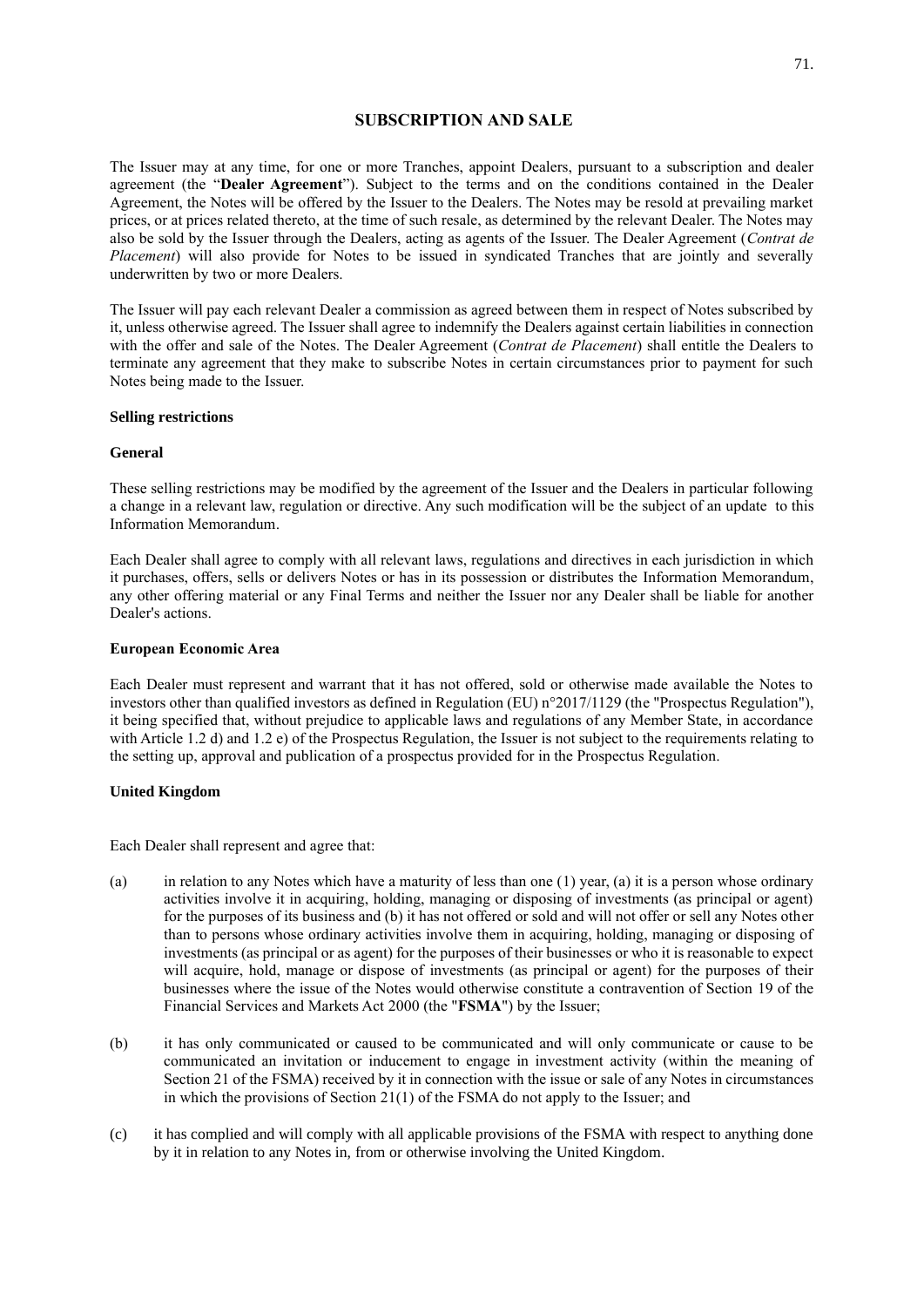## **United States of America**

The Notes and any related guarantee have not been and will not be registered under the United States securities act of 1933, as amended (the "**Securities Act**") and, subject to certain exceptions, may not be offered or sold, directly or indirectly, within the United States or to, or for the account or benefit of, U.S. persons, as defined in Regulation S under the Securities Act ("**Regulation S**"). Each Dealer appointed under the Programme shall be required to agree that, except as permitted by the Dealer Agreement, it will not offer nor sell Notes of any identifiable Tranche within the United States.

Each Dealer shall agree, except as permitted by the Dealer Agreement, it will not offer nor sell Notes of any identifiable Tranche within the United States or within its possessions, or to, or for the account or benefit of U.S. Persons (i) as part of their distribution at any time or (ii) otherwise until forty (40) days after completion of the distribution of such Tranche as determined, and certified to the Issuer, by the Fiscal Agent, or in the case of Notes issued on a syndicated basis, the Lead Manager. Each Dealer shall send to each dealer to which it sells Notes during the distribution compliance period a confirmation or other notice setting forth the restrictions on offers and sales of the Notes within the United States or within its possessions or to, or for the account or benefit of, U.S. persons. Terms used in this paragraph have the meanings given to them by Regulation S.

The Notes are being offered and sold outside the United States to non-U.S. persons in reliance on Regulation S. In addition, until forty (40) days after the commencement of the offering of any identifiable Tranche of Notes, an offer or sale of Notes within the United States by any Dealer (whether or not participating in the offering of such Tranche of Notes) may violate the registration requirements of the Securities Act.

This Information Memorandum has been prepared by the Issuer for use in connection with the offer and sale of the Notes outside the United States. The Issuer and the Dealers shall reserve the right to reject any offer to purchase the Notes, in whole or in part, for any reason. This Information Memorandum does not constitute an offer to any person in the United States. Distribution of this Information Memorandum outside the United States by a U.S. Person to any U.S. person or to any other person within the United States is unauthorised and any disclosure without prior written consent of the Issuer of any of its contents to any such U.S. person or other person within the United States, is prohibited.

## **France**

Each of the Dealers and the Issuer shall declare and agree that  $\left[$  during the initial distribution of the Notes $]^{24}$  it has not offered or sold and will not offer or sell, directly or indirectly, Notes to the public in France (except to qualified investors as defined below) and it has not distributed or caused to be distributed and will not distribute or cause to be distributed to the public in France, this Information Memorandum, the relevant Final Terms or any other offering material relating to the Notes to investors other than qualified investors as defined in Regulation (EU) no. 2017/1129 (the Prospectus Regulation), as amended, being specified that the Prospectus Regulation does not apply to this Information Memorandum and the Issuer is not subject to the requirements relating to the setting up, approval and publication of a prospectus provided for in the Prospectus Regulation, in accordance with article 1.2 d) and 1.2 e) of the Prospectus Regulation.

These selling restrictions may be amended. In such a case, these restrictions shall be specified in an updated version of this Information Memorandum.

<sup>&</sup>lt;sup>24</sup> Only applicable for Notes admitted to trading on Euronext Paris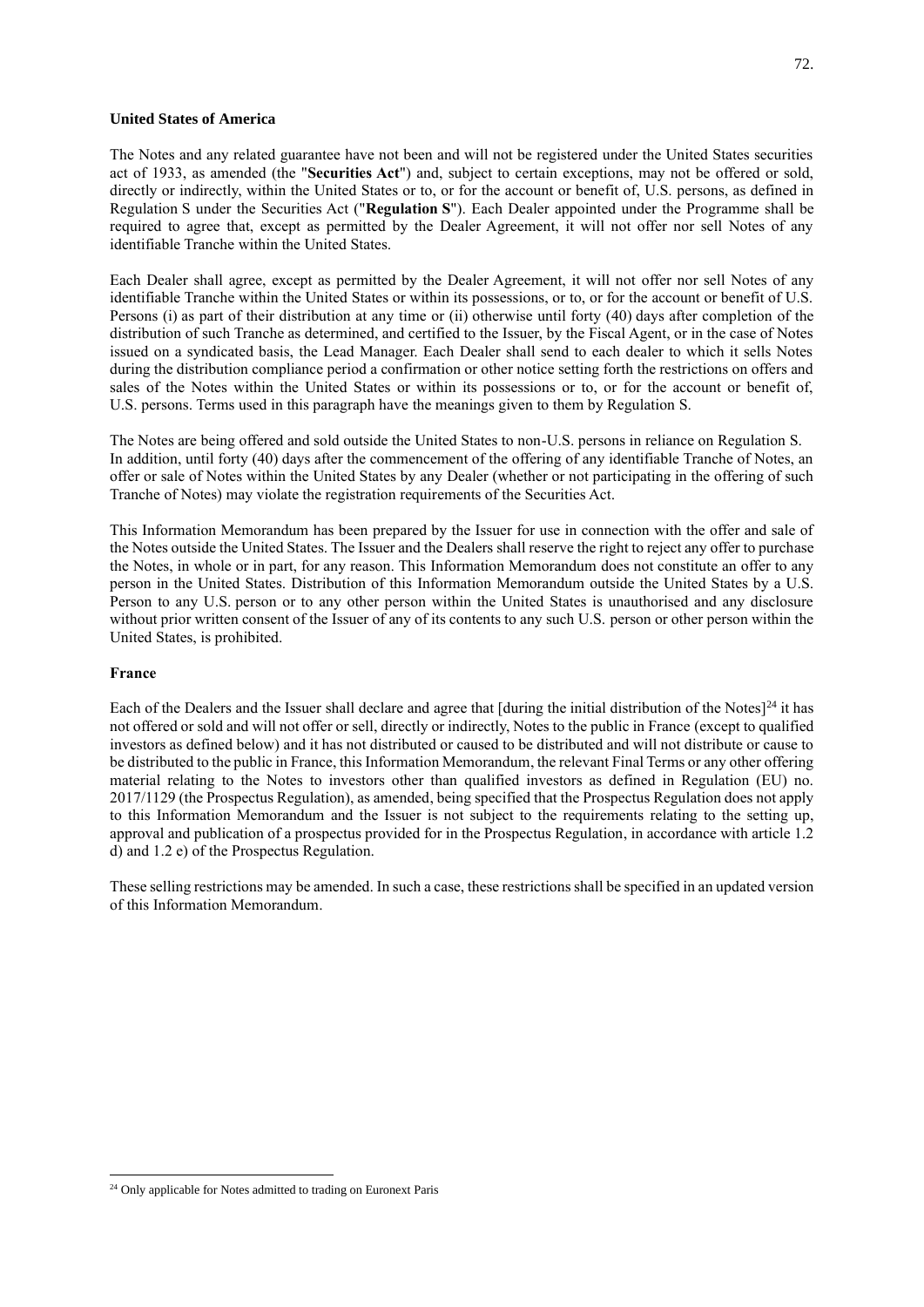## **GENERAL INFORMATION**

(1) The Issuer has obtained all corporate and other consents, approvals and authorisations required in France for the update of the Programme.

Any issuance of Notes under the Programme, to the extent that such Notes constitute *obligations* under French law, requires a resolution of the Board of Directors (*Conseil d'administration*) of the Issuer. As such, pursuant to decisions of the Issuer's Board of Directors dated 26 January 2022, it was decided to (i) authorise, for 2022, the issuance in one or several tranches of new bonds for a maximum amount of  $\epsilon$  6.25 billion, (ii) maintain the maximum maturity of the Notes at up to fifteen (15) years, (iii) confirm the Maximum Amount of the Programme to €60 billion and (iv) delegate to the *président*, *vice-président, directeur général* or *directeur general adjoint* of the Issuer all powers to set their terms and conditions, including the execution of the final terms, and in general, to perform any action necessary for the completion of the issues.

(2) Under Article 157 of 2022 budget law no. 2021-1900 dated 30 December 2021, the borrowings subscribed by the Issuer in 2022 may benefit from the guarantee of the French State in principal and interest, up to a maximum overall amount of  $\epsilon$ 6,25 billion in principal.

The State Guarantee was therefore granted for the 2022 bond issues of the Issuer in the amount of 6,25 billion euros, including a first tranche of 4 billion euros pursuant to an order issued by the Minister of the Economy, Finance and Recovery dated 13 January 2022, being specified that, a new tranche (within the limit of  $\epsilon$ 2,25 billion) shall be granted by order of the Minister of the Economy, Finance and Recovery for any issue exceeding the cap fixed by the order dated 13 January 2022.

The Final Terms prepared in respect of any issue of Notes will specify whether or not the Notes will benefit from the guarantee of the French State, pursuant to an order of the Minister of the Economy, Finance and Recovery, adopted pursuant to Article 157 of the above-mentioned law, under the terms described in "Description of the Guarantee" and in the relevant Final Terms.

(3) Except as disclosed in this Information Memorandum, including with respect to the impact of Covid-19, no significant deterioration has affected the prospects of the Issuer since 31 December 2020.

Except as disclosed in this Information Memorandum, including with respect to the impact of Covid-19, there has been no adverse change in the financial position of the Issuer since 31 December 2020.

- (4) The Issuer is not and has not been involved in any governmental, legal or arbitration proceedings and is not aware of similar proceedings which are pending or threatened, within a period covering the twelve (12) months preceding this Information Memorandum, which may have, or have had in the recent past, significant effects on the financial position or profitability of the Issuer or its business.
- (5) Application may be made for Notes to be accepted for clearance through Euroclear France (115 rue Réaumur, 75081 Paris cedex 02, France) and/or Euroclear (boulevard du Roi Albert II, 1210 Bruxelles, Belgique) and Clearstream, Luxembourg (42 avenue JF Kennedy, 1855 Luxembourg, Luxembourg). The common Code and the International Securities Identification Number (ISIN) or the identification number for any other relevant clearing system for each Series of Notes will be set out in the relevant Final Terms.
- (6) FCN, 83-85 boulevard de Charonne, 75011 Paris, France and Grant Thornton, 29 rue du Pont 92200 Neuilly-sur-Seine, France, verified and issued an audit report on the Issuer's annual financial statements for the year ended 31 December 2019 and for the year ended 31 December 2020.

The auditor's report on the Issuer's annual accounts for the year ended 31 December 2020 contains two reservations: the first relates to the inability of the auditors to verify the absence of material misstatements in the annual financial statements with respect to the income, expenses, receivables and liabilities management income, expenses, receivables and payables communicated by the Urssaf National Fund, and the second relates to the audit of the payment of part-time allowances carried out by the ASP.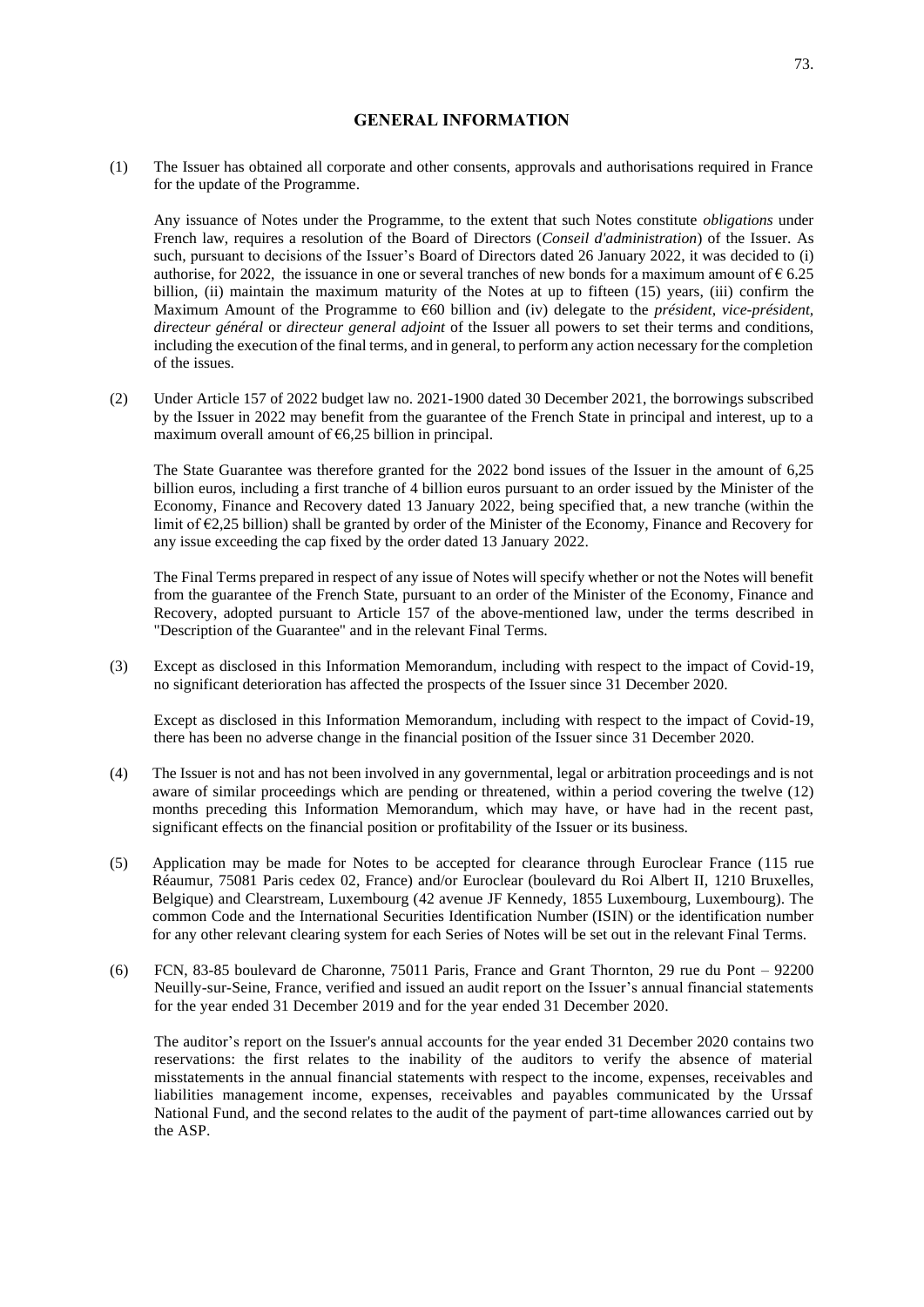At its meeting on 29 June 2021, the Board of Directors of the Issuer noted this decision of the statutory auditors to certify the annual financial statements of Unédic for the year ended 31 December 2020, with two reservations.

In this context, it should be noted that Unédic's accounts are prepared in part on the basis of financial information produced by State operators: the Urssaf Caisse Nationale, for the collection of the contributions, and the ASP for the payment of partial activity allowances on behalf of the State and the Unedic.

The first reservation results from the fact that the Cour des comptes is unable to certify the accounts of the Social Security collection branch (Urssaf National Fund) for the 2020 financial year, in particular because of the defferals in the payment of contributions granted to companies and self-employed workers. Similarly, the second reservation arises from the incompatibility of the ASP system with complex operational issues due to the massive use of the partial activity system following the health crisis. The ASP is currently working on the implementation of numerous processes a priori and a posteriori control of the financial flows related to the compensation of partial activity in order to achieve a sincere and realistic vision of all the flows.

Except these two reservations, which are not directly related to Unédic's operational scope, the auditors have obtained reasonable inssurance on the core activities of the unemployment insurance: the compensation of jobseekers operated by Pôle emploi and the financial management of the scheme by Unedic.

The opinion expressed by Unédic's Board of Statutory Auditors should allow to conduct and continue the work that is necessary to secure the accounts of the unemployment insurance scheme, in collaboration with the State departments, while respecting the normative requirements and continuing the rigorous management historically provided by the social partners.

- (7) This Information Memorandum as well as any update to this Information Memorandum will be published on the Issuer's website (www.unedic.org) and will be available for viewing, without charge, during normal business hours on any weekday (Saturdays, Sundays and public holidays excepted) at the registered office of the Fiscal Agent or Paying Agent, where copies may be obtained. The Final Terms related to Notes admitted to trading on any Regulated Market will be published on Issuer's website (www.unedic.org).
- (8) So long as Notes are outstanding under this Programme, copies of the following documents will, when published, be available, without charge, during normal business hours on any weekday (Saturdays, Sundays and public holidays excepted), at the registered office of the Fiscal Agent and Paying Agent:
	- (i) a copy of the *statuts* of the Issuer;
	- (ii) the audited financial statements of the Issuer in respect of the financial years ended 31 December 2018, 2019 and 2020;
	- (iii) a copy of this Information Memorandum together with any update to this Information Memorandum;
	- (iv) a copy of the Agency Agreement (*Contrat de Service Financier*) (which includes a form of *Lettre Comptable*);
	- (v) any Final Terms with respect to Notes admitted to trading on Euronext Paris or on any other Regulated Market; and
	- (vi) all reports, letters and other documents, historical financial information, valuations and statements prepared by any expert at the Issuer's request any part of which is included or referred to in this Information Memorandum.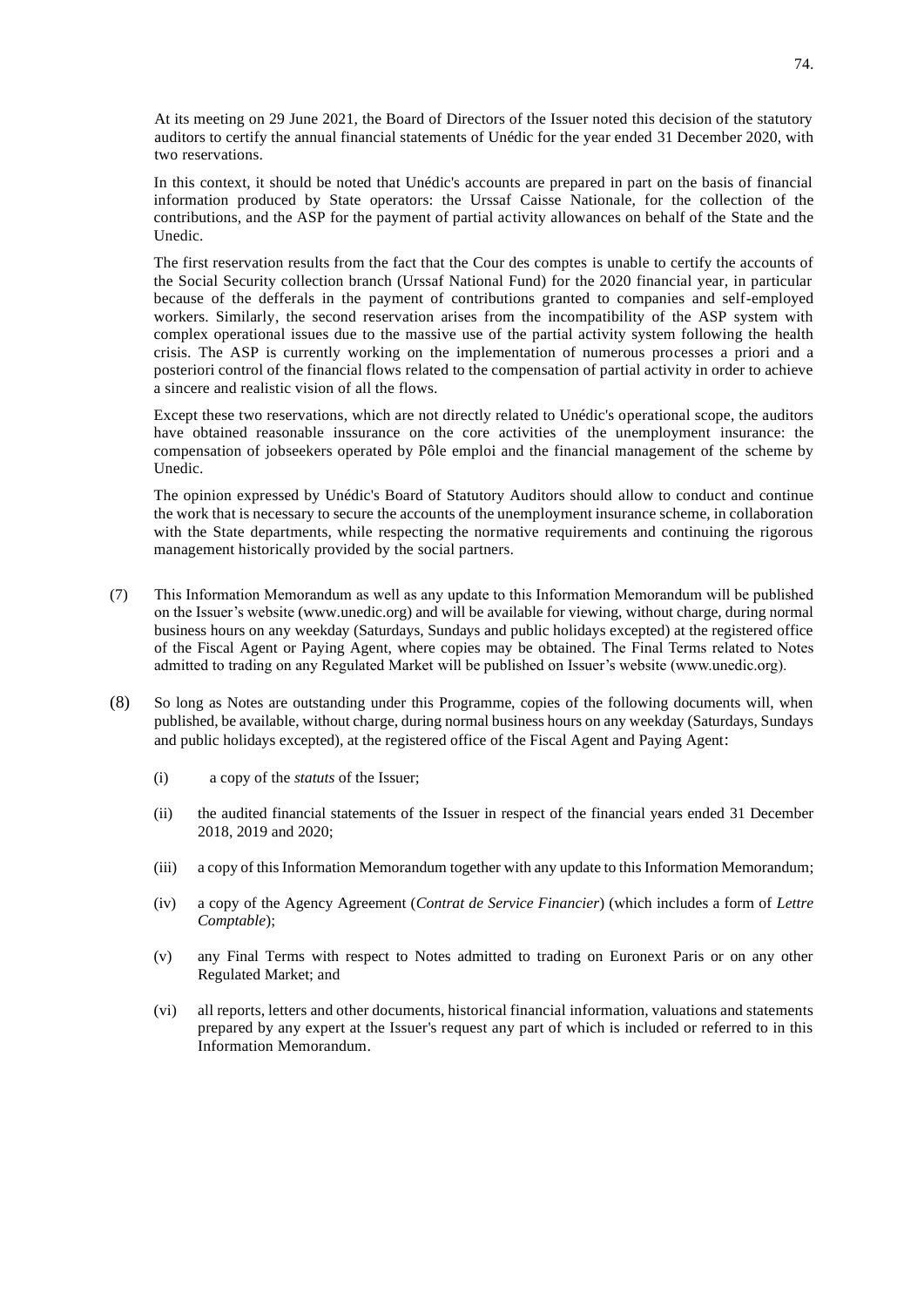## **RESPONSIBILITY WITH RESPECT TO THE INFORMATION MEMORANDUM**

## **Person responsible for the information given in the Information Memorandum**

## **In the name of the Issuer**

I represent that, having taken all reasonable care to ensure that such is the case, the information contained or incorporated by reference in this Information Memorandum is, to my knowledge, in accordance with the facts and contains no omission likely to affect its import.

Paris, 11 March 2022

**Unédic** 4 rue Traversière 75012 Paris France

**Represented by: Mr. Christophe VALENTIE,** *Directeur Général*